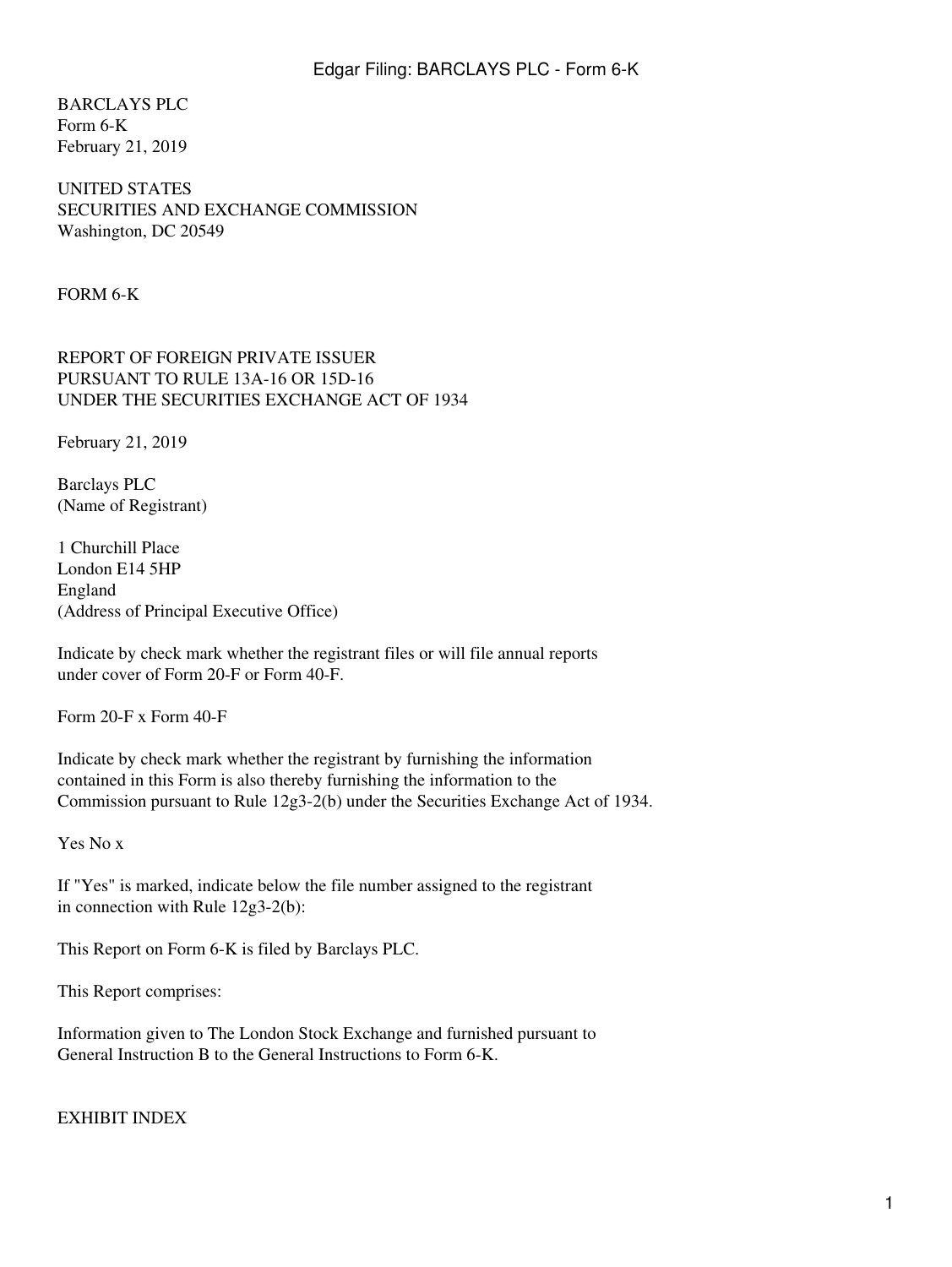Final Results dated 21 February 2019

#### SIGNATURES

Pursuant to the requirements of the Securities Exchange Act of 1934, the registrant has duly caused this report to be signed on its behalf by the undersigned, thereunto duly authorized.

BARCLAYS PLC (Registrant)

Date: February 21, 2019

By: /s/ Garth Wright

-------------------------------- Garth Wright Assistant Secretary

Barclays PLC Results Announcement

31 December 2018

Table of Contents

| <b>Results Announcement</b>            | Page    |
|----------------------------------------|---------|
| <b>Notes</b>                           | 1       |
| Performance Highlights                 | $2 - 3$ |
| Group Chief Executive Officer's Review | 4       |
| Group Finance Director's Review        | $5 - 7$ |
| <b>Results by Business</b>             |         |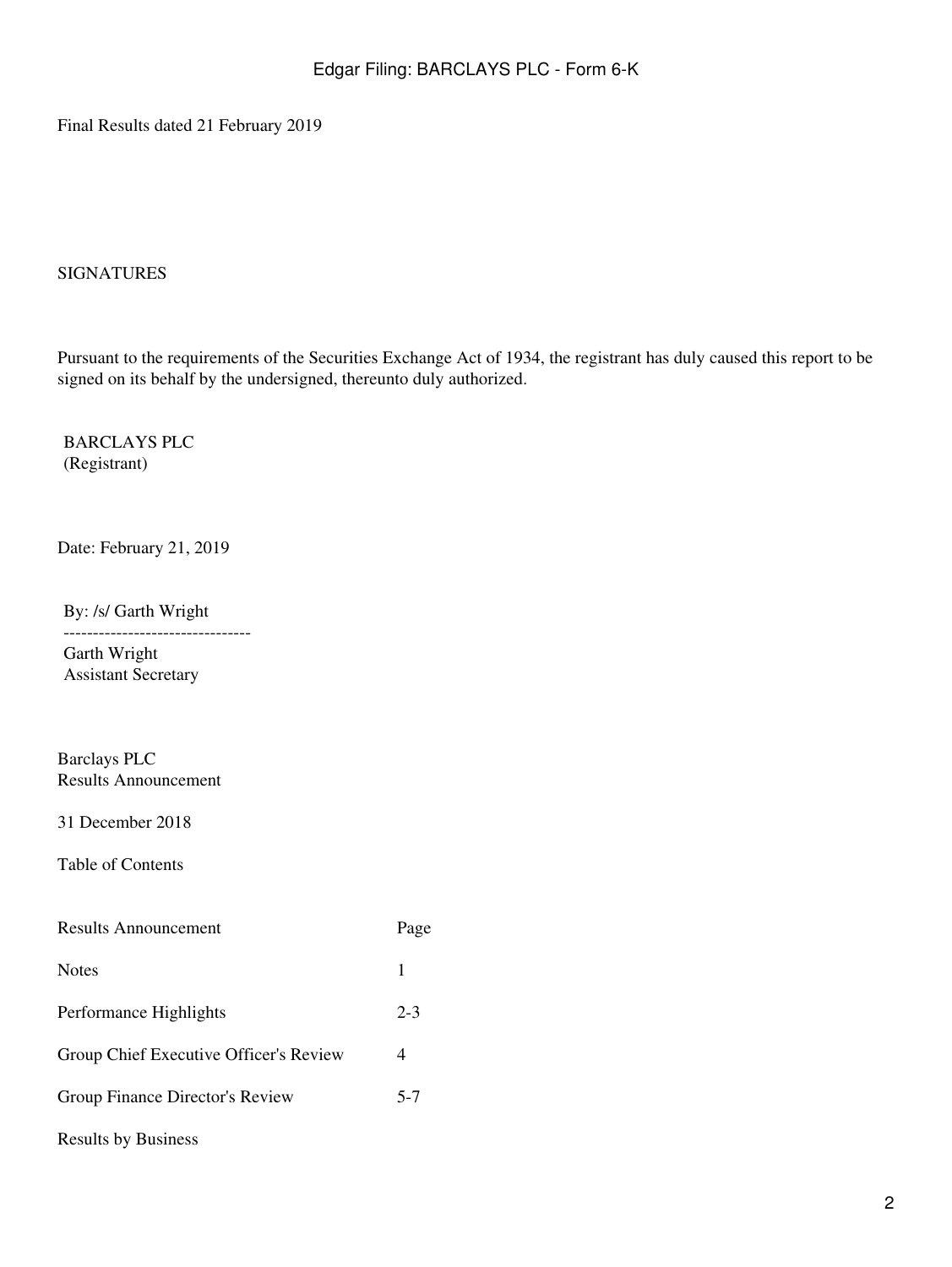| <b>Barclays UK</b>                                 | $8 - 10$  |
|----------------------------------------------------|-----------|
| <b>Barclays International</b>                      | $11 - 14$ |
| <b>Head Office</b>                                 | 15        |
| <b>Quarterly Results Summary</b>                   | 16        |
| Quarterly Results by Business                      | 17-22     |
| <b>Barclays Non-Core Results</b>                   | 23        |
| <b>Discontinued Operation Results</b>              | 24        |
| Performance Management                             |           |
| <b>Margins and Balances</b>                        | 25        |
| Remuneration                                       | 26-27     |
| <b>Risk Management</b>                             |           |
| <b>Risk Management and Principal Risks</b>         | 28        |
| <b>Credit Risk</b>                                 | 29-40     |
| <b>Market Risk</b>                                 | 41        |
| <b>Treasury and Capital Risk</b>                   | $42 - 51$ |
| <b>Statement of Directors' Responsibilities</b>    | 52        |
| <b>Condensed Consolidated Financial Statements</b> | 53-57     |
| <b>Financial Statement Notes</b>                   | 58-63     |
| Appendix: Non-IFRS Performance Measures            | 64-72     |
| Shareholder Information                            | 73        |

BARCLAYS PLC, 1 CHURCHILL PLACE, LONDON, E14 5HP, UNITED KINGDOM. TELEPHONE: +44 (0) 20 7116 1000. COMPANY NO. 48839.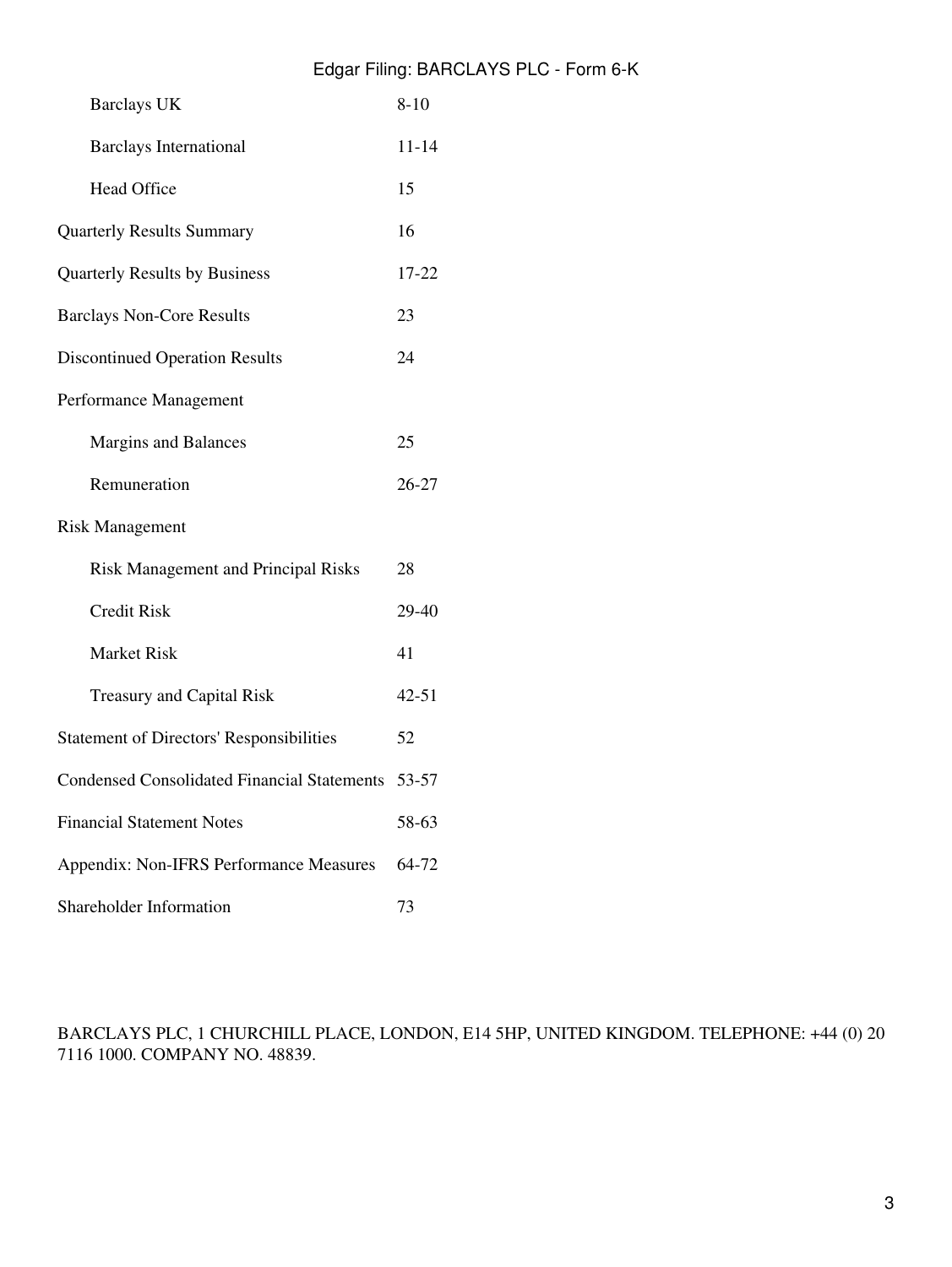#### Notes

The terms Barclays or Barclays Group refer to Barclays PLC together with its subsidiaries. Unless otherwise stated, the income statement analysis compares the year ended 31 December 2018 to the corresponding twelve months of 2017 and balance sheet analysis as at 31 December 2018 with comparatives relating to 31 December 2017. The abbreviations '£m' and '£bn' represent millions and thousands of millions of Pounds Sterling respectively; the abbreviations '\$m' and '\$bn' represent millions and thousands of millions of US Dollars respectively; the abbreviations '€m' and '€bn' represent millions and thousands of millions of Euros respectively.

There are a number of key judgement areas, for example impairment calculations, which are based on models and which are subject to ongoing adjustment and modifications. Reported numbers reflect best estimates and judgements at the given point in time.

Relevant terms that are used in this document but are not defined under applicable regulatory guidance or International Financial Reporting Standards (IFRS) are explained in the results glossary that can be accessed at home.barclays/investor-relations/reports-and-events/annual-reports.

The information in this announcement, which was approved by the Board of Directors on 20 February 2019, does not comprise statutory accounts within the meaning of Section 434 of the Companies Act 2006. Statutory accounts for the year ended 31 December 2018, which contain an unqualified audit report under Section 495 of the Companies Act 2006 (which does not make any statements under Section 498 of the Companies Act 2006) will be delivered to the Registrar of Companies in accordance with Section 441 of the Companies Act 2006.

These results will be furnished as a Form 6-K to the SEC as soon as practicable following their publication. Once furnished with the SEC, copies of these results will also be available from the Barclays Investor Relations website at home.barclays/investor-relations/reports-and-events/annual-reports and from the SEC's website at www.sec.gov.

Barclays is a frequent issuer in the debt capital markets and regularly meets with investors via formal road-shows and other ad hoc meetings. Consistent with its usual practice, Barclays expects that from time to time over the coming quarter it will meet with investors globally to discuss these results and other matters relating to the Barclays Group.

#### Non-IFRS performance measures

Barclays' management believes that the non-IFRS performance measures included in this document provide valuable information to the readers of the financial statements as they enable the reader to identify a more consistent basis for comparing the businesses' performance between financial periods and provide more detail concerning the elements of performance which the managers of these businesses are most directly able to influence or are relevant for an assessment of the Barclays Group. They also reflect an important aspect of the way in which operating targets are defined and performance is monitored by Barclays' management. However, any non-IFRS performance measures in this document are not a substitute for IFRS measures and readers should consider the IFRS measures as well. Refer to the appendix on pages 64 to 72 for further information and calculations of non-IFRS performance measures included throughout this document, and the most directly comparable IFRS measures.

#### Forward-looking statements

This document contains certain forward-looking statements within the meaning of Section 21E of the US Securities Exchange Act of 1934, as amended, and Section 27A of the US Securities Act of 1933, as amended, with respect to the Barclays Group. Barclays cautions readers that no forward-looking statement is a guarantee of future performance and that actual results or other financial condition or performance measures could differ materially from those contained in the forward-looking statements. These forward-looking statements can be identified by the fact that they do not relate only to historical or current facts. Forward-looking statements sometimes use words such as 'may', 'will',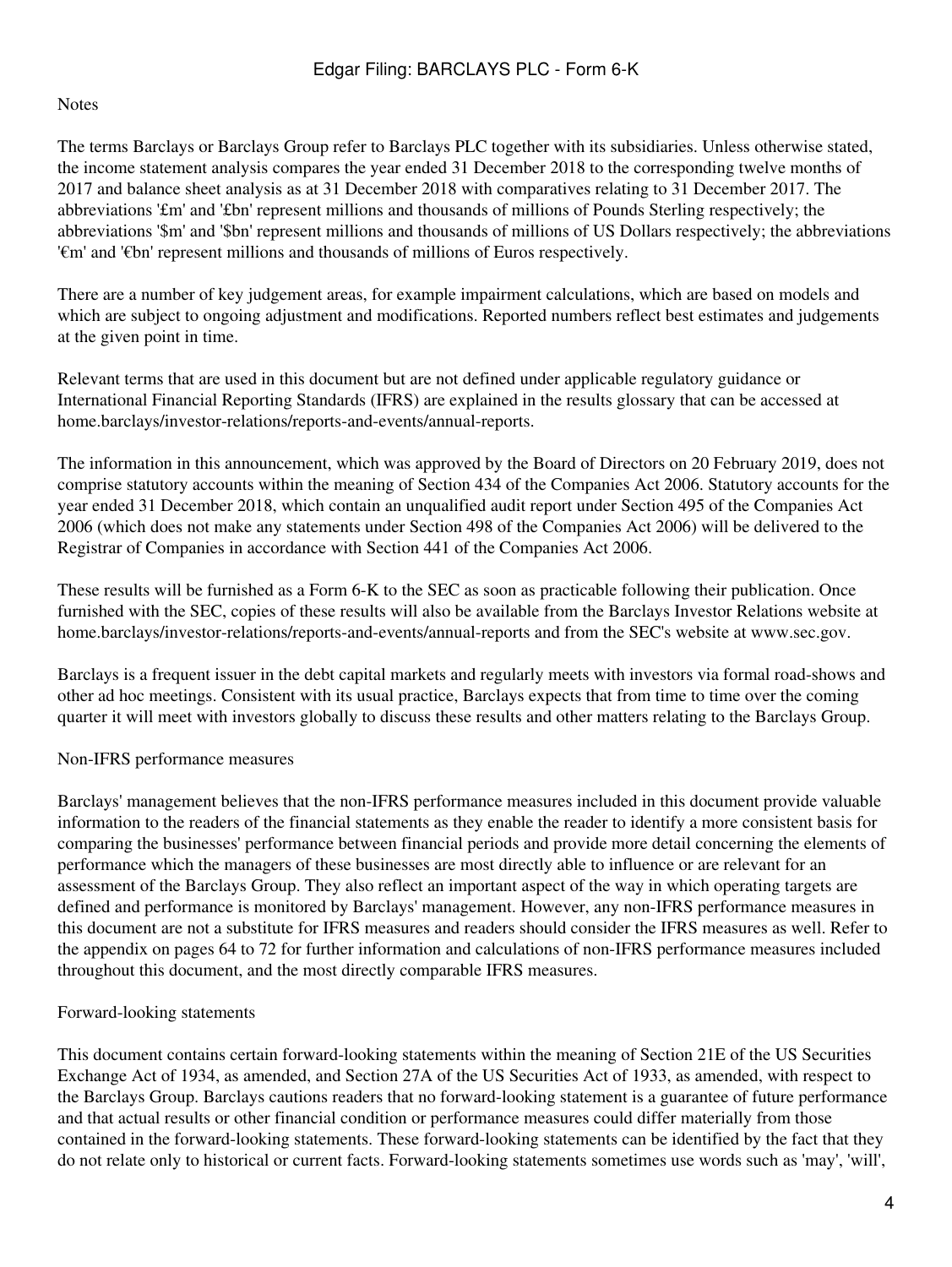'seek', 'continue', 'aim', 'anticipate', 'target', 'projected', 'expect', 'estimate', 'intend', 'plan', 'goal', 'believe', 'achieve' or other words of similar meaning. Examples of forward-looking statements include, among others, statements or guidance regarding or relating to the Barclays Group's future financial position, income growth, assets, impairment charges, provisions, business strategy, capital, leverage and other regulatory ratios, payment of dividends (including dividend payout ratios and expected payment strategies), projected levels of growth in the banking and financial markets, projected costs or savings, any commitments and targets, estimates of capital expenditures, plans and objectives for future operations, projected employee numbers, IFRS 9 impacts and other statements that are not historical fact. By their nature, forward-looking statements involve risk and uncertainty because they relate to future events and circumstances. These may be affected by changes in legislation, the development of standards and interpretations under International Financial Reporting Standards including the continuing impact of IFRS 9 implementation, evolving practices with regard to the interpretation and application of accounting and regulatory standards, the outcome of current and future legal proceedings and regulatory investigations, future levels of conduct provisions, the policies and actions of governmental and regulatory authorities, geopolitical risks and the impact of competition. In addition, factors including (but not limited to) the following may have an effect: capital, leverage and other regulatory rules applicable to past, current and future periods; UK, US, Eurozone and global macroeconomic and business conditions; the effects of any volatility in credit markets; market related risks such as changes in interest rates and foreign exchange rates; effects of changes in valuation of credit market exposures; changes in valuation of issued securities; volatility in capital markets; changes in credit ratings of any entities within the Barclays Group or any securities issued by such entities; the potential for one or more countries exiting the Eurozone; instability as a result of the exit by the United Kingdom from the European Union and the disruption that may subsequently result in the UK and globally; and the success of future acquisitions, disposals and other strategic transactions. A number of these influences and factors are beyond the Barclays Group's control. As a result, the Barclays Group's actual future results, dividend payments, and capital and leverage ratios may differ materially from the plans, goals, expectations and guidance set forth in the Barclays Group's forward-looking statements. Additional risks and factors which may impact the Barclays Group's future financial condition and performance are identified in our filings with the SEC (including, without limitation, our Annual Report on Form 20-F for the fiscal year ended 31 December 2018), which are available on the SEC's website at www.sec.gov.

Subject to our obligations under the applicable laws and regulations of the United Kingdom and the United States in relation to disclosure and ongoing information, we undertake no obligation to update publicly or revise any forward-looking statements, whether as a result of new information, future events or otherwise.

Performance Highlights

Improved financial performance with Group return on tangible equity of 8.5% and earnings per share of 21.9p1

Delivering improving earnings for shareholders

Improving operating leverage and investing in medium term growth initiatives with a particular focus on capital light activities with attractive returns

Common equity tier 1 (CET1) ratio of 13.2% is at the end-state target of c.13%, with future profit generation supporting both investment and cash returns to shareholders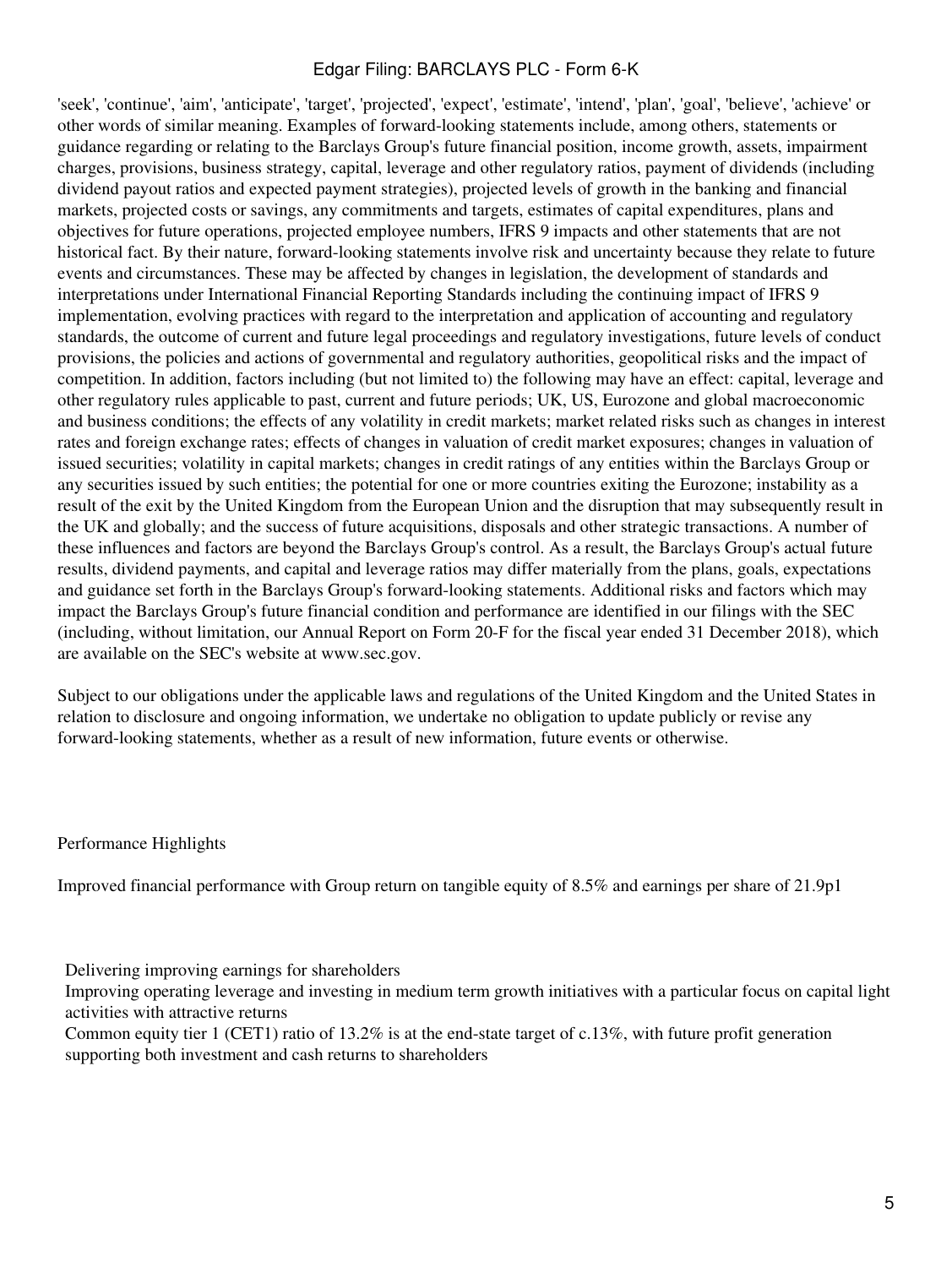| Returns1<br>Group RoTE targets of >9% in<br>2019 and >10% in 2020                                   | Earnings per share (EPS) of 21.9p (2017: negative 3.5p) and Group return on<br>tangible equity (RoTE) of $8.5\%$ (2017: negative 1.2%), with profit before tax (PBT)<br>up $20\%$ to £5.7bn<br>Barclays UK RoTE of 16.7% (2017: 17.8%), as PBT decreased 3% to £2.4bn<br>Barclays International RoTE of 8.7% (2017: 4.4%), as PBT increased 10% to<br>£3.9bn                                                                                                                                      |
|-----------------------------------------------------------------------------------------------------|---------------------------------------------------------------------------------------------------------------------------------------------------------------------------------------------------------------------------------------------------------------------------------------------------------------------------------------------------------------------------------------------------------------------------------------------------------------------------------------------------|
| Cost efficiency                                                                                     | Group operating expenses decreased $2\%$ to £13.9bn in line with guidance after<br>excluding a charge for Guaranteed Minimum Pensions (GMP)                                                                                                                                                                                                                                                                                                                                                       |
| Group cost guidance of<br>£13.6-13.9bn1 in 2019, and<br>cost: income ratio of $<60\%$ over<br>time  | The cost: income ratio, excluding litigation and conduct charges, improved to 66%<br>(2017:68%)<br>Creating capacity within the cost base through elimination of legacy costs and<br>productivity savings via Barclays Execution Services (BX) to improve operating<br>leverage and investment in medium term growth initiatives, while delivering a                                                                                                                                              |
| Capital and dividends<br>At end-state CET1 ratio target<br>of c.13% 6.5p total dividend<br>for 2018 | reduction in absolute costs in 2018<br>Generated 140bps of capital from profits, more than offset by 71bps impact from<br>litigation and conduct charges, 53bps from ordinary dividends and Additional Tier 1<br>(AT1) coupons paid and foreseen, and 33bps from the decision to redeem Preference<br>Shares and Additional Tier 1 (AT1) securities in December 2018<br>Capital returns policy updated - progressive ordinary dividend, supplemented by<br>share buybacks as and when appropriate |

Barclays Group profit before tax was £3.5bn (2017: £3.5bn) which included litigation and conduct charges of £2.2bn (2017: £1.2bn) principally related to a £1.4bn settlement with the US Department of Justice (DoJ) with regard to Residential Mortgage-Backed Securities (RMBS) and charges of £0.4bn (2017: £0.7bn) due to Payment Protection Insurance (PPI) in Q118

Excluding litigation and conduct charges, Group profit before tax increased 20% to £5.7bn despite the adverse effect of the 3% depreciation of average USD against GBP. Income was stable and operating expenses reduced 2%. The cost: income ratio improved to 66% (2017: 68%) which included a £140m charge to reflect the estimated increase in pension obligations due to GMP. Credit impairment charges reduced 37% to £1.5bn including updates for consensus-based macroeconomic forecasts in the UK and US during the year and the prudent management of credit risk. This improvement was partially offset by a Q418 £150m specific charge for the impact of the anticipated economic uncertainty in the UK

Barclays UK profit before tax increased to £2.0bn (2017: £1.7bn). Excluding litigation and conduct, profit before tax decreased 3% to £2.4bn reflecting a 5% increase in impairment charges, due to a £100m charge for the anticipated economic uncertainty in the UK. Income was stable as lower interest margins were offset by strong balance sheet growth. Expenses increased 1% reflecting continued investment to grow the business and improve future operating efficiency. RoTE excluding litigation and conduct was 16.7% (2017: 17.8%)

Barclays International profit before tax increased to £3.8bn (2017: £3.3bn). Income growth in Markets and the Consumer, Cards and Payments business was offset by the non-recurrence of prior year one-offs, from a US asset card sale and a valuation gain on Barclays' preference shares in Visa Inc, and lower Banking income. Credit impairment charges decreased 56% primarily due to single name recoveries, updates for consensus-based macroeconomic forecasts in the UK and US, non-recurrence of single name charges in 2017 and the repositioning of the US cards portfolio towards a lower risk mix. Total operating expenses decreased 2% as continued investments in business growth, talent and technology were offset by lower costs for restructuring and structural reform. RoTE excluding litigation and conduct was 8.7% (2017: 4.4%), with the Corporate and Investment Bank (CIB) and Consumer, Cards and Payments delivering 7.1% and 17.3% (2017: 2.2% and 16.8%) respectively Attributable profit was £1.4bn (2017: loss of £1.9bn). This reflected the non-recurrence of a £2.5bn loss related to the sell down of Barclays Africa Group Limited (BAGL) and a tax charge of £1.1bn compared to a 2017 charge of £2.2bn which included a one-off net charge of £0.9bn due to the re-measurement of US deferred tax assets (DTAs).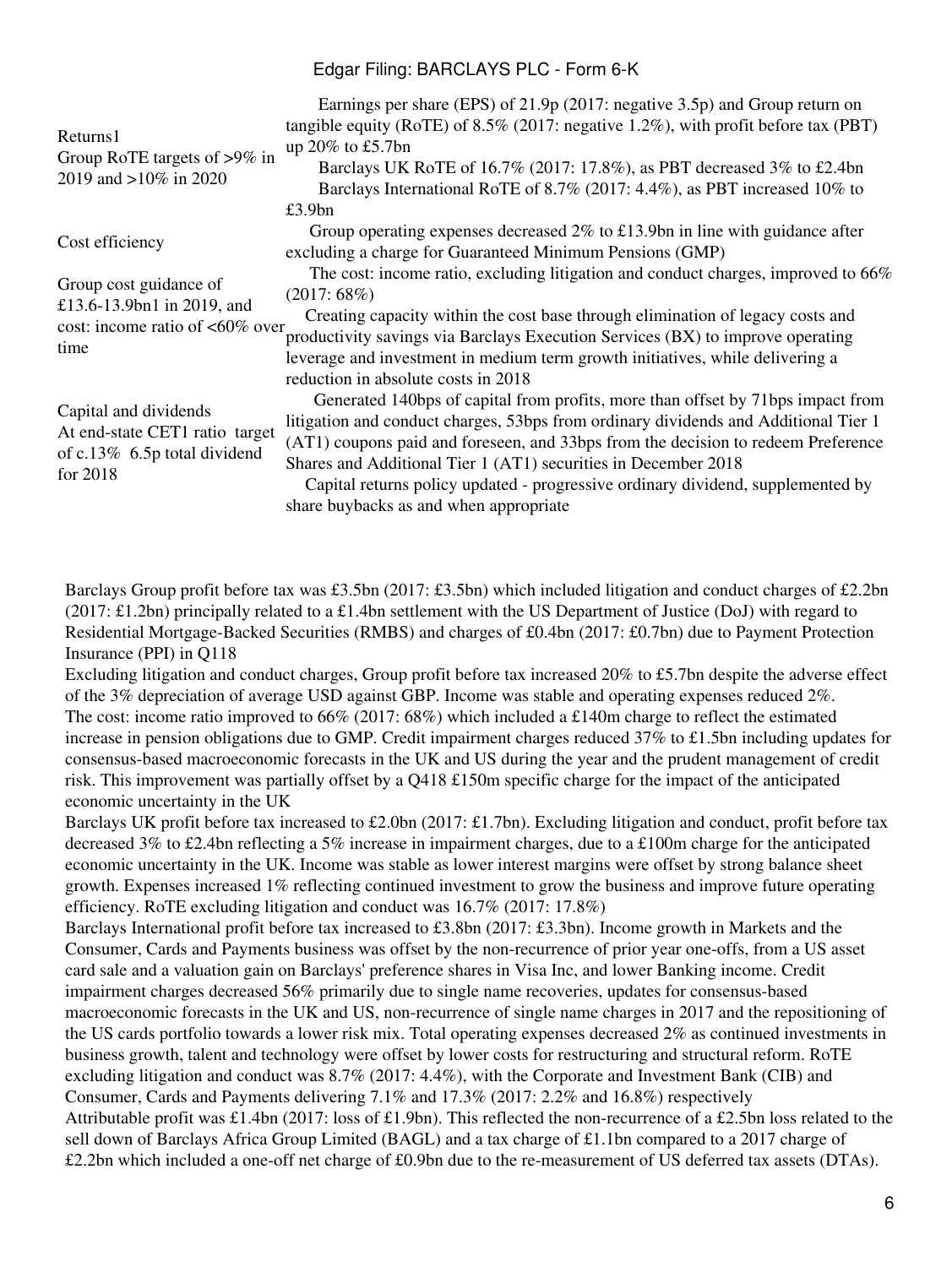Basic earnings per share was 9.4p (2017: loss per share of 10.3p) and excluding litigation and conduct was 21.9p (2017: loss per share of 3.5p)

Tangible net asset value (TNAV) per share was 262p (December 2017: 276p) as 21.9p of earnings per share, excluding litigation and conduct, was more than offset by the implementation of IFRS 9, impact of litigation and conduct charges, the redemption of Preference Shares and AT1 securities, as well as dividend payments. In Q418 TNAV increased by 2p, the third consecutive quarter of TNAV accretion

1 Excluding litigation and conduct, with returns targets based on a Barclays Group CET1 ratio of c.13%.

| <b>Barclays Group results</b>                                  |                |                          |                          |
|----------------------------------------------------------------|----------------|--------------------------|--------------------------|
| for the year ended                                             |                | 31.12.18 31.12.17        |                          |
|                                                                | $\pounds$ m    | $\pounds$ m              | % Change                 |
| Total income                                                   | 21,136         | 21,076                   | $\overline{\phantom{0}}$ |
| Credit impairment charges and other provisions                 | (1, 468)       | (2,336)                  | 37                       |
| Net operating income                                           | 19,668         | 18,740                   | 5                        |
| Operating costs                                                |                | $(13,627)$ $(13,884)$    | $\overline{2}$           |
| UK bank levy                                                   | (269)          | (365)                    | 26                       |
| Operating expenses                                             | (13,896)       | (14,249)                 | $\overline{2}$           |
| GMP charge                                                     | (140)          | $\overline{\phantom{0}}$ |                          |
| Litigation and conduct                                         | (2,207)        | (1,207)                  | (83)                     |
| Total operating expenses                                       | (16,243)       | (15, 456)                | (5)                      |
| Other net income                                               | 69             | 257                      | (73)                     |
| Profit before tax                                              | 3,494          | 3,541                    | (1)                      |
| Tax charge                                                     | (1,122)        | (2,240)                  | 50                       |
| Profit after tax in respect of continuing operations           | 2,372          | 1,301                    | 82                       |
| Loss after tax in respect of discontinued operation            |                | (2,195)                  |                          |
| Non-controlling interests in respect of continuing operations  | (226)          | (249)                    | 9                        |
| Non-controlling interests in respect of discontinued operation | $\overline{a}$ | (140)                    |                          |
| Other equity instrument holders1                               | (752)          | (639)                    | (18)                     |
| Attributable profit/(loss)                                     | 1,394          | (1,922)                  |                          |
| Performance measures                                           |                |                          |                          |
| Return on average tangible shareholders' equity1               | $3.6\%$        | $(3.6\%)$                |                          |
| Average tangible shareholders' equity (£bn)                    | 44.1           | 48.9                     |                          |
| Cost: income ratio                                             | 77%            | 73%                      |                          |
| Loan loss rate (bps)2                                          | 44             | 57                       |                          |
| Basic earnings/(loss) per share1                               | 9.4p           | (10.3p)                  |                          |
| Dividend per share                                             | 6.5p           | 3.0 <sub>p</sub>         |                          |
| Performance measures excluding litigation and conduct3         |                |                          |                          |
| Profit before tax                                              | 5,701          | 4,748                    | 20                       |
| Attributable profit/(loss)                                     | 3,530          | (772)                    |                          |
| Return on average tangible shareholders' equity1               | 8.5%           | $(1.2\%)$                |                          |
| Cost: income ratio                                             | 66%            | 68%                      |                          |
| Basic earnings/(loss) per share1                               | 21.9p          | (3.5p)                   |                          |
| Balance sheet and capital management4                          | £bn            | £bn                      |                          |
| Tangible net asset value per share                             | 262p           | 276p                     |                          |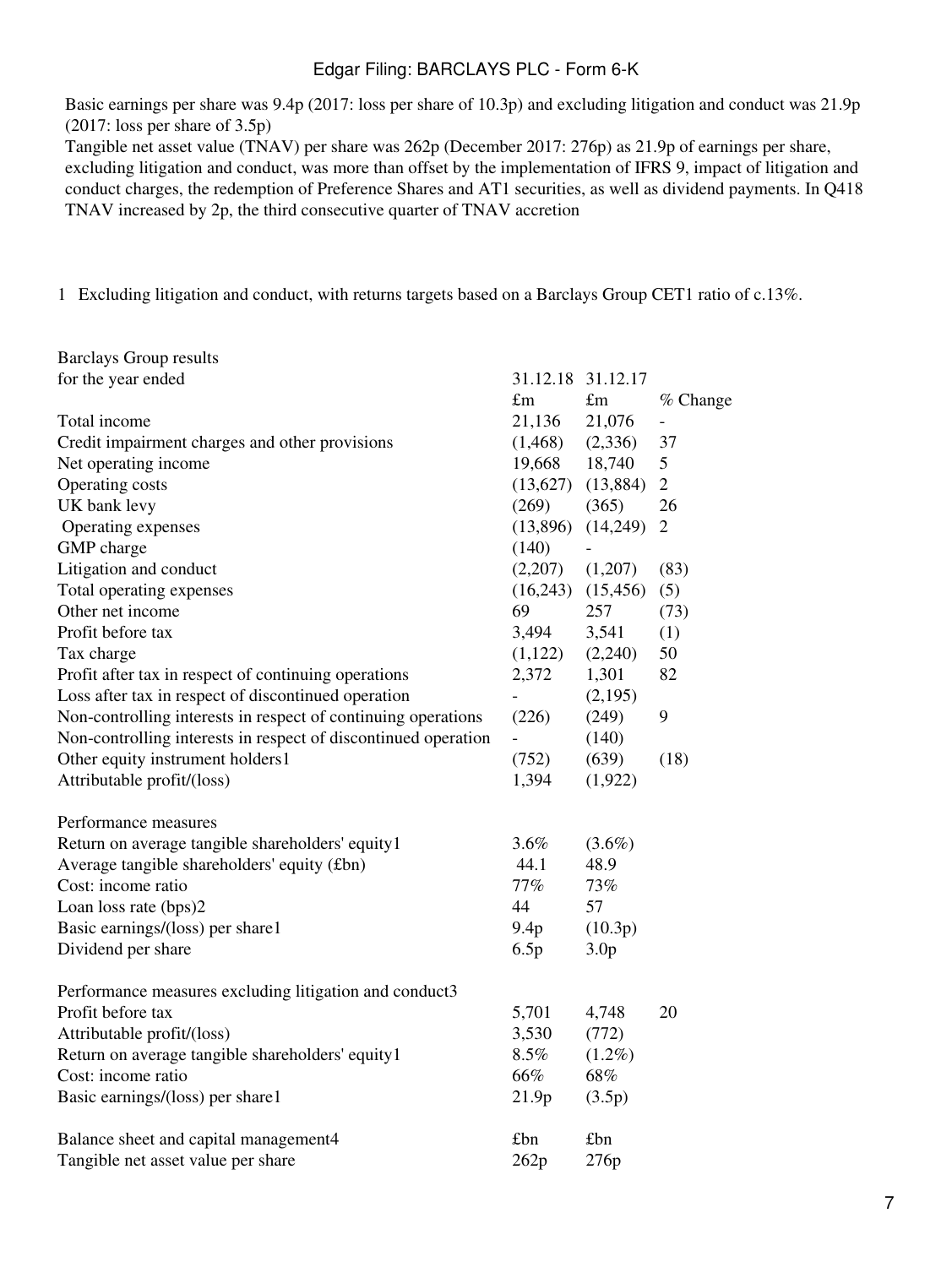| Common equity tier 1 ratio    | $13.2\%$ | 13.3%   |
|-------------------------------|----------|---------|
| Common equity tier 1 capital  | 41.1     | 41.6    |
| Risk weighted assets          | 311.9    | 313.0   |
| UK leverage ratio             | $5.1\%$  | 5.1%    |
| UK leverage exposure          | 999      | 985     |
| Average UK leverage ratio5    | $4.5\%$  | $4.9\%$ |
| Average UK leverage exposure5 | 1,110    | 1,045   |
| Funding and liquidity         |          |         |
| Group liquidity pool (£bn)    | 227      | 220     |
| Liquidity coverage ratio      | 169%     | 154%    |
| Loan: deposit ratio           | 83%      | 81\%    |

The profit after tax attributable to other equity instrument holders of £752m (2017: £639m) is offset by a tax credit recorded in reserves of £203m (2017: £174m). The net amount of £549m (2017: £465m), along with

- 1 non-controlling interests, is deducted from profit after tax in order to calculate earnings per share and return on average tangible shareholders' equity.
- 2 Comparatives calculated based on gross loans and advances at amortised cost prior to the balance sheet presentation change and IAS 39 impairment charge.

3 Refer to pages 64 to 72 for further information and calculations of performance measures excluding litigation and<br>3 conduct conduct.

4 Capital, RWAs and leverage measures are calculated applying the transitional arrangements of the Capital Requirements Regulation (CRR). This includes IFRS 9 transitional arrangements.

5 The average UK leverage ratio and exposure are for Q4, refer to page 49 for details on the averaging methodology for both 2018 and 2017.

- The fully loaded CET1 ratio was 12.8%, with £39.8bn of CET1 capital and £311.8bn of Risk Weights Assets
- 6 (RWA), calculated without applying the transitional arrangements of the CRR.

Group Chief Executive Officer's Review

"2018 represented a very significant period for Barclays.

In the course of the year, having resolved major legacy issues and reduced the drag from low returning businesses, we started to see the earnings potential of the bank, as the strategy we have implemented began to deliver.

This was evident in the improved performance across the Group compared to 2017.

Excluding litigation and conduct, profits before tax were up by 20% to £5,701m and our Group Return on Tangible Equity was 8.5% for the year - close to our 2019 financial target of greater than 9%.

Earnings per share excluding litigation and conduct for the full year was 21.9p. Our CET1 capital ratio of 13.2% is at our target of around 13%, and we have grown tangible book value for three quarters in a row.

The progress made on these key measures demonstrates that our plan is working and we have a strong foundation on which to achieve our returns targets for this year and next.

The fundamental strength of our Group rests on a diversified, though connected, portfolio of businesses. Barclays is well diversified by geography, by product and by currency between our consumer and wholesale businesses, designed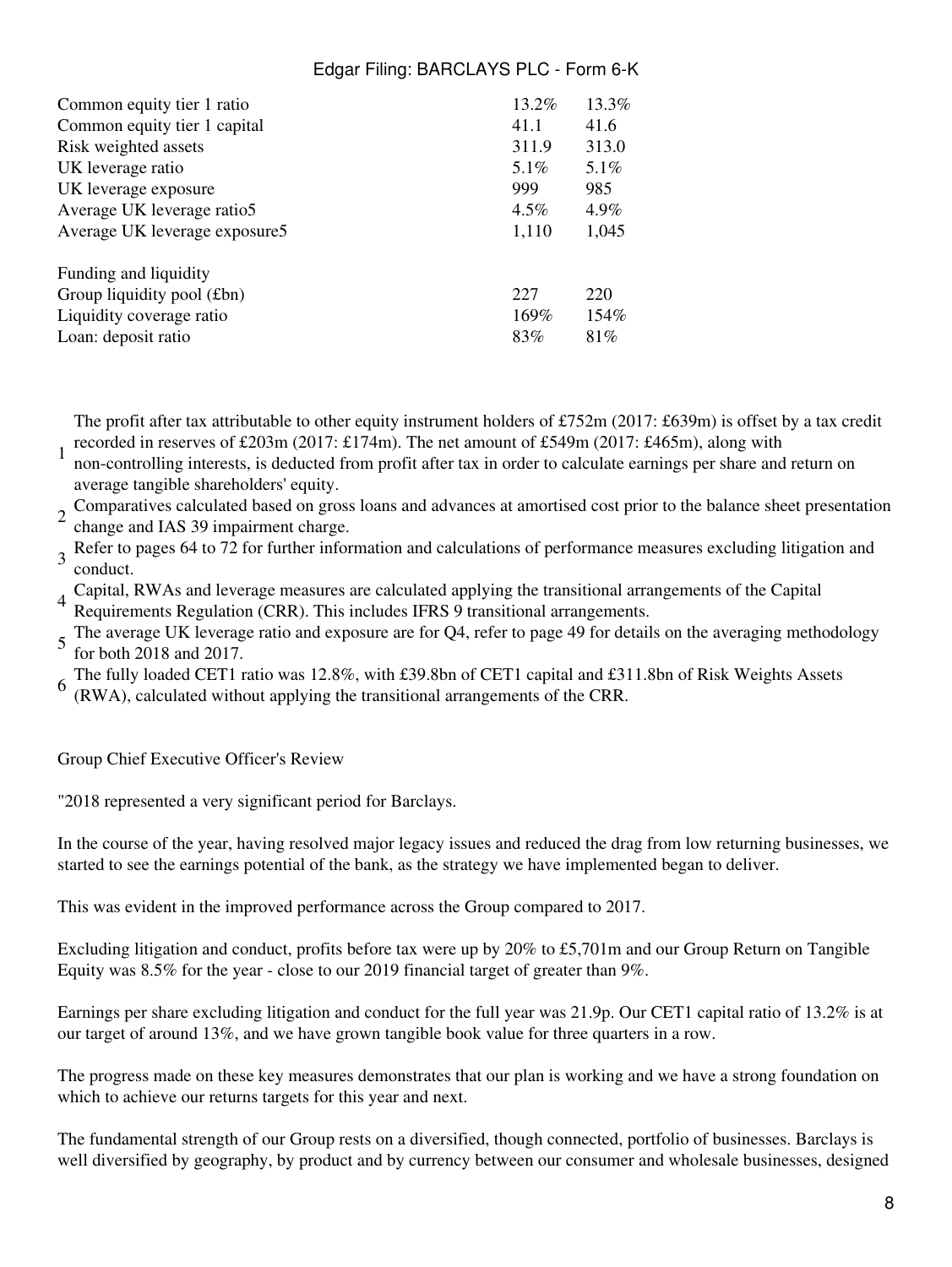to produce consistent and attractive returns through the economic cycle. The results for 2018 demonstrate this.

Our overriding priority for 2019 and 2020 is the attainment of our returns targets. Beyond those we are also focusing on medium term revenue growth opportunities - opportunities which rely on technology rather than capital. Such investment and focus beyond the immediate was simply not a viable option during the many years of reshaping this company. The efficiencies we have driven have created the capacity to invest to strengthen and grow our business within our cost guidance of £13.6-13.9bn for 2019, although we have the ability to flex that investment to a degree to support our RoTE targets if the environment requires us to do so.

In 2018, based on our strong capital generation, Barclays restored the dividend to 6.5p and redeemed expensive preference shares dating from the financial crisis. This is excellent progress, but not sufficient.

Going forward the principal calls on future earnings should now be returns to shareholders and investing to grow the business. We will use the strong capital generation of the bank to return a greater proportion of those earnings to shareholders by way of dividends and to supplement those dividends with additional returns, including share buybacks. I am optimistic for our prospects to do more in 2019 and beyond."

James E Staley, Group Chief Executive Officer

Group Finance Director's Review

Results for the year reflected good progress against our strategy. Excluding litigation and conduct charges, the Group return on tangible equity was 8.5% with earnings per share of 21.9p. Stable income and a reduction in operating expenses drove positive jaws and an improved cost: income ratio of 66%, with a 37% improvement in credit impairment charges resulting in a 20% increase in profit before tax despite the 3% depreciation of average USD against GBP.

The CET1 ratio of 13.2% is at the end-state target, and Barclays declares a total dividend of 6.5p for 2018.

#### Group performance

Profit before tax was £3,494m (2017: £3,541m). Excluding litigation and conduct charges, profit before tax increased 20% to £5,701m driven by an improvement in credit impairment charges and a reduction in operating expenses. The 3% depreciation of average USD against GBP adversely impacted profits

Total income was £21,136m (2017: £21,076m). Barclays UK income was stable as lower interest margins were offset by strong balance sheet growth. Barclays International income growth in Markets, which increased 9%, was offset by lower Banking income, primarily from a 20% decrease in Corporate lending income reflecting the strategy of redeploying Risk Weighted Assets (RWAs) to higher returning businesses. Consumer, Cards and Payments income growth was offset by the non-recurrence of prior year one-offs, from a US asset card sale and a valuation gain on Barclays' preference shares in Visa Inc. Head Office income was a net expense of £273m (2017: £159m), and the Group benefited from the non-recurrence of negative income associated with the former Non-Core division, which was closed on 1 July 2017

Credit impairment charges decreased 37% to £1,468m primarily driven by single name recoveries, updates to consensus-based macroeconomic forecasts in the UK and US during the year, the non-recurrence of single name charges in 2017, portfolio adjustments as IFRS 9 has continued to embed and the prudent management of credit risk, including the impact of repositioning the US cards portfolio towards a lower risk mix. This decrease was partially offset by a Q418 £150m specific charge for the impact of the anticipated economic uncertainty in the UK. The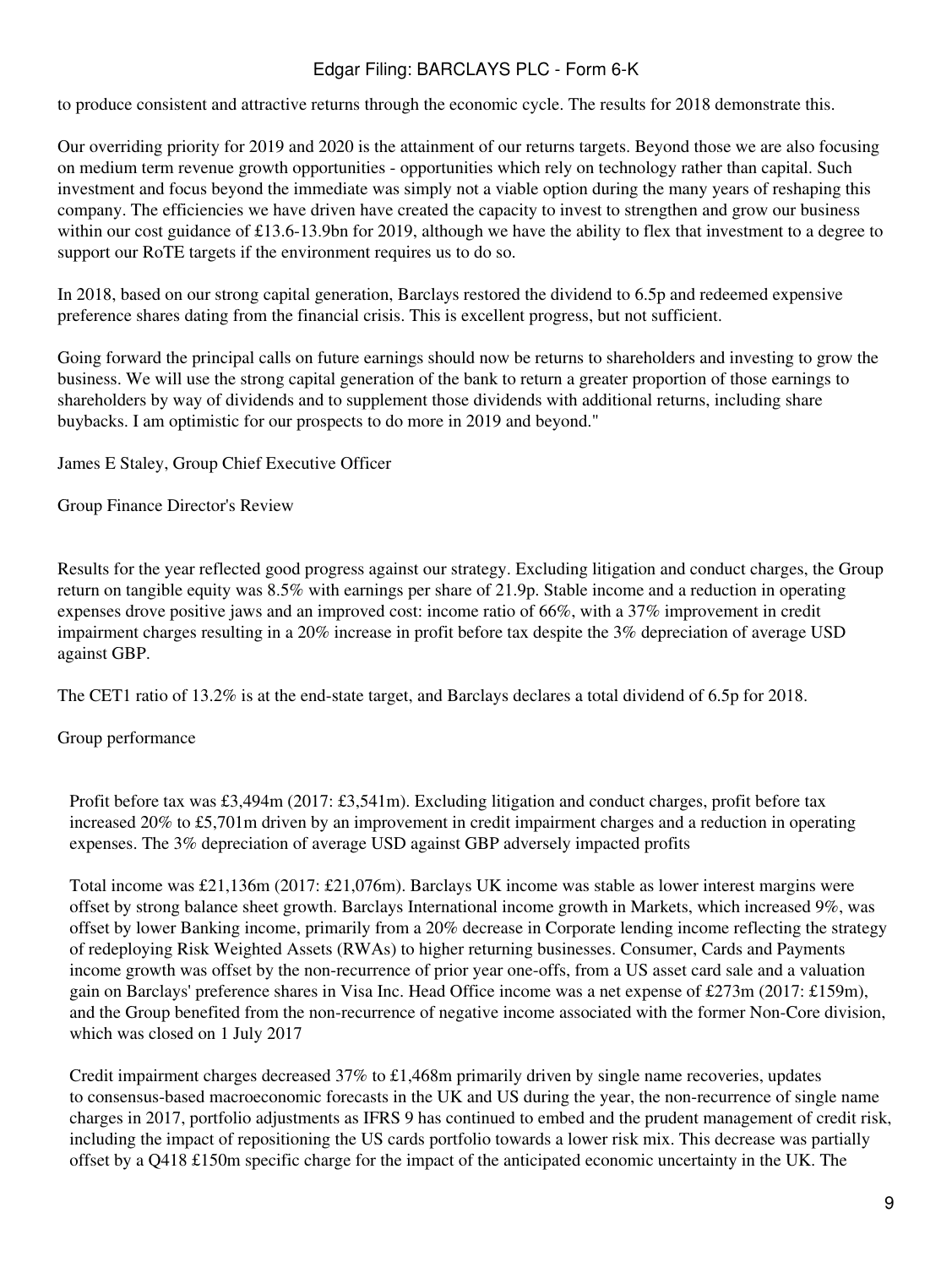Barclays Group loan loss rate was 44bps (2017: 57bps)

Operating expenses of £13,896m (2017: £14,249m) reduced 2% as continued investment to grow the business and improve future operating efficiency was more than offset by elimination of legacy costs, productivity savings and a lower bank levy charge due to a reduction in the levy rate and the impact of prior year adjustments. The cost: income ratio, excluding litigation and conduct, reduced to 66% (2017: 68%)

Total operating expenses of £16,243m (2017: £15,456m) included litigation and conduct charges of £2,207m (2017:  $\text{\pounds}1,207\text{m}$ ) and a  $\text{\pounds}140\text{m}$  charge for GMP in relation to the equalisation of obligations for members of the Barclays Bank UK Retirement Fund (UKRF). There was no capital impact of the GMP charge as, at 31 December 2018, the UKRF remained in accounting surplus

Other net income declined to £69m (2017: £257m) primarily reflecting the non-recurrence of gains on the sales of Barclays' share in VocaLink and a joint venture in Japan in Q217

The Group's effective tax rate reduced to 32.1% (2017: 63.3%). The 2017 rate included a one-off net charge due to the re-measurement of DTAs as a result of the reduction in the US federal corporate income tax rate. The underlying effective tax rate was 20.9% (2017: 29.4%), due to the lower US federal corporate income tax rate and the beneficial impact of adjustments to prior periods recognised in 2018

The Group's underlying effective tax rate for future periods is expected to be in the low-to mid-20 percents, excluding the impact of the future accounting change that will require tax relief on payments in relation to AT1 instruments to be recognised in the income statement, as opposed to retained earnings

Attributable profit was £1,394m (2017: loss of £1,922m). This reflected the non-recurrence of a £2.5bn loss related to the sell down of BAGL and a tax charge of £1,122m compared to a 2017 charge of £2,240m which included a one-off net charge of £0.9bn due to the re-measurement of US DTAs

RoTE was 8.5% (2017: negative 1.2%) and earnings per share was 21.9p (2017: loss per share of 3.5p), excluding litigation and conduct. Statutory RoTE was 3.6% (2017: negative 3.6%) and basic earnings per share was 9.4p (2017: loss per share 10.3p)

TNAV per share was 262p (December 2017: 276p) as 21.9p of earnings per share, excluding litigation and conduct, was more than offset by the implementation of IFRS 9, impact of litigation and conduct charges, the redemption of Preference Shares and AT1 securities, as well as dividend payments. In Q418 TNAV increased by 2p, the third consecutive quarter of TNAV accretion

Group capital and leverage

Barclays' CET1 ratio ended the year at 13.2% (December 2017: 13.3%), at our end-state target of c.13%

CET1 capital decreased £0.5bn to £41.1bn as underlying profit generation of £4.2bn, was more than offset by £2.1bn of litigation and conduct charges, as the bank resolved major legacy matters, £1.7bn for ordinary dividends and AT1 coupons paid and foreseen, and £1.0bn from the redemption of capital instruments

RWAs remained broadly stable at £311.9bn (December 2017: £313.0bn). The Group continued to actively manage capital allocation to businesses during the year, including the redeployment of RWAs within CIB to higher returning businesses, while targeting growth in selected consumer businesses in Barclays UK and Consumer, Cards and Payments. Within Barclays UK, the increase in RWAs included the impact of a change in the regulatory methodology for the Education, Social Housing and Local Authority (ESHLA) portfolio which was partly offset by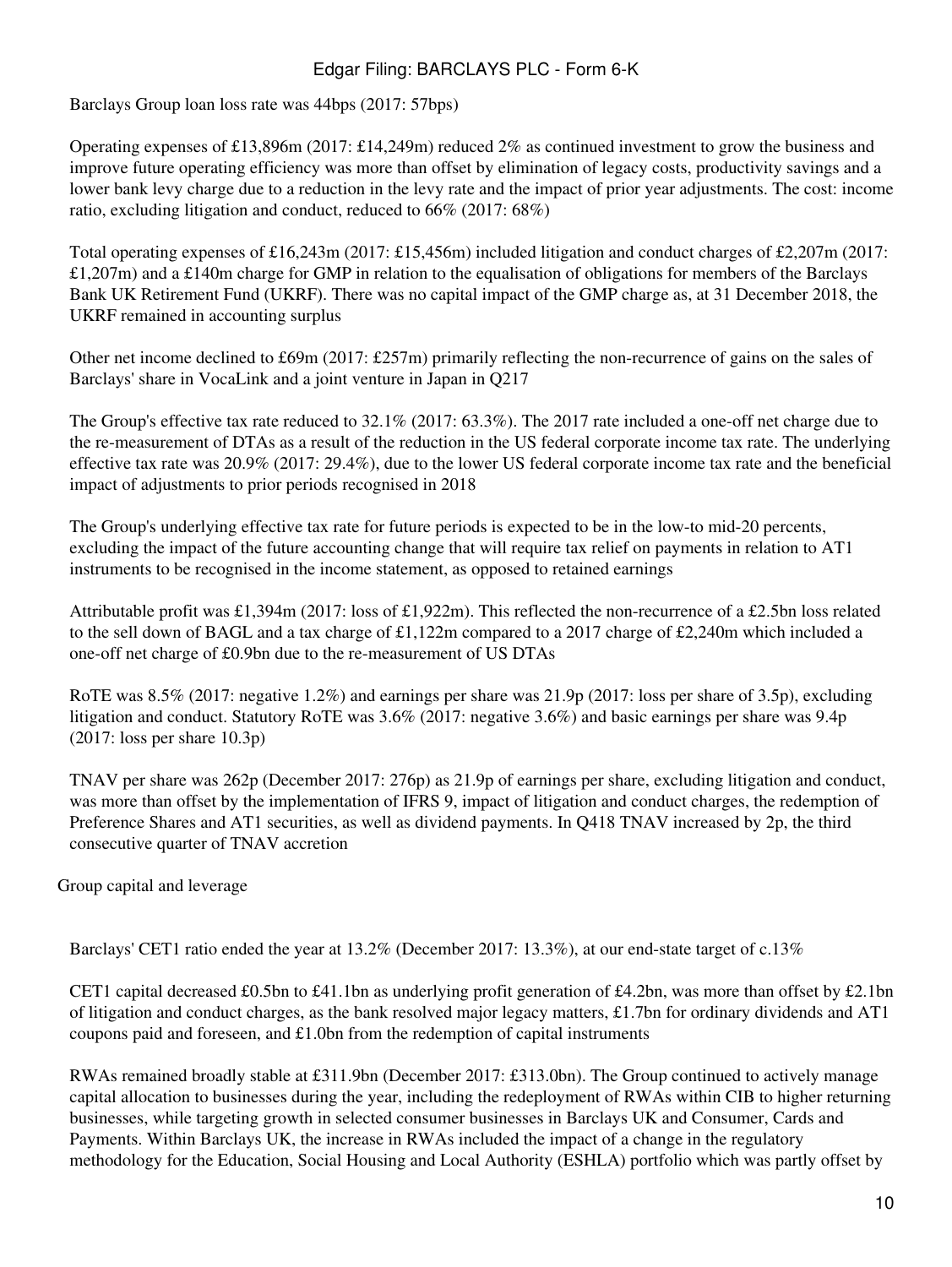a reduction in Head Office due to the regulatory deconsolidation of BAGL

The UK leverage ratio remained flat at 5.1% (December 2017: 5.1%). The UK leverage exposure increased marginally to £999bn (December 2017: £985bn) including securities financing transactions (SFTs), due to the CIB utilising leverage balance sheet more efficiently within high returning financing businesses. The average UK leverage ratio decreased to 4.5% (December 2017: 4.9%)

Group funding and liquidity

The liquidity pool increased to £227bn (December 2017: £220bn) driven largely by net deposit growth across businesses. The liquidity coverage ratio (LCR) increased to 169% (December 2017: 154%), equivalent to a surplus of £90bn (December 2017: £75bn) to the 100% regulatory requirement. Barclays Group also continued to maintain surpluses to its internal liquidity requirements. The strong liquidity position reflects the Barclays Group's prudent approach given the continued macroeconomic uncertainty

Barclays Group issued £12.2bn of minimum requirement for own funds and eligible liabilities (MREL) instruments from Barclays PLC (the Parent company) in a range of tenors and currencies. Barclays Group is well advanced in its MREL issuance plans, with a Barclays PLC MREL ratio of 28.1% as at 31 December 2018 relative to an estimated requirement including requisite buffers of 30.0% by 1 January 2022

Barclays Bank PLC continued to issue in the shorter-term markets and Barclays Bank UK PLC issued in the shorter-term and secured markets, helping to maintain their stable and diversified funding bases

The overall funding structure has improved further - Barclays Group has continued to reduce its reliance on short-term wholesale funding, where the proportion maturing in less than 1 year fell to 30% (December 2017: 31%)

Other matters

In Q118 Barclays reached a settlement with the US DoJ to resolve the civil complaint brought by the DoJ in December 2016 relating to RMBS sold by Barclays between 2005 and 2007. Barclays paid a civil monetary penalty of \$2.0bn (£1.4bn)

In May 2018 Barclays announced that the Crown Court had dismissed all of the charges that had been brought by the Serious Fraud Office (SFO) against Barclays PLC and Barclays Bank PLC regarding matters which arose in the context of Barclays' capital raisings in 2008. In October 2018, the High Court denied the SFO's application to reinstate the charges, which were consequently dismissed

Additional charges of £0.4bn (2017: £0.7bn) relating to PPI were recognised in Q118. The remaining PPI provision as at 31 December 2018 was £0.9bn (December 2017: £1.6bn) to cover claims through to the deadline of 29 August 2019. Management views its current PPI provision as appropriate, but will continue to closely monitor complaint trends and the associated provision adequacy

On 1 April 2018 Barclays successfully established its ring-fenced bank, Barclays Bank UK PLC, after receiving approval from the Prudential Regulation Authority (PRA) and the High Court of Justice of England and Wales to implement the ring-fencing transfer scheme under Part VII of the Financial Services Markets Act 2000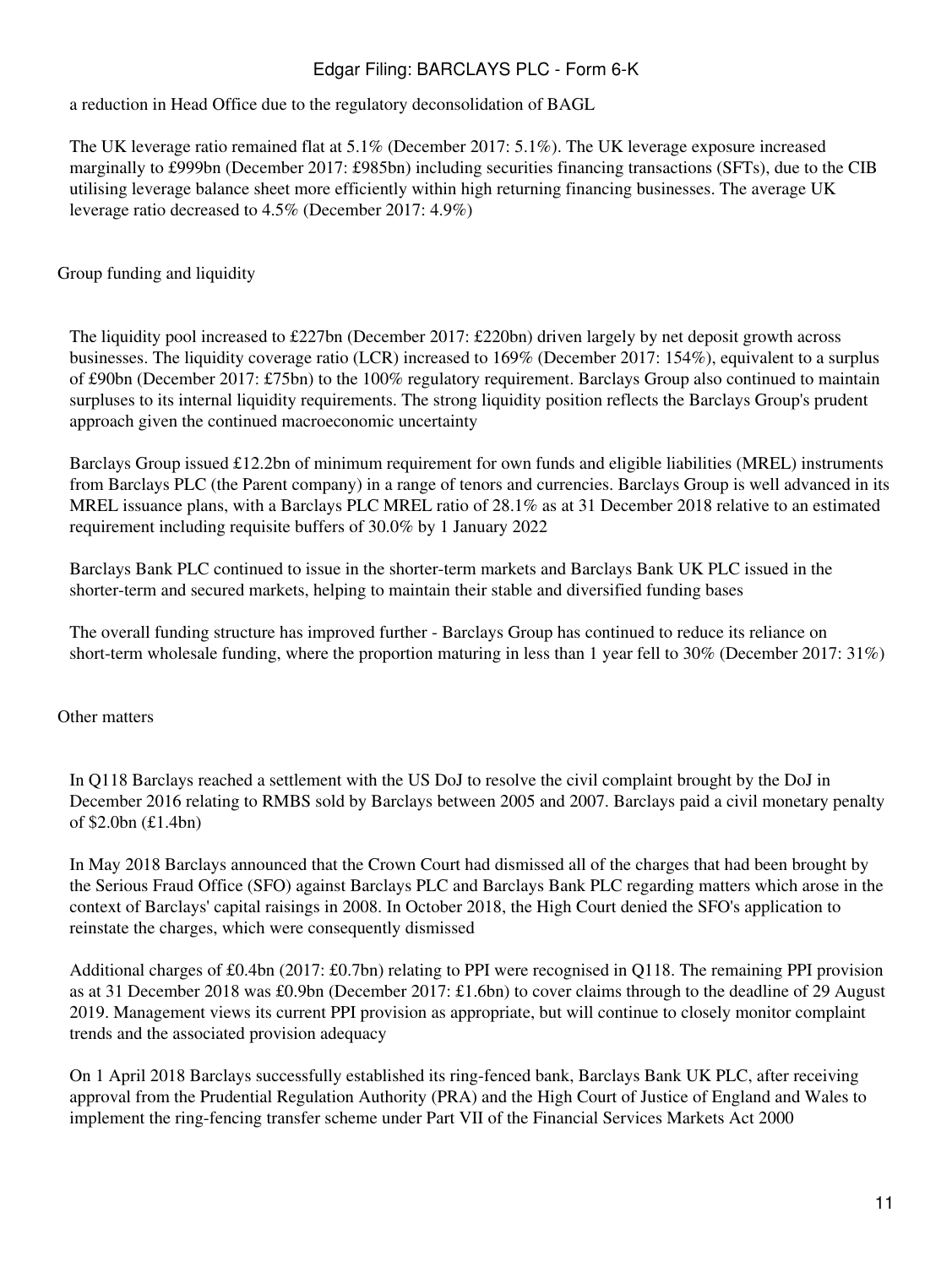In Q418 Barclays Bank Ireland PLC (BBI) received confirmation of its extended banking licence as part of Barclays' plans to expand BBI in anticipation of the UK's departure from the EU in March 2019. On 29 January 2019 Barclays received approval from the High Court of Justice of England and Wales for its banking business transfer scheme application under Part VII of the Financial Services and Markets Act 2000

#### Dividends

A half year dividend of 2.5p per share was paid on 17 September 2018. Barclays declares a full year dividend of 4.0p per share, resulting in a total dividend of 6.5p per share for 2018

Barclays understands the importance of delivering attractive cash returns to shareholders. Barclays is therefore committed to maintaining an appropriate balance between total cash returns to shareholders, investment in the business and maintaining a strong capital position. Going forward, Barclays intends to pay a progressive ordinary dividend, taking into account these objectives and the earnings outlook of the Group. It is also the Board's intention to supplement the ordinary dividends with additional cash returns, including share buybacks, to shareholders as and when appropriate

#### Outlook and guidance

Barclays is on track in the execution of its strategy and continues to target a RoTE1 of greater than 9% for 2019 and greater than 10% for 2020 and operating expenses1 guidance in the range of £13.6-13.9bn for 2019. The Group's 2018 results reflect good progress towards these targets

Tushar Morzaria, Group Finance Director

1 Excluding litigation and conduct, with returns targets based on a Barclays Group CET1 ratio of c.13%.

Results by Business

| Barclays UK                                    | Year ended Year ended<br>31.12.18 | 31.12.17    |            |
|------------------------------------------------|-----------------------------------|-------------|------------|
| Income statement information                   | $\pounds$ m                       | $\pounds$ m | $%$ Change |
| Net interest income                            | 6,028                             | 6,086       | (1)        |
| Net fee, commission and other income           | 1,355                             | 1,297       | 4          |
| Total income                                   | 7,383                             | 7,383       |            |
| Credit impairment charges and other provisions | (826)                             | (783)       | (5)        |
| Net operating income                           | 6,557                             | 6,600       | (1)        |
| Operating costs                                | (4,075)                           | (4,030)     | (1)        |
| UK bank levy                                   | (46)                              | (59)        | 22         |
| Litigation and conduct                         | (483)                             | (759)       | 36         |
| Total operating expenses                       | (4,604)                           | (4,848)     | 5          |
| Other net income/(expenses)                    | 3                                 | (5)         |            |
| Profit before tax                              | 1,956                             | 1,747       | 12         |
| Attributable profit                            | 1,158                             | 853         | 36         |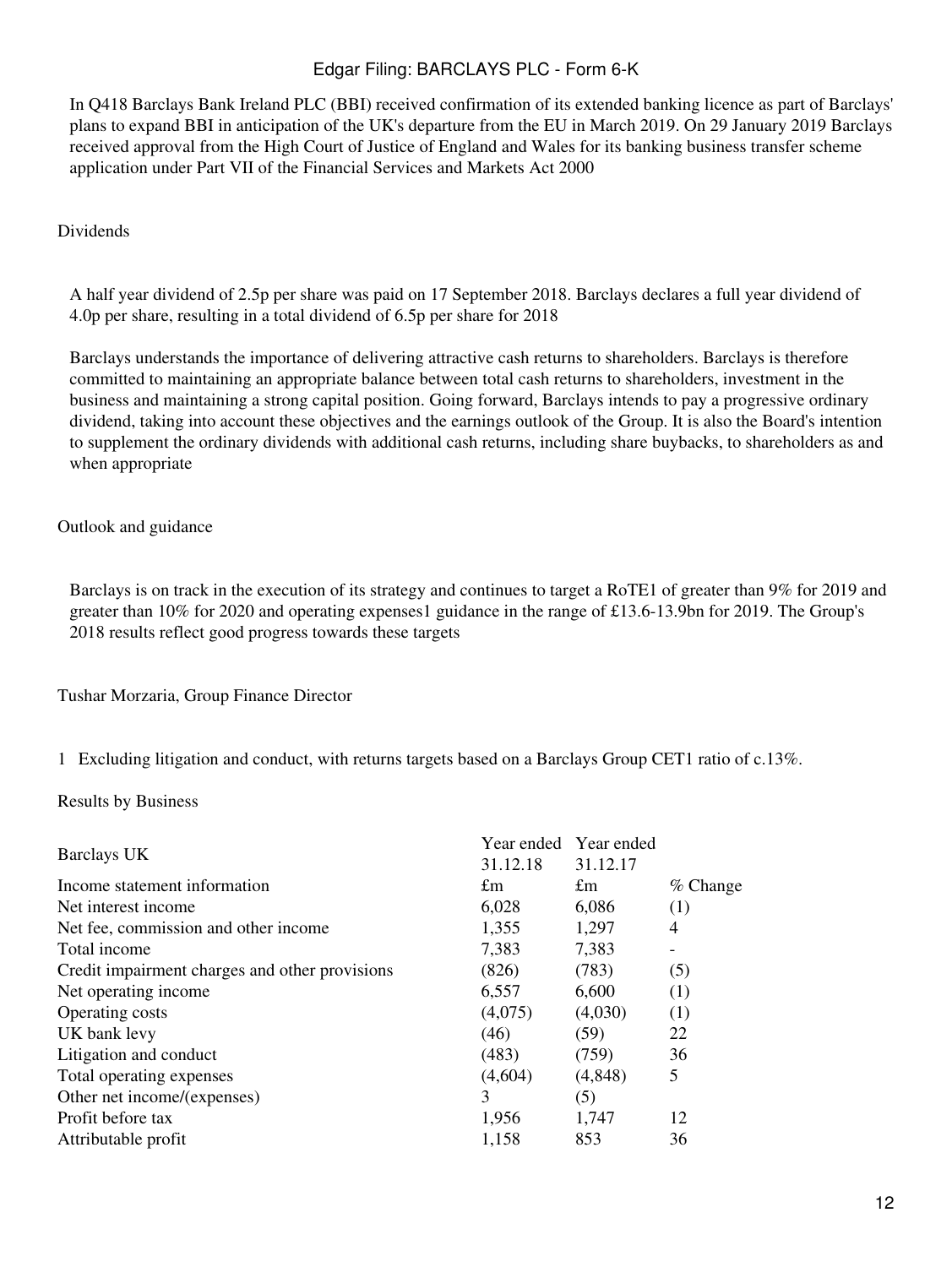| Balance sheet information                              | £bn              | £bn         |     |
|--------------------------------------------------------|------------------|-------------|-----|
| Loans and advances to customers at amortised cost      | 187.6            | 183.8       |     |
| Total assets                                           | 249.7            | 237.4       |     |
| Customer deposits at amortised cost                    | 197.3            | 193.4       |     |
| Loan: deposit ratio                                    | 96%              | 95%         |     |
| Risk weighted assets                                   | 75.2             | 70.9        |     |
| Period end allocated tangible equity                   | 10.2             | 9.6         |     |
| Key facts                                              |                  |             |     |
| Average loan to value of mortgage portfolio            | 48%              | 48%         |     |
| Average loan to value of new mortgage lending          | 65%              | 64%         |     |
| Number of branches                                     | 1,058            | 1,208       |     |
| Mobile banking active customers                        | 7.3 <sub>m</sub> | 6.4m        |     |
| 30 day arrears rate - Barclaycard Consumer UK          | $1.8\%$          | 1.8%        |     |
| Performance measures                                   |                  |             |     |
| Return on average allocated tangible equity            | 11.9%            | 9.8%        |     |
| Average allocated tangible equity (£bn)                | 10.0             | 9.1         |     |
| Cost: income ratio                                     | 62%              | 66%         |     |
| Loan loss rate (bps)1                                  | 43               | 42          |     |
| Net interest margin                                    | $3.23\%$         | 3.49%       |     |
| Performance measures excluding litigation and conduct2 | $\pounds$ m      | $\pounds$ m |     |
| Profit before tax                                      | 2,439            | 2,506       | (3) |
| Attributable profit                                    | 1,630            | 1,586       | 3   |
| Return on average allocated tangible equity            | $16.7\%$         | 17.8%       |     |
| Cost: income ratio                                     | 56%              | 55%         |     |

1 Comparatives calculated based on gross loans and advances at amortised cost prior to the balance sheet presentation change and IAS 39 impairment charge.

2 Refer to pages 64 to 72 for further information and calculations of performance measures excluding litigation and<br>conduct conduct.

|                                                               |             | Year ended Year ended |            |
|---------------------------------------------------------------|-------------|-----------------------|------------|
| Analysis of Barclays UK                                       | 31.12.18    | 31.12.17              |            |
| Analysis of total income                                      | $\pounds$ m | £m                    | $%$ Change |
| Personal Banking1                                             | 4,006       | 4,214                 | (5)        |
| <b>Barclaycard Consumer UK</b>                                | 2,104       | 1,977                 | 6          |
| <b>Business Banking1</b>                                      | 1,273       | 1,192                 | 7          |
| Total income                                                  | 7,383       | 7,383                 |            |
| Analysis of credit impairment charges and other provisions    |             |                       |            |
| Personal Banking1                                             | (173)       | (221)                 | 22         |
| <b>Barclaycard Consumer UK</b>                                | (590)       | (541)                 | (9)        |
| <b>Business Banking1</b>                                      | (63)        | (21)                  |            |
| Total credit impairment charges and other provisions          | (826)       | (783)                 | (5)        |
| Analysis of loans and advances to customers at amortised cost | £bn         | £bn                   |            |
| Personal Banking1                                             | 146.0       | 141.3                 |            |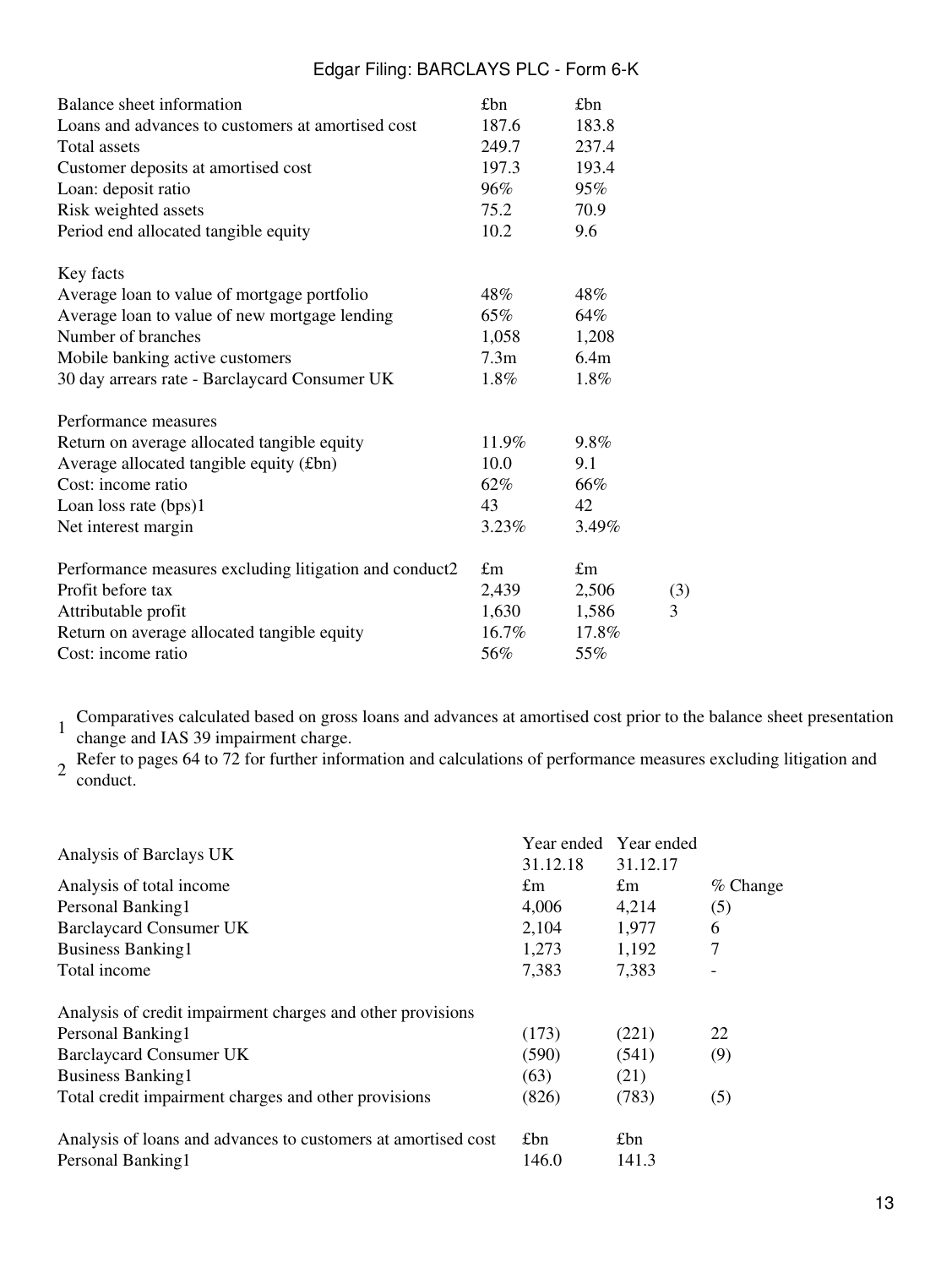| 15.3  | 16.4  |
|-------|-------|
| 26.3  | 26.1  |
| 187.6 | 183.8 |
|       |       |
| 154.0 | 153.1 |
|       |       |
| 43.3  | 40.3  |
| 197.3 | 193.4 |
|       |       |

In Q218, Wealth was reclassified from Wealth, Entrepreneurs & Business Banking (now named Business Banking) to Personal Banking. Comparatives have been restated.

In 2018, Barclays officially stood up Barclays Bank UK PLC as part of structural reform, being the first bank in the UK to become legally ring-fenced. Throughout 2018, Barclays UK has maintained its position in the market as a leader in innovation, investing to transform customer interactions. Building long term, meaningful customer and client relationships continues to deliver sustainable balance sheet growth and returns, within a prudent risk appetite. This is further enhanced by investment to automate and digitise the provision of tailored products and services, meeting customers' needs on their terms.

2018 compared to 2017

Income statement

RoTE excluding litigation and conduct was 16.7% (2017: 17.8%) reflecting the continuing strength of Barclays UK business. Including litigation and conduct charges of £483m (2017: £759m), RoTE increased to 11.9% (2017: 9.8%) Total income was stable at £7,383m (2017: £7,383m) as lower interest margins were offset by strong balance sheet growth in secured lending and customer deposits

Personal Banking income decreased 5% to £4,006m as continued momentum in mortgage lending and growth in customer deposits was more than offset by the non-recurrence of an update to effective interest rate modelling in

- Q417, a valuation gain on Barclays' preference shares in Visa Inc. in Q117 and the realignment of clients from Barclays UK to Barclays International as part of structural reform
- Barclaycard Consumer UK income increased 6% to £2,104m reflecting a focus on sustainable growth and the non-recurrence of remediation provisioning in H217
- Business Banking income increased 7% to £1,273m driven by strong deposit growth and the realignment of clients from Barclays International to Barclays UK as part of structural reform
- Net interest margin decreased 26bps to 3.23% reflecting growth in secured lending at lower margins and the integration of the ESHLA portfolio

Credit impairment charges increased 5% to £826m primarily due to a Q418 £100m specific charge for the impact of the anticipated economic uncertainty in the UK. This was partially offset by improved consensus-based macroeconomic forecasts during the year and the continued prudent management of credit risk reflected in the broadly stable 30 and 90 day arrears rates in UK cards of 1.8% (2017: 1.8%) and 0.9% (2017: 0.8%) respectively

Operating expenses excluding litigation and conduct increased 1% to £4,121m as continued investment to grow the business, including digitisation of the bank and improvements to future operating efficiency, were partially offset by cost efficiencies and lower costs of setting up the ring-fenced bank. The cost: income ratio excluding litigation and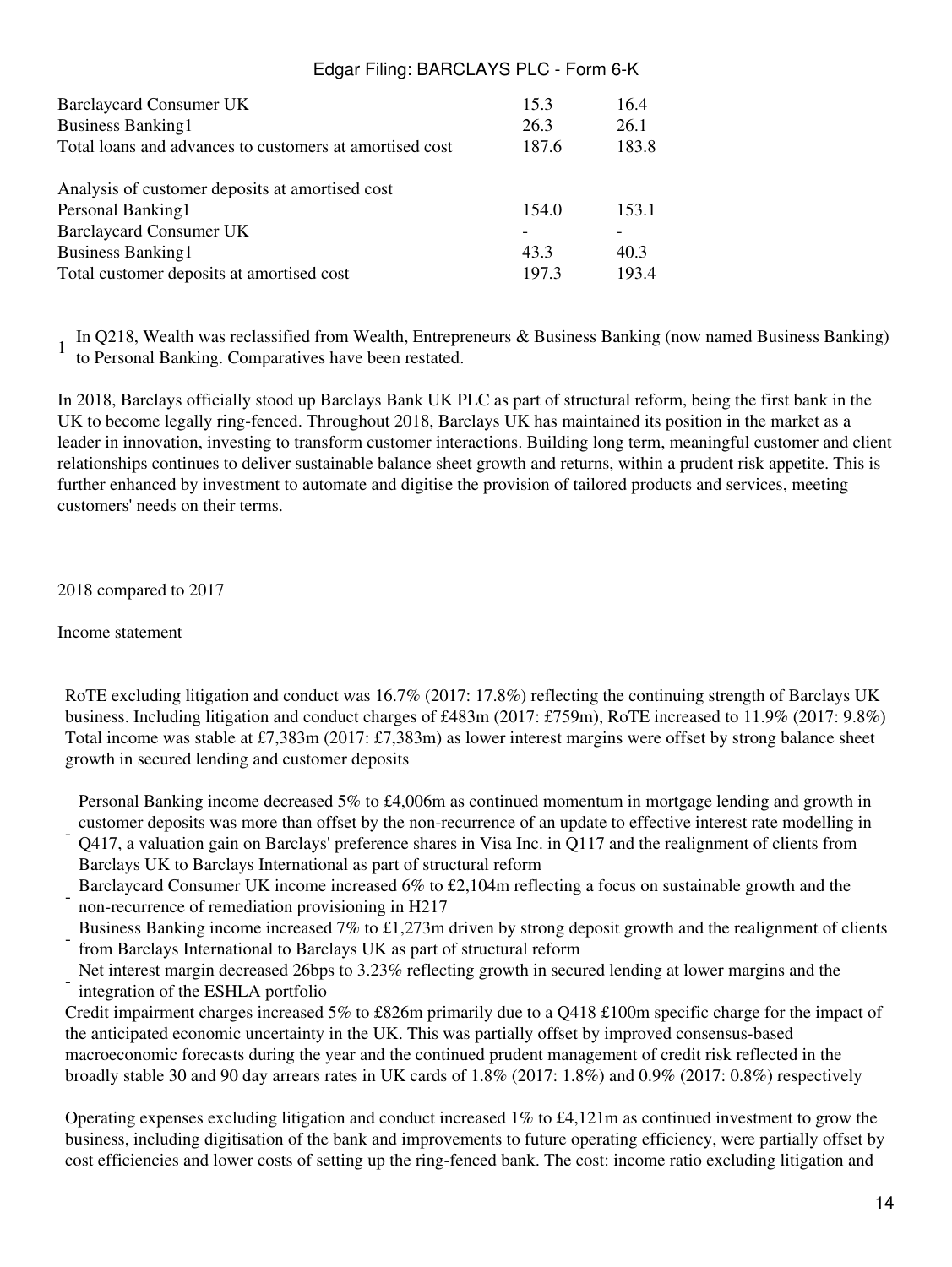conduct was 56% (2017: 55%)

#### Balance sheet

Loans and advances to customers at amortised cost increased 2% to £187.6bn reflecting £4.6bn of mortgage growth Total assets increased 5% to £249.7bn reflecting increases in the liquidity pool including the transfer of treasury assets from Head Office and loans and advances to customers

Customer deposits at amortised cost increased 2% to £197.3bn as strong deposit growth was partially offset by the net realignment of clients between Barclays UK and Barclays International as part of structural reform

RWAs increased to £75.2bn (December 2017: £70.9bn) primarily due to growth in mortgages and UK cards, and regulatory methodology changes for the ESHLA portfolio

|                                                             |          | Year ended Year ended |                |
|-------------------------------------------------------------|----------|-----------------------|----------------|
| <b>Barclays International</b>                               | 31.12.18 | 31.12.17              |                |
| Income statement information                                | £m       | £m                    | % Change       |
| Net interest income                                         | 3,815    | 4,307                 | (11)           |
| Net trading income                                          | 4,450    | 3,971                 | 12             |
| Net fee, commission and other income                        | 5,761    | 6,104                 | (6)            |
| Total income                                                | 14,026   | 14,382                | (2)            |
| Credit impairment charges and other provisions              | (658)    | (1,506)               | 56             |
| Net operating income                                        | 13,368   | 12,876                | 4              |
| Operating costs                                             | (9,324)  | (9,321)               | $\sim$         |
| UK bank levy                                                | (210)    | (265)                 | 21             |
| Litigation and conduct                                      | (127)    | (269)                 | 53             |
| Total operating expenses                                    | (9,661)  | (9,855)               | $\overline{2}$ |
| Other net income                                            | 68       | 254                   | (73)           |
| Profit before tax                                           | 3,775    | 3,275                 | 15             |
| Attributable profit                                         | 2,441    | 847                   |                |
| Balance sheet information                                   | £bn      | £bn                   |                |
| Loans and advances at amortised cost                        | 127.2    | 126.8                 |                |
| Trading portfolio assets                                    | 104.0    | 113.0                 |                |
| Derivative financial instrument assets                      | 222.1    | 236.2                 |                |
| Derivative financial instrument liabilities                 | 219.6    | 237.8                 |                |
| Financial assets at fair value through the income statement | 144.7    | 104.1                 |                |
| Total assets                                                | 862.1    | 856.1                 |                |
| Deposits at amortised cost                                  | 197.2    | 187.3                 |                |
| Loan: deposit ratio                                         | 65%      | 68%                   |                |
| Risk weighted assets                                        | 210.7    | 210.3                 |                |
| Period end allocated tangible equity                        | 29.9     | 27.5                  |                |
|                                                             |          |                       |                |

Performance measures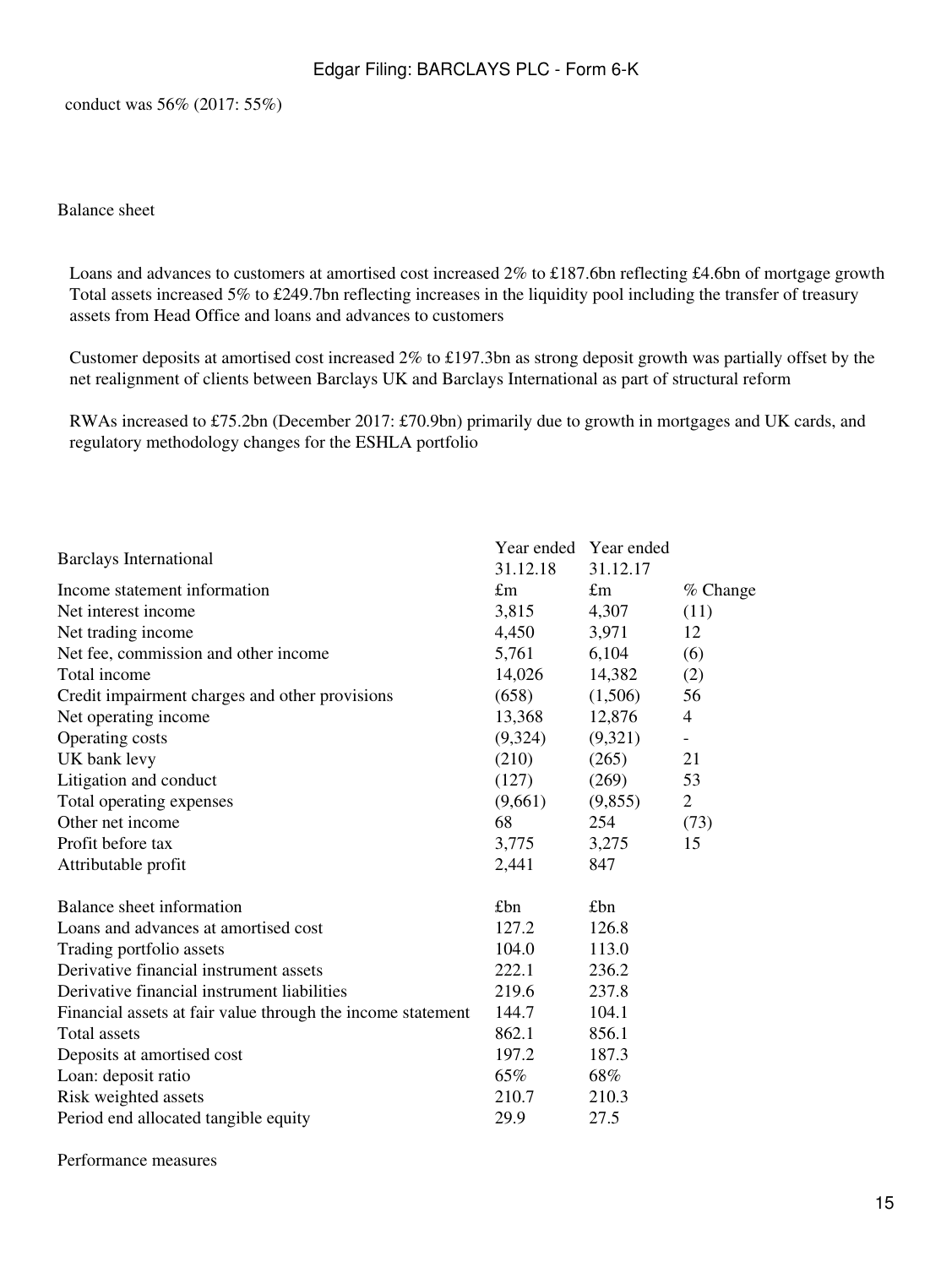| Return on average allocated tangible equity            | 8.4%        | 3.4%        |    |
|--------------------------------------------------------|-------------|-------------|----|
| Average allocated tangible equity (£bn)                | 31.0        | 28.1        |    |
| Cost: income ratio                                     | 69%         | 69%         |    |
| Loan loss rate $(bps)1$                                | 50          | 75          |    |
| Net interest margin                                    | 4.11%       | $4.16\%$    |    |
| Performance measures excluding litigation and conduct2 | $\pounds$ m | $\pounds$ m |    |
| Profit before tax                                      | 3,902       | 3,544       | 10 |
| Attributable profit                                    | 2,547       | 1,107       |    |
| Return on average allocated tangible equity            | 8.7%        | $4.4\%$     |    |
| Cost: income ratio                                     | 68%         | 67%         |    |

1 Comparatives calculated based on gross loans and advances at amortised cost prior to the balance sheet presentation change and IAS 39 impairment charge.

2 Refer to pages 64 to 72 for further information and calculations of performance measures excluding litigation and<br>conduct conduct.

Analysis of Barclays International

|                                                           | Year ended  | Year ended  |            |
|-----------------------------------------------------------|-------------|-------------|------------|
| Corporate and Investment Bank                             | 31.12.18    | 31.12.17    |            |
| Income statement information                              | $\pounds$ m | $\pounds$ m | $%$ Change |
| FICC1                                                     | 2,863       | 2,875       |            |
| Equities                                                  | 2,037       | 1,629       | 25         |
| <b>Markets</b>                                            | 4,900       | 4,504       | 9          |
| <b>Banking</b> fees                                       | 2,531       | 2,612       | (3)        |
| Corporate lending                                         | 878         | 1,093       | (20)       |
| <b>Transaction banking</b>                                | 1,627       | 1,629       |            |
| Banking                                                   | 5,036       | 5,334       | (6)        |
| Other                                                     | (171)       | 40          |            |
| Total income                                              | 9,765       | 9,878       | (1)        |
| Credit impairment releases/(charges) and other provisions | 150         | (213)       |            |
| Net operating income                                      | 9,915       | 9,665       | 3          |
| Operating expenses                                        | (7,281)     | (7, 475)    | 3          |
| Litigation and conduct                                    | (68)        | (267)       | 75         |
| Total operating expenses                                  | (7,349)     | (7, 742)    | 5          |
| Other net income                                          | 27          | 133         | (80)       |
| Profit before tax                                         | 2,593       | 2,056       | 26         |
| Balance sheet information                                 | £bn         | £bn         |            |
| Loans and advances at amortised cost                      | 86.4        | 88.2        |            |
| Deposits at amortised cost                                | 136.3       | 128.0       |            |
| Risk weighted assets                                      | 170.9       | 176.2       |            |
| Performance measures                                      |             |             |            |
| Return on average allocated tangible equity               | $6.9\%$     | 1.1%        |            |
| Average allocated tangible equity (£bn)                   | 26.0        | 24.0        |            |
| Performance measures excluding litigation and conduct2    | $\pounds$ m | $\pounds$ m |            |
| Profit before tax                                         | 2,661       | 2,323       | 15         |
|                                                           |             |             |            |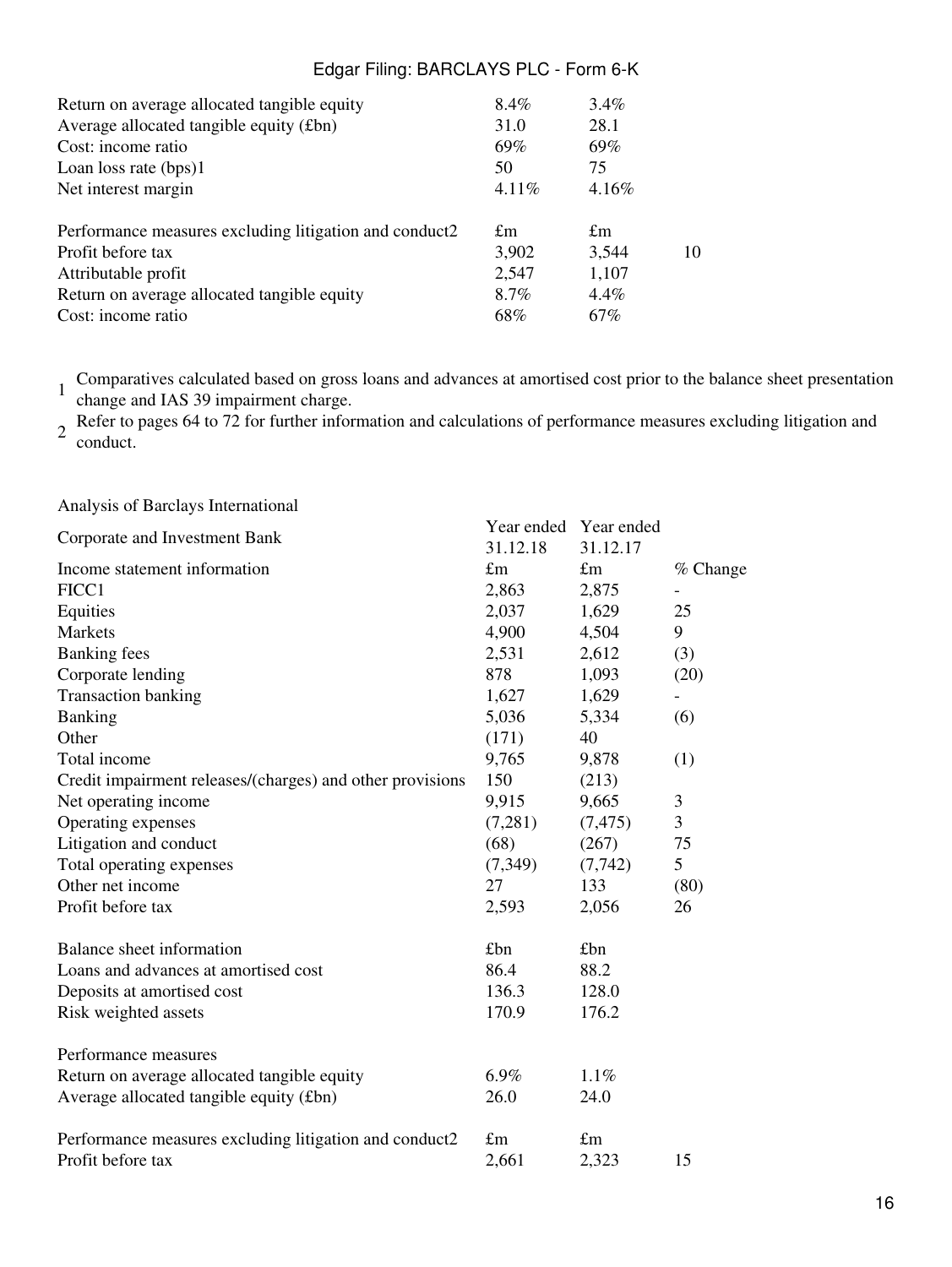Return on average allocated tangible equity 7.1% 2.2%

- 1 Fixed income, currencies and commodities (FICC) is composed of Credit and Macro income.
- <sup>2</sup>Refer to pages 64 to 72 for more information and calculations of performance measures excluding litigation and conduct.

#### Analysis of Barclays International

| Consumer, Cards and Payments                           |             | Year ended Year ended |                |
|--------------------------------------------------------|-------------|-----------------------|----------------|
|                                                        | 31.12.18    | 31.12.17              |                |
| Income statement information                           | $\pounds$ m | $\pounds$ m           | % Change       |
| Total income                                           | 4,261       | 4,504                 | (5)            |
| Credit impairment charges and other provisions         | (808)       | (1,293)               | 38             |
| Net operating income                                   | 3,453       | 3,211                 | 8              |
| Operating expenses                                     | (2,253)     | (2,111)               | (7)            |
| Litigation and conduct                                 | (59)        | (2)                   |                |
| Total operating expenses                               | (2,312)     | (2,113)               | (9)            |
| Other net income                                       | 41          | 121                   | (66)           |
| Profit before tax                                      | 1,182       | 1,219                 | (3)            |
| Balance sheet information                              | £bn         | £bn                   |                |
| Loans and advances at amortised cost                   | 40.8        | 38.6                  |                |
| Deposits at amortised cost                             | 60.9        | 59.3                  |                |
| Risk weighted assets                                   | 39.8        | 34.1                  |                |
|                                                        |             |                       |                |
| Key facts                                              |             |                       |                |
| 30 day arrears rate - Barclaycard US                   | 2.7%        | 2.6%                  |                |
| Total number of Barclaycard business clients           | 374,000     | 366,000               |                |
| Value of payments processed (£bn)                      | 344         | 322                   |                |
| Performance measures                                   |             |                       |                |
| Return on average allocated tangible equity            | 16.5%       | 16.7%                 |                |
| Average allocated tangible equity (£bn)                | 5.0         | 4.2                   |                |
|                                                        |             |                       |                |
| Performance measures excluding litigation and conduct1 | $\pounds$ m | $\pounds$ m           |                |
| Profit before tax                                      | 1,241       | 1,221                 | $\overline{2}$ |
| Return on average allocated tangible equity            | 17.3%       | 16.8%                 |                |

1 Refer to pages 64 to 72 for more information and calculations of performance measures excluding litigation and conduct.

In 2018, Barclays International made good progress on executing our strategy and improving returns, delivering underlying growth in Consumer, Cards & Payments; a strong performance in Markets, where the global ranking improved one place; and a record year for Advisory within Banking. This progress gives confidence that by continuing to build out the businesses through targeted deployment of financial resources and investments in talent and technology, growth can be accelerated towards achieving increased returns.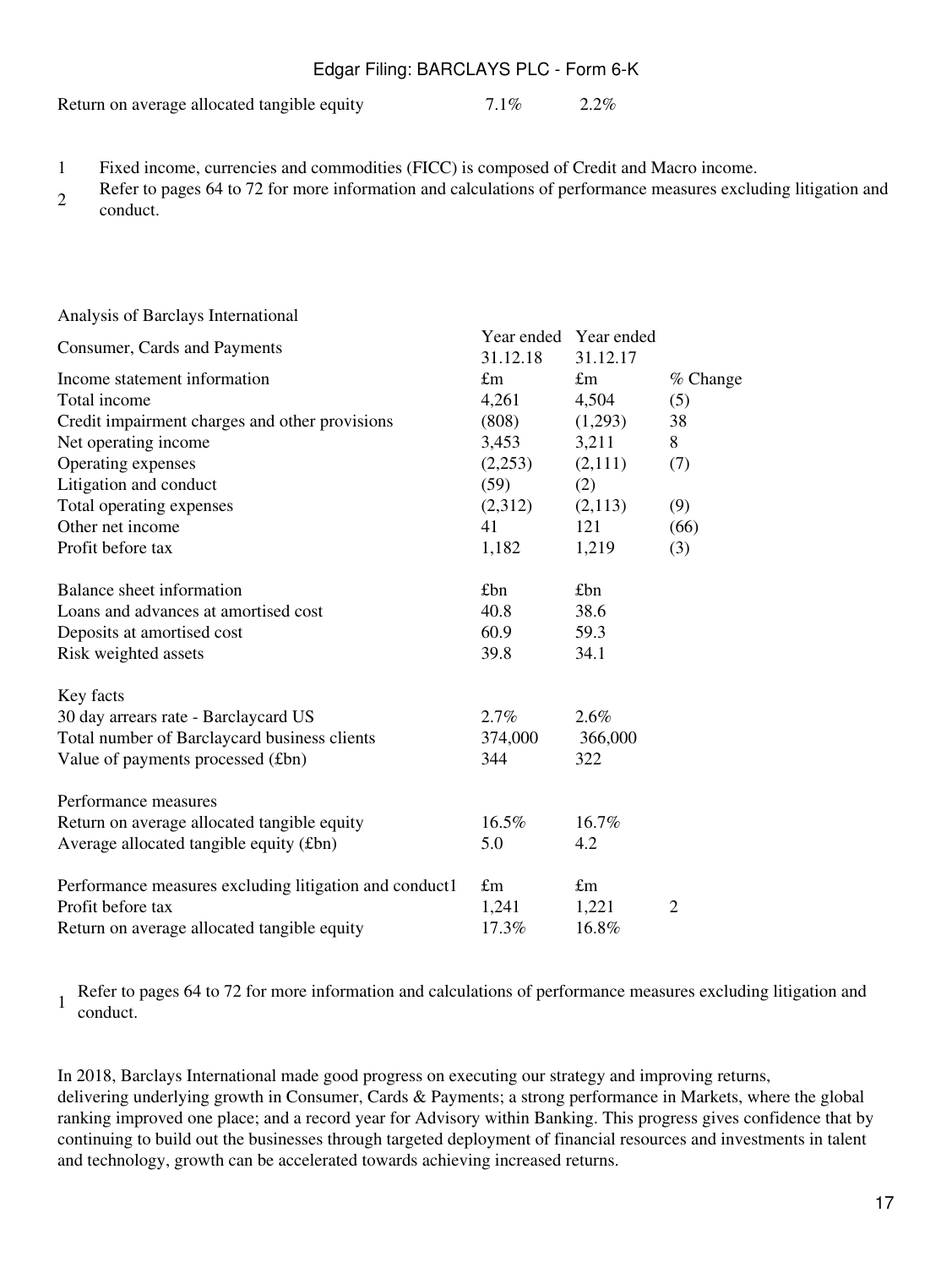2018 compared to 2017

Income statement

Profit before tax increased 10% to £3,902m achieving a RoTE of 8.7% (2017: 4.4%), reflecting improved returns in both CIB of 7.1% (2017: 2.2%) and Consumer, Cards and Payments of 17.3% (2017: 16.8%) excluding litigation and conduct

The 3% depreciation of average USD against GBP adversely impacted profits and income, and positively impacted credit impairment charges and operating expenses

Total income was £14,026m (2017: £14,382m)

- CIB income of £9,765m decreased 1% as Markets income increased 9% to £4,900m, reflecting gains in market share1, offset by a decrease in Banking income of 6% to £5,036m
- FICC income was stable at £2,863m (2017: £2,875m) with significant share gains despite a challenging environment
- Equities income increased 25% to £2,037m becoming one of the highest growing Equities franchises relative to peers, substantially improving our global ranking. This was driven by strength in derivatives and continued
- growth in the equity financing franchise through increased client balances, together with technology investment, which resulted in higher electronic revenues Banking fee income decreased 3% to £2,531m as Barclays maintained its highest rank and global fee share in 4
- years, including a record year in Advisory, which was more than offset by debt and equity underwriting fees being down across the industry
- Corporate lending income reduced 20% to £878m reflecting the strategy of redeploying RWAs within the CIB
- towards higher returning business and the transfer of clients between Barclays UK and Barclays International as part of structural reform

- Transaction banking income was stable at £1,627m (2017: £1,629m) as strong and targeted growth in deposits was offset by the transfer of clients between Barclays UK and Barclays International as part of structural reform

- and 2018, related to US cards portfolio sales and revaluation of Barclays preference shares in Visa Inc, underlying Consumer, Cards and Payments income decreased 5% to £4,261m. Excluding material one-off items in both 2017 income increased due to growth in US cards
- Credit impairment charges decreased 56% to £658m

CIB credit impairment charges decreased to a release of £150m (2017: charge of £213m) primarily due to single

 namerecoveries, improved consensus-based macroeconomic forecasts during the year, the non-recurrence of single name charges in 2017 and the prudent management of credit risk, partially offset by a Q418 £50m specific charge for theanticipated economic uncertainty in the UK

Consumer, Cards and Payments credit impairment charges decreased 38% to £808m reflecting the non-recurrence of a £168m charge in Q317 relating to deferred consideration from the Q117 asset sale in US cards, improved

 consensus-based macroeconomic forecasts in the US and the impact of repositioning the US cards portfolio towards a lower risk mix

Total operating expenses decreased 2% to £9,661m as continued investments in business growth, talent and technology were offset by lower restructuring and structural reform costs, and a reduced impact from the change in compensation awards introduced in Q416

Other net income decreased to £68m (2017: £254m) due to the non-recurrence of a gain of £109m on the sale of Barclays' share in VocaLink to MasterCard and a gain of £76m on the sale of a joint venture in Japan in Q217 Attributable profit increased to £2,441m (2017: £847m) as 2017 was impacted by the one-off tax charge due to the re-measurement of US DTAs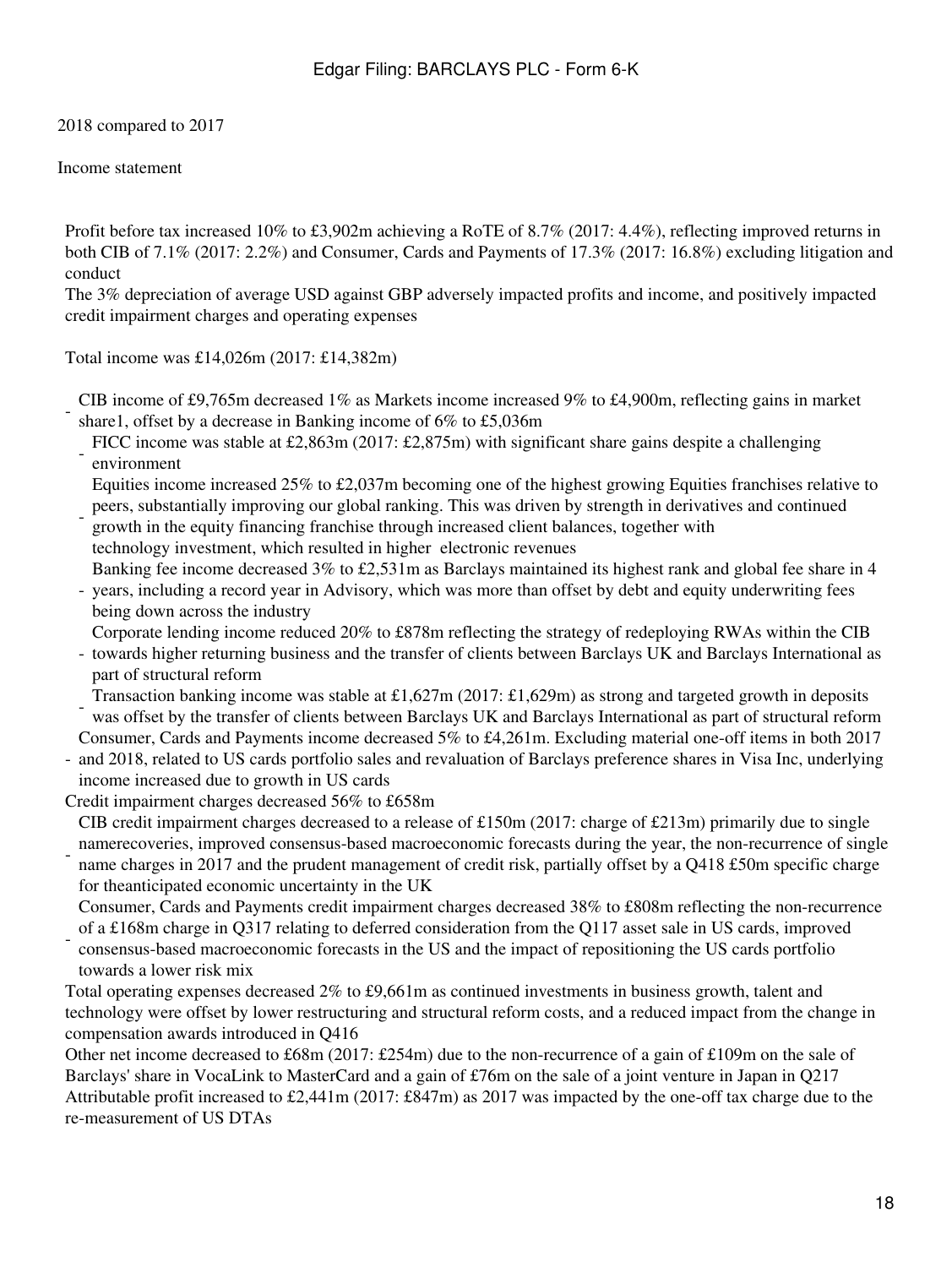#### Balance sheet

Loans and advances at amortised cost remained broadly flat at £127.2bn (December 2017: £126.8bn) Derivative financial instrument assets and liabilities decreased £14.1bn to £222.1bn and £18.2bn to £219.6bn respectively, due to a decrease in interest rate derivatives, driven by an increase in major interest rate forward curves, and the adoption of daily settlement under the London Clearing House (LCH) rules, partially offset by increased foreign exchange and equity derivative volumes Financial assets at fair value through the income statement increased £40.6bn to £144.7bn primarily due to the impact of the transition to IFRS 9 and increased reverse repurchase agreements activity Total assets increased £6.0bn to £862.1bn including the transfer of treasury assets from Head Office Deposits at amortised cost increased £9.9bn to £197.2bn, due to the integration of treasury liabilities from Head Office and a strong and targeted increase in deposits

RWAs were in line at £210.7bn (December 2017: £210.3bn) as reductions in CIB were offset by increased lending in Consumer, Cards & Payments

1 All Markets ranks and shares: Coalition, FY18 Preliminary Competitor Analysis based on the Coalition Index and Barclays' internal business structure.

|                                                           |             | Year ended Year ended |          |
|-----------------------------------------------------------|-------------|-----------------------|----------|
| Head Office                                               | 31.12.18    | 31.12.17              |          |
| Income statement information                              | $\pounds$ m | $\pounds$ m           | % Change |
| Net interest income                                       | (781)       | (435)                 | (80)     |
| Net fee, commission and other income                      | 508         | 276                   | 84       |
| Total income                                              | (273)       | (159)                 | (72)     |
| Credit impairment releases/(charges) and other provisions | 16          | (17)                  |          |
| Net operating income                                      | (257)       | (176)                 | (46)     |
| Operating costs                                           | (228)       | (277)                 | 18       |
| UK bank levy                                              | (13)        | (41)                  | 68       |
| GMP charge                                                | (140)       |                       |          |
| Litigation and conduct                                    | (1,597)     | (151)                 |          |
| Total operating expenses                                  | (1,978)     | (469)                 |          |
| Other net expenses                                        | (2)         | (189)                 | 99       |
| Loss before tax                                           | (2,237)     | (834)                 |          |
| Attributable loss                                         | (2,205)     | (868)                 |          |
| Balance sheet information                                 | £bn         | £bn                   |          |
| <b>Total assets</b>                                       | 21.5        | 39.7                  |          |
| Risk weighted assets                                      | 26.0        | 31.8                  |          |
| Period end allocated tangible equity                      | 4.9         | 10.0                  |          |
| Performance measures                                      |             |                       |          |
| Average allocated tangible equity (£bn)                   | 3.1         | 9.3                   |          |
| Performance measures excluding litigation and conduct1    | $\pounds$ m | $\pounds$ m           |          |
| Loss before tax                                           | (640)       | (683)                 | 6        |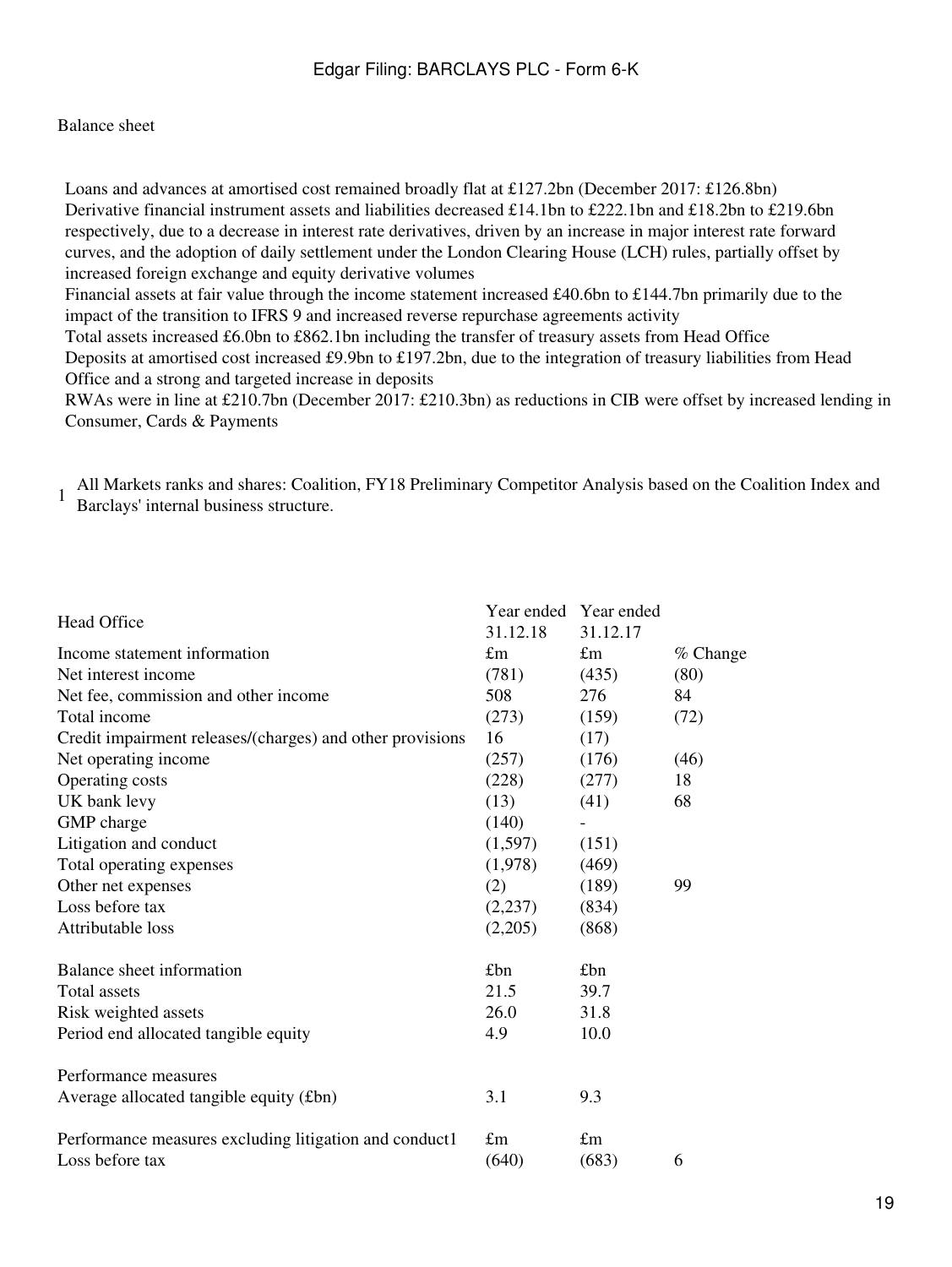Attributable loss (647) (731) 11

1 Refer to pages 64 to 72 for further information and calculations of performance measures excluding litigation and conduct.

2018 compared to 2017

Income statement

Loss before tax excluding litigation and conduct was £640m (2017: £683m). Including litigation and conduct charges of £1,597m (2017: £151m) primarily related to the £1,420m settlement with the US DoJ relating to RMBS, loss before tax was £2,237m (2017: £834m)

Total income was an expense of £273m (2017: £159m) reflecting legacy capital instrument funding costs of £351m and hedge accounting expenses. This was partially offset by a one-off gain of £155m from the settlement of receivables relating to the Lehman Brothers acquisition in Q218, lower net expenses from treasury operations, higher Absa Group Limited dividend income and mark-to-market gains on legacy investments

Operating expenses excluding litigation and conduct and a GMP charge, reduced to £241m (2017: £318m) driven by lower costs associated with legacy Non-Core assets and businesses, and reduced bank levy. Total operating expenses of £1,978m (2017: £469m) included litigation and conduct charges of £1,597m (2017: £151m) and a £140m charge for GMP in relation to the equalisation of obligations for members of the Barclays Bank UKRF

Other net expenses were £2m (2017: £189m) due to non-recurrence of a £180m expense in Q217 on the recycling of the currency translation reserve to the income statement on the sale of Barclays Bank Egypt

Balance sheet

Total assets decreased to £21.5bn (December 2017: £39.7bn) reflecting the transfer of treasury assets to Barclays UK and Barclays International as part of structural reform RWAs decreased to £26.0bn (December 2017: £31.8bn) reflecting the net reduction due to BAGL regulatory deconsolidation

#### Quarterly Results Summary

| <b>Barclays Group</b>                |       |       |       |       |       |       |       |       |
|--------------------------------------|-------|-------|-------|-------|-------|-------|-------|-------|
|                                      | O418  | O318  | Q218  | Q118  | Q417  | Q317  | Q2171 | O1171 |
| Income statement information         | £m    | £m    | £m    | £m    | £m    | £m    | £m    | £m    |
| Net interest income                  | 2.296 | 2,388 | 2,190 | 2,188 | 2,272 | 2.475 | 2.579 | 2,519 |
| Net fee, commission and other income | 2.777 | 2.741 | 3.386 | 3.170 | 2,750 | 2.698 | 2,479 | 3.304 |
| Total income                         | 5.073 | 5.129 | 5.576 | 5.358 | 5.022 | 5.173 | 5,058 | 5,823 |
|                                      | (643) | (254) | (283) | (288) | (573) | (709) | (527) | (527) |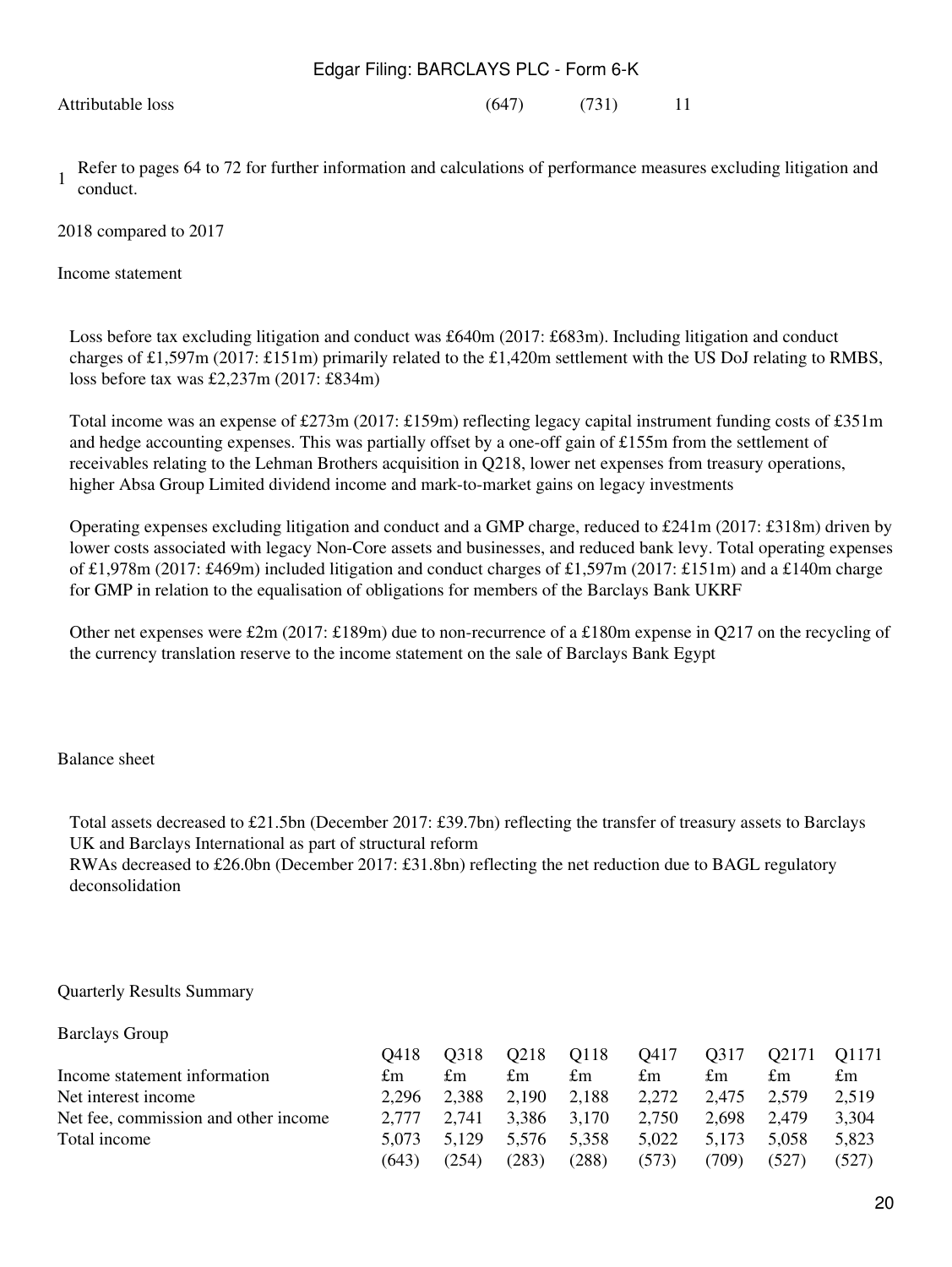| Credit impairment charges and other                   |             |                                 |                         |             |                 |                  |                 |             |
|-------------------------------------------------------|-------------|---------------------------------|-------------------------|-------------|-----------------|------------------|-----------------|-------------|
| provisions                                            |             |                                 |                         |             |                 |                  |                 |             |
| Net operating income                                  | 4,430       | 4,875                           | 5,293                   | 5,070       | 4,449           | 4,464            | 4,531           | 5,296       |
| Operating costs                                       | (3,624)     | (3,329)                         | (3,310)                 | (3,364)     | (3,621)         | (3,274)          | (3,398)         | (3,591)     |
| UK bank levy                                          | (269)       |                                 |                         |             | (365)           |                  |                 |             |
| Operating expenses                                    | (3,893)     | (3,329)                         | (3,310)                 | (3,364)     | (3,986)         | (3,274)          | (3,398)         | (3,591)     |
| GMP charge                                            | (140)       |                                 |                         |             |                 |                  |                 |             |
| Litigation and conduct                                | (60)        | (105)                           | (81)                    | (1,961)     | (383)           | (81)             | (715)           | (28)        |
| Total operating expenses                              | (4,093)     | (3,434)                         | (3,391)                 | (5,325)     | (4,369)         | (3,355)          | (4,113)         | (3,619)     |
| Other net income/(expenses)                           | 37          | 20                              | (7)                     | 19          | 13              | (2)              | 241             | 5           |
| Profit/(loss) before tax                              | 374         | 1,461                           | 1,895                   | (236)       | 93              | 1,107            | 659             | 1,682       |
| Tax charge                                            | (145)       | (240)                           | (433)                   | (304)       | (1,138)         | (324)            | (305)           | (473)       |
| Profit/(loss) after tax in respect of continuing      |             |                                 |                         |             |                 |                  |                 |             |
| operations                                            | 229         | 1,221                           | 1,462                   | (540)       | (1,045)         | 783              | 354             | 1,209       |
| Loss after tax in respect of discontinued             |             |                                 |                         |             |                 |                  |                 |             |
| operation                                             |             |                                 |                         |             |                 |                  | (1,537)         | (658)       |
| Attributable to:                                      |             |                                 |                         |             |                 |                  |                 |             |
| Ordinary equity holders of the parent                 | (76)        | 1,002                           | 1,232                   | (764)       | (1,294)         | 583              | (1,401)         | 190         |
| Other equity instrument holders                       | 230         | 176                             | 175                     | 171         | 181             | 157              | 162             | 139         |
| Non-controlling interests in respect of               | 75          | 43                              | 55                      | 53          | 68              | 43               | 59              | 79          |
| continuing operations                                 |             |                                 |                         |             |                 |                  |                 |             |
| Non-controlling interests in respect of               |             |                                 |                         |             |                 |                  | (3)             | 143         |
| discontinued operation                                |             |                                 |                         |             |                 |                  |                 |             |
| Balance sheet information                             | £bn         | £bn                             | £bn                     | £bn         | £bn             | £bn              | £bn             | £bn         |
| Total assets                                          | 1,133.3     |                                 | 1,170.8 1,149.6 1,142.2 |             | 1,133.2         | 1,149.3          | 1,135.3         | 1,203.8     |
| Tangible net asset value per share                    | 262p        | 260p                            | 259p                    | 251p        | 276p            | 281p             | 284p            | 292p        |
| Risk weighted assets                                  | 311.9       | 316.2                           | 319.3                   | 317.9       | 313.0           | 324.3            | 327.4           | 360.9       |
| Average UK leverage exposure                          |             | 1,110.0 1,119.0 1,081.8 1,089.9 |                         |             | 1,044.6         | 1,035.1          | 1,092.2         | 1,130.4     |
| Performance measures                                  |             |                                 |                         |             |                 |                  |                 |             |
| Return on average tangible shareholders'              | $(0.1\%)$   | 9.4%                            | 11.8%                   | $(6.5\%)$   | $(10.3\%)$ 5.1% |                  | $(11.0\%)$ 1.8% |             |
| equity<br>Average tangible shareholders' equity (£bn) | 44.3        | 44.6                            | 43.5                    | 44.2        | 48.1            | 48.9             | 49.3            | 49.4        |
| Cost: income ratio                                    | 81%         | 67%                             | 61%                     | 99%         | 87%             | 65%              | 81%             | 62%         |
| Loan loss rate (bps)2                                 | 77          | 30                              | 35                      | 36          | 56              | 66               | 49              | 47          |
| Basic (loss)/earnings per share                       | (0.1p)      | 6.1p                            | 7.5p                    | (4.2p)      | (7.3p)          | 3.7p             | (8.0p)          | 1.3p        |
| Performance measures excluding litigation             |             |                                 |                         |             |                 |                  |                 |             |
| and conduct3                                          | $\pounds$ m | $\pounds$ m                     | $\pounds$ m             | $\pounds$ m | $\pounds$ m     | $\pounds$ m      | $\pounds$ m     | $\pounds$ m |
| Profit before tax                                     | 434         | 1,566                           | 1,976                   | 1,725       | 476             | 1,188            | 1,374           | 1,710       |
| Attributable (loss)/profit                            | (14)        | 1,087                           | 1,291                   | 1,166       | (943)           | 660              | (698)           | 209         |
| Return on average tangible shareholders'              |             |                                 |                         |             |                 |                  |                 |             |
| equity                                                | 0.4%        | 10.2%                           | 12.3%                   | 11.0%       | $(7.4\%)$       | 5.7%             | $(5.3\%)$       | 2.0%        |
| Cost: income ratio                                    | 79%         | 65%                             | 59%                     | 63%         | 79%             | 63%              | 67%             | 62%         |
| Basic earnings/(loss) per share                       | 0.3p        | 6.6p                            | 7.8p                    | 7.1p        | (5.3p)          | 4.1 <sub>p</sub> | (3.8p)          | 1.5p        |

1 Results included Barclays Non-Core and the Africa Banking discontinued operation; refer to pages 23 to 24 for further detail.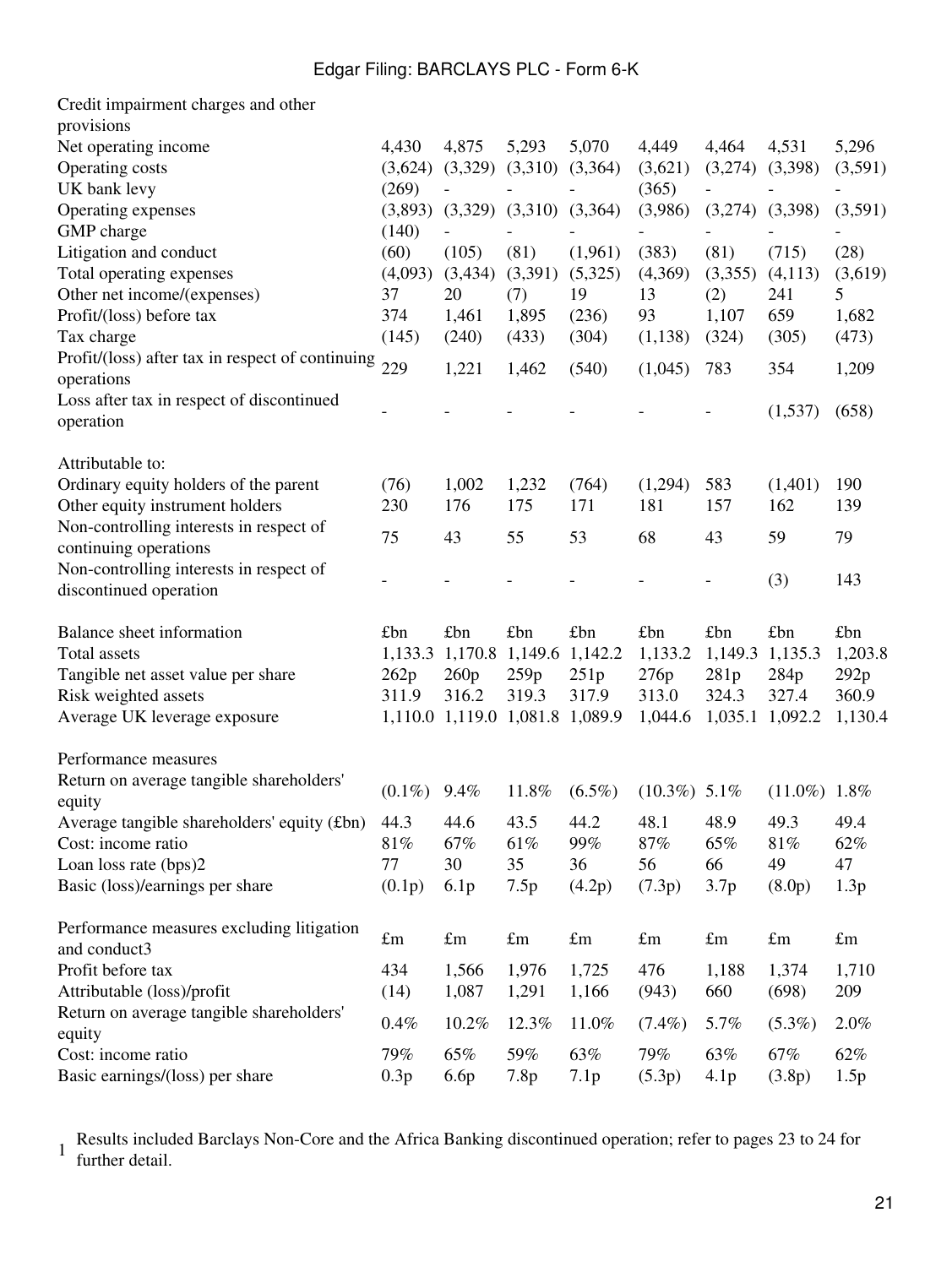- 2 Comparatives calculated based on gross loans and advances at amortised cost prior to the balance sheet presentation change and IAS 39 impairment charge.
- 3 Refer to pages 64 to 72 for further information and calculations of performance measures excluding litigation and conduct.

Quarterly Results by Business

| <b>Barclays UK</b> |  |
|--------------------|--|
|--------------------|--|

|                                                      | Q418        | Q318        | Q218        | Q118        | Q417        | Q317        | Q217        | Q117           |
|------------------------------------------------------|-------------|-------------|-------------|-------------|-------------|-------------|-------------|----------------|
| Income statement information                         | $\pounds$ m | $\pounds$ m | $\pounds$ m | $\pounds$ m | $\pounds$ m | $\pounds$ m | $\pounds$ m | $\pounds$ m    |
| Net interest income                                  | 1,513       | 1,529       | 1,493       | 1,493       | 1,540       | 1,501       | 1,534       | 1,511          |
| Net fee, commission and other income                 | 350         | 367         | 343         | 295         | 330         | 351         | 286         | 330            |
| Total income                                         | 1,863       | 1,896       | 1,836       | 1,788       | 1,870       | 1,852       | 1,820       | 1,841          |
| Credit impairment charges and other provisions       | (296)       | (115)       | (214)       | (201)       | (184)       | (201)       | (220)       | (178)          |
| Net operating income                                 | 1,567       | 1,781       | 1,622       | 1,587       | 1,686       | 1,651       | 1,600       | 1,663          |
| Operating costs                                      | (1, 114)    | (988)       | (968)       | (1,005)     | (1,117)     | (980)       | (974)       | (959)          |
| UK bank levy                                         | (46)        |             |             |             | (59)        |             |             |                |
| Litigation and conduct                               | (15)        | (54)        | (3)         | (411)       | (53)        | (11)        | (699)       | $\overline{4}$ |
| Total operating expenses                             | (1,175)     | (1,042)     | (971)       | (1,416)     | (1,229)     | (991)       | (1,673)     | (955)          |
| Other net (expenses)/income                          | (2)         | 1           | 5           | (1)         | (5)         | 1           | (1)         |                |
| Profit/(loss) before tax                             | 390         | 740         | 656         | 170         | 452         | 661         | (74)        | 708            |
| Attributable profit/(loss)                           | 232         | 500         | 464         | (38)        | 245         | 423         | (285)       | 470            |
| Balance sheet information                            | £bn         | £bn         | £bn         | £bn         | £bn         | £bn         | £bn         | £bn            |
| Loans and advances to customers at amortised<br>cost | 187.6       | 186.7       | 185.3       | 184.3       | 183.8       | 182.2       | 166.6       | 164.5          |
| <b>Total</b> assets                                  | 249.7       | 252.0       | 245.9       | 235.2       | 237.4       | 230.4       | 203.4       | 203.0          |
| Customer deposits at amortised cost                  | 197.3       | 195.8       | 194.3       | 192.0       | 193.4       | 189.3       | 187.4       | 184.4          |
| Loan: deposit ratio                                  | 96%         | 96%         | 96%         | 96%         | 95%         | 97%         | 89%         | 90%            |
| Risk weighted assets                                 | 75.2        | 74.8        | 75.0        | 72.5        | 70.9        | 70.0        | 66.1        | 66.3           |
| Period end allocated tangible equity                 | 10.2        | 10.1        | 10.2        | 9.8         | 9.6         | 9.5         | 8.6         | 8.8            |
| Performance measures                                 |             |             |             |             |             |             |             |                |
| Return on average allocated tangible equity          | 9.6%        | 20.1%       | 18.8%       | $(1.1\%)$   | 10.7%       | 18.4%       | $(12.7\%)$  | 21.6%          |
| Average allocated tangible equity (£bn)              | 10.1        | 10.1        | 10.1        | 9.8         | 9.6         | 9.4         | 8.7         | 8.9            |
| Cost: income ratio                                   | 63%         | 55%         | 53%         | 79%         | 66%         | 54%         | 92%         | 52%            |
| Loan loss rate (bps)1                                | 61          | 24          | 45          | 43          | 39          | 43          | 52          | 43             |
| Net interest margin                                  | 3.20%       | 3.22%       |             | 3.22% 3.27% | 3.32%       |             | 3.28% 3.70% | 3.69%          |
| Performance measures excluding litigation and        | $\pounds$ m |             | $\pounds$ m | $\pounds$ m |             |             | $\pounds$ m | $\pounds$ m    |
| conduct2                                             |             | $\pounds$ m |             |             | $\pounds$ m | $\pounds m$ |             |                |
| Profit before tax                                    | 405         | 794         | 659         | 581         | 505         | 672         | 625         | 704            |
| Attributable profit                                  | 244         | 548         | 465         | 373         | 282         | 431         | 406         | 467            |
| Return on average allocated tangible equity          | 10.1%       | 22.0%       | 18.8%       | 15.7%       | 12.3%       | 18.7%       | 19.1%       | 21.5%          |
| Cost: income ratio                                   | 62%         | 52%         | 53%         | 56%         | 63%         | 53%         | 54%         | 52%            |

1 Comparatives calculated based on gross loans and advances at amortised cost prior to the balance sheet presentation change and IAS 39 impairment charge.

Refer to pages 64 to 72 for further information and calculations of performance measures excluding litigation and conduct.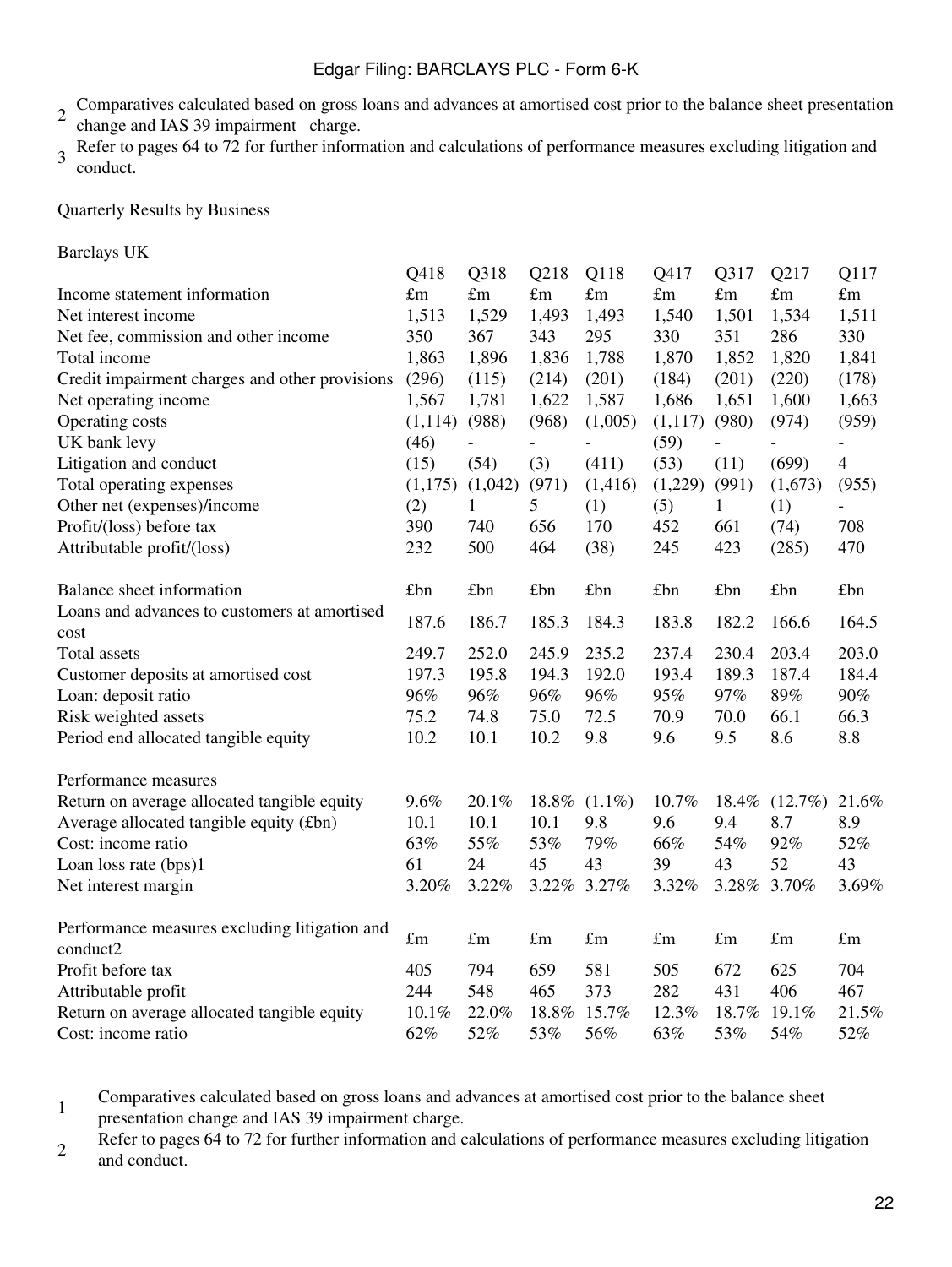| Analysis of Barclays UK                                                  | Q418        | Q318        | Q218                    | Q118        | Q417        | Q317                    | Q217              | Q117        |
|--------------------------------------------------------------------------|-------------|-------------|-------------------------|-------------|-------------|-------------------------|-------------------|-------------|
| Analysis of total income                                                 | $\pounds$ m | $\pounds$ m | $\pounds$ m             | $\pounds$ m | $\pounds$ m | $\pounds$ m             | $\pounds$ m       | $\pounds$ m |
| Personal Banking1                                                        | 998         | 1,021       | 1,015                   | 972         | 1,116       | 1,022                   | 1,033             | 1,043       |
| <b>Barclaycard Consumer UK</b>                                           | 522         | 551         | 504                     | 527         | 445         | 539                     | 495               | 498         |
| <b>Business Banking1</b>                                                 | 343         | 324         | 317                     | 289         | 309         | 291                     | 292               | 300         |
| Total income                                                             | 1,863       | 1,896       |                         | 1,836 1,788 | 1,870       |                         | 1,852 1,820       | 1,841       |
| Analysis of credit impairment (charges)/releases and other<br>provisions |             |             |                         |             |             |                         |                   |             |
| Personal Banking1                                                        | (44)        | (8)         | (49)                    | (72)        | (56)        | (57)                    | (60)              | (48)        |
| <b>Barclaycard Consumer UK</b>                                           | (250)       | (88)        | (139)                   | (113)       | (124)       | (145)                   | (149)             | (123)       |
| <b>Business Banking1</b>                                                 | (2)         | (19)        | (26)                    | (16)        | (4)         |                         | (11)              | (7)         |
| Total credit impairment charges and other provisions                     | (296)       | (115)       | (214)                   | (201)       | (184)       | (201)                   | (220)             | (178)       |
| Analysis of loans and advances to customers at amortised<br>cost         | £bn         | £bn         | £bn                     | £bn         | £bn         | £bn                     | £bn               | £bn         |
| Personal Banking1                                                        | 146.0       | 145.4       | 143.6 142.1             |             | 141.3       |                         | 140.4 138.6 136.6 |             |
| <b>Barclaycard Consumer UK</b>                                           | 15.3        | 15.3        | 15.2                    | 15.2        | 16.4        | 16.3                    | 16.2              | 16.1        |
| <b>Business Banking1</b>                                                 | 26.3        | 26.0        | 26.5                    | 27.0        | 26.1        | 25.5                    | 11.8              | 11.8        |
| Total loans and advances to customers at amortised cost                  | 187.6       | 186.7       |                         | 185.3 184.3 |             | 183.8 182.2 166.6 164.5 |                   |             |
| Analysis of customer deposits at amortised cost                          |             |             |                         |             |             |                         |                   |             |
| Personal Banking1                                                        |             |             | 154.0 153.4 152.9 151.9 |             | 153.1       | 152.1 151.1             |                   | 149.2       |
| <b>Barclaycard Consumer UK</b>                                           |             |             |                         |             |             |                         |                   |             |
| <b>Business Banking1</b>                                                 | 43.3        | 42.4        | 41.4                    | 40.1        | 40.3        | 37.2                    | 36.3              | 35.2        |
| Total customer deposits at amortised cost                                | 197.3       |             | 195.8 194.3 192.0       |             | 193.4       | 189.3                   | 187.4 184.4       |             |

In Q218, Wealth was reclassified from Wealth, Entrepreneurs & Business Banking (now named Business Banking) to Personal Banking. Comparatives have been restated.

| <b>Barclays International</b>                     |             |             |             |             |             |                          |                          |             |
|---------------------------------------------------|-------------|-------------|-------------|-------------|-------------|--------------------------|--------------------------|-------------|
|                                                   | Q418        | Q318        | Q218        | Q118        | Q417        | Q317                     | Q217                     | Q117        |
| Income statement information                      | $\pounds$ m | $\pounds$ m | $\pounds$ m | $\pounds$ m | $\pounds$ m | $\pounds$ m              | $\pounds$ m              | $\pounds$ m |
| Net interest income                               | 984         | 965         | 853         | 1,013       | 987         | 1,148                    | 1,060                    | 1,112       |
| Net trading income                                | 837         | 1,103       | 1,094       | 1,416       | 935         | 815                      | 1,039                    | 1,182       |
| Net fee, commission and other income              | 1,400       | 1,222       | 1,760       | 1,379       | 1,397       | 1,352                    | 1,511                    | 1,844       |
| Total income                                      | 3,221       | 3,290       | 3,707       | 3,808       | 3,319       | 3,315                    | 3,610                    | 4,138       |
| Credit impairment charges and other<br>provisions | (354)       | (143)       | (68)        | (93)        | (386)       | (495)                    | (279)                    | (346)       |
| Net operating income                              | 2,867       | 3.147       | 3,639       | 3,715       | 2,933       | 2,820                    | 3,331                    | 3,792       |
| Operating costs                                   | (2, 441)    | (2,277)     | (2,306)     | (2,300)     | (2,428)     | (2,182)                  | (2,276)                  | (2,435)     |
| UK bank levy                                      | (210)       |             |             |             | (265)       | $\overline{\phantom{0}}$ | $\overline{\phantom{a}}$ |             |
| Litigation and conduct                            | (33)        | (32)        | (47)        | (15)        | (255)       | (5)                      | $\overline{4}$           | (13)        |
| Total operating expenses                          | (2,684)     | (2,309)     | (2,353)     | (2,315)     | (2,948)     | (2,187)                  | (2,272)                  | (2, 448)    |
| Other net income                                  | 32          | 12          | 11          | 13          | 21          | 19                       | 202                      | 12          |
| Profit before tax                                 | 215         | 850         | 1,297       | 1,413       | 6           | 652                      | 1,261                    | 1,356       |
| Attributable (loss)/profit                        | (72)        | 650         | 890         | 973         | (1,168)     | 359                      | 819                      | 837         |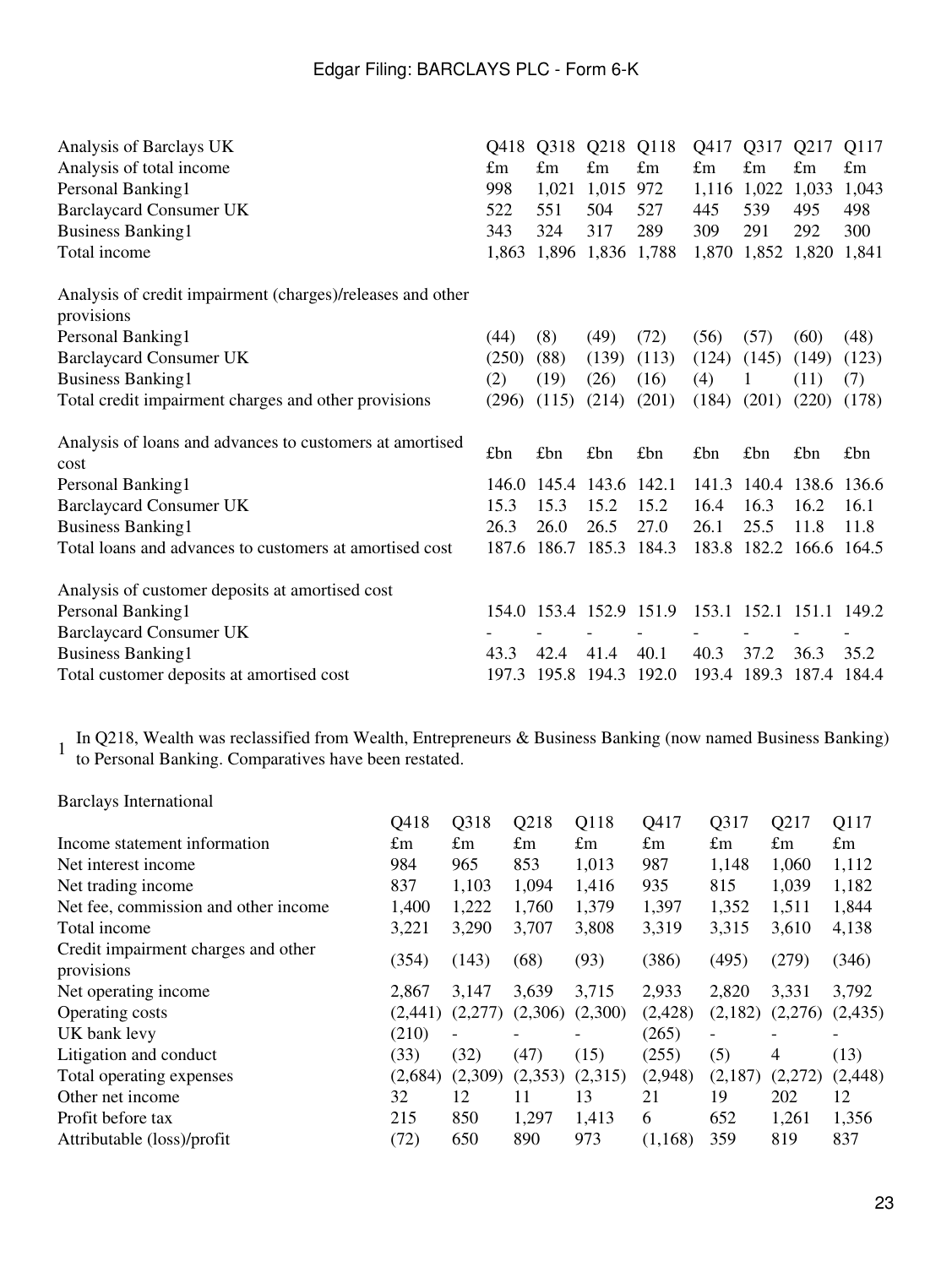| Balance sheet information                     | £bn       | £bn         | £bn         | £bn         | £bn         | £bn         | £bn         | £ <sub>bn</sub> |
|-----------------------------------------------|-----------|-------------|-------------|-------------|-------------|-------------|-------------|-----------------|
| Loans and advances at amortised cost          | 127.2     | 132.4       | 125.5       | 117.5       | 126.8       | 134.4       | 135.2       | 145.5           |
| Trading portfolio assets                      | 104.0     | 124.6       | 116.5       | 114.9       | 113.0       | 91.2        | 83.3        | 83.0            |
| Derivative financial instrument assets        | 222.1     | 214.8       | 228.2       | 214.1       | 236.2       | 242.8       | 108.4       | 105.3           |
| Derivative financial instrument liabilities   | 219.6     | 213.7       | 224.9       | 210.8       | 237.8       | 242.9       | 116.8       | 112.8           |
| Financial assets at fair value through the    |           |             |             |             |             |             |             |                 |
| income statement                              | 144.7     | 147.8       | 141.2       | 150.6       | 104.1       | 103.7       | 94.1        | 81.3            |
| Total assets                                  | 862.1     | 900.2       | 886.5       | 866.6       | 856.1       | 867.1       | 681.6       | 677.2           |
| Deposits at amortised cost                    | 197.2     | 200.3       | 191.0       | 167.2       | 187.3       | 191.9       | 192.0       | 189.4           |
| Loan: deposit ratio                           | 65%       | 66%         | 66%         | 70%         | 68%         | 70%         | 70%         | $77\%$          |
| Risk weighted assets                          | 210.7     | 214.6       | 218.0       | 214.2       | 210.3       | 218.2       | 212.2       | 214.3           |
| Period end allocated tangible equity          | 29.9      | 30.2        | 30.5        | 30.0        | 27.5        | 28.0        | 26.8        | 27.1            |
| Performance measures                          |           |             |             |             |             |             |             |                 |
| Return on average allocated tangible equity   | $(0.3\%)$ | $8.8\%$     | 11.8%       | 13.4%       | $(15.9\%)$  | 5.4%        | 12.4%       | 12.5%           |
| Average allocated tangible equity (£bn)       | 31.3      | 31.1        | 31.4        | 30.1        | 28.5        | 28.9        | 27.4        | 27.7            |
| Cost: income ratio                            | 83%       | 70%         | 63%         | 61%         | 89%         | 66%         | 63%         | 59%             |
| Loan loss rate (bps)1                         | 107       | 41          | 22          | 31          | 76          | 88          | 54          | 62              |
| Net interest margin                           | 3.98%     | 3.87%       | 4.03%       | 4.57%       | 4.31%       | $4.21\%$    | 4.07%       | 4.06%           |
| Performance measures excluding litigation and |           |             |             |             |             |             |             |                 |
| conduct2                                      | £m        | $\pounds$ m | $\pounds$ m | $\pounds$ m | $\pounds$ m | $\pounds$ m | $\pounds$ m | $\pounds$ m     |
| Profit before tax                             | 248       | 882         | 1,344       | 1,428       | 261         | 657         | 1,257       | 1,369           |
| Attributable (loss)/profit                    | (38)      | 676         | 924         | 985         | (918)       | 363         | 816         | 846             |
| Return on average allocated tangible equity   | 0.2%      | $9.2\%$     | 12.2%       | 13.6%       | $(12.4\%)$  | 5.5%        | 12.3%       | 12.6%           |
| Cost: income ratio                            | 82%       | 69%         | 62%         | $60\%$      | 81%         | 66%         | 63%         | 59%             |

1 Comparatives calculated based on gross loans and advances at amortised cost prior to the balance sheet presentation change and IAS 39 impairment charge.

2 Refer to pages 64 to 72 for further information and calculations of performance measures excluding litigation and conduct.

Analysis of Barclays International

| O418        | Q318                                           | Q218        | Q118        | Q417        | Q317        | Q217        | Q117        |
|-------------|------------------------------------------------|-------------|-------------|-------------|-------------|-------------|-------------|
| $\pounds$ m | $\pounds$ m                                    | $\pounds$ m | $\pounds$ m | $\pounds$ m | $\pounds$ m | $\pounds$ m | $\pounds$ m |
| 570         | 688                                            | 736         | 869         | 607         | 627         | 752         | 889         |
| 375         | 471                                            | 601         | 590         | 362         | 350         | 455         | 462         |
| 945         | 1,159                                          | 1,337       | 1,459       | 969         | 977         | 1,207       | 1,351       |
| 625         | 519                                            | 704         | 683         | 605         | 607         | 674         | 726         |
| 243         | 197                                            | 198         | 240         | 269         | 277         | 278         | 269         |
| 412         | 416                                            | 385         | 414         | 408         | 419         | 404         | 398         |
| 1,280       | 1,132                                          | 1,287       | 1,337       | 1,282       | 1,303       | 1,356       | 1,393       |
| (74)        | (56)                                           | (44)        | 3           |             |             |             | 38          |
| 2,151       | 2,235                                          | 2,580       | 2,799       | 2,252       | 2,280       | 2,564       | 2,782       |
| (35)        | 3                                              | 23          | 159         | (127)       | (36)        |             | (51)        |
| 2.116       | 2,238                                          | 2,603       | 2,958       | 2,125       | 2,244       | 2,565       | 2,731       |
| (2,023)     | (1,712)                                        | (1,773)     | (1,773)     | (2,129)     | (1,656)     | (1,760)     | (1,930)     |
| (23)        | (32)                                           |             | (13)        | (255)       | (5)         | 4           | (11)        |
| (2.046)     |                                                | (1,773)     | (1,786)     | (2, 384)    | (1,661)     | (1,756)     | (1,941)     |
|             | Credit impairment (charges)/releases and other |             | (1,744)     |             |             |             |             |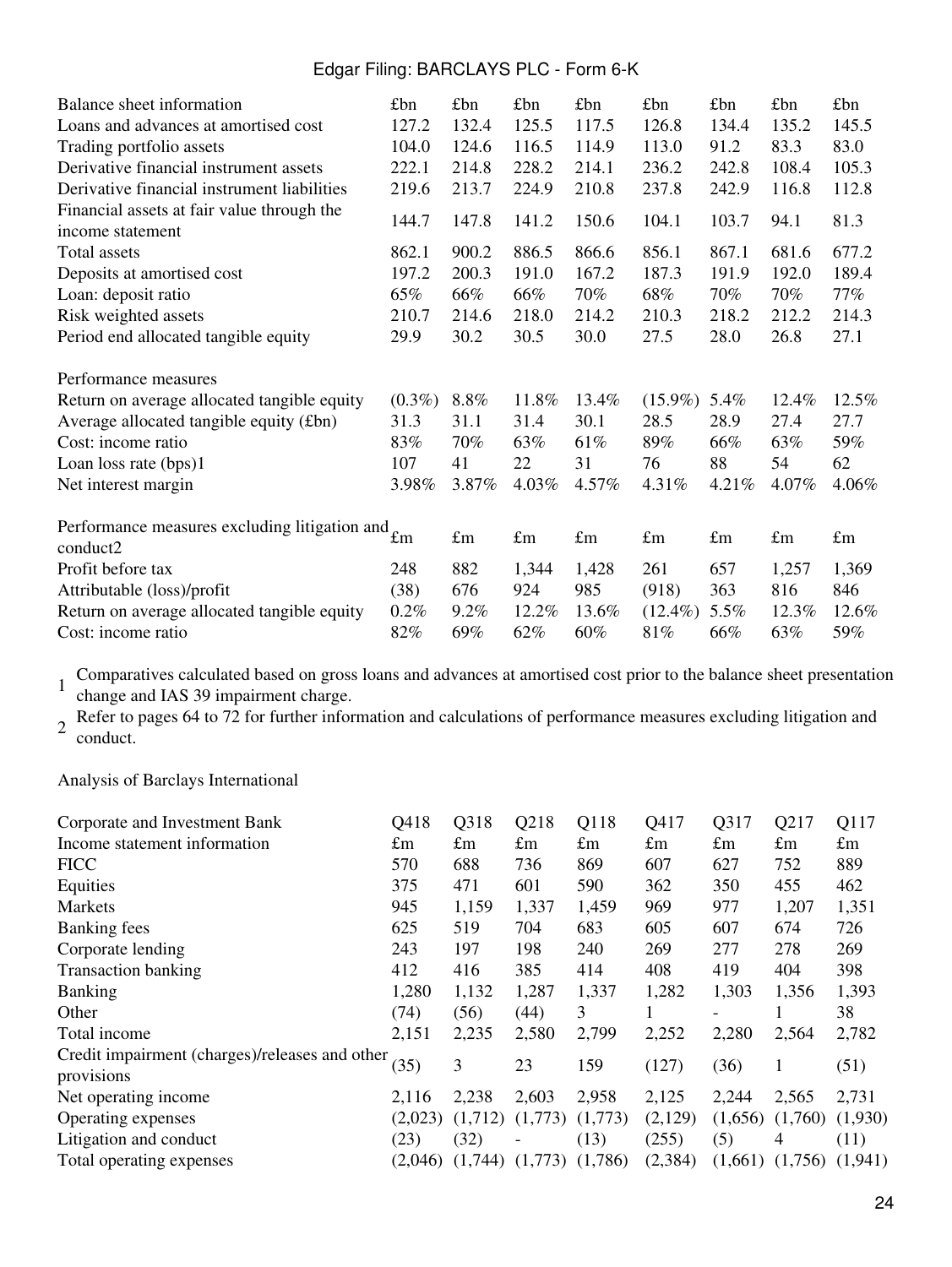| Other net income                                                         | 15        | 4           | 5           | 3           | 7           | 10          | 116         | $\overline{\phantom{a}}$ |
|--------------------------------------------------------------------------|-----------|-------------|-------------|-------------|-------------|-------------|-------------|--------------------------|
| Profit/(loss) before tax                                                 | 85        | 498         | 835         | 1,175       | (252)       | 593         | 925         | 790                      |
| Balance sheet information                                                | £bn       | £bn         | £bn         | £bn         | £bn         | £bn         | £bn         | £bn                      |
| Loans and advances at amortised cost                                     | 86.4      | 93.3        | 87.8        | 81.3        | 88.2        | 95.4        | 96.7        | 106.8                    |
| Deposits at amortised cost                                               | 136.3     | 137.6       | 130.3       | 107.6       | 128.0       | 133.4       | 134.1       | 131.0                    |
| Risk weighted assets                                                     | 170.9     | 175.9       | 180.4       | 181.3       | 176.2       | 185.2       | 178.9       | 180.6                    |
| Performance measures                                                     |           |             |             |             |             |             |             |                          |
| Return on average allocated tangible equity                              | $(1.3\%)$ | $6.6\%$     | $9.1\%$     | 13.0%       | $(20.2\%)$  | 5.9%        | 11.1%       | 8.2%                     |
| Average allocated tangible equity (£bn)                                  | 26.0      | 25.9        | 26.4        | 25.6        | 24.3        | 24.8        | 23.3        | 23.5                     |
| Performance measures excluding litigation and $_{\text{fm}}$<br>conduct1 |           | $\pounds$ m | $\pounds$ m | $\pounds$ m | $\pounds$ m | $\pounds$ m | $\pounds$ m | $\pounds$ m              |
| Profit before tax                                                        | 108       | 530         | 835         | 1,188       | 3           | 598         | 921         | 801                      |
| Return on average allocated tangible equity                              | $(0.9\%)$ | 7.0%        | $9.1\%$     | 13.2%       | $(16.1\%)$  | $6.0\%$     | 11.1%       | 8.3%                     |

1 Refer to pages 64 to 72 for further information and calculations of performance measures excluding litigation and conduct.

## Analysis of Barclays International

| Consumer, Cards and Payments                              | Q418        | Q318        | Q218        | Q118        | Q417        | Q317        | Q217        | Q117        |
|-----------------------------------------------------------|-------------|-------------|-------------|-------------|-------------|-------------|-------------|-------------|
| Income statement information                              | $\pounds$ m | $\pounds$ m | $\pounds$ m | $\pounds$ m | £m          | $\pounds$ m | £m          | $\pounds$ m |
| Total income                                              | 1,070       | 1,055       | 1,127       | 1,009       | 1,067       | 1,035       | 1,046       | 1,356       |
| Credit impairment charges and other provisions            | (319)       | (146)       | (91)        | (252)       | (259)       | (459)       | (280)       | (295)       |
| Net operating income                                      | 751         | 909         | 1,036       | 757         | 808         | 576         | 766         | 1,061       |
| Operating expenses                                        | (628)       | (565)       | (533)       | (527)       | (564)       | (526)       | (516)       | (505)       |
| Litigation and conduct                                    | (10)        |             | (47)        | (2)         |             |             |             | (2)         |
| Total operating expenses                                  | (638)       | (565)       | (580)       | (529)       | (564)       | (526)       | (516)       | (507)       |
| Other net income                                          | 17          | 8           | 6           | 10          | 14          | 9           | 86          | 12          |
| Profit before tax                                         | 130         | 352         | 462         | 238         | 258         | 59          | 336         | 566         |
| Balance sheet information                                 | £bn         | £bn         | £bn         | £bn         | £bn         | £bn         | £bn         | £bn         |
| Loans and advances at amortised cost                      | 40.8        | 39.1        | 37.7        | 36.2        | 38.6        | 39.0        | 38.5        | 38.7        |
| Deposits at amortised cost                                | 60.9        | 62.7        | 60.7        | 59.6        | 59.3        | 58.5        | 57.9        | 58.4        |
| Risk weighted assets                                      | 39.8        | 38.7        | 37.6        | 32.9        | 34.1        | 33.0        | 33.3        | 33.7        |
| Performance measures                                      |             |             |             |             |             |             |             |             |
| Return on average allocated tangible equity               | 4.8%        | 19.8%       | 26.2%       | 15.6%       | 8.9%        | $2.2\%$     | $19.4\%$    | 36.4%       |
| Average allocated tangible equity (£bn)                   | 5.3         | 5.2         | 5.0         | 4.5         | 4.2         | 4.2         | 4.1         | 4.2         |
| Performance measures excluding litigation and<br>conduct1 | $\pounds$ m | $\pounds$ m | $\pounds$ m | $\pounds$ m | $\pounds$ m | $\pounds$ m | $\pounds$ m | $\pounds$ m |
| Profit before tax                                         | 140         | 352         | 509         | 240         | 258         | 59          | 336         | 568         |
| Return on average allocated tangible equity               | 5.4%        | 19.9%       | 28.9%       | 15.7%       | 9.0%        | 2.2%        | 19.4%       | 36.5%       |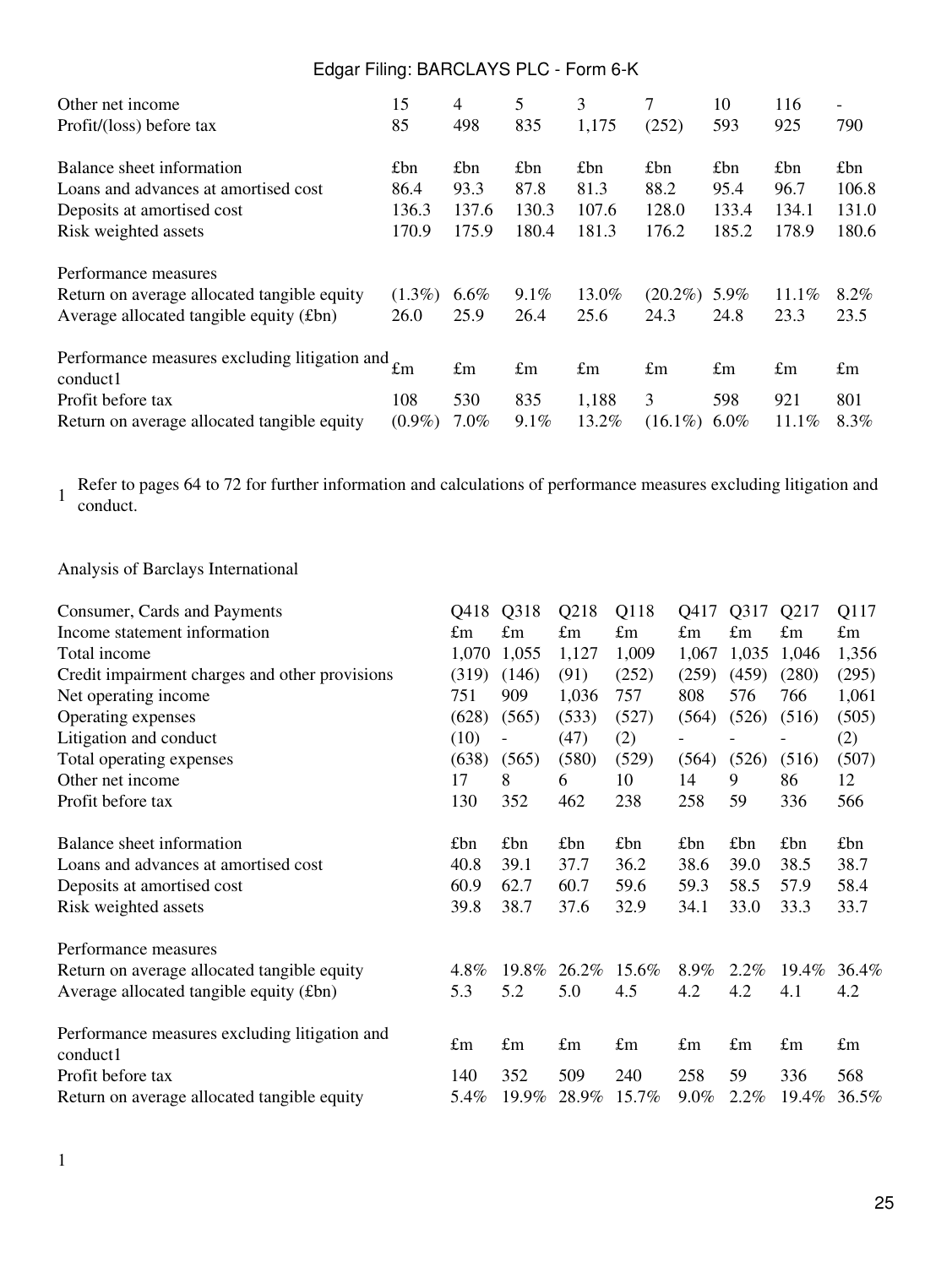Refer to pages 64 to 72 for further information and calculations of performance measures excluding litigation and conduct.

#### Head Office

|                                                             | Q418        | Q318        | Q218        | Q118        | Q417        | Q317        | Q217        | Q117                     |
|-------------------------------------------------------------|-------------|-------------|-------------|-------------|-------------|-------------|-------------|--------------------------|
| Income statement information                                | $\pounds$ m | £m          | $\pounds$ m | $\pounds$ m | $\pounds$ m | $\pounds$ m | $\pounds$ m | $\pounds$ m              |
| Net interest income                                         | (201)       | (106)       | (156)       | (318)       | (254)       | (174)       | 108         | (115)                    |
| Net fee, commission and other income                        | 190         | 49          | 189         | 80          | 87          | 180         | (24)        | 33                       |
| Total income                                                | (11)        | (57)        | 33          | (238)       | (167)       | 6           | 84          | (82)                     |
| Credit impairment releases/(charges) and other provisions 7 |             | 4           | (1)         | 6           | (3)         | (13)        | (1)         |                          |
| Net operating (expenses)/income                             | (4)         | (53)        | 32          | (232)       | (170)       | (7)         | 83          | (82)                     |
| Operating costs                                             | (69)        | (64)        | (36)        | (59)        | (76)        | (112)       | (40)        | (49)                     |
| UK bank levy                                                | (13)        |             |             |             | (41)        |             |             |                          |
| GMP charge                                                  | (140)       |             |             |             |             |             |             |                          |
| Litigation and conduct                                      | (12)        | (19)        | (31)        | (1,535)     | (75)        | (65)        | (1)         | (10)                     |
| Total operating expenses                                    | (234)       | (83)        | (67)        | (1,594)     | (192)       | (177)       | (41)        | (59)                     |
| Other net income/(expenses)                                 | 7           | 7           | (23)        | 7           | (3)         | (22)        | (164)       | $\overline{\phantom{a}}$ |
| Loss before tax                                             | (231)       | (129)       | (58)        | (1, 819)    | (365)       | (206)       | (122)       | (141)                    |
| Attributable loss                                           | (236)       | (148)       | (122)       | (1,699)     | (371)       | (199)       | (175)       | (123)                    |
| Balance sheet information                                   | £bn         | £bn         | £bn         | £bn         | £bn         | £bn         | £bn         | £bn                      |
| Total assets                                                | 21.5        | 18.6        | 17.2        | 40.4        | 39.7        | 51.7        | 17.3        | 74.5                     |
| Risk weighted assets                                        | 26.0        | 26.8        | 26.3        | 31.2        | 31.8        | 36.1        | 26.2        | 52.9                     |
| Period end allocated tangible equity                        | 4.9         | 4.2         | 3.6         | 3.0         | 10.0        | 10.4        | 9.0         | 8.8                      |
| Performance measures                                        |             |             |             |             |             |             |             |                          |
| Average allocated tangible equity (£bn)                     | 2.9         | 3.4         | 2.0         | 4.3         | 10.0        | 10.5        | 8.8         | 7.6                      |
| Performance measures excluding litigation and conduct1      | $\pounds$ m | $\pounds$ m | $\pounds$ m | $\pounds$ m | $\pounds$ m | $\pounds$ m | $\pounds$ m | $\pounds$ m              |
| Loss before tax                                             | (219)       | (110)       | (27)        | (284)       | (290)       | (141)       | (121)       | (131)                    |
| Attributable loss                                           | (220)       | (137)       | (98)        | (192)       | (307)       | (134)       | (174)       | (116)                    |

1 Refer to pages 64 to 72 for further information and calculations of performance measures excluding litigation and conduct.

#### Barclays Non-Core Results

The Barclays Non-Core segment was closed on 1 July 2017 with the residual assets and liabilities reintegrated into, and associated financial performance subsequently reported in, Barclays UK, Barclays International and Head Office. Financial results up until 30 June 2017 are reflected in the Non-Core segment within the Barclays Group's results.

| <b>Barclays Non-Core</b>             | Year ended Year ended |          |  |  |
|--------------------------------------|-----------------------|----------|--|--|
|                                      | 31.12.18              | 31.12.17 |  |  |
| Income statement information         | £m                    | £m       |  |  |
| Net interest income                  |                       | (112)    |  |  |
| Net trading income                   |                       | (488)    |  |  |
| Net fee, commission and other income |                       | 70       |  |  |
| Total income                         |                       | (530)    |  |  |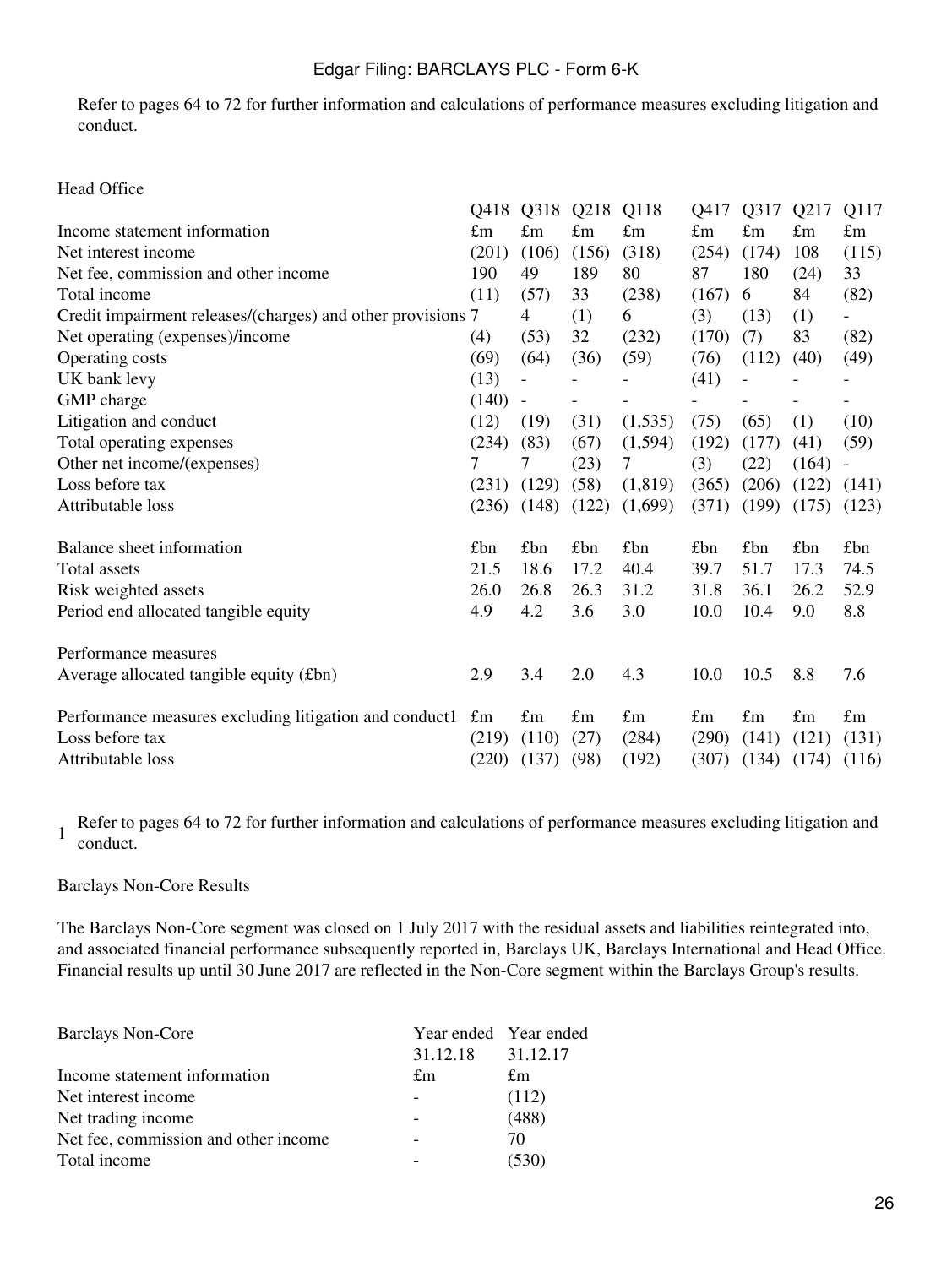| Credit impairment charges and other provisions | (30)  |
|------------------------------------------------|-------|
| Net operating expenses                         | (560) |
| Operating expenses                             | (256) |
| Litigation and conduct                         | (28)  |
| Total operating expenses                       | (284) |
| Other net income                               | 197   |
| Loss before tax                                | (647) |
| Attributable loss                              | (419) |
|                                                |       |

|                                                        | Q418        | Q318        | Q218        | Q118                     | Q417                     | Q317                         | Q217        | Q117        |
|--------------------------------------------------------|-------------|-------------|-------------|--------------------------|--------------------------|------------------------------|-------------|-------------|
| Income statement information                           | $\pounds$ m | $\pounds$ m | $\pounds$ m | $\pounds$ m              | $\pounds$ m              | £m                           | $\pounds$ m | $\pounds$ m |
| Net interest income                                    |             |             |             |                          | $\overline{a}$           |                              | (123)       | 11          |
| Net trading income                                     |             |             |             |                          |                          |                              | (411)       | (77)        |
| Net fee, commission and other income                   |             |             |             |                          |                          |                              | 78          | (8)         |
| Total income                                           |             |             |             |                          | $\overline{a}$           | $\overline{\phantom{0}}$     | (456)       | (74)        |
| Credit impairment charges and other provisions         |             |             |             |                          |                          |                              | (27)        | (3)         |
| Net operating expenses                                 |             |             |             |                          |                          |                              | (483)       | (77)        |
| Operating expenses                                     |             |             |             |                          | $\overline{a}$           | $\qquad \qquad \blacksquare$ | (108)       | (148)       |
| Litigation and conduct                                 |             |             |             |                          |                          |                              | (19)        | (9)         |
| Total operating expenses                               |             |             |             |                          |                          |                              | (127)       | (157)       |
| Other net income/(expenses)                            |             |             |             |                          | $\overline{\phantom{0}}$ | $\qquad \qquad \blacksquare$ | 204         | (7)         |
| Loss before tax                                        |             |             |             |                          |                          |                              | (406)       | (241)       |
| Tax credit                                             |             |             |             |                          |                          |                              | 207         | 75          |
| Loss after tax                                         |             |             |             |                          |                          | $\overline{\phantom{0}}$     | (199)       | (166)       |
| Non-controlling interests                              |             |             |             |                          |                          |                              | (8)         | (9)         |
| Other equity instrument holders                        |             |             |             |                          |                          |                              | (19)        | (18)        |
| Attributable loss                                      |             |             |             |                          |                          | $\qquad \qquad \blacksquare$ | (226)       | (193)       |
| Balance sheet information                              | £bn         | £bn         | £bn         | £bn                      | £bn                      | £bn                          | £bn         | £bn         |
| Loans and advances to banks and customers at amortised |             |             |             |                          |                          |                              | 48.3        | 49.5        |
| cost                                                   |             |             |             |                          |                          |                              |             |             |
| Derivative financial instrument assets                 |             |             |             |                          |                          |                              | 150.3       | 164.2       |
| Derivative financial instrument liabilities            |             |             |             |                          |                          |                              | 143.0       | 155.3       |
| Financial assets designated at fair value              |             |             |             |                          |                          | $\qquad \qquad \blacksquare$ | 12.1        | 13.4        |
| <b>Total assets</b>                                    |             |             |             |                          |                          | $\overline{\phantom{0}}$     | 233.0       | 249.1       |
| Customer deposits                                      |             |             |             |                          |                          |                              | 11.8        | 12.9        |
| Risk weighted assets                                   |             |             |             | $\overline{\phantom{a}}$ | $\overline{a}$           | $\overline{\phantom{a}}$     | 22.8        | 27.4        |

Discontinued Operation Results

Following the reduction of the Barclays Group's interest in BAGL in 2017, Barclays' remaining holding of 14.9%, for the full year 2018 is reported as a financial asset at fair value through other comprehensive income in the Head Office segment, with Barclays' share of Absa Group Limited's dividend recognised in the Head Office income statement.

Africa Banking<br>  $31.12.18$   $31.12.171$ 31.12.18 31.12.171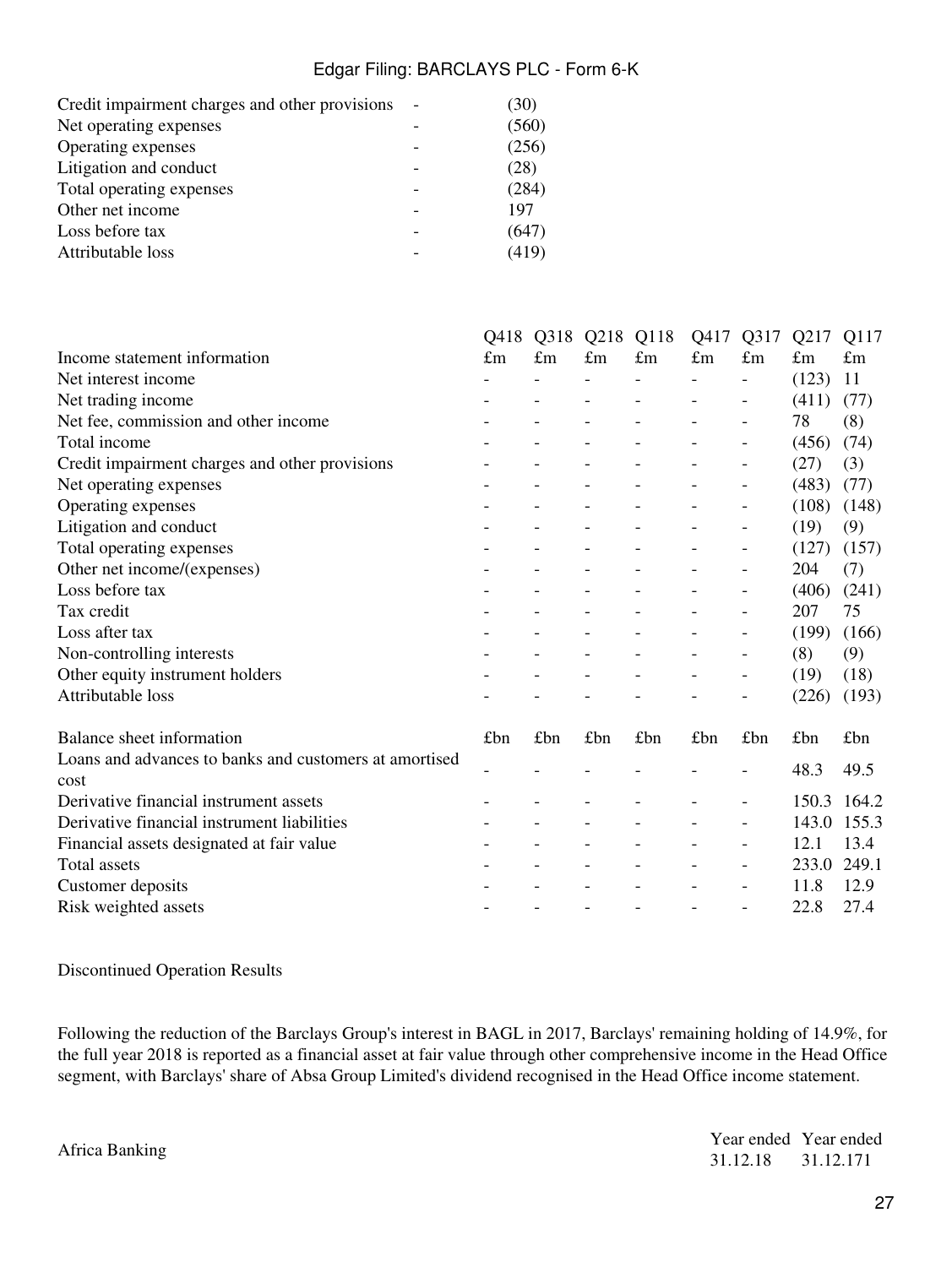| $\pounds$ m | $\pounds$ m |
|-------------|-------------|
|             | 1,024       |
|             | 762         |
|             | 1,786       |
|             | (177)       |
|             | 1,609       |
|             | (1,130)     |
|             |             |
|             | 484         |
|             |             |
|             | (1,090)     |
|             | (1,435)     |
|             | (2,041)     |
|             | (154)       |
|             | (2,195)     |
|             | (2,335)     |
|             |             |

1 The Africa Banking income statement represents five months of results as a discontinued operation to 31 May 2017.

|                                                                                                 | Q418        |             | Q318 Q218 Q118 |             | Q417        | Q317                     | Q2171             | Q117           |
|-------------------------------------------------------------------------------------------------|-------------|-------------|----------------|-------------|-------------|--------------------------|-------------------|----------------|
| Income statement information                                                                    | $\pounds$ m | $\pounds$ m | £m             | $\pounds$ m | $\pounds$ m | $\pounds$ m              | $\pounds$ m       | $\pounds$ m    |
| Net interest income                                                                             |             |             |                |             |             |                          | 407               | 617            |
| Net fee, commission and other income                                                            |             |             |                |             |             | -                        | 297               | 465            |
| Total income                                                                                    |             |             |                |             |             |                          | 704               | 1,082          |
| Credit impairment charges and other provisions                                                  |             |             |                |             |             | -                        | (71)              | (106)          |
| Net operating income                                                                            |             |             |                |             |             | $\overline{a}$           | 633               | 976            |
| Operating expenses excluding impairment of Barclays'<br>holding in BAGL                         |             |             |                |             |             |                          | (477)             | (653)          |
| Other net income excluding loss on sale of BAGL                                                 |             |             |                |             |             |                          | 3                 | $\overline{2}$ |
| Profit before tax excluding impairment of Barclays' holding<br>in BAGL and loss on sale of BAGL |             |             |                |             |             |                          | 159               | 325            |
| Impairment of Barclays' holding in BAGL                                                         |             |             |                |             |             |                          | (206)             | (884)          |
| Loss on sale of BAGL                                                                            |             |             |                |             |             | $\overline{\phantom{0}}$ | $(1,435)$ -       |                |
| Loss before tax                                                                                 |             |             |                |             |             | -                        | $(1,482)$ $(559)$ |                |
| Loss after tax                                                                                  |             |             |                |             |             | -                        | $(1,537)$ $(658)$ |                |
| Attributable loss                                                                               |             |             |                |             |             | -                        | (1,534)           | (801)          |
| Balance sheet information                                                                       | £bn         | £bn         | £bn            | £ $bn$      | £bn         | £bn                      | £bn               | £bn            |
| Total assets                                                                                    |             |             |                |             |             |                          |                   | 66.0           |
| Risk weighted assets                                                                            |             |             |                |             |             |                          | 9.8               | 41.3           |
|                                                                                                 |             |             |                |             |             |                          |                   |                |

1 The Africa Banking income statement represents two months of results as a discontinued operation to 31 May 2017.

#### Performance Management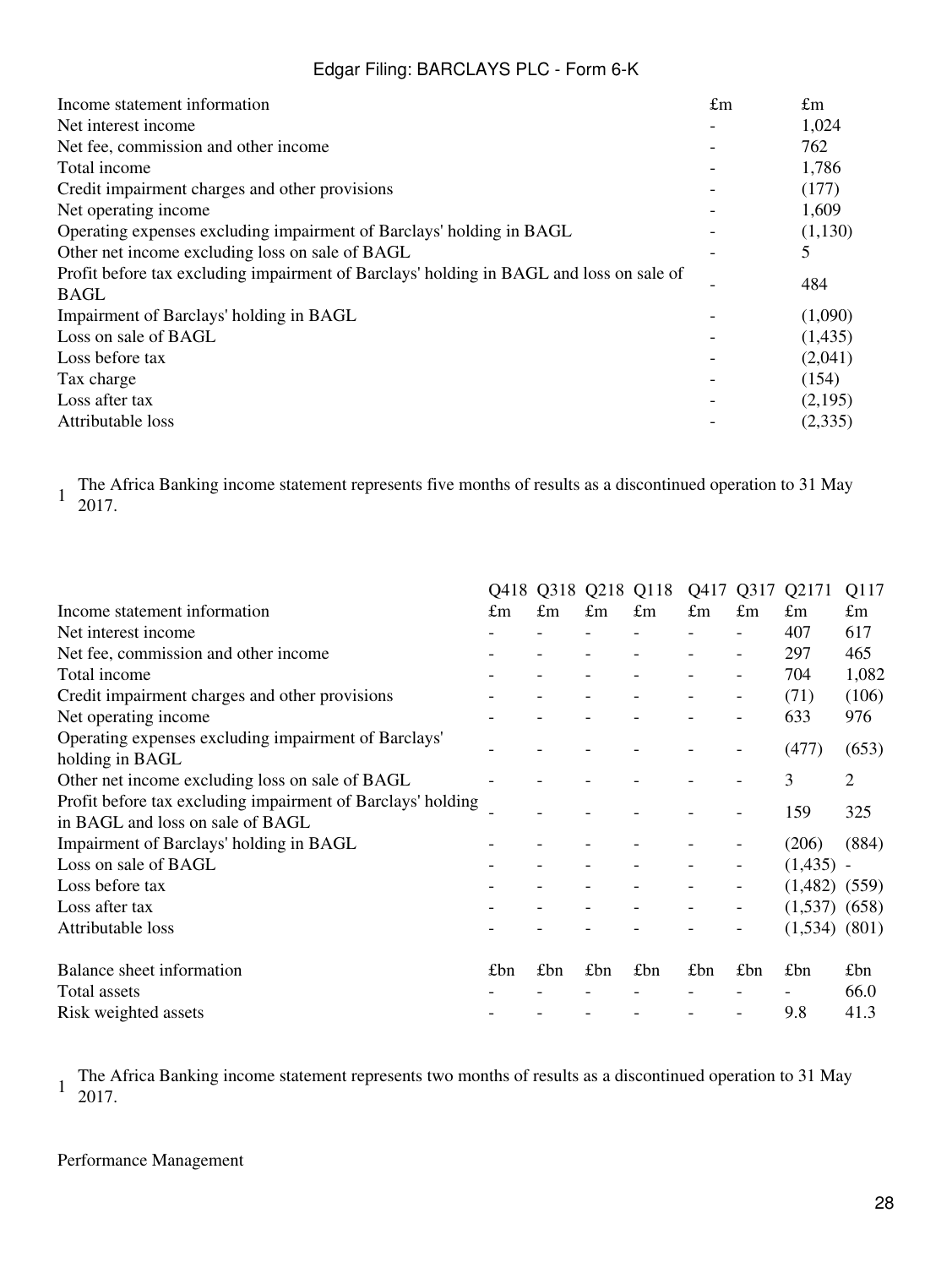|                                                        | Year ended 31.12.18  |                 |              | Year ended 31.12.17 |                        |              |  |  |
|--------------------------------------------------------|----------------------|-----------------|--------------|---------------------|------------------------|--------------|--|--|
|                                                        | Net interest Average |                 | Net interest | Net interest        | Average                | Net interest |  |  |
|                                                        | income               | customer assets | margin       | income              | customer assets margin |              |  |  |
|                                                        | $\pounds$ m          | $\pounds$ m     | $\%$         | $\pounds$ m         | $\pounds$ m            | %            |  |  |
| Barclays UK                                            | 6,028                | 186,881         | 3.23         | 6,086               | 174,484                | 3.49         |  |  |
| Barclays International1                                | 3,966                | 96,434          | 4.11         | 4,326               | 104,039                | 4.16         |  |  |
| Total Barclays UK and<br><b>Barclays International</b> | 9,994                | 283,315         | 3.53         | 10,412              | 278,523                | 3.74         |  |  |
| Other <sub>2</sub><br><b>Total Barclays Group</b>      | (932)<br>9,062       |                 |              | (567)<br>9,845      |                        |              |  |  |
|                                                        |                      |                 |              |                     |                        |              |  |  |

#### Margins and balances

1 Barclays International margins include interest earning lending balances within the investment banking business.

2 Other includes Head Office and non-interest earning lending balances within the investment banking business.

Barclays Non-Core is included in the first six months of the comparative period.

Net interest margin decreased 21bps to 3.53% primarily reflecting the full year impact of the integration of ESHLA portfolio on 1 July 2017, the mix shift given growth in secured lending and the recategorisation of certain treasury income following ring-fencing (from net interest income to non-interest income). Barclays Group net interest income decreased 8% to £9.1bn including gross structural hedge contributions of £1.7bn (2017: £1.7bn).

| Quarterly analysis for Barclays UK and Barclays | Net interest | Average customer | Net interest |
|-------------------------------------------------|--------------|------------------|--------------|
| International                                   | income       | assets           | margin1      |
| Three months ended 31.12.18                     | $\pounds$ m  | $\pounds$ m      | $\%$         |
| <b>Barclays UK</b>                              | 1,513        | 187,813          | 3.20         |
| <b>Barclays International2</b>                  | 994          | 99,137           | 3.98         |
| Total Barclays UK and Barclays International    | 2,507        | 286,950          | 3.47         |
| Three months ended 30.09.18                     |              |                  |              |
| <b>Barclays UK</b>                              | 1,529        | 188,239          | 3.22         |
| <b>Barclays International2</b>                  | 945          | 96,785           | 3.87         |
| Total Barclays UK and Barclays International    | 2,474        | 285,024          | 3.44         |
| Three months ended 30.06.18                     |              |                  |              |
| <b>Barclays UK</b>                              | 1,493        | 186,053          | 3.22         |
| <b>Barclays International2</b>                  | 962          | 95,728           | 4.03         |
| Total Barclays UK and Barclays International    | 2,455        | 281,781          | 3.49         |
| Three months ended 31.03.18                     |              |                  |              |
| <b>Barclays UK</b>                              | 1,493        | 185,351          | 3.27         |
| <b>Barclays International2</b>                  | 1,065        | 94,530           | 4.57         |
| Total Barclays UK and Barclays International    | 2,558        | 279,881          | 3.71         |
| Three months ended 31.12.17                     |              |                  |              |
| Barclays UK                                     | 1,540        | 184,058          | 3.32         |
| <b>Barclays International2</b>                  | 1,071        | 98,500           | 4.31         |
| Total Barclays UK and Barclays International    | 2,611        | 282,558          | 3.67         |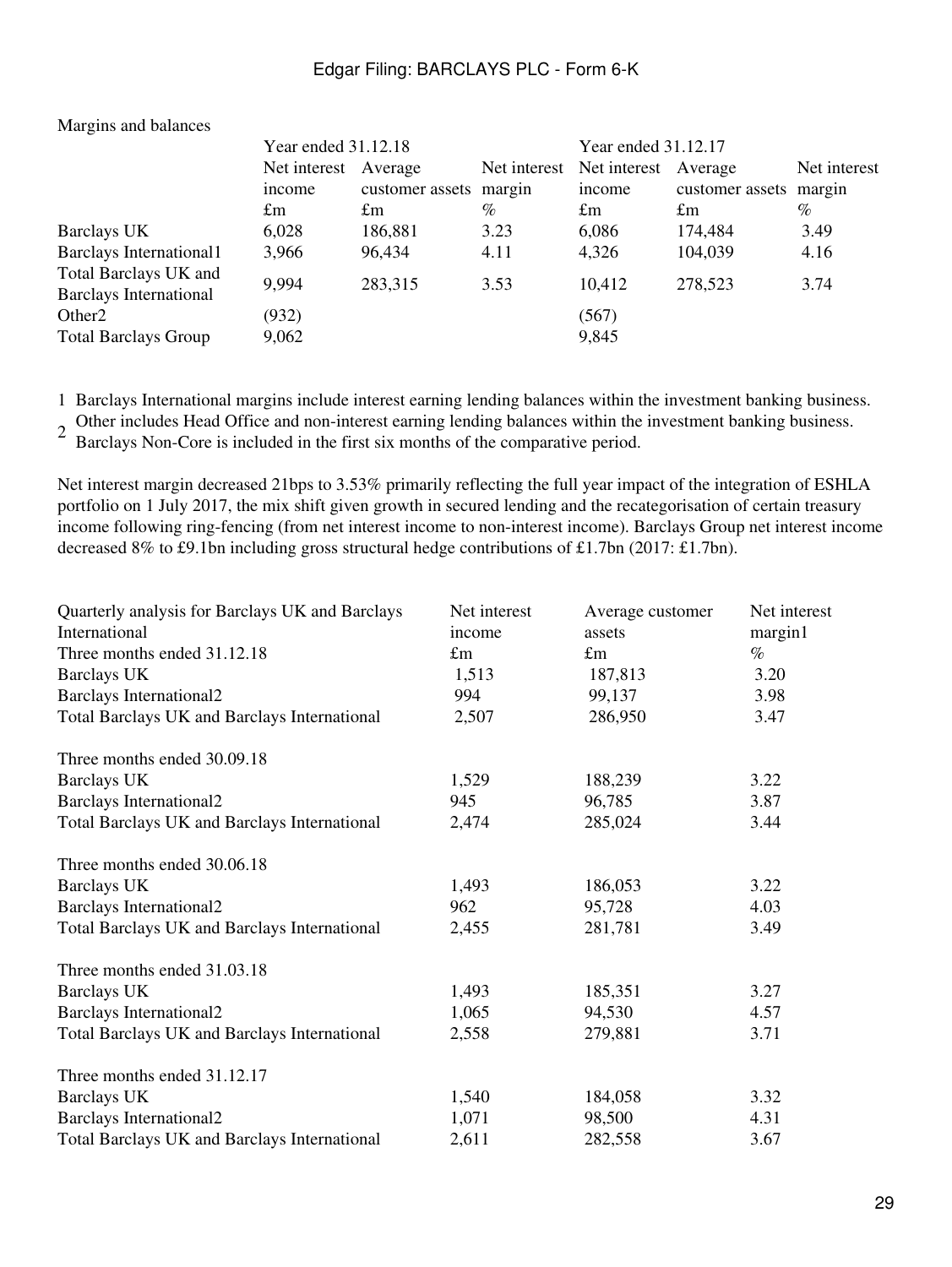The Group's treasury results are reported directly within Barclays UK and Barclays International following

1 ring-fencing, resulting in gains and losses made on certain activities being recognised as Other income. These amounts had previously been included in Net interest income and the Net interest margin through transfer pricing.

2 Barclays International margins include interest earning lending balances within the investment banking business.

#### Remuneration

Deferred bonuses are payable only once an employee meets certain conditions, including a specified period of service. This creates a timing difference between the communication of the bonus pool and the charges that are recognised in the income statement which are reconciled in the table below to show the charge for performance costs. In 2016, there was a change in the proportion of bonuses which were deferred, to harmonise deferral structures across the Group, and amendments to the deferred bonuses, which accelerated the rate at which these are charged in the income statement, as illustrated on page 27. The combined effect of these changes was to increase the charge for 2016 by £395m, with lesser effects in 2017 and 2018. The changes were designed to more closely align the incentive awards granted with the income statement charge. Refer to the Remuneration Report on pages 99 - 126 of the Barclays PLC Annual Report for further detail on remuneration. The table below includes the other elements of compensation and staff costs.

|                                                                                   | 31.12.18    | Year ended Year ended<br>31.12.17 |                |
|-----------------------------------------------------------------------------------|-------------|-----------------------------------|----------------|
|                                                                                   | $\pounds$ m | $\pounds$ m                       | % Change       |
| Incentive awards granted:                                                         |             |                                   |                |
| Current year bonus                                                                | 1,067       | 990                               | (8)            |
| Deferred bonus                                                                    | 515         | 442                               | (17)           |
| Commissions and other incentives                                                  | 67          | 74                                | 9              |
| Total incentive awards granted                                                    | 1,649       | 1,506                             | (9)            |
| Reconciliation of incentive awards granted to income statement charge:            |             |                                   |                |
| Less: deferred bonuses granted but not charged in current year                    | (359)       | (302)                             | (19)           |
| Add: current year charges for deferred bonuses from previous years                | 299         | 457                               | 35             |
| Other differences between incentive awards granted and income statement<br>charge | (33)        | 29                                | 231            |
| Income statement charge for performance costs                                     | 1,556       | 1,690                             | 8              |
| Other income statement charges:                                                   |             |                                   |                |
| <b>Salaries</b>                                                                   | 4,200       | 3,982                             | (5)            |
| Social security costs                                                             | 558         | 580                               | $\overline{4}$ |
| Post-retirement benefits                                                          | 619         | 493                               | (26)           |
| Other compensation costs                                                          | 413         | 378                               | (9)            |
| Total compensation costs1                                                         | 7,346       | 7,123                             | (3)            |
| Other resourcing costs2                                                           | 1,283       | 1,437                             | 11             |
| Total staff costs                                                                 | 8,629       | 8,560                             | (1)            |
| Group compensation as $%$ of income 3,4                                           | 34.1        | 33.8                              |                |
| Group staff costs as % of income4                                                 | 40.2        | 40.6                              |                |

1 In addition, Group compensation of £296m (2017: £312m) was capitalised as internally generated software.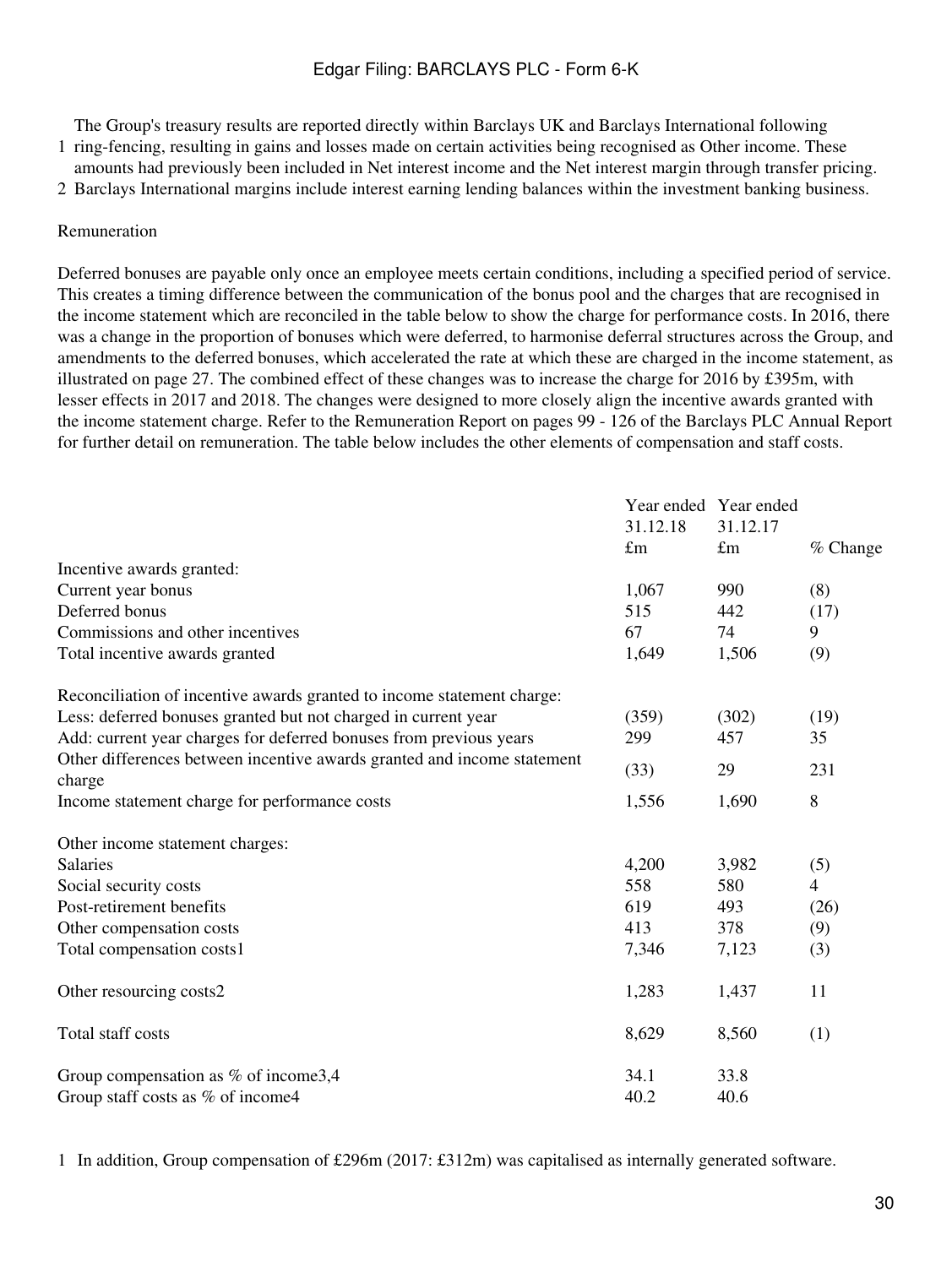- 2 Other resourcing costs include outsourcing, redundancy and restructuring costs, and other temporary staff costs.
- 3 Within the Corporate and Investment Bank, front office compensation as a percentage of total income was 25.6% (2017: 25.5%).
- 4 Excludes £140m relating to a GMP charge within Post-retirement benefits.

Deferred bonuses have been awarded and are expected to be charged to the income statement in the years outlined in the table that follows:

Year in which income statement charge is expected to be taken for deferred bonuses awarded to date1

| Actual      |             |             |                                    |  |
|-------------|-------------|-------------|------------------------------------|--|
| Year ended  |             |             |                                    |  |
| 31.12.17    | 31.12.18    | 31.12.19    | beyond                             |  |
| $\pounds$ m | $\pounds$ m | $\pounds$ m | $\pounds$ m                        |  |
| 298         | 82          | 9           | $\overline{\phantom{a}}$           |  |
| 159         | 87          | 40          | 7                                  |  |
| 140         | 130         | 67          | 41                                 |  |
|             | 156         | 164         | 114                                |  |
| 597         | 455         | 280         | 162                                |  |
|             |             | Year ended  | Expected1,2<br>Year ended 2020 and |  |

1 The actual amount charged depends upon whether conditions have been met and will vary compared with the above expectation.

2 Does not include the impact of grants which will be made in 2019 and beyond.

Charging of deferred bonus profile1

|            |                             |           | Income statement charge |                 |  |  |  |  |
|------------|-----------------------------|-----------|-------------------------|-----------------|--|--|--|--|
|            |                             |           | profile3                |                 |  |  |  |  |
| Grant date | Expected payment            | Year      | 2018                    | Pre-2016 awards |  |  |  |  |
|            | date(s)2                    |           | awards                  |                 |  |  |  |  |
| March 2019 |                             | 2018 35\% |                         | $0\%$           |  |  |  |  |
|            |                             | 2019 34\% |                         | 48%             |  |  |  |  |
|            | March 2020 (33.3%) 2020 21% |           |                         | 35%             |  |  |  |  |
|            | March 2021 $(33.3\%)$       | 2021 9%   |                         | 15%             |  |  |  |  |
|            | March 2022 (33.3%) 2022 1%  |           |                         | 2%              |  |  |  |  |
|            |                             |           |                         |                 |  |  |  |  |

1 Represents a typical vesting schedule for deferred awards. Certain awards may be subject to 5- or 7-year deferral in

- line with regulatory requirements.
- 2 Share awards may be subject to an additional holding period.
- 3 The income statement charge is based on the period over which conditions are met.

#### Risk Management

Risk management and Principal Risks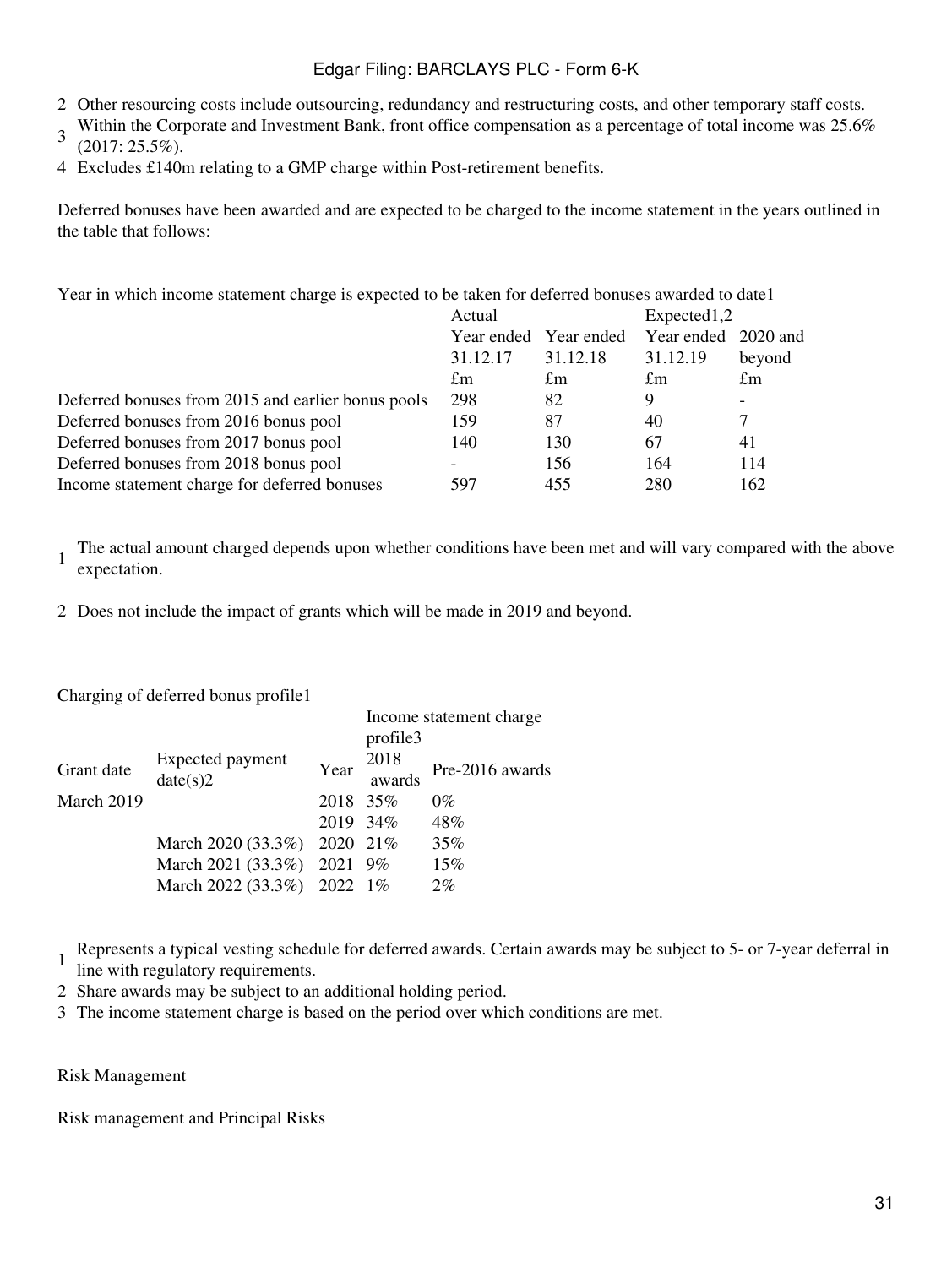The roles and responsibilities of the business groups, Risk and Compliance, in the management of risk in Barclays Group are defined in the Enterprise Risk Management Framework. The purpose of the framework is to identify the principal risks of Barclays Group, the process by which Barclays Group sets its appetite for these risks in its business activities, and the consequent limits which it places on related risk taking. The framework identifies eight principal risks: credit risk; market risk; treasury and capital risk; operational risk; conduct risk; reputation risk; model risk; and legal risk. Further detail on these risks and how they are managed is available in the Barclays PLC Annual Report 2018 or online at home.barclays/investor-relations/reports-and-events/annual-reports.

The following section gives an overview of credit risk, market risk, and treasury and capital risk for the period.

#### Credit Risk

Loans and advances at amortised cost by stage (audited)

The table below presents an analysis of loans and advances at amortised cost by gross exposure, impairment allowance, impairment charge and coverage ratio by stage allocation and business segment as at 31 December 2018. Also included are off-balance sheet loan commitments and financial guarantee contracts by gross exposure, and impairment allowance and coverage ratio by stage allocation as at 31 December 2018. Barclays does not hold any material purchased or originated credit impaired assets as at year-end.

|                                                                          | Gross exposure       |                       |             |             | Impairment allowance                         |             |                |             | Net.                                   |  |
|--------------------------------------------------------------------------|----------------------|-----------------------|-------------|-------------|----------------------------------------------|-------------|----------------|-------------|----------------------------------------|--|
|                                                                          | Stage 1              | Stage 2 Stage 3 Total |             |             |                                              |             |                |             | Stage 1 Stage 2 Stage 3 Total exposure |  |
| As at 31.12.18                                                           | $\pounds$ m          | $\pounds$ m           | $\pounds$ m | $\pounds$ m | $\pounds$ m                                  | $\pounds$ m | $\pounds$ m    | $\pounds$ m | $\pounds$ m                            |  |
| <b>Barclays UK</b>                                                       | 134,911 25,279       |                       | 3,040       | 163,230     | 183                                          | 1,389       | 1,152          |             | 2,724 160,506                          |  |
| <b>Barclays International</b>                                            | 26,714               | 4,634                 | 1,830       | 33,178      | 352                                          | 965         | 1,315          |             | 2,632 30,546                           |  |
| <b>Head Office</b>                                                       | 6,510                | 636                   | 938         | 8,084       | 9                                            | 47          | 306            | 362         | 7,722                                  |  |
| Total Barclays Group retail                                              | 168,135 30,549       |                       | 5,808       | 204,492     | 544                                          | 2,401       | 2,773          |             | 5,718 198,774                          |  |
| <b>Barclays UK</b>                                                       | 22,824               | 4,144                 | 1,272       | 28,240      | 16                                           | 70          | 117            | 203         | 28,037                                 |  |
| <b>Barclays International</b>                                            | 87,344               | 8,754                 | 1,382       | 97,480      | 128                                          | 244         | 439            | 811         | 96,669                                 |  |
| <b>Head Office</b>                                                       | 2,923                |                       | 41          | 2,964       |                                              |             | 38             | 38          | 2,926                                  |  |
| <b>Total Barclays Group wholesale</b>                                    |                      | 113,091 12,898 2,695  |             | 128,684     | 144                                          | 314         | 594            |             | 1,052 127,632                          |  |
| Total loans and advances at amortised<br>cost                            | 281,226 43,447 8,503 |                       |             | 333,176     | 688                                          | 2,715       | 3,367          |             | 6,770 326,406                          |  |
| Off-balance sheet loan commitments<br>and financial guarantee contracts1 |                      | 309,989 22,126 684    |             | 332,799     | 99                                           | 150         | 22             | 271         | 332,528                                |  |
| Total <sub>2</sub>                                                       |                      | 591,215 65,573 9,187  |             | 665,975     | 787                                          | 2,865       | 3,389          |             | 7,041 658,934                          |  |
|                                                                          | As at 31.12.18       |                       |             |             | Year ended 31.12.18                          |             |                |             |                                        |  |
|                                                                          | Coverage ratio       |                       |             |             | Loan impairment charge and<br>loan loss rate |             |                |             |                                        |  |
|                                                                          | Stage 1              | Stage 2 Stage 3 Total |             |             | Loan<br>impairment<br>charge                 |             | Loan loss rate |             |                                        |  |
|                                                                          | $\%$                 | $\%$                  | $\%$        | $\%$        | $\pounds$ m                                  |             | bps            |             |                                        |  |
| <b>Barclays UK</b>                                                       | 0.1                  | 5.5                   | 37.9        | 1.7         | 830                                          |             | 51             |             |                                        |  |
| <b>Barclays International</b>                                            | 1.3                  | 20.8                  | 71.9        | 7.9         | 844                                          |             | 254            |             |                                        |  |
| <b>Head Office</b>                                                       | 0.1                  | 7.4                   | 32.6        | 4.5         | 15                                           |             | 19             |             |                                        |  |
| <b>Total Barclays Group retail</b>                                       | 0.3                  | 7.9                   | 47.7        | 2.8         | 1,689                                        |             | 83             |             |                                        |  |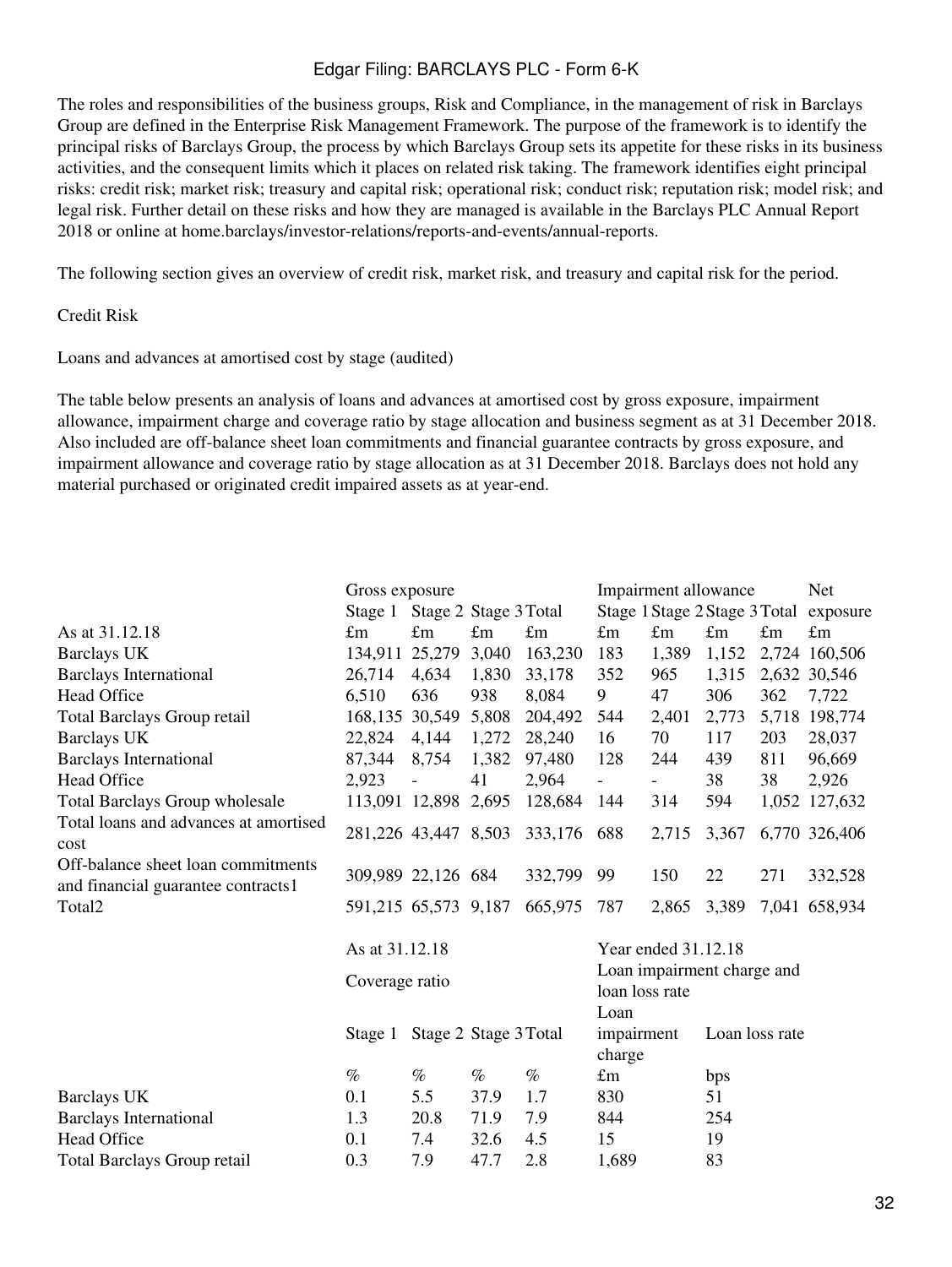| Barclays UK                                                              | 0.1 | 1.7 | 9.2  | 0.7 | 74    |       | 26                       |
|--------------------------------------------------------------------------|-----|-----|------|-----|-------|-------|--------------------------|
| <b>Barclays International</b>                                            | 0.1 | 2.8 | 31.8 | 0.8 | (142) |       | $\overline{\phantom{a}}$ |
| <b>Head Office</b>                                                       |     |     | 92.7 | 1.3 | (31)  |       |                          |
| <b>Total Barclays Group wholesale</b>                                    | 0.1 | 2.4 | 22.0 | 0.8 | (99)  |       |                          |
| Total loans and advances at amortised<br>cost                            | 0.2 | 6.2 | 39.6 | 2.0 | 1,590 |       | 48                       |
| Off-balance sheet loan commitments<br>and financial guarantee contracts1 |     | 0.7 | 3.2  | 0.1 |       | (125) |                          |
| Other financial assets subject to<br>impairment                          |     |     |      |     |       | 3     |                          |
| Total                                                                    | 0.1 | 4.4 | 36.9 |     |       | 1,468 |                          |

1 Excludes loan commitments and financial guarantees of £11.7bn carried at fair value.

2 balances, financial assets at fair value through other comprehensive income, and other assets. These have a total<br>2 grass synosure of 6120.0bp and imperiment allowance of 612m. This comprises 610m ECL on 6120.2bp stoce 1 Other financial assets subject to impairment not included in the table above include cash collateral and settlement gross exposure of £129.9bn and impairment allowance of £12m. This comprises £10m ECL on £129.3bn stage 1 assets and £2m on £0.6bn stage 2 fair value through other comprehensive income assets.

| As at 01.01.18                                                           | Gross exposure<br>Stage 1<br>Stage 2 Stage 3 Total<br>$\pounds$ m<br>$\pounds$ m<br>$\pounds$ m |              |                       | $\pounds$ m                   | Impairment allowance<br>Stage 1 Stage 2 Stage 3 Total exposure<br>$\pounds$ m<br>$\pounds$ m<br>$\pounds$ m<br>$\pounds$ m |                |       |     | Net<br>$\pounds$ m |  |
|--------------------------------------------------------------------------|-------------------------------------------------------------------------------------------------|--------------|-----------------------|-------------------------------|----------------------------------------------------------------------------------------------------------------------------|----------------|-------|-----|--------------------|--|
| <b>Barclays UK</b>                                                       | 129,837                                                                                         | 25,798 3,152 |                       | 158,787                       | 142                                                                                                                        | 1,310          | 1,142 |     | 2,594 156,193      |  |
| <b>Barclays International</b>                                            | 22,427                                                                                          | 7,051        | 1,466                 | 30,944                        | 292                                                                                                                        | 1,298          | 1,080 |     | 2,670 28,274       |  |
| <b>Head Office</b>                                                       | 6,498                                                                                           | 1,596        | 952                   | 9,046                         | 8                                                                                                                          | 62             | 294   | 364 | 8,682              |  |
| <b>Total Barclays Group retail</b>                                       | 158,762                                                                                         | 34,445       | 5,570                 | 198,777                       | 442                                                                                                                        | 2,670          | 2,516 |     | 5,628 193,149      |  |
| <b>Barclays UK</b>                                                       | 22,835                                                                                          | 3,880        | 1,092                 | 27,807                        | 25                                                                                                                         | 88             | 114   | 227 | 27,580             |  |
| <b>Barclays International</b>                                            | 75,331                                                                                          | 11,128 2,345 |                       | 88,804                        | 139                                                                                                                        | 349            | 694   |     | 1,182 87,622       |  |
| <b>Head Office</b>                                                       | 8,689                                                                                           | 139          | 74                    | 8,902                         | $\overline{2}$                                                                                                             | 5 <sup>1</sup> | 58    | 65  | 8,837              |  |
| <b>Total Barclays Group wholesale</b>                                    | 106,855 15,147 3,511                                                                            |              |                       | 125,513                       | 166                                                                                                                        | 442            | 866   |     | 1,474 124,039      |  |
| Total loans and advances at amortised<br>cost                            | 265,617 49,592 9,081                                                                            |              |                       | 324,290                       | 608                                                                                                                        | 3,112          | 3,382 |     | 7,102 317,188      |  |
| Off-balance sheet loan commitments<br>and financial guarantee contracts1 | 275,364 38,867 1,442                                                                            |              |                       | 315,673                       | 133                                                                                                                        | 259            | 28    | 420 | 315,253            |  |
| Total <sub>2</sub>                                                       |                                                                                                 |              |                       | 540,981 88,459 10,523 639,963 | 741                                                                                                                        | 3,371          | 3,410 |     | 7,522 632,441      |  |
|                                                                          | Coverage ratio                                                                                  |              |                       |                               |                                                                                                                            |                |       |     |                    |  |
|                                                                          | Stage 1                                                                                         |              | Stage 2 Stage 3 Total |                               |                                                                                                                            |                |       |     |                    |  |
| As at 01.01.18                                                           | $\%$                                                                                            | $\%$         | $\%$                  | $\%$                          |                                                                                                                            |                |       |     |                    |  |
| <b>Barclays UK</b>                                                       | 0.1                                                                                             | 5.1          | 36.2                  | 1.6                           |                                                                                                                            |                |       |     |                    |  |
| <b>Barclays International</b>                                            | 1.3                                                                                             | 18.4         | 73.7                  | 8.6                           |                                                                                                                            |                |       |     |                    |  |
| <b>Head Office</b>                                                       | 0.1                                                                                             | 3.9          | 30.9                  | 4.0                           |                                                                                                                            |                |       |     |                    |  |
| <b>Total Barclays Group retail</b>                                       | 0.3                                                                                             | 7.8          | 45.2                  | 2.8                           |                                                                                                                            |                |       |     |                    |  |
| <b>Barclays UK</b>                                                       | 0.1                                                                                             | 2.3          | 10.4                  | 0.8                           |                                                                                                                            |                |       |     |                    |  |
| <b>Barclays International</b>                                            | 0.2                                                                                             | 3.1          | 29.6                  | 1.3                           |                                                                                                                            |                |       |     |                    |  |
| <b>Head Office</b>                                                       | $\overline{\phantom{a}}$                                                                        | 3.6          | 78.4                  | 0.7                           |                                                                                                                            |                |       |     |                    |  |
| <b>Total Barclays Group wholesale</b>                                    | 0.2                                                                                             | 2.9          | 24.7                  | 1.2                           |                                                                                                                            |                |       |     |                    |  |
| Total loans and advances at amortised<br>cost                            | 0.2                                                                                             | 6.3          | 37.2                  | 2.2                           |                                                                                                                            |                |       |     |                    |  |
|                                                                          |                                                                                                 |              |                       | 0.1                           |                                                                                                                            |                |       |     |                    |  |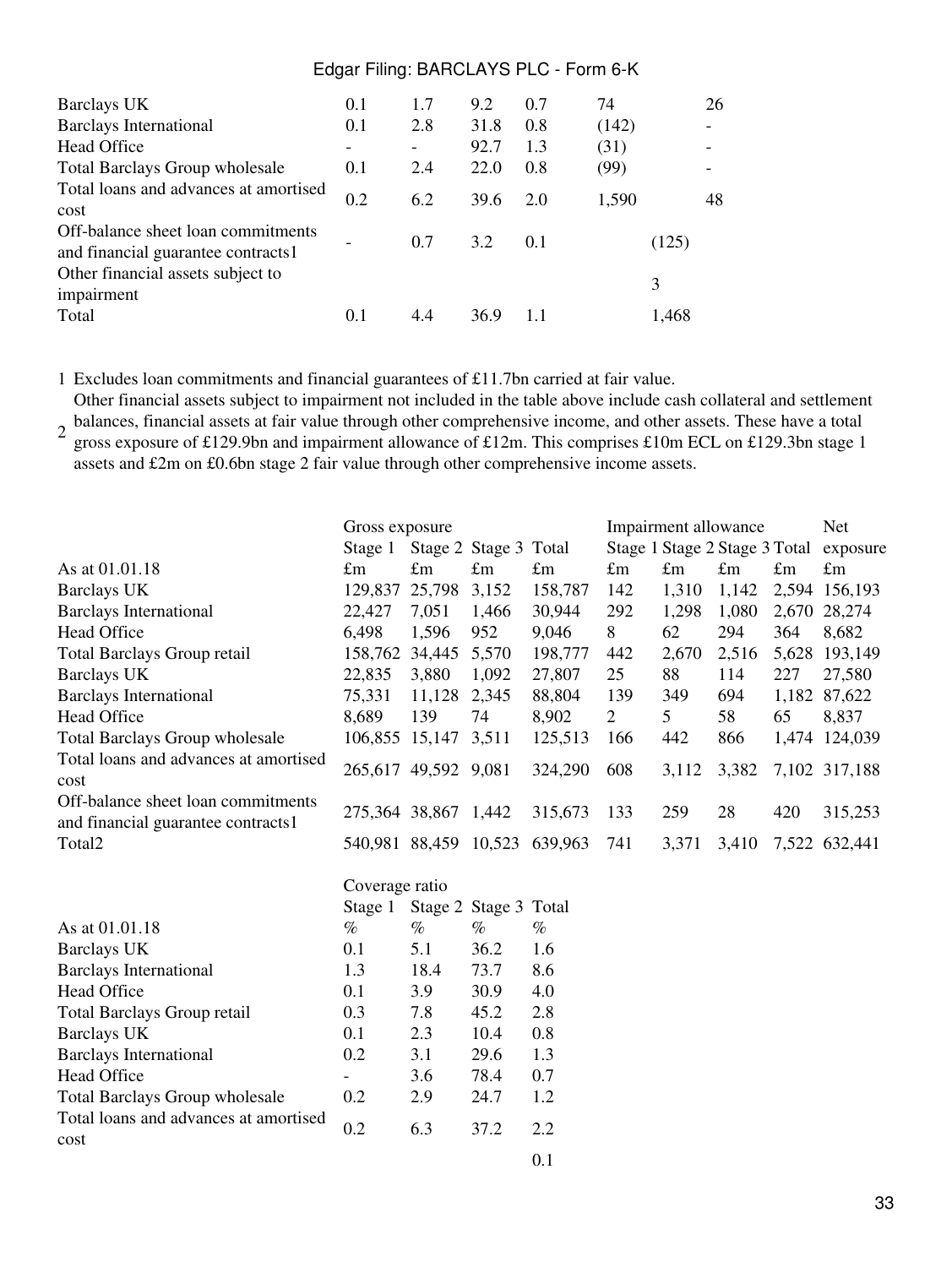| Off-balance sheet loan commitments - |    | 07 19 |              |  |
|--------------------------------------|----|-------|--------------|--|
| and financial guarantee contracts1   |    |       |              |  |
| Total                                | 01 |       | 3.8 32.4 1.2 |  |

1 Excludes loan commitments and financial guarantees of £18.9bn carried at fair value.

Other financial assets subject to impairment not included in the table above include cash collateral and settlement

2 balances, financial assets at fair value through other comprehensive income, and other assets. These have a total gross exposure of £128.1bn and impairment allowance of £9m.

Loans and advances at amortised cost by product (audited)

The table below presents a breakdown of loans and advances at amortised cost and the impairment allowance with stage allocation by asset classification.

| As at 31.12.18                                                | Stage 1        | Stage 2<br>Not past<br>due | $\epsilon$ =30 days past >30 days past<br>due | due         | Total        | Stage 3 Total |             |
|---------------------------------------------------------------|----------------|----------------------------|-----------------------------------------------|-------------|--------------|---------------|-------------|
| Gross exposure                                                | $\pounds$ m    | $\pounds$ m                | $\pounds$ m                                   | $\pounds$ m | $\pounds$ m  | $\pounds$ m   | $\pounds$ m |
| Home loans                                                    | 130,066 15,672 |                            | 1,672                                         | 862         | 18,206 2,476 |               | 150,748     |
| Credit cards, unsecured loans and other<br>retail lending     | 45,785         | 11,262                     | 530                                           | 437         | 12,229 3,760 |               | 61,774      |
| Corporate loans                                               | 105,375 12,177 |                            | 360                                           | 475         | 13,012 2,267 |               | 120,654     |
| Total                                                         | 281,226 39,111 |                            | 2,562                                         | 1,774       | 43,447 8,503 |               | 333,176     |
| Impairment allowance                                          |                |                            |                                               |             |              |               |             |
| Home loans                                                    | 31             | 56                         | 13                                            | 13          | 82           | 351           | 464         |
| Credit cards, unsecured loans and other 528<br>retail lending |                | 1,895                      | 169                                           | 240         | 2,304        | 2,511         | 5,343       |
| Corporate loans                                               | 129            | 300                        | 16                                            | 13          | 329          | 505           | 963         |
| Total                                                         | 688            | 2,251                      | 198                                           | 266         | 2,715        | 3,367         | 6,770       |
| Net exposure                                                  |                |                            |                                               |             |              |               |             |
| Home loans                                                    | 130,035 15,616 |                            | 1,659                                         | 849         | 18,124 2,125 |               | 150,284     |
| Credit cards, unsecured loans and other<br>retail lending     | 45,257         | 9,367                      | 361                                           | 197         | 9,925        | 1,249         | 56,431      |
| Corporate loans                                               | 105,246 11,877 |                            | 344                                           | 462         | 12,683 1,762 |               | 119,691     |
| Total                                                         | 280,538 36,860 |                            | 2,364                                         | 1,508       | 40,732 5,136 |               | 326,406     |
| Coverage ratio                                                | $\%$           | $\%$                       | $\%$                                          | $\%$        | $\%$         | $\%$          | $\%$        |
| Home loans                                                    |                | 0.4                        | 0.8                                           | 1.5         | 0.5          | 14.2          | 0.3         |
| Credit cards, unsecured loans and other<br>retail lending     | 1.2            | 16.8                       | 31.9                                          | 54.9        | 18.8         | 66.8          | 8.6         |
| Corporate loans                                               | 0.1            | 2.5                        | 4.4                                           | 2.7         | 2.5          | 22.3          | 0.8         |
| Total                                                         | 0.2            | 5.8                        | 7.7                                           | 15.0        | 6.2          | 39.6          | 2.0         |
| As at 01.01.18                                                |                |                            |                                               |             |              |               |             |
| Gross exposure                                                | $\pounds$ m    | $\pounds$ m                | $\pounds$ m                                   | $\pounds$ m | $\pounds$ m  | $\pounds$ m   | $\pounds$ m |
| Home loans                                                    | 125,224 17,108 |                            | 1,612                                         | 604         | 19,324 2,425 |               | 146,973     |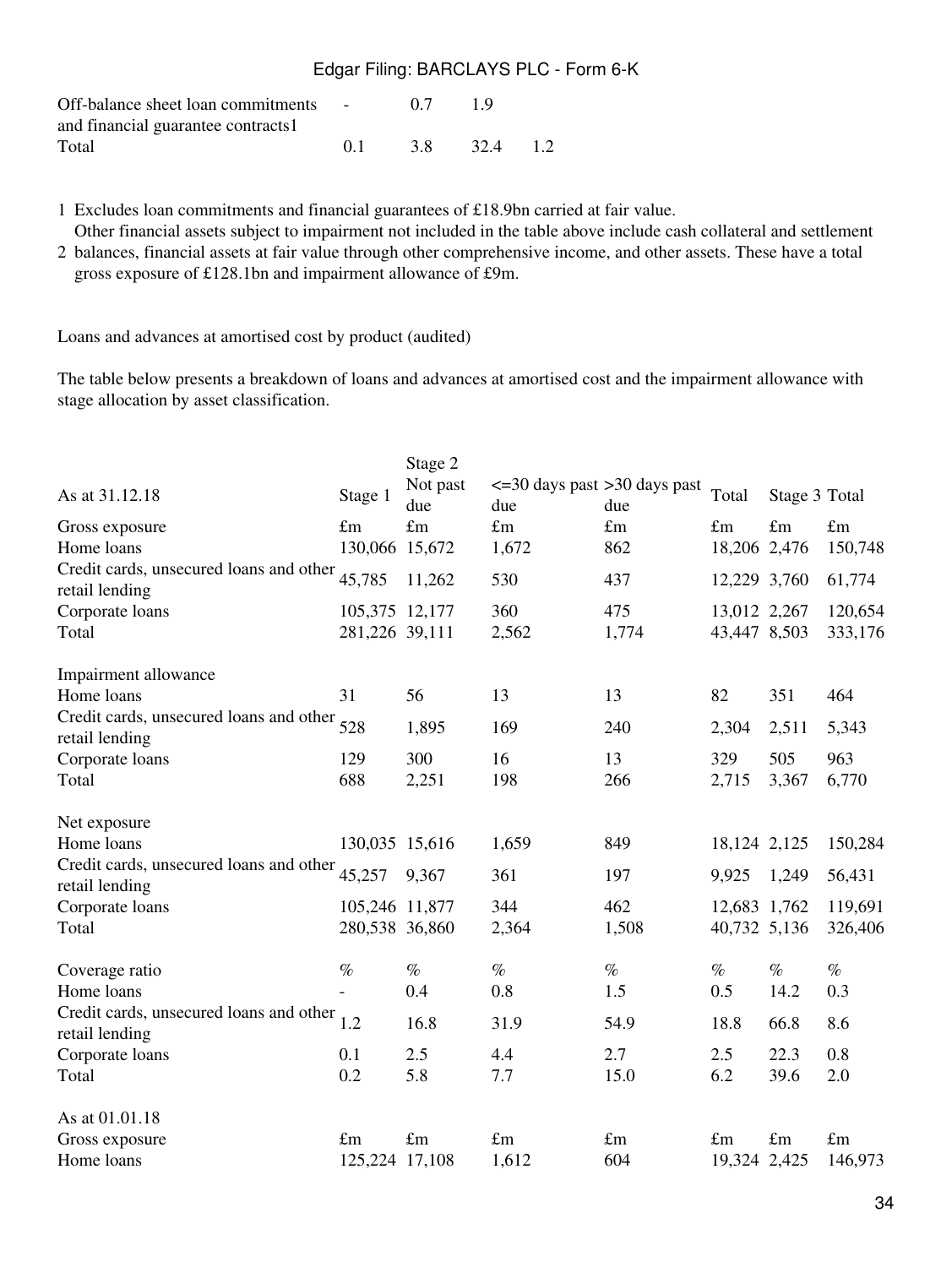| Credit cards, unsecured loans and other<br>retail lending | 40,482         | 13,562 | 702   | 502   | 14,766 3,544 |       | 58,792  |
|-----------------------------------------------------------|----------------|--------|-------|-------|--------------|-------|---------|
| Corporate loans                                           | 99,911         | 14,534 | 407   | 561   | 15,502 3,112 |       | 118,525 |
| Total                                                     | 265,617        | 45,204 | 2,721 | 1,667 | 49,592 9,081 |       | 324,290 |
| Impairment allowance                                      |                |        |       |       |              |       |         |
| Home loans                                                | 38             | 77     | 10    | 13    | 100          | 326   | 464     |
| Credit cards, unsecured loans and other<br>retail lending | 441            | 2,086  | 203   | 245   | 2,534        | 2,291 | 5,266   |
| Corporate loans                                           | 129            | 444    | 22    | 12    | 478          | 765   | 1,372   |
| Total                                                     | 608            | 2,607  | 235   | 270   | 3,112        | 3,382 | 7,102   |
| Net exposure                                              |                |        |       |       |              |       |         |
| Home loans                                                | 125,186 17,031 |        | 1,602 | 591   | 19,224 2,099 |       | 146,509 |
| Credit cards, unsecured loans and other<br>retail lending | 40,041         | 11,476 | 499   | 257   | 12,232 1,253 |       | 53,526  |
| Corporate loans                                           | 99,782         | 14,090 | 385   | 549   | 15,024 2,347 |       | 117,153 |
| Total                                                     | 265,009        | 42,597 | 2,486 | 1,397 | 46,480 5,699 |       | 317,188 |
| Coverage ratio                                            | $\%$           | $\%$   | $\%$  | $\%$  | $\%$         | $\%$  | $\%$    |
| Home loans                                                |                | 0.5    | 0.6   | 2.2   | 0.5          | 13.4  | 0.3     |
| Credit cards, unsecured loans and other<br>retail lending | 1.1            | 15.4   | 28.9  | 48.8  | 17.2         | 64.6  | 9.0     |
| Corporate loans                                           | 0.1            | 3.1    | 5.4   | 2.1   | 3.1          | 24.6  | 1.2     |
| Total                                                     | 0.2            | 5.8    | 8.6   | 16.2  | 6.3          | 37.2  | 2.2     |

The overall coverage ratio reduced from 2.2% to 2.0% driven predominantly by the reduction of Stage 3 single name exposures within Corporate loans.

The credit card, unsecured loans and other retail lending coverage ratio decreased to 8.6% from 9.0% due to the increase in Stage 1 balances which carry lower levels of ECL, with the Stage 2 increase including an adjustment for the anticipated UK economic uncertainty.

There are relatively low coverage ratios for Stage 3 Home loans and Corporate loans reflecting the secured nature of these exposures.

Movement in gross exposures and impairment allowance including provisions for loan commitments and financial guarantees (audited)

The following tables present a reconciliation of the opening to the closing balance of the exposure and impairment allowance. Explanation of the terms: 12-month ECL, lifetime ECL and credit-impaired are included in the Barclays Group Annual Report 2018 on page 273.

Gross exposure for loans and advances at amortised cost (audited)

|  | £m                                       | £m    | $\pounds$ m                                                                     |
|--|------------------------------------------|-------|---------------------------------------------------------------------------------|
|  |                                          |       | 324,290                                                                         |
|  |                                          |       | $\blacksquare$                                                                  |
|  |                                          |       | 77,473                                                                          |
|  | 1.493                                    | 326   | 31.286                                                                          |
|  | $\pounds$ m<br>1,385<br>74.419<br>29.467 | 2.680 | Stage 1 Stage 2 Stage 3 Total<br>265,617 49,592 9,081<br>$(3,602)$ 2,217<br>374 |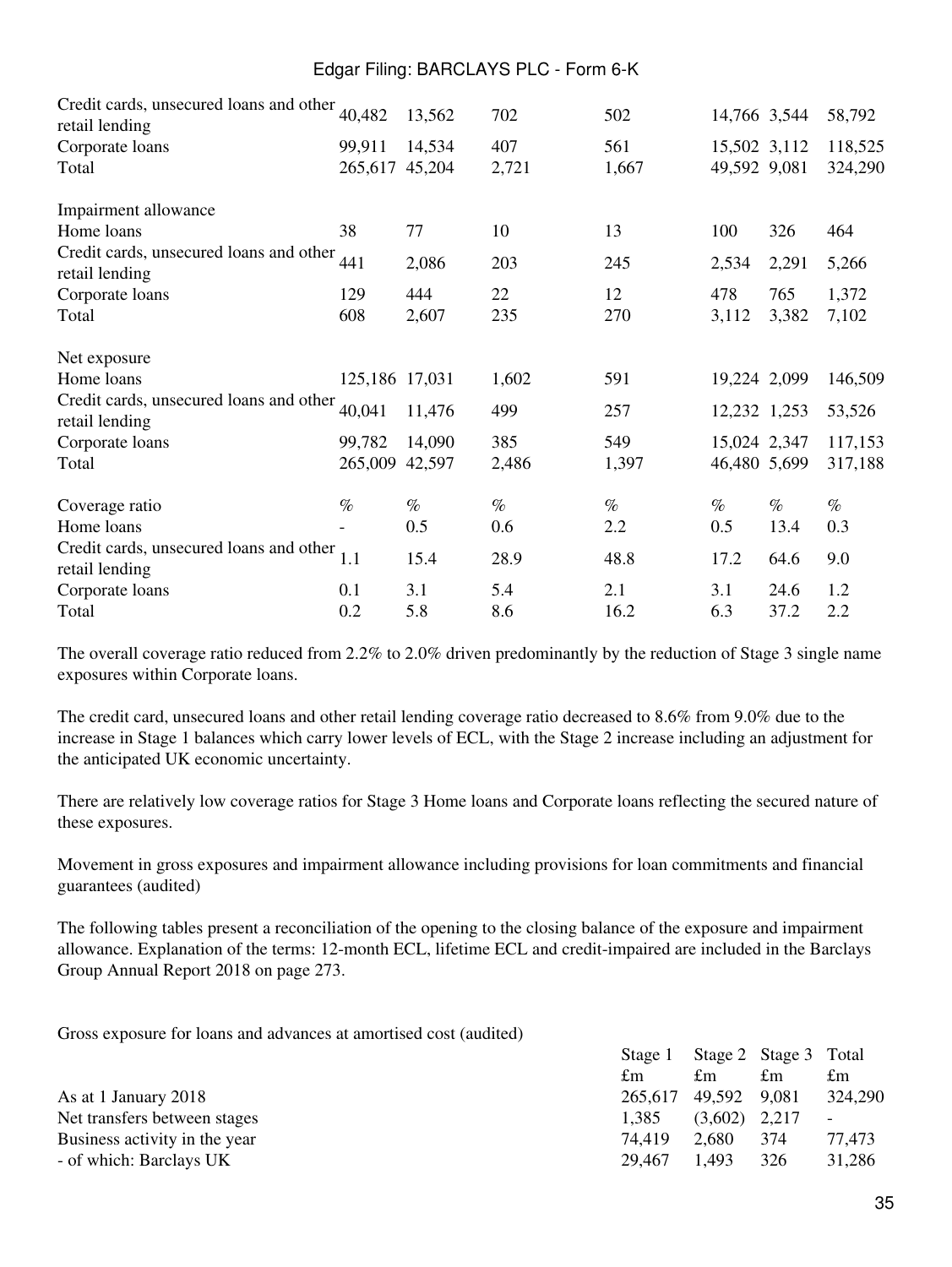| - of which: Barclays International                                           | 42,346                   | 1,164       | 44             | 43,554                   |
|------------------------------------------------------------------------------|--------------------------|-------------|----------------|--------------------------|
| Net drawdowns and repayments                                                 | (13, 140)                | 136         | 162            | (12, 842)                |
| - of which: Barclays UK                                                      | $(10,269)$ $(980)$       |             | (322)          | (11,571)                 |
| - of which: Barclays International                                           | (1,305)                  | 1,348       | 561            | 604                      |
| Final repayments                                                             | (41, 946)                | (5,359)     | (1,071)        | (48, 376)                |
| - of which: Barclays UK                                                      | $(11,728)$ $(1,753)$     |             | (478)          | (13,959)                 |
| - of which: Barclays International                                           | $(29,421)$ $(3,520)$     |             | (549)          | (33,490)                 |
| Disposals                                                                    | (5,109)                  |             | (369)          | (5, 478)                 |
| Write-offs                                                                   |                          |             | (1,891)        | (1,891)                  |
| As at 31 December 20181                                                      | 281,226 43,447           |             | 8,503          | 333,176                  |
| Impairment allowance on loans and advances at amortised cost (audited)       |                          |             |                |                          |
|                                                                              | Stage 1                  | Stage 2     | Stage 3        | Total                    |
|                                                                              | $\pounds$ m              | $\pounds$ m | $\pounds$ m    | $\pounds$ m              |
| As at 1 January 2018                                                         | 608                      | 3,112       | 3,382          | 7,102                    |
| Net transfers between stages                                                 | 798                      | (1,182)     | 384            | $\overline{\phantom{0}}$ |
| Business activity in the year                                                | 223                      | 173         | 95             | 491                      |
| Net re-measurement and movement due to exposure and risk parameter           |                          |             |                |                          |
| changes                                                                      | (865)                    | 638         | 1,918          | 1,691                    |
| UK economic uncertainty adjustment                                           |                          | 150         | $\blacksquare$ | 150                      |
| Final repayments                                                             | (76)                     | (176)       | (152)          | (404)                    |
| Disposals                                                                    |                          |             | (369)          | (369)                    |
| Write-offs                                                                   | $\overline{\phantom{0}}$ |             | (1,891)        | (1,891)                  |
| As at 31 December 20181                                                      | 688                      | 2,715       | 3,367          | 6,770                    |
| Reconciliation of ECL movement to impairment charge/(release) for the period |                          |             |                |                          |
| ECL movement excluding assets derecognised due to disposals and write-offs   |                          |             |                | 1,928                    |
| Net recoveries post write-offs                                               |                          |             |                | (195)                    |
| Exchange and other adjustments                                               |                          |             |                | (143)                    |
| Impairment release on loan commitments and financial guarantees2             |                          |             |                | (125)                    |
| Impairment charge on other financial assets1                                 |                          |             |                | 3                        |
| Income statement charge/(release) for the period                             |                          |             |                | 1,468                    |

Other financial assets subject to impairment not included in the table above include cash collateral and settlement balances, financial assets at fair value through other comprehensive income and other assets. These have a total

1 gross exposure of £129.9bn (1 January 2018: £128.1bn) and impairment allowance of £12m (1 January 2018: £9m). This comprises £10m ECL on £129.3bn Stage 1 assets and £2m on £0.6bn Stage 2 fair value through other comprehensive income assets.

2 Impairment release of  $£125m$  on loan commitments and financial guarantees represents a reduction in

impairment allowance of £149m partially offset by exchange and other adjustments of £24m.

Gross exposure on loans and advances at amortised cost has increased by £8.9bn in 2018 driven by Stage 1 increases due to:

Growth in Barclays UK Home Loans portfolio of £4.6bn

Increased lending in Portfolio Management, Equity derivatives and Equity financing in Barclays International of £6.6bn

Balance sheet growth and currency exchange movements in US Cards of £2.5bn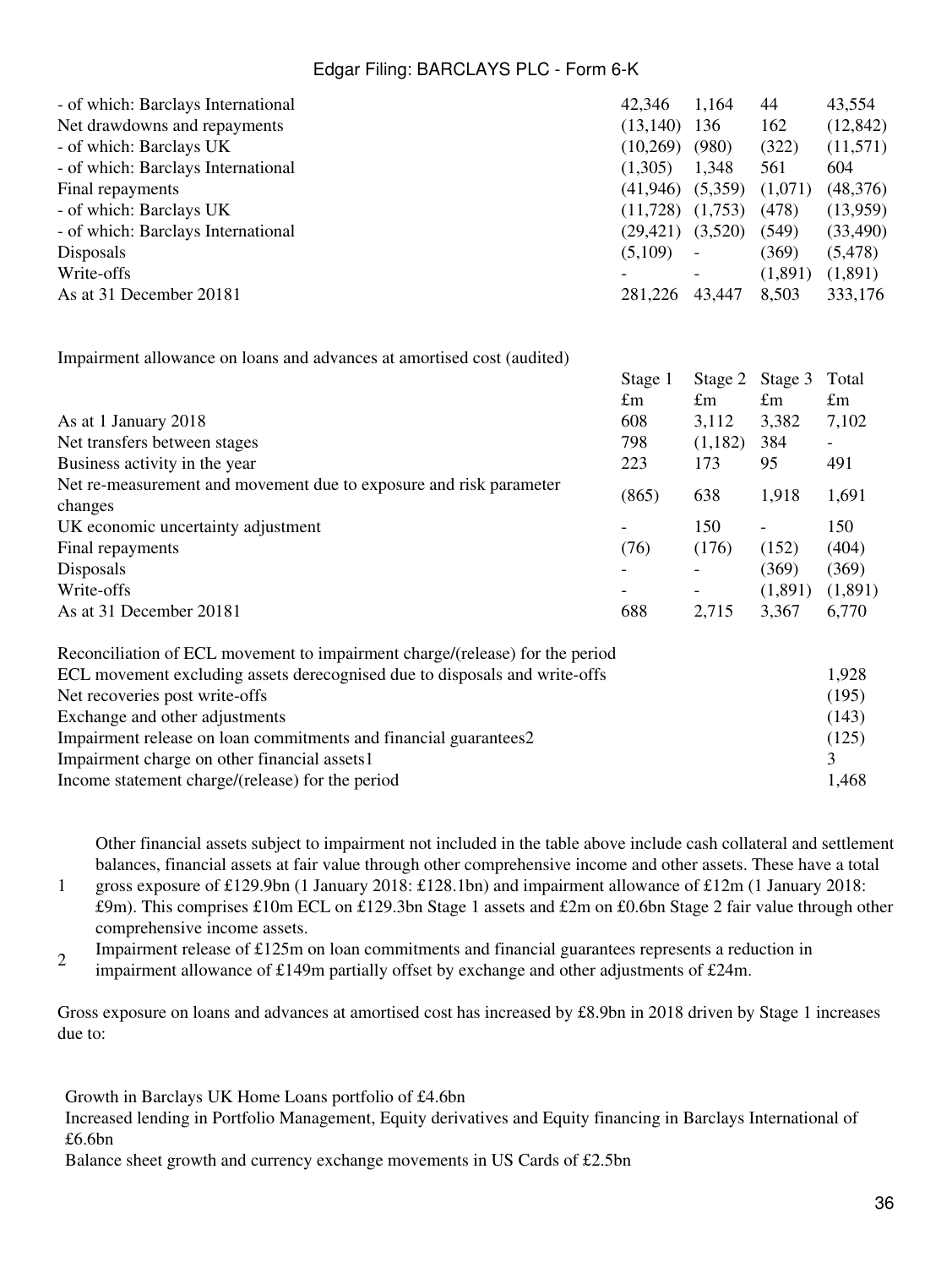New securities for the liquidity asset buffer in the UK Service Company of £2.3bn and £1.0bn in Barclays International, offset by the disposal of a long dated liquidity buffer portfolio of UK gilts totalling £5.1bn, reduction in Corporate lending of £2.5bn and continued repayments on Italian Mortgages of £1.0bn

Net transfers between stages represents the movements of positions from, for example, Stage 1 to Stage 2 following a Significant Increase in Credit Risk (SICR) or to Stage 3 as positions move into default. Equally, improvement in credit quality will result in positions moving to lower stages. These are the primary driver for the changes in impairment allowance and the income statement charge. The improvement in PDs and macroeconomic variables during 2018 resulted in net exposures moving from Stage 2 into Stage 1. The transfers into Stage 3 was from defaulted assets moving mainly from Stage 2.

Disposals includes the sale of a long dated liquidity buffer portfolio of UK gilts and debt sale activity.Write-offs represent the gross asset write-down during the period.

The impairment allowance decreased by  $\pounds 332m$  in the period. This is due to a net reduction in Barclays International predominantly from write-offs and a positive impact of macroeconomic variables changes during the year, offset by a £150m charge in UK Cards and UK Corporate loans from anticipated economic uncertainty in the UK. Credit quality across wholesale portfolios and underlying arrears rates in the retail portfolio have been relatively stable over the period.

Gross exposure for loan commitments and financial guarantees (audited)

|                               |  | Stage 1           | Stage 2       | Stage 3 Total            |             |
|-------------------------------|--|-------------------|---------------|--------------------------|-------------|
|                               |  | £m                | $\pounds$ m   | £m                       | $\pounds$ m |
| As at 1 January 2018          |  | 275,364           | 38,867        | 1,442                    | 315,673     |
| Net transfers between stages  |  | 13,521            | $(13,552)$ 31 |                          |             |
| Business activity in the year |  | 65,404            | 811           | $\overline{\phantom{a}}$ | 66,215      |
| Net drawdowns and repayments  |  | $(14, 491)$ 4,298 |               | (473)                    | (10,666)    |
| Final repayments              |  | (29,809)          | (8,298)       | (316)                    | (38, 423)   |
| As at 31 December 2018        |  | 309,989           | 22,126        | 684                      | 332,799     |
|                               |  |                   |               |                          |             |

Impairment allowance on loan commitments and financial guarantees (audited)

|                                                                               | $\pounds$ m | $\pounds$ m              | £m         | $\pounds$ m  |
|-------------------------------------------------------------------------------|-------------|--------------------------|------------|--------------|
| As at 1 January 2018                                                          | 133         | 259                      | 28         | 420          |
| Net transfers between stages                                                  | 42          | (43)                     |            |              |
| Business activity in the year                                                 | 18          | $\overline{\phantom{0}}$ |            | 18           |
| Net re-measurement and movement due to exposure and risk parameter<br>changes | (79)        | (22)                     | 44         | (57)         |
| Final repayments<br>As at 31 December 2018                                    | (15)<br>99  | (44)<br>150              | (51)<br>22 | (110)<br>271 |

| Stage 2 decomposition1 |        |                                   |
|------------------------|--------|-----------------------------------|
|                        |        | Net exposure Impairment allowance |
| As at 31.12.18         | £m     | £m                                |
| Quantitative test      | 28,159 | 2,506                             |
| Qualitative test       | 12,023 | 183                               |
| 30 dpd backstop        | 550    | 26                                |

Stage 1 Stage 2 Stage 3 Total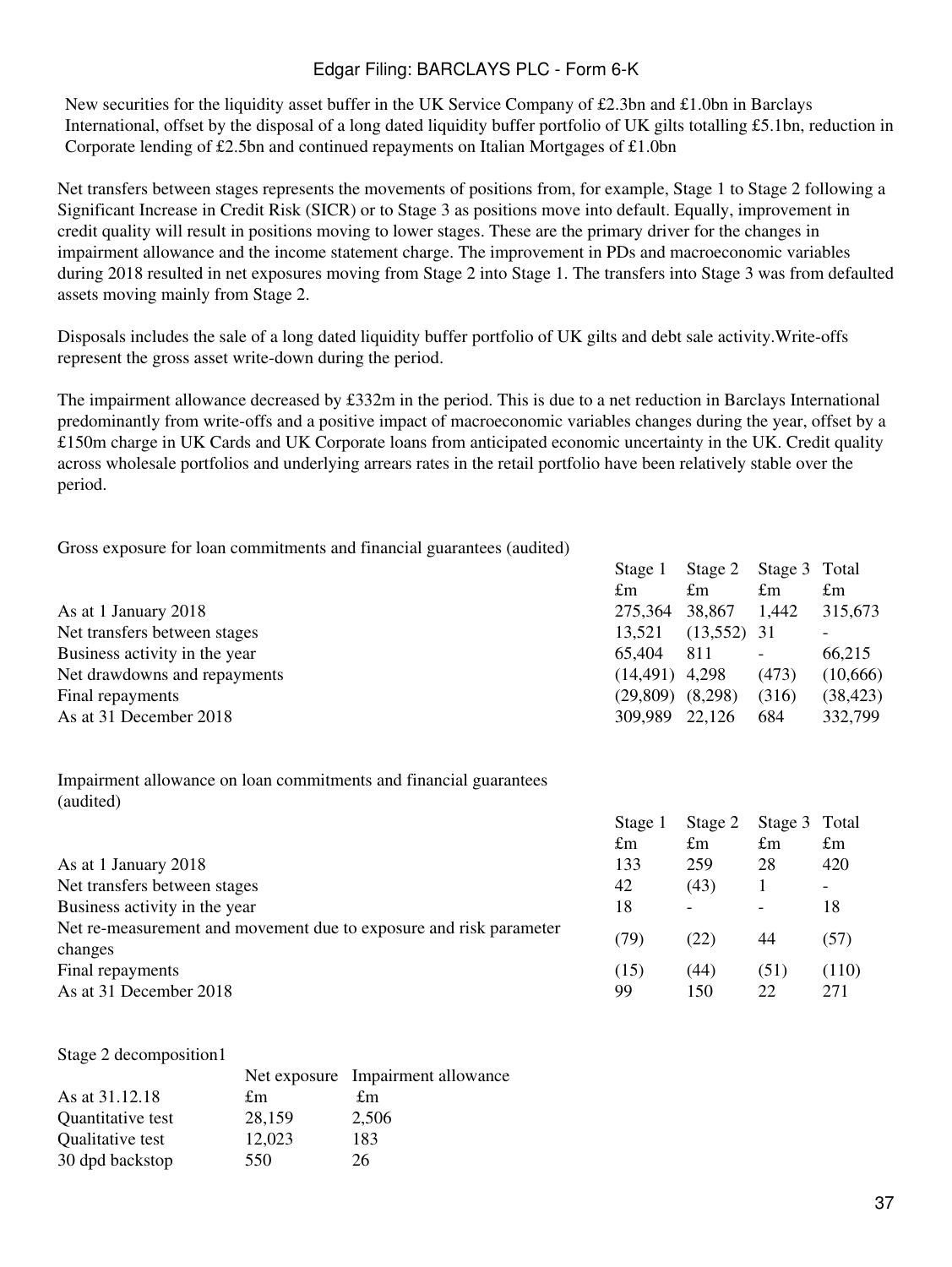Total Stage 2 40,732 2,715

1 Where balances satisfy more than one of the above three criteria for determining a significant increase in credit risk, the corresponding net exposure and ECL has been assigned in order of categories presented.

Stage 2 exposures are predominantly identified using quantitative tests where the lifetime PD has deteriorated more than a pre-determined amount since origination. This is augmented by inclusion of accounts meeting the designated high risk criteria (including watchlist) for the portfolio under the qualitative test. A small number of other accounts (1% of impairment allowances and 1% of net exposure) are included in Stage 2. These accounts are not otherwise identified by the quantitative or qualitative tests but are more than 30 days past due. The percentage triggered by this backstop criteria is a measure of the effectiveness of the Stage 2 criteria in identifying deterioration prior to delinquency.

For further detail on the three criteria for determining a significant increase in credit risk required for Stage 2 classification, refer to Note 7 on page 273 of the Barclays PLC Annual Report 2018.

### Measurement uncertainty and sensitivity analysis

The measurement of ECL involves increased complexity and judgement, including estimation of probabilities of default (PD), loss given default (LGD), a range of unbiased future economic scenarios, estimation of expected lives, estimation of exposures at default (EAD) and assessing significant increases in credit risk. Impairment charges will tend to be more volatile than under IAS 39 and will be recognised earlier. Unsecured products with longer expected lives, such as revolving credit cards, are the most impacted.

Barclays Group uses a five-scenario model to calculate ECL. An external consensus forecast is assembled from key sources, including HM Treasury, Bloomberg and the Urban Land Institute, which forms the baseline scenario. In addition, two adverse scenarios (Downside 1 and Downside 2) and two favourable scenarios (Upside 1 and Upside 2) are derived, with associated probability weightings. The adverse scenarios are calibrated to a similar severity to internal stress tests, whilst also considering IFRS 9 specific sensitivities and non-linearity. Downside 2 is benchmarked to the Bank of England's annual cyclical scenarios and to the most severe scenario from Moody's inventory, but is not designed to be the same. The favourable scenarios are calibrated to be symmetric to the adverse scenarios, subject to a ceiling calibrated to relevant recent favourable benchmark scenarios. The scenarios include six economic core variables, (GDP, unemployment and House Price Index (HPI) in both the UK and US markets), and expanded variables using statistical models based on historical correlations. All five scenarios converge to a steady state after eight years.

#### Scenario Weights (audited)

The methodology for estimating probability weights for each of the scenarios involves a comparison of the distribution of key historic UK and US macroeconomic variables against the forecast paths of the five scenarios. The methodology works such that the baseline (reflecting current consensus outlook) has the highest weight and the weights of adverse and favourable scenarios depend on the deviation from the baseline; the further from the baseline, the smaller the weight. The probability weights of the scenarios as of 31 December 2018 are shown below. A single set of five scenarios is used across all portfolios and all five weights are normalised to equate to 100%. The same scenarios and weights that are used in the estimation of expected credit losses are also used for Barclays internal planning purposes. The impacts across the portfolios are different because of the sensitivities of each of the portfolios to specific macroeconomic variables, for example, mortgages are highly sensitive to house prices and base rates, credit cards and unsecured consumer loans are highly sensitive to unemployment.

The table below shows the core macroeconomic variables for each scenario and the respective scenario weights.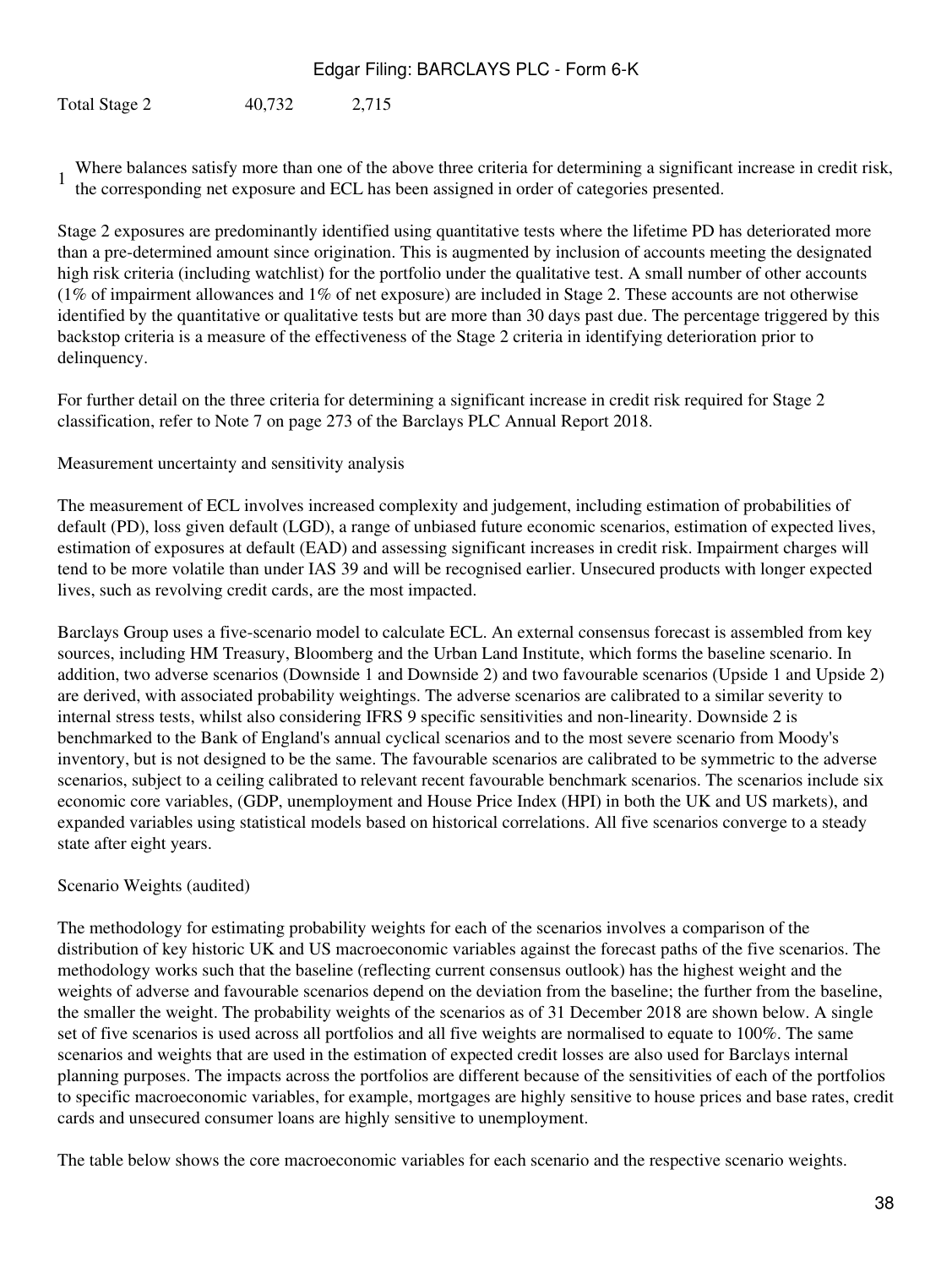|      | $\%$                                                             |               |      | $\%$       | $\%$                     |        | %                                                                         |
|------|------------------------------------------------------------------|---------------|------|------------|--------------------------|--------|---------------------------------------------------------------------------|
|      |                                                                  |               |      | 41         | 23                       |        | 3                                                                         |
|      |                                                                  |               |      |            |                          |        |                                                                           |
|      |                                                                  |               |      |            |                          |        |                                                                           |
|      |                                                                  |               |      |            |                          |        |                                                                           |
|      |                                                                  |               |      |            |                          |        |                                                                           |
| $\%$ |                                                                  | $\%$          | $\%$ |            | $\%$                     | $\%$   |                                                                           |
| 4.5  |                                                                  | 3.1           | 1.7  |            | 0.3                      | (4.1)  |                                                                           |
| 3.4  |                                                                  | 3.9           | 4.3  |            | 5.7                      | 8.8    |                                                                           |
| 46.4 |                                                                  | 32.6          | 3.2  |            | (0.5)                    | (32.1) |                                                                           |
| 4.8  |                                                                  | 3.7           | 2.1  |            | 0.4                      | (3.3)  |                                                                           |
| 3.0  |                                                                  | 3.4           | 3.7  |            | 5.2                      | 8.4    |                                                                           |
| 36.9 |                                                                  | 30.2          | 4.1  |            | $\overline{\phantom{0}}$ | (17.4) |                                                                           |
|      | Scenario probability weighting<br>Scenario probability weighting | 9<br>Upside 2 |      | $\%$<br>24 | Upside 2 Upside 1        |        | Baseline Downside 1 Downside 2<br>Upside 1 Baseline Downside 1 Downside 2 |

1 Highest annual growth in Upside scenarios; 5-year average in Baseline; lowest annual growth in Downside scenarios.

2 Lowest point in Upside scenarios; 5-year average in Baseline; highest point in Downside scenarios.

3 5-year cumulative growth in Upside scenarios; 5-year average in Baseline; cumulative fall (peak-to-trough) in Downside scenarios.

Over the year, the macroeconomic baseline variables improved in the US, notably HPI. The UK macroeconomic baseline variables improved slightly overall.

ECL sensitivity analysis to UK economic forecasts for key principal portfolios

The table below shows the estimated ECL impact on key principal portfolios for both a positive growth (Upward scenario) and a downturn (Downward scenario) of UK consensus macroeconomic variables. The inputs for the Downward scenario have been modelled by replacing the Baseline macroeconomic variables by the Downside 1 variables (with no changes to US and other non-UK macroeconomic variables, as highlighted below). Similarly, the Upward scenario uses Upside 1 UK macroeconomic variables for the Baseline scenario. The Downside 2, Downside 1, Upside 1 and Upside 2 macroeconomic variables are held constant but the probability weights have been re-calibrated.

Barclays impairment as at 31 December 2018 includes an adjustment of £150m representing a charge for the estimated impact of anticipated economic uncertainty in the UK. This adjustment was estimated broadly on the output of the UK Downward scenario below.

Scenario probability weighting

|                      |                 |                 |                             | Upside 2 Upside 1 Baseline Downside 1 $\frac{D}{2}$ | Downside |
|----------------------|-----------------|-----------------|-----------------------------|-----------------------------------------------------|----------|
|                      | $\mathcal{O}_D$ | $\mathcal{O}_D$ | $\mathcal{O}_{\mathcal{L}}$ | $\mathcal{O}_0$                                     | $\%$     |
| UK Upward scenario   | ιx              |                 | 36                          |                                                     |          |
| UK Downward scenario |                 |                 | 40                          |                                                     |          |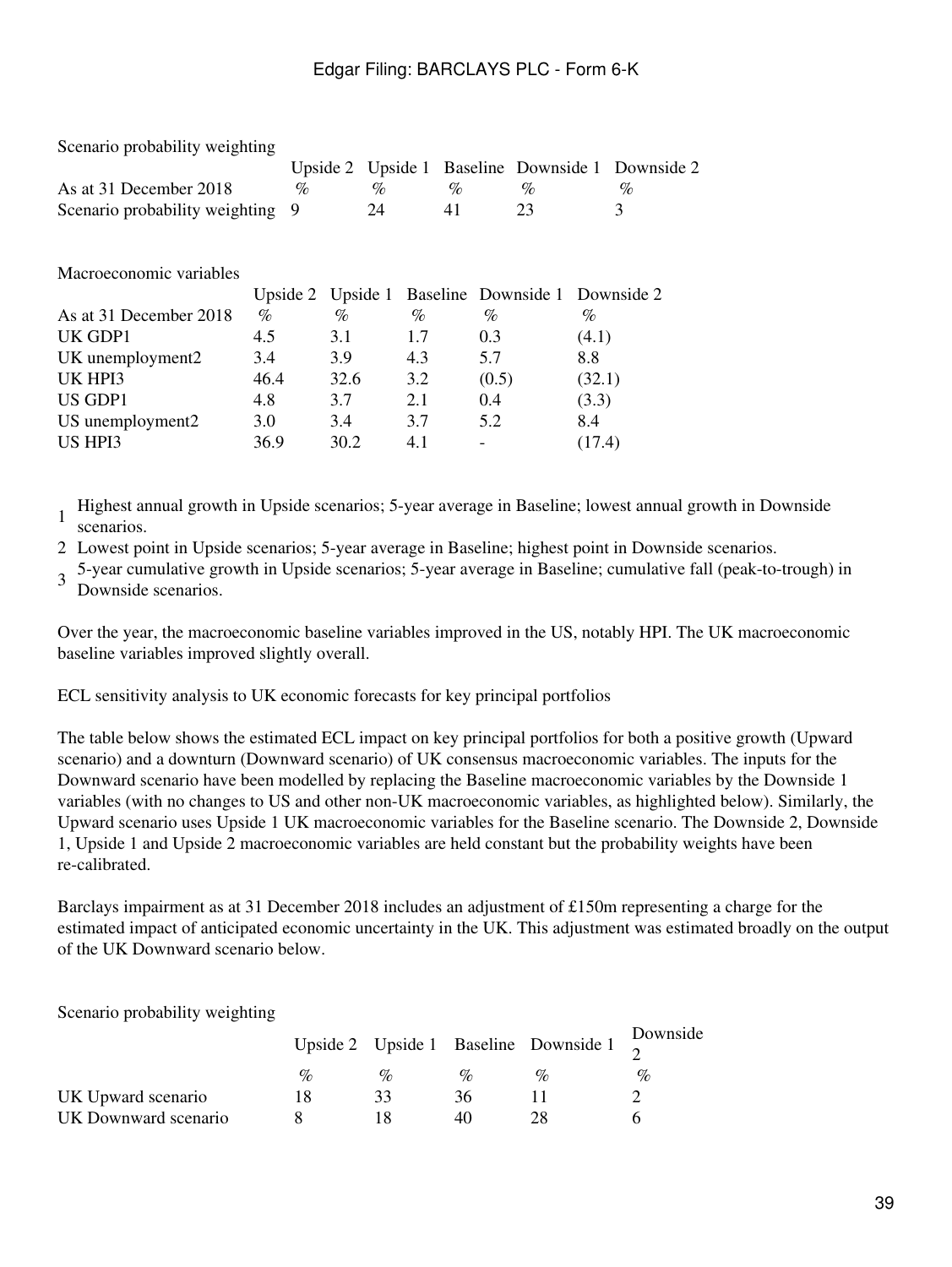|                      |      |      |       | Upside 2 Upside 1 Baseline Downside 1 Downside 2 |        |
|----------------------|------|------|-------|--------------------------------------------------|--------|
| As at 31.12.18       | $\%$ | $\%$ | $\%$  | $\%$                                             | %      |
| UK Upward scenario   |      |      |       |                                                  |        |
| UK GDP               | 4.5  | 3.1  | 3.1   | 0.3                                              | (4.1)  |
| UK unemployment      | 3.4  | 3.9  | 3.9   | 5.7                                              | 8.8    |
| <b>UK HPI</b>        | 46.4 | 32.6 | 32.6  | (0.5)                                            | (32.1) |
| <b>US GDP</b>        | 4.8  | 3.7  | 2.1   | 0.4                                              | (3.3)  |
| US unemployment      | 3.0  | 3.4  | 3.7   | 5.2                                              | 8.4    |
| <b>US HPI</b>        | 36.9 | 30.2 | 4.1   |                                                  | (17.4) |
| UK Downward scenario |      |      |       |                                                  |        |
| UK GDP               | 4.5  | 3.1  | 0.3   | 0.3                                              | (4.1)  |
| UK unemployment      | 3.4  | 3.9  | 5.7   | 5.7                                              | 8.8    |
| <b>UK HPI</b>        | 46.4 | 32.6 | (0.5) | (0.5)                                            | (32.1) |
| <b>US GDP</b>        | 4.8  | 3.7  | 2.1   | 0.4                                              | (3.3)  |
| US unemployment      | 3.0  | 3.4  | 3.7   | 5.2                                              | 8.4    |
| <b>US HPI</b>        | 36.9 | 30.2 | 4.1   |                                                  | (17.4) |

Macroeconomic variables

Sensitivity to UK economic forecasts

|                                                           | Stage 1     |                   | Stage 2           |                                                                                      | Stage 3     |                   | Total       |                   |
|-----------------------------------------------------------|-------------|-------------------|-------------------|--------------------------------------------------------------------------------------|-------------|-------------------|-------------|-------------------|
|                                                           | $\Delta$ UK | $\Delta$ UK       | $\Delta$ UK       | $\Delta$ UK                                                                          | $\Delta$ UK | $\Delta$ UK       | $\Delta$ UK | $\Delta$ UK       |
| Gross exposure $(fm)$                                     |             | scenario scenario |                   | Upward Downward Upward Downward Upward Downward Upward Downward<br>scenario scenario |             | scenario scenario |             | scenario scenario |
| Home loans                                                | 506         | (889)             | (506)             | 889                                                                                  |             |                   |             |                   |
| Credit cards, unsecured loans and other<br>retail lending | 294         | (252)             | (294)             | 252                                                                                  |             |                   |             |                   |
| Corporate loans                                           | 79          | (13)              | (79)              | 13                                                                                   |             |                   |             |                   |
| $ECL$ (£m)                                                |             |                   |                   |                                                                                      |             |                   |             |                   |
| Home loans                                                |             |                   | (3)               | 6                                                                                    | (1)         | 2                 | (4)         | 8                 |
| Credit cards, unsecured loans and other<br>retail lending | (4)         | 4                 | (102)             | 104                                                                                  | (15)        | 15                | (121)       | 123               |
| Corporate loans                                           |             | 7                 | $\left( 4\right)$ | 13                                                                                   | (46)        | 28                | (49)        | 48                |

Home loans: Total ECL increases by £8m in the Downward scenario, driven by the increase in the probability weight attributed to the Downside 2 scenario. This represents a greater likelihood of the UK economy entering into a severe downturn than under the current consensus.

Credit cards, unsecured loans and other retail lending: Total ECL decreases by £121m in the Upward scenario driven by £294m of balance migration as assets transition from Stage 2 to Stage 1 and lower coverage on Stage 2 assets driven by the more favourable consensus forecast. Total ECL increases by £123m in the Downward scenario, mainly driven by the UK cards portfolio.

Corporate loans: Total ECL decreases by £49m in the Upward scenario predominately driven by more favourable recovery outcomes for large single names in Stage 3. The Downward scenario results in total ECL impact of £48m, driven by higher coverage in Stage 2 and less favourable recovery outcomes for large single names in Stage 3.

ECL sensitivity analysis to US economic forecasts for key principal portfolios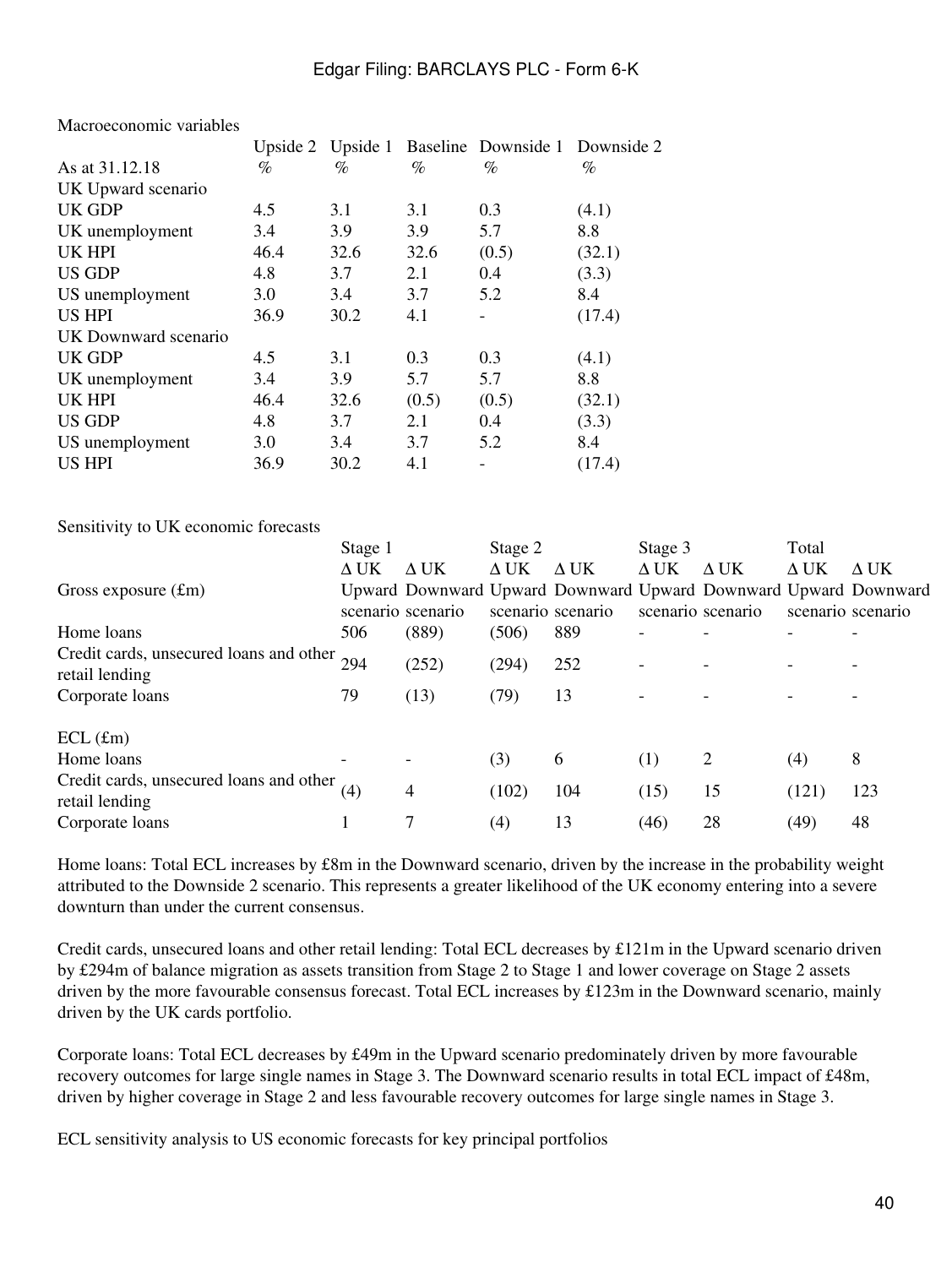The table below shows the estimated ECL impact on key principal portfolios for both a positive growth (Upward scenario) and a downturn (Downward scenario) of US consensus macroeconomic variables. The inputs for the Downward scenario have been modelled by replacing the Baseline macroeconomic variables by the Downside 1 variables (with no changes to UK and other non-US macroeconomic variables, as highlighted below). Similarly, the Upward scenario uses Upside 1 US macroeconomic variables for the Baseline scenario. The Downside 2, Downside 1, Upside 1 and Upside 2 macroeconomic variables are held constant but the probability weights have been re-calibrated.

Scenario probability weighting

|                      |      |                 |                             | Upside 2 Upside 1 Baseline Downside 1 $\frac{D}{2}$ | Downside |
|----------------------|------|-----------------|-----------------------------|-----------------------------------------------------|----------|
|                      | $\%$ | $\mathcal{G}_0$ | $\mathcal{O}_{\mathcal{L}}$ | $\mathcal{O}_0$                                     | $\%$     |
| US Upward scenario   | 18   | 33              | 36                          |                                                     |          |
| US Downward scenario |      |                 | 40                          | 34                                                  |          |

Macroeconomic variables for US Downward scenario

|                        | Upside 2 Upside 1 |      |      | Baseline Downside 1      | Downside 2 |
|------------------------|-------------------|------|------|--------------------------|------------|
| As at 31 December 2018 | $\%$              | $\%$ | $\%$ | $\%$                     | $\%$       |
| US Upward scenario     |                   |      |      |                          |            |
| UK GDP                 | 4.5               | 3.1  | 1.7  | 0.3                      | (4.1)      |
| UK unemployment        | 3.4               | 3.9  | 4.3  | 5.7                      | 8.8        |
| UK HPI                 | 46.4              | 32.6 | 3.2  | (0.5)                    | (32.1)     |
| <b>US GDP</b>          | 4.8               | 3.7  | 3.7  | 0.4                      | (3.3)      |
| US unemployment        | 3.0               | 3.4  | 3.4  | 5.2                      | 8.4        |
| <b>US HPI</b>          | 36.9              | 30.2 | 30.2 | $\overline{\phantom{0}}$ | (17.4)     |
| US Downward scenario   |                   |      |      |                          |            |
| UK GDP                 | 4.5               | 3.1  | 1.7  | 0.3                      | (4.1)      |
| UK unemployment        | 3.4               | 3.9  | 4.3  | 5.7                      | 8.8        |
| UK HPI                 | 46.4              | 32.6 | 3.2  | (0.5)                    | (32.1)     |
| <b>US GDP</b>          | 4.8               | 3.7  | 0.4  | 0.4                      | (3.3)      |
| US unemployment        | 3.0               | 3.4  | 5.2  | 5.2                      | 8.4        |
| <b>US HPI</b>          | 36.9              | 30.2 |      |                          | (17.4)     |
|                        |                   |      |      |                          |            |

Sensitivity to US economic forecasts

|                                                                 | Stage 1     |                   | Stage 2     |                   | Stage 3     |                                                                                      | Total       |                   |
|-----------------------------------------------------------------|-------------|-------------------|-------------|-------------------|-------------|--------------------------------------------------------------------------------------|-------------|-------------------|
|                                                                 | $\Delta$ US | $\Delta$ US       | $\Delta$ US | $\Delta$ US       | $\Delta$ US | $\Delta$ US                                                                          | $\Delta$ US | $\Delta$ US       |
| Gross exposure $(fm)$                                           |             | scenario scenario |             | scenario scenario |             | Upward Downward Upward Downward Upward Downward Upward Downward<br>scenario scenario |             | scenario scenario |
| Credit cards, unsecured loans and other 214<br>retail lending   |             | (312)             | (214)       | 312               |             |                                                                                      |             |                   |
| Corporate loans                                                 | 83          | (46)              | (83)        | 46                |             |                                                                                      |             |                   |
| $ECL$ (£m)                                                      |             |                   |             |                   |             |                                                                                      |             |                   |
| Credit cards, unsecured loans and other $(4)$<br>retail lending |             | 6                 | (76)        | 144               | (6)         |                                                                                      | (86)        | 157               |
| Corporate loans                                                 | (3)         | 10                | (15)        | 34                | (35)        | 54                                                                                   | (53)        | 98                |

Credit cards, unsecured loans and other retail lending: Total ECL decreases by £86m in Upward scenario driven by £214m of balance migration as assets transition from Stage 2 to Stage 1 and lower coverage on Stage 2 assets driven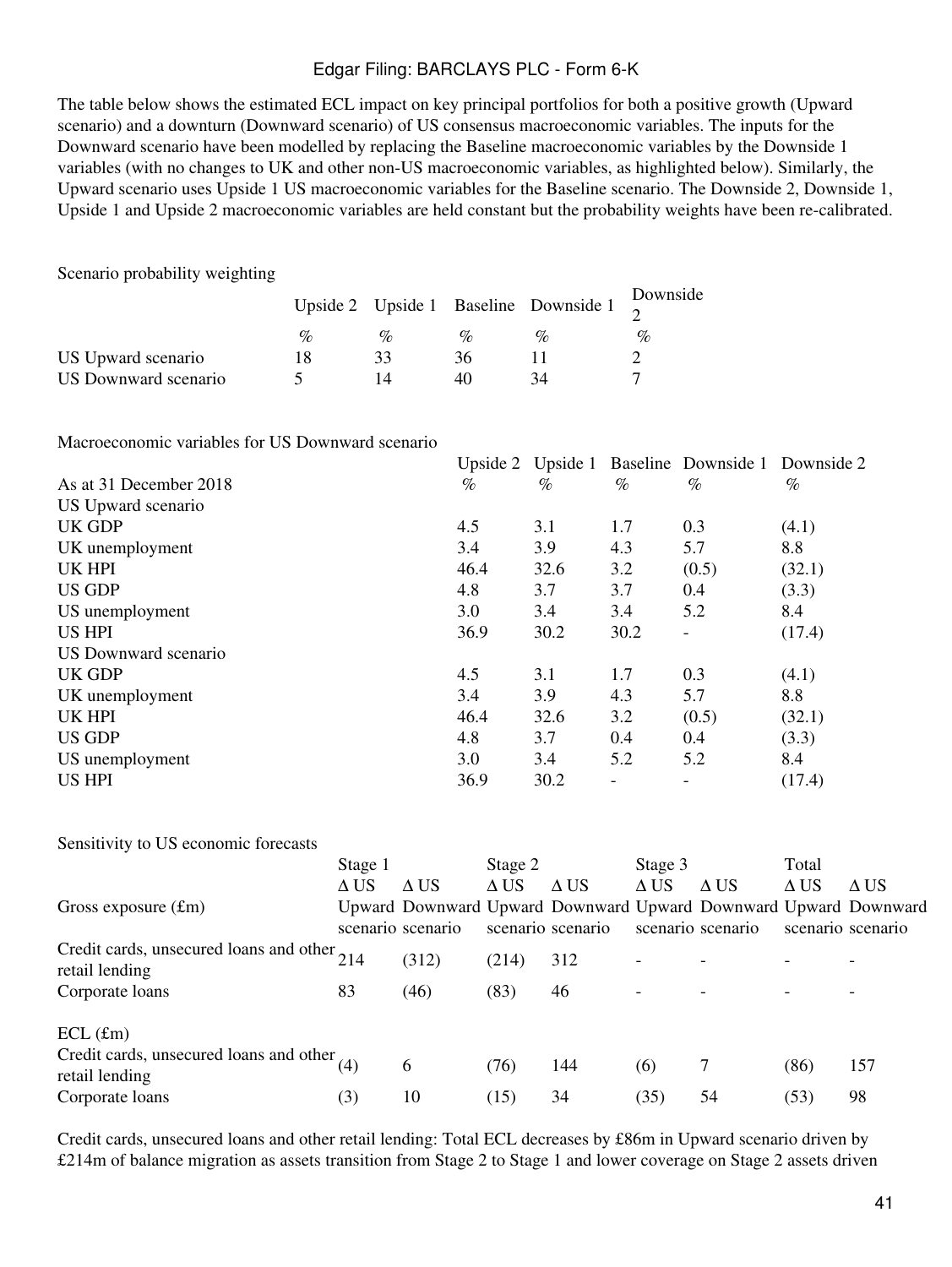by the more favourable consensus forecast. Total ECL impact of £157m in Downward scenario, greater than the Upward scenario, driven by non-linearity effects and the relative severity of the Downward scenario.

Corporate loans: Total ECL increases by £98m in the Downward scenario driven by a less favourable recovery outcome for one large single name in Stage 3, where Barclays estimated additional losses of £39m in addition to the loss estimated under the Baseline scenario, and higher coverage in Stage 2 assets driven by the less favourable consensus forecast. There is a greater impact on coverage ratios (Stage 2 in particular) than the UK scenarios driven largely by the underlying portfolio quality, with the US portfolio possessing a higher proportion of unsecured leveraged lending.

Analysis of specific portfolios and asset types

Secured home loans

The UK home loan portfolio comprises first lien home loans and accounts for 91% (December 2017: 90%) of Barclays Group's total home loans balances.

| As at                                   |
|-----------------------------------------|
|                                         |
| 31.12.17                                |
| 132,132                                 |
|                                         |
|                                         |
|                                         |
| 0.3                                     |
| 11.2                                    |
|                                         |
| 47.6                                    |
| 35.2                                    |
|                                         |
| 215                                     |
| 188                                     |
|                                         |
| Year ended 31.12.18 Year ended 31.12.17 |
| 22,665                                  |
|                                         |
| 63.8                                    |
|                                         |
|                                         |

| Home loans principal portfolios - distribution of<br>balances by LTV1 | As at 31.12.18              |                                         |                          |
|-----------------------------------------------------------------------|-----------------------------|-----------------------------------------|--------------------------|
|                                                                       | Distribution of<br>balances | Distribution of impairment<br>allowance | Coverage<br>ratio        |
| Barclays UK                                                           | $\%$                        | $\%$                                    | $\%$                     |
| $\epsilon = 75\%$                                                     | 90.6                        | 50.9                                    | $\overline{\phantom{0}}$ |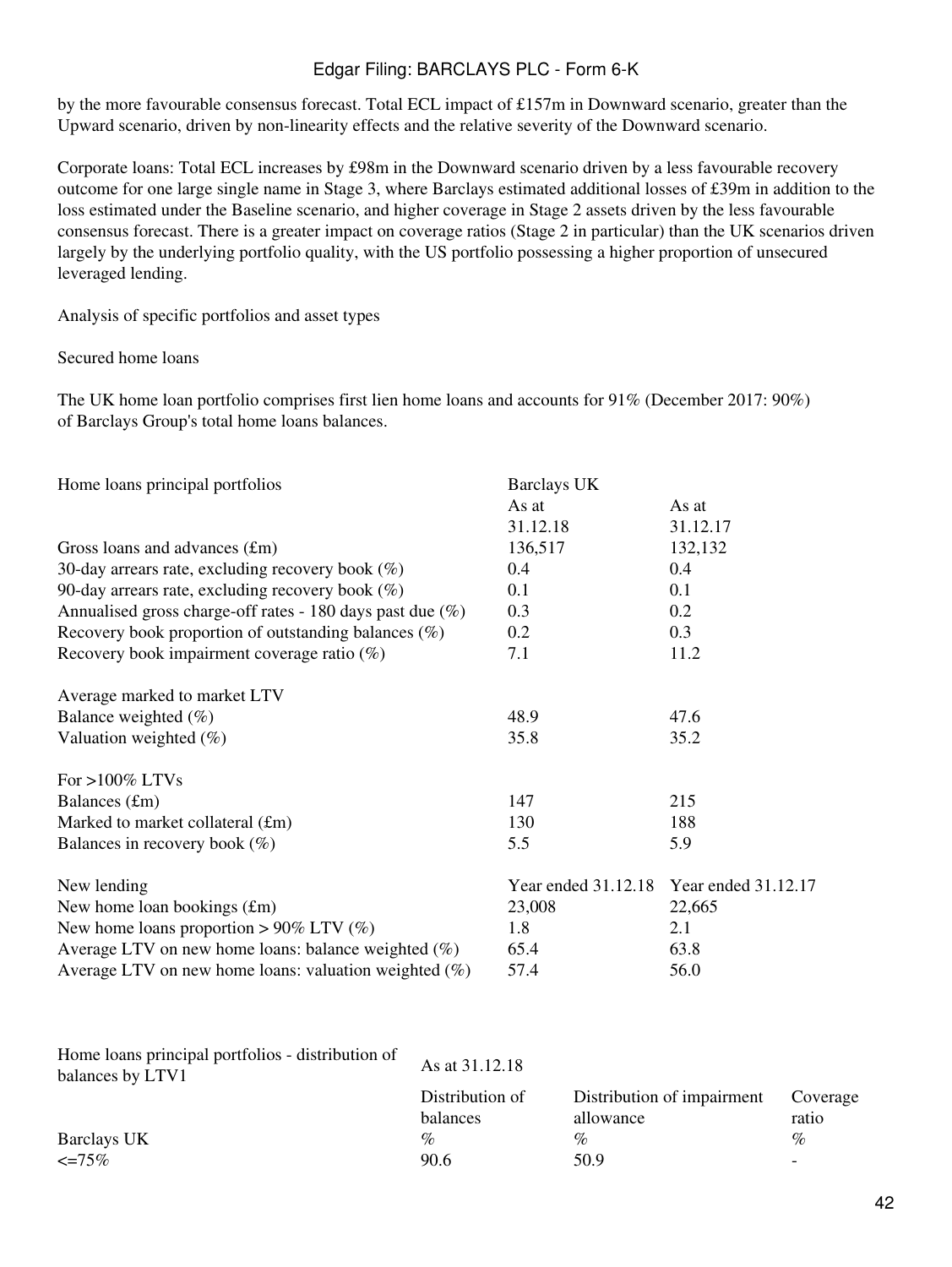| >75% and <=90%  | 8.6 | 22.1 |      |
|-----------------|-----|------|------|
| >90% and <=100% |     | 77   |      |
| $>100\%$        |     | 19.3 | 10.8 |

1 Portfolio marked to market based on the most updated valuation including recovery book balances. Updated valuations reflect the application of the latest HPI available as at 31 December 2018.

Despite the proposed UK withdrawal from the European Union creating large levels of uncertainty in the housing market and competitor pricing putting pressure on new flow, portfolio stock has increased year on year. However, delinquencies remain very low and stable and recovery stock has reduced. Recovery book coverage rate reduced to 7.1% (2017:11.2%) reflecting the new impairment methodology following the transition to IFRS 9.

The reduction in home loans that have LTV >100% to £147m (2017: £215m) was driven by increases in HPI through the second half of the year.

Owner-occupied interest-only home loans comprised 26% (December 2017: 28%) of total balances. The average balance weighted LTV on these loans decreased to 38.8% (December 2017: 39.7%). The 90 day arrears rate excluding recovery book remained steady at 0.3% (December 2017: 0.3%).

Buy to Let (BTL) home loans comprised 12% (2017: 11%) of total balances. The average balance weighted LTV increased to 55.4% (2017: 53.7%) driven by the volume of new business written. Whilst the average balance weighted LTV of new business remained stable during 2018, it is higher than for the existing book and increased the total book average figure as a result. This increase was partially offset by increases in house prices applied during the second half of the year with positive movements in HPI reported. The BTL 90-day arrears rate excluding recovery book remained steady at 0.1% (2017: 0.1%).

Italian home loans and advances at amortised cost reduced to £7.9bn (1 January 2018: £8.8bn) and continues to run-off since new bookings ceased in 2016. The portfolio is secured on residential property with an average balance weighted marked to market LTV of 61.8% (2017: 61.0%). 90 day arrears and gross charge-off rates remained stable at 1.4% (2017: 1.4%) and 0.8% (2017: 0.8%) respectively.

Credit cards, unsecured loans and other retail lending

The principal portfolios listed below accounted for 87% (2017: 87%) of Barclays Group's total credit cards, unsecured loans and other retail lending.

| Principal portfolios | Gross<br>exposure | 30 day arrears rate,<br>excluding recovery book | 90 day arrears rate,<br>excluding recovery book | Annualised gross<br>charge-off rate |
|----------------------|-------------------|-------------------------------------------------|-------------------------------------------------|-------------------------------------|
| As at 31.12.18       | £m                | $\%$                                            | $\%$                                            | $\%$                                |
| Barclays UK          |                   |                                                 |                                                 |                                     |
| UK cards             | 17,285            | 1.8                                             | 0.9                                             | 4.7                                 |
| UK personal loans    | 6,335             | 2.3                                             | 1.1                                             | 3.7                                 |
| <b>Barclays</b>      |                   |                                                 |                                                 |                                     |
| International        |                   |                                                 |                                                 |                                     |
| US cards             | 22,178            | 2.7                                             | 1.4                                             | 5.7                                 |
|                      | 4,216             | $1.1\,$                                         | 0.4                                             | 2.3                                 |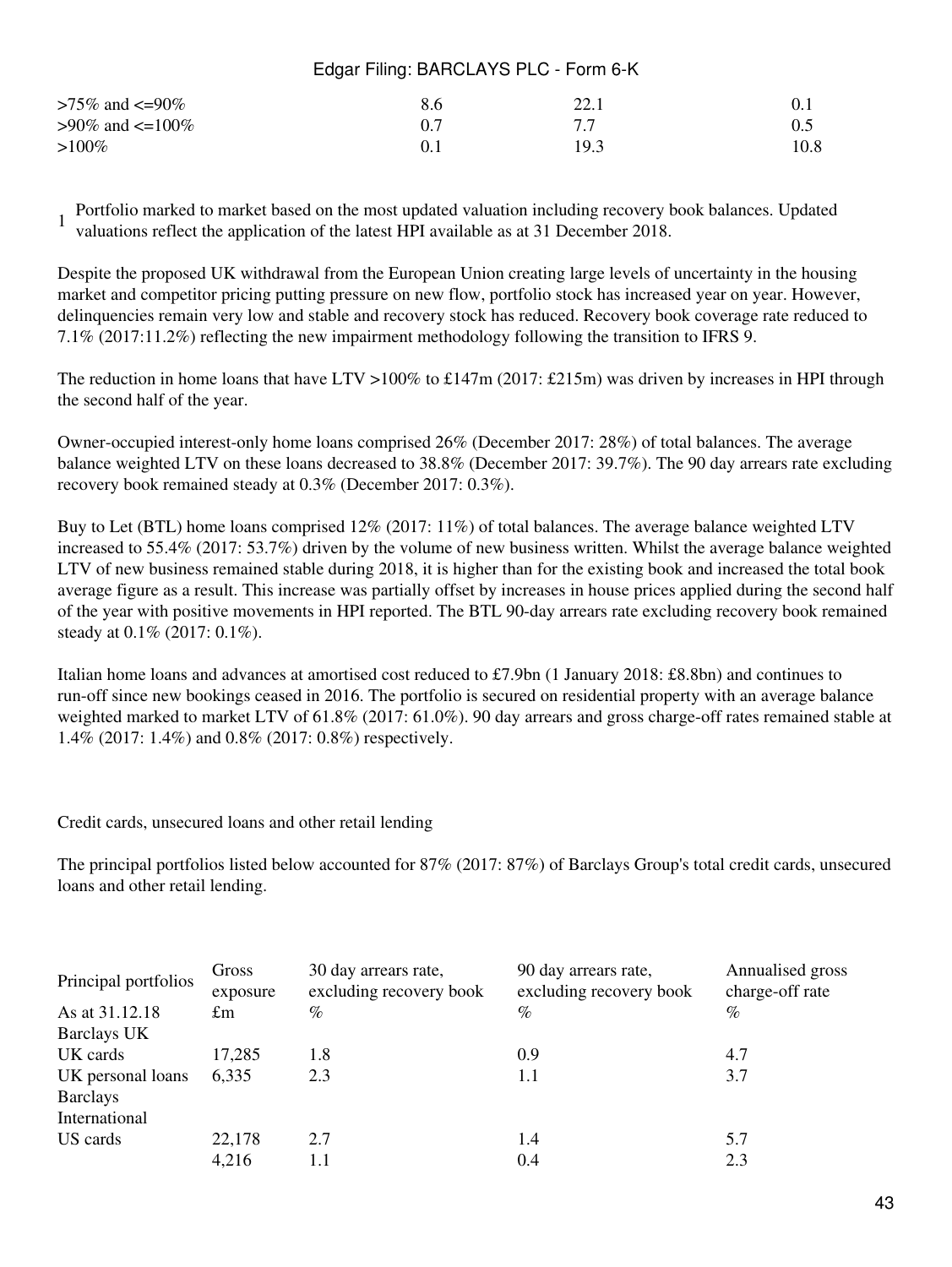| Barclays partner<br>finance |        |     |     |     |
|-----------------------------|--------|-----|-----|-----|
| Germany consumer<br>lending | 3,545  | 1.9 | 0.8 | 2.9 |
| As at 31.12.17              |        |     |     |     |
| <b>Barclays UK</b>          |        |     |     |     |
| UK cards                    | 17,686 | 1.8 | 0.8 | 5.0 |
| UK personal loans           | 6,255  | 2.5 | 1.2 | 3.3 |
| <b>Barclays</b>             |        |     |     |     |
| International               |        |     |     |     |
| US cards                    | 21,350 | 2.6 | 1.3 | 5.0 |
| Barclays partner            | 3,814  | 1.3 | 0.5 | 2.6 |
| finance                     |        |     |     |     |
| Germany consumer<br>lending | 3,384  | 2.3 | 1.0 | 3.2 |

UK cards: 30 and 90 day arrears rates remained stable. The annualised gross charge-off rate reduced to 4.7% (2017: 5.0%) as a result of charge-offs returning to stabilised levels in 2018 following one-off accelerated charge-offs in 2017.

UK personal loans: 30 and 90 day arrears rates reduced slightly, whilst the annualised charge-off rate increased. These movements were as a result of accounts remaining in collections longer than expected during 2017 being moved to charge-off following resolution of collections performance issues.

US cards: The annualised gross charge-off rate increased to 5.7% (2017: 5.0%) broadly in line with trends across the industry and change in portfolio mix reflecting a one-off asset sale benefiting 2017.

Barclays partner finance: 30 and 90 day arrears rates reduced driven by improved quality of new business and better arrears management.

Germany consumer lending: Arrears and charge-off rates reduced due to improved performance in collections along with booking lower risk business.

#### Market Risk

Analysis of management value at risk (VaR)

The table below shows the total management VaR on a diversified basis by risk factor. Total management VaR includes all trading positions in CIB and Head Office.

Limits are applied against each risk factor VaR as well as total management VaR, which are then cascaded further by risk managers to each business.

Management VaR (95%) by asset class1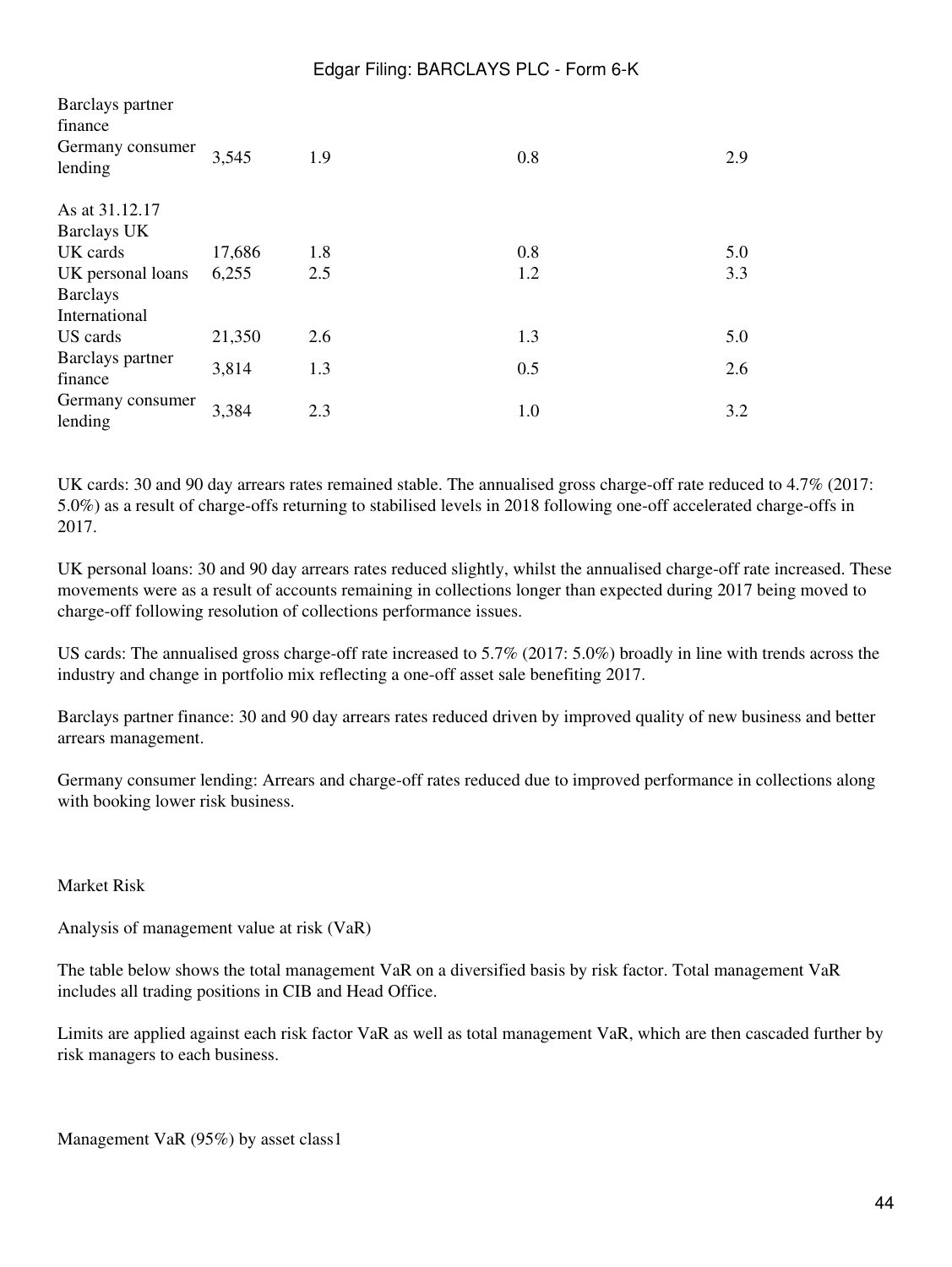|                         | Year ended 31.12.18 |                             |                             | Year ended 31.12.17 |                   |      |  |
|-------------------------|---------------------|-----------------------------|-----------------------------|---------------------|-------------------|------|--|
|                         | Average             | High <sub>2</sub>           | Low <sub>2</sub>            | Average             | High <sub>2</sub> | Low2 |  |
|                         | $\pounds$ m         | £m                          | $\pounds$ m                 | £m                  | $\pounds$ m       | £m   |  |
| Credit risk             | 11                  | 16                          | 8                           | 12                  | 18                | 8    |  |
| Interest rate risk      | 8                   | 19                          | 3                           | 8                   | 15                | 4    |  |
| Equity risk             |                     | 14                          |                             | 8                   | 14                |      |  |
| Basis risk              |                     | 8                           |                             |                     | 6                 | 3    |  |
| Spread risk             | 6                   |                             | 3                           |                     | 8                 | 3    |  |
| Foreign exchange risk   | 3                   |                             | 2                           | 3                   |                   | 2    |  |
| Commodity risk          |                     | $\mathcal{D}_{\mathcal{A}}$ |                             | 2                   | 3                 |      |  |
| Inflation risk          |                     | 4                           | $\mathcal{D}_{\mathcal{A}}$ | 2                   | 4                 |      |  |
| Diversification effect2 | (24)                | n/a                         | n/a                         | (26)                | n/a               | n/a  |  |
| Total management VaR 21 |                     | 27                          | 15                          | 19                  | 26                | 14   |  |
|                         |                     |                             |                             |                     |                   |      |  |

### 1 Excludes BAGL from 23 July 2018.

Diversification effects recognise that forecast losses from different assets or businesses are unlikely to occur concurrently, hence the expected aggregate loss is lower than the sum of the expected losses from each area.

2 Historic correlations between losses are taken into account in making these assessments. The high and low VaR figures reported for each category did not necessarily occur on the same day as the high and low VaR reported as a whole. Consequently, a diversification effect balance for the high and low VaR figures would not be meaningful and is therefore omitted from the above table.

Management VaR remained relatively stable year on year. The marginal increase in average management VaR in 2018 was due to a higher volatility environment compared to 2017.

#### Treasury and Capital Risk

The Barclays Group has a comprehensive Key Risk Control Framework for managing its liquidity risk. The Liquidity Framework meets the PRA standards and is designed to maintain liquidity resources that are sufficient in amount and quality, and a funding profile that is appropriate to meet the Barclays Group's liquidity risk appetite (LRA). The Liquidity Framework is delivered via a combination of policy formation, review and governance, analysis, stress testing, limit setting and monitoring.

#### Liquidity risk stress testing

As at 31 December 2018, the Barclays Group held eligible liquid assets in excess of 100% of net stress outflows to its internal and external regulatory requirements. The short term stress scenarios comprise a 30-day Barclays specific stress event, a 90-day market-wide stress event and a 30-day combined scenario consisting of both a Barclays specific and market-wide stress.

| Liquidity Coverage Ratio As at 31.12.18 As at 31.12.17 |       |         |
|--------------------------------------------------------|-------|---------|
|                                                        | £bn   | £bn     |
| Eligible liquidity buffer                              | 219   | 215     |
| Net stress outflows                                    | (129) | (140)   |
| Surplus                                                | 90    | 75      |
| Liquidity coverage ratio                               | 169%  | $154\%$ |

The Barclays Group plans to maintain its surplus to the internal and regulatory stress requirements at an efficient level, while considering risks to market funding conditions and its liquidity position. The continuous reassessment of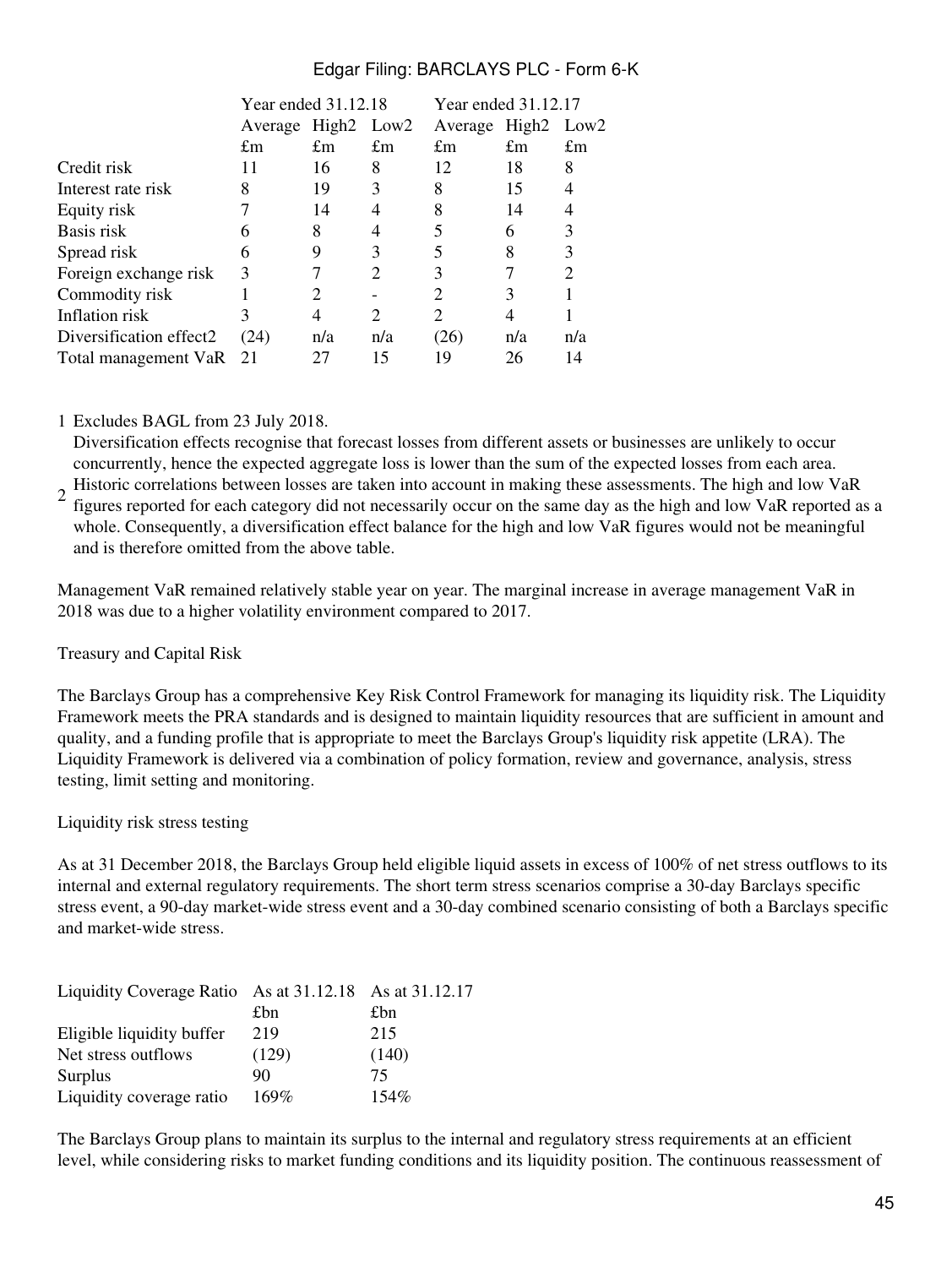these risks may lead to execution of appropriate actions to resize the liquidity pool.

Composition of the Group liquidity pool

|                                              | As at 31.12.18 |         |                         |                              | As at 31.12.17 |
|----------------------------------------------|----------------|---------|-------------------------|------------------------------|----------------|
|                                              |                |         | Liquidity pool of which |                              |                |
|                                              |                | interim |                         |                              |                |
|                                              | Liquidity pool |         | CRD IV LCR-eligible3    |                              | Liquidity pool |
|                                              |                |         |                         | Cash Level 1 Level 2A        |                |
|                                              | £bn            | £bn     | £bn                     | £bn                          | £bn            |
| Cash and deposits with central banks1        | 181            | 176     | $\overline{a}$          |                              | 173            |
| Government bonds2                            |                |         |                         |                              |                |
| AAA to AA-                                   | 27             |         | 23                      |                              | 31             |
| BBB+ to BBB-                                 | 4              |         | $\overline{4}$          |                              | $\overline{2}$ |
| Other LCR ineligible government bonds        | 1              |         |                         |                              | 1              |
| Total government bonds                       | 32             |         | 27                      | $\qquad \qquad \blacksquare$ | 34             |
| Other                                        |                |         |                         |                              |                |
| Government guaranteed issuers, PSEs and GSEs | 6              |         | 5                       | 1                            | 6              |
| International organisations and MDBs         | 5              |         | 5                       |                              | 4              |
| Covered bonds                                | 3              |         | 3                       |                              | $\overline{2}$ |
| Other                                        |                |         |                         |                              | 1              |
| Total other                                  | 14             |         | 13                      | 1                            | 13             |
| Total as at 31 December 2018                 | 227            | 176     | 40                      | 1                            |                |
| Total as at 31 December 2017                 | 220            | 169     | 43                      | $\overline{2}$               |                |
|                                              |                |         |                         |                              |                |

1 Of which over 99% (December 2017: over 99%) was placed with the Bank of England, US Federal Reserve, European Central Bank, Bank of Japan and Swiss National Bank.

2 Of which over 71% (December 2017: over 84%) comprised of UK, US, French, German, Swiss and Dutch securities.

3 The LCR eligible liquidity pool is adjusted for trapped liquidity and other regulatory deductions. It also incorporates other CRD IV qualifying assets that are not eligible under Barclays' internal risk appetite.

The Barclays Group liquidity pool was £227bn as at 31 December 2018 (December 2017: £220bn). During 2018, the month-end liquidity pool ranged from £207bn to £243bn (December 2017: £165bn to £232bn), and the month-end average balance was £225bn (December 2017: £202bn). The liquidity pool is held unencumbered and is not used to support payment or clearing requirements. Such requirements are treated as part of our regular business funding. The liquidity pool is intended to offset stress outflows, and comprises the above cash and unencumbered assets.

As at 31 December 2018, 90% (December 2017: 93%) of the liquidity pool was located in Barclays Bank PLC and Barclays Bank UK PLC. The residual portion of the liquidity pool is held outside of these entities, predominantly in US subsidiaries, to meet entity-specific stress outflows and local regulatory requirements. To the extent the use of this portion of the liquidity pool is restricted due to regulatory requirements, it is assumed to be unavailable to the rest of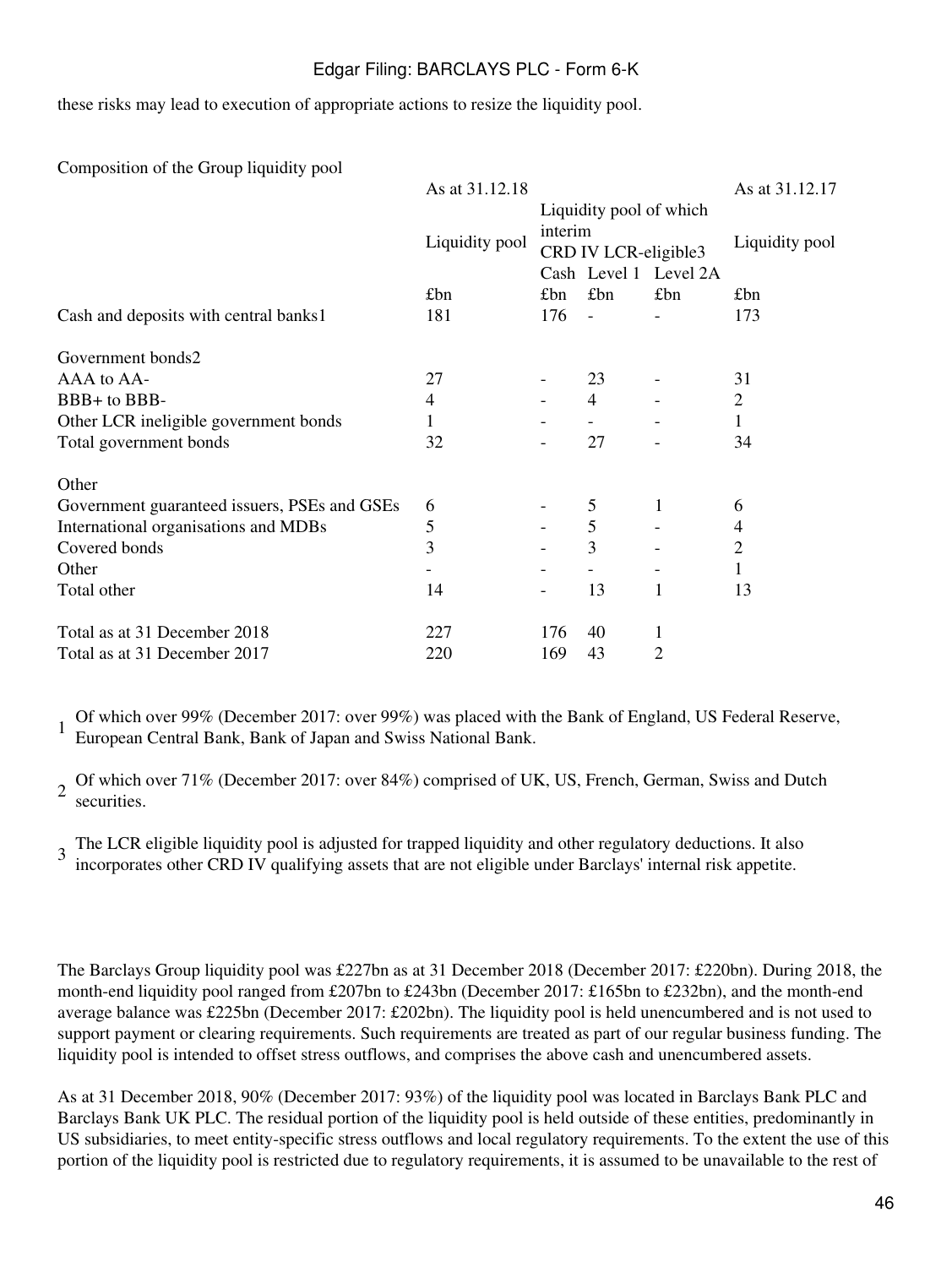the Barclays Group in calculating the LCR.

| Deposit funding                  | As at 31.12.18<br>Loans and advances at<br>amortised cost | Deposits at amortised Loan: deposit<br>cost | ratio1 | As at 31.12.17<br>Loan: deposit<br>ratio1 |
|----------------------------------|-----------------------------------------------------------|---------------------------------------------|--------|-------------------------------------------|
| Funding of loans and<br>advances | £bn                                                       | £bn                                         | $\%$   | $\%$                                      |
| Barclays UK                      | 189                                                       | 197                                         | 96%    | 95%                                       |
| <b>Barclays International</b>    | 127                                                       | 197                                         | 65%    | 68%                                       |
| Head Office                      | 11                                                        | -                                           |        |                                           |
| <b>Barclays Group</b>            | 326                                                       | 395                                         | 83%    | 81\%                                      |

1 The loan: deposit ratio is calculated as loans and advances at amortised cost divided by deposits at amortised cost. Comparatives have been restated based on this approach.

Composition of wholesale funding

Wholesale funding outstanding (excluding repurchase agreements) was £154bn (December 2017: £144bn). In 2018, Barclays Group issued £12.2bn of MREL eligible instruments from Barclays PLC (the Parent company) in a range of different tenors and currencies.

Barclays Bank PLC continued to issue in the shorter-term markets and Barclays Bank UK PLC issued in the shorter-term and secured markets, helping to maintain their stable and diversified funding bases.

Barclays Group has continued to reduce its reliance on short-term wholesale funding, where the proportion maturing in less than 1 year fell to 30% (December 2017: 31%). Wholesale funding of £46.7bn (December 2017: £44.9bn) matures in less than one year, of which £19.1bn (December 2017: £13.8bn)2 relates to term funding. Although not a requirement, the liquidity pool exceeded wholesale funding maturing in less than one year by £180bn (December 2017: £175bn).

Maturity profile of wholesale funding1,2

|                                                 | $\leq$ 1       | $1 - 3$ | $3-6$  | $6 - 12$                                        | $\leq$ 1      | $1 - 2$ | $2 - 3$ | $3-4$                    | $4 - 5$                  | >5   |      |
|-------------------------------------------------|----------------|---------|--------|-------------------------------------------------|---------------|---------|---------|--------------------------|--------------------------|------|------|
|                                                 | month          | months  | months | months year years years years years years Total |               |         |         |                          |                          |      |      |
|                                                 | £bn            | £bn     | £bn    | £bn                                             | £bn           | £bn     | £bn     | £bn                      | £bn                      | £bn  | £bn  |
| Barclays PLC (the Parent company)               |                |         |        |                                                 |               |         |         |                          |                          |      |      |
| Senior unsecured (public benchmark) -           |                |         |        | 1.6                                             | 1.6           | 1.1     | 4.4     | 1.3                      | 6.7                      | 16.3 | 31.4 |
| Senior unsecured (privately placed) -           |                |         |        |                                                 |               |         | 0.2     | $\overline{\phantom{a}}$ | 0.2                      | 0.5  | 0.9  |
| Subordinated liabilities                        | $\overline{a}$ |         |        |                                                 |               |         |         |                          |                          | 6.8  | 6.8  |
| Barclays Bank PLC (including                    |                |         |        |                                                 |               |         |         |                          |                          |      |      |
| subsidiaries)                                   |                |         |        |                                                 |               |         |         |                          |                          |      |      |
| Certificates of deposit and<br>commercial paper | 0.1            | 7.8     | 3.5    | 8.0                                             | 19.4          | 1.2     | 0.8     | 0.5                      | 0.1                      |      | 22.0 |
| Asset backed commercial paper                   | 2.0            | 3.7     | 1.1    |                                                 | 6.8           |         |         |                          |                          |      | 6.8  |
| Senior unsecured (public benchmark) -           |                | 0.3     | 1.1    | 1.1                                             | 2.5           | 3.0     | 0.4     |                          |                          | 1.2  | 7.1  |
| Senior unsecured (privately placed) 3 0.1       |                | 3.0     | 2.3    | 5.6                                             | 11.0          | 7.7     | 4.6     | 2.6                      | 4.0                      | 16.5 | 46.4 |
| Asset backed securities                         | -              | -       |        | 1.0                                             | $1.0^{\circ}$ | 1.2     | 0.2     | 0.2                      | 0.6                      | 2.6  | 5.8  |
| Subordinated liabilities                        | 0.2            | 0.1     |        | 0.1                                             | 0.4           | 0.9     | 5.2     | 3.4                      | $\overline{\phantom{0}}$ | 4.1  | 14.0 |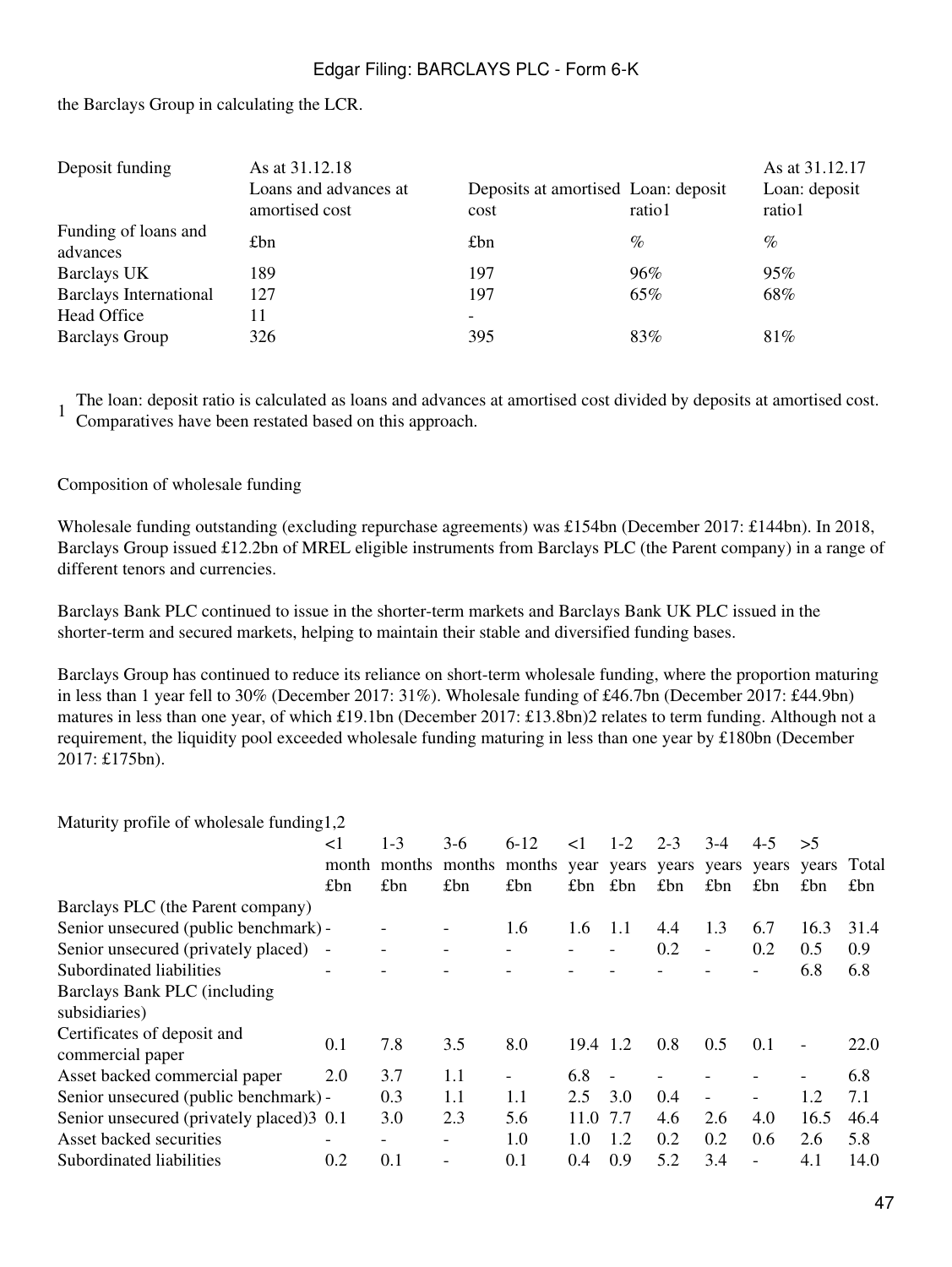| Other<br>Barclays Bank UK PLC (including<br>subsidiaries)              | 0.1               | $\overline{\phantom{a}}$ |                     |                     | 0.1                 | 0.1                 |                     |                     | 0.3                | 1.1                 | 1.6                    |
|------------------------------------------------------------------------|-------------------|--------------------------|---------------------|---------------------|---------------------|---------------------|---------------------|---------------------|--------------------|---------------------|------------------------|
| Certificates of deposit and<br>commercial paper                        |                   | 1.0                      | 0.2                 | 0.1                 | 1.3                 |                     |                     |                     |                    |                     | 1.3                    |
| Covered bonds                                                          |                   |                          |                     | 1.8                 | 1.8                 | 1.0                 | 1.0                 | 2.4                 | 1.3                | 1.1                 | 8.6                    |
| Asset backed securities                                                |                   |                          |                     | 0.8                 | 0.8                 | 0.5                 |                     |                     |                    |                     | 1.3                    |
| Total as at 31 December 2018                                           | 2.5               | 15.9                     | 8.2                 | 20.1                | 46.7                | 16.7                | 16.8                | 10.4                | 13.2               | 50.2                | 154.0                  |
| Of which secured                                                       | 2.0               | 3.7                      | 1.1                 | 3.6                 | 104                 | 2.7                 | 12                  | 2.6                 | 1.9                | 3.7                 | 22.5                   |
| Of which unsecured                                                     | 0.5               | 12.2                     | 7.1                 | 16.5                |                     | 36.3 14.0           | 15.6                | 7.8                 | 11.3               | 46.5                | 131.5                  |
| Total as at 31 December 2017<br>Of which secured<br>Of which unsecured | 7.2<br>1.9<br>5.3 | 14.9<br>5.1<br>9.8       | 12.5<br>1.0<br>11.5 | 10.3<br>0.2<br>10.1 | 44.9<br>8.2<br>36.7 | 18.7<br>3.5<br>15.2 | 12.0<br>2.0<br>10.0 | 13.6<br>1.0<br>12.6 | 10.8<br>2.5<br>8.3 | 43.7<br>3.1<br>40.6 | 143.7<br>20.3<br>123.4 |

The composition of wholesale funds principally comprises of the debt securities and subordinated liabilities. It does

1 not include participation in the central bank monetary initiatives which are reported within repurchase agreements and other similar secured borrowing.

Term funding comprises of public benchmark and privately placed senior unsecured notes, covered bonds,

2 asset-backed securities (ABS) and subordinated debt where the original maturity of the instrument is more than 1 year.

3 Includes structured notes of £35.7bn, of which £6.2bn matures within one year.

### Capital

Barclays' fully loaded CET1 regulatory requirement is 11.7% comprising a 4.5% Pillar 1 minimum, a 2.5% Capital Conservation Buffer (CCB), a 1.5% Global Systemically Important Institution (G-SII) buffer, a 2.7% Pillar 2A requirement applicable from 1 January 2019, and a 0.5% Countercyclical Capital Buffer (CCyB).

The CCB and the G-SII buffer, determined by the PRA in line with guidance from the Financial Stability Board (FSB), were subject to phased implementation at 25% per annum from 2016 with full effect from 1 January 2019. The CCB has been set at 2.5% with 1.9% applicable for 2018. The G-SII buffer for 2018 has been set at 1.5% with 1.1% applicable for 2018. The FSB confirmed that the G-SII buffer will remain at 1.5% applicable for 2019 and 2020.

The Barclays CCyB is based on the buffer rate applicable for each jurisdiction in which Barclays have exposures. On 28 November 2018, the Financial Policy Committee (FPC) increased the CCyB rate for UK exposures from 0.5% to 1%. The buffer rates set by other national authorities for our non-UK exposures are not currently material. Overall, this results in a 0.5% CCyB for Barclays for Q418.

Barclays' Pillar 2A requirement as per the PRA's Individual Capital Requirement for 2018 is 4.3%, of which at least 56.25% needs to be met in CET1 form, equating to approximately 2.4% of RWAs. Certain elements of the Pillar 2A requirement are a fixed quantum whilst others are a proportion of RWAs and are based on a point in time assessment. The Pillar 2A requirement is subject to at least annual review.

As at 31 December 2018, Barclays' transitional CET1 ratio was 13.2% which exceeded the 2018 transitional minimum requirement of 10.4% comprising a 4.5% Pillar 1 minimum, a 1.9% CCB, a 1.1% G-SII buffer, a 0.5% CCyB and a 2.4% Pillar 2A requirement.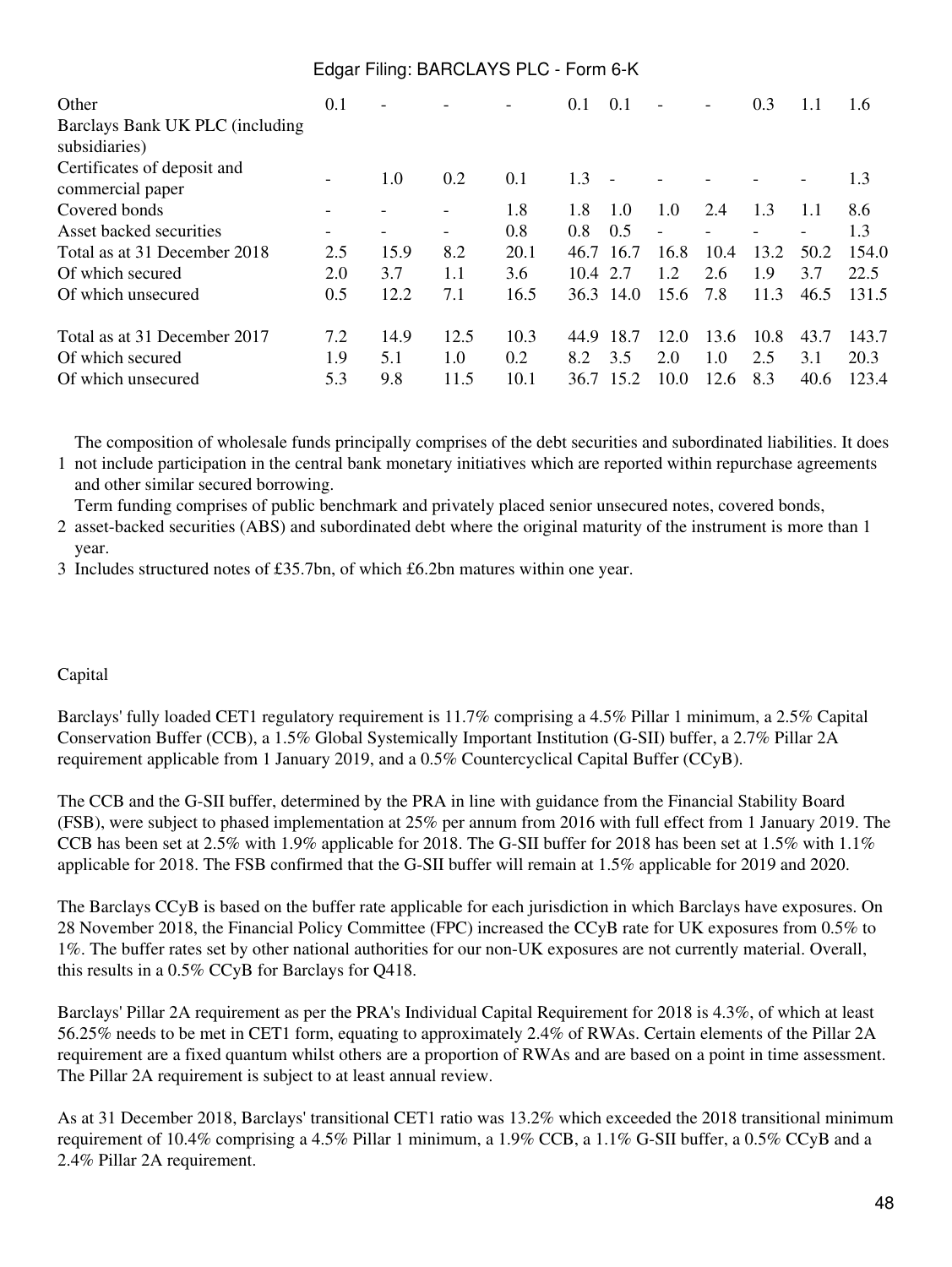| Capital ratios 1,2,3                                                                     |       | As at 31.12.18 As at 30.09.18 As at 31.12.17 |       |
|------------------------------------------------------------------------------------------|-------|----------------------------------------------|-------|
| CET1                                                                                     | 13.2% | 13.2%                                        | 13.3% |
| Tier $1(T1)$                                                                             | 17.0% | 17.5%                                        | 17.2% |
| Total regulatory capital                                                                 | 20.7% | 21.3%                                        | 21.5% |
|                                                                                          |       |                                              |       |
| Capital resources                                                                        | £bn   | £bn                                          | £bn   |
| Total equity excluding non-controlling interests per the balance sheet                   | 62.6  | 63.2                                         | 63.9  |
| Less: other equity instruments (recognised as AT1 capital)                               | (9.6) | (10.8)                                       | (8.9) |
| Adjustment to retained earnings for foreseeable dividends                                | (0.7) | (0.5)                                        | (0.4) |
| Other regulatory adjustments and deductions                                              |       |                                              |       |
| Additional value adjustments (PVA)                                                       | (1.7) | (1.6)                                        | (1.4) |
| Goodwill and intangible assets                                                           | (8.0) | (7.9)                                        | (7.9) |
| Deferred tax assets that rely on future profitability excluding temporary<br>differences | (0.5) | (0.6)                                        | (0.6) |
| Fair value reserves related to gains or losses on cash flow hedges                       | (0.7) | (0.4)                                        | (1.2) |
| Excess of expected losses over impairment                                                |       |                                              | (1.2) |
| Gains or losses on liabilities at fair value resulting from own credit                   | (0.1) | 0.1                                          | 0.1   |
| Defined benefit pension fund assets                                                      | (1.3) | (0.8)                                        | (0.7) |
| Direct and indirect holdings by an institution of own CET1 instruments                   | (0.1) | (0.1)                                        | (0.1) |
| Adjustment under IFRS 9 transitional arrangements                                        | 1.3   | 1.3                                          |       |
| CET1 capital                                                                             | 41.1  | 41.7                                         | 41.6  |
| AT1 capital                                                                              |       |                                              |       |
| Capital instruments and related share premium accounts                                   | 9.6   | 10.8                                         | 8.9   |
| Qualifying AT1 capital (including minority interests) issued by<br>subsidiaries          | 2.4   | 2.7                                          | 3.5   |
| Other regulatory adjustments and deductions                                              | (0.1) | (0.1)                                        | (0.1) |
| AT1 capital                                                                              | 11.9  | 13.5                                         | 12.3  |
| T1 capital                                                                               | 53.0  | 55.2                                         | 53.9  |
| T <sub>2</sub> capital                                                                   |       |                                              |       |
| Capital instruments and related share premium accounts                                   | 6.6   | 6.6                                          | 6.5   |
| Qualifying T2 capital (including minority interests) issued by<br>subsidiaries           | 5.3   | 5.6                                          | 7.0   |
| Other regulatory adjustments and deductions                                              | (0.3) | (0.3)                                        | (0.3) |
| Total regulatory capital                                                                 | 64.6  | 67.2                                         | 67.2  |
| <b>Total RWAs</b>                                                                        | 311.9 | 316.2                                        | 313.0 |

1 CET1, T1 and T2 capital, and RWAs are calculated applying the transitional arrangements of the CRR. This includes IFRS 9 transitional arrangements and the grandfathering of CRR non-compliant capital instruments. The fully loaded CET1 ratio, as is relevant for assessing against the conversion trigger in Barclays PLC additional

2 tier 1 (AT1) securities, was 12.8%, with £39.8bn of CET1 capital and £311.8bn of RWAs calculated without applying the transitional arrangements of the CRR.

3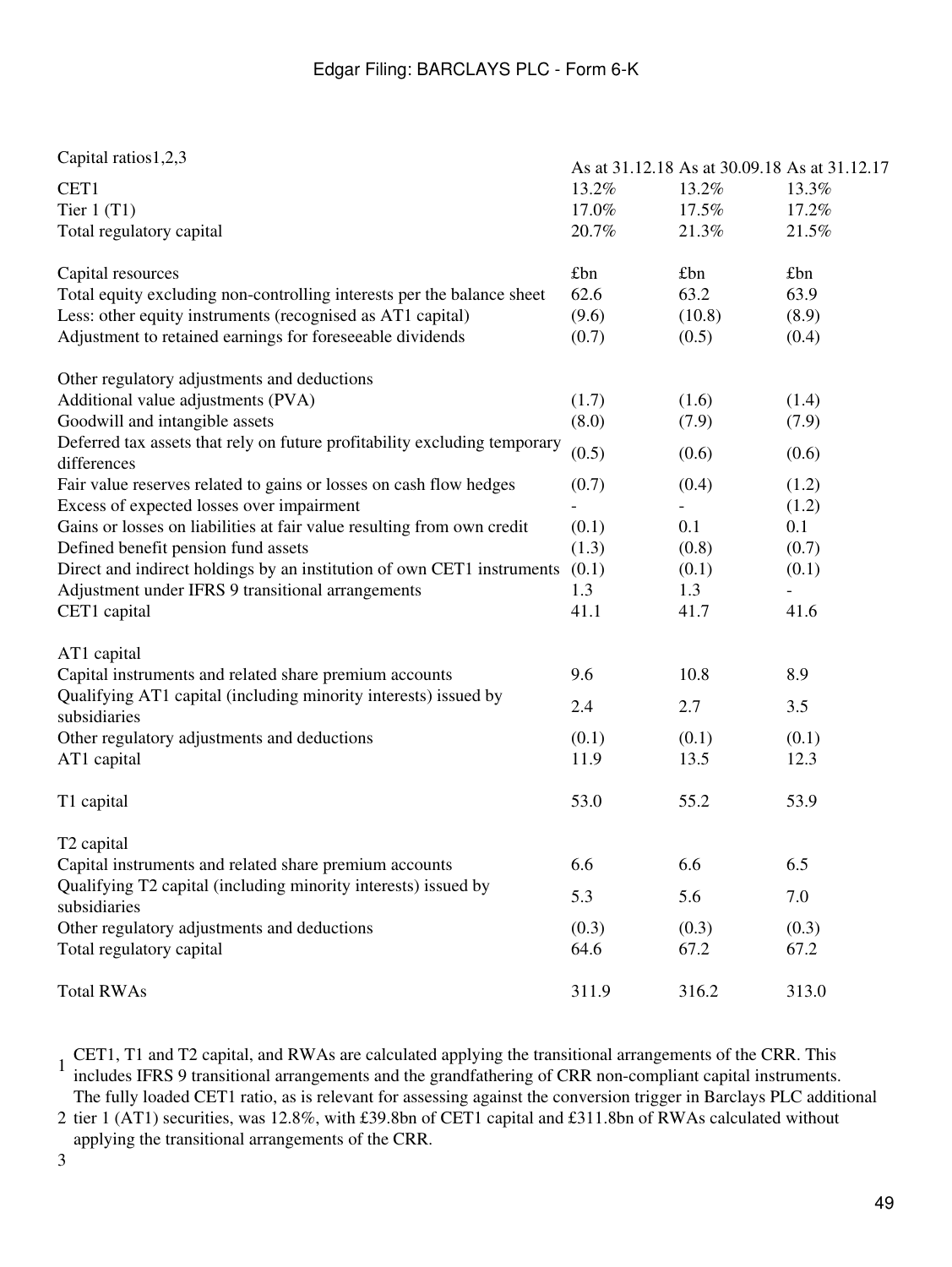The Barclays PLC CET1 ratio, as is relevant for assessing against the conversion trigger in Barclays Bank PLC T2 Contingent Capital Notes, was 13.2%. For this calculation CET1 capital and RWAs are calculated applying the transitional arrangements under the CRR, including the IFRS 9 transitional arrangements. The benefit of the Financial Services Authority (FSA) October 2012 interpretation of the transitional provisions, relating to the implementation of CRD IV, expired in December 2017.

| Movement in CET1 capital                                                                                    | Three months<br>ended | Year ended |
|-------------------------------------------------------------------------------------------------------------|-----------------------|------------|
|                                                                                                             | 31.12.18              | 31.12.18   |
|                                                                                                             | £bn                   | £bn        |
| Opening CET1 capital                                                                                        | 41.7                  | 41.6       |
| Effects of changes in accounting policies                                                                   |                       | (2.2)      |
| Profit for the period attributable to equity holders                                                        | 0.2                   | 2.1        |
| Own credit relating to derivative liabilities                                                               |                       | (0.1)      |
| Dividends paid and foreseen                                                                                 | (0.4)                 | (1.7)      |
| (Decrease)/ Increase in retained regulatory capital generated from earnings                                 | (0.3)                 | 0.4        |
| Net impact of share schemes                                                                                 | 0.1                   | 0.1        |
| Fair value through other comprehensive income reserve                                                       | 0.2                   | (0.5)      |
| Currency translation reserve                                                                                | 0.4                   | 0.8        |
| Other reserves                                                                                              | (1.0)                 | (1.0)      |
| Decrease in other qualifying reserves                                                                       | (0.3)                 | (0.6)      |
| Pension remeasurements within reserves                                                                      | 0.6                   | 0.3        |
| Defined benefit pension fund asset deduction                                                                | (0.5)                 | (0.6)      |
| Net impact of pensions                                                                                      | 0.1                   | (0.3)      |
| Additional value adjustments (PVA)                                                                          | (0.1)                 | (0.4)      |
| Goodwill and intangible assets                                                                              | (0.1)                 | (0.1)      |
| Deferred tax assets that rely on future profitability excluding those arising from<br>temporary differences | 0.1                   | 0.1        |
| Excess of expected loss over impairment                                                                     |                       | 1.2        |
| Adjustment under IFRS 9 transitional arrangements                                                           |                       | 1.3        |
|                                                                                                             | (0.1)                 | 2.2        |
| (Decrease)/ Increase in regulatory capital due to adjustments and deductions                                |                       |            |
| Closing CET1 capital                                                                                        | 41.1                  | 41.1       |

CET1 capital decreased £0.5bn to £41.1bn.

£4.2bn of organic capital generated from profits was more than offset by £2.1bn of litigation and conduct charges, as the Barclays Group resolved legacy matters, as well as the following significant items: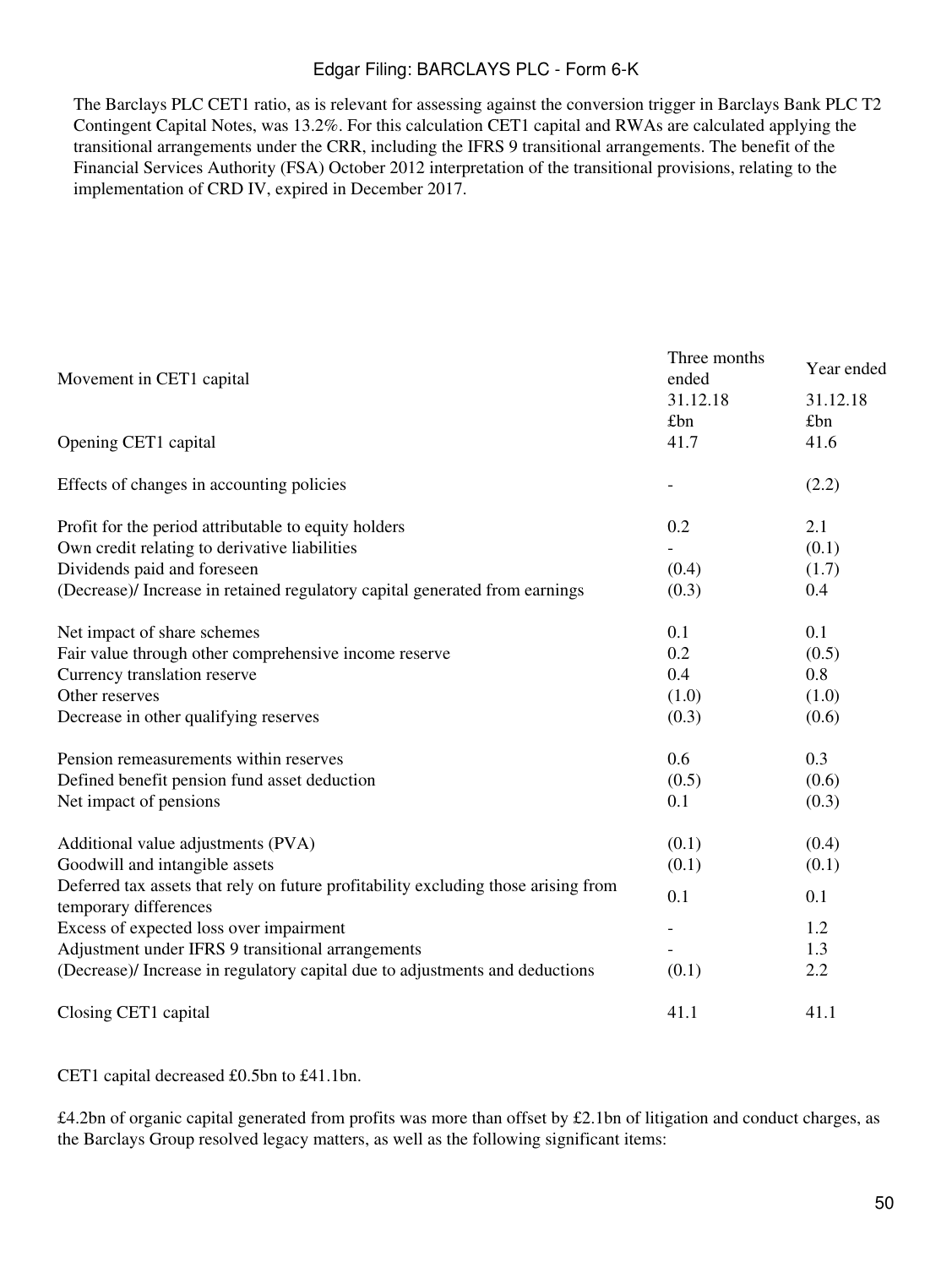£1.7bn of dividends paid and foreseen for ordinary dividends and AT1 coupons

A £1bn decrease in other qualifying reserves following the redemption of the legacy \$2.65bn 8.125% Series Non-Cumulative Callable Dollar Preference Shares and \$2bn 8.25% AT1 securities due to these instruments being held on the balance sheet at historical FX rates

A £0.3bn decrease as a result of movements relating to pensions, largely due to deficit contribution payments of £0.25bn in April 2018 and £0.25bn in September 2018

The implementation of IFRS 9 resulted in a net increase in CET1 capital as the initial decrease in shareholders' equity of £2.2bn on implementation was more than offset by the transitional relief of £1.3bn and the removal of £1.2bn of regulatory deduction for the excess of expected loss over impairment.

Risk weighted assets (RWAs) by risk type and business

|                                       |            | Counterparty credit risk |                          |                          |                          |      | Operational risk         | Total<br><b>RWAs</b> |       |
|---------------------------------------|------------|--------------------------|--------------------------|--------------------------|--------------------------|------|--------------------------|----------------------|-------|
| Std                                   | <b>IRB</b> | Std                      | <b>IRB</b>               | Settlement risk          | <b>CVA</b>               | Std  | <b>IMA</b>               |                      |       |
| £bn                                   | £bn        | £bn                      | £bn                      | £bn                      | £bn                      | £bn  | £bn                      | £bn                  | £bn   |
| 3.3                                   | 59.7       | 0.2                      | $\overline{\phantom{0}}$ |                          | 0.1                      | 0.1  | $\overline{\phantom{a}}$ | 11.8                 | 75.2  |
| <b>Barclays International</b><br>55.6 | 67.0       | 9.9                      |                          | 0.2                      | 3.3                      | 13.9 | 16.8                     | 29.0                 | 210.7 |
| 4.3                                   | 5.8        |                          |                          |                          | $\overline{\phantom{a}}$ |      |                          | 15.9                 | 26.0  |
| 63.2                                  | 132.5      | 10.1                     |                          | 0.2                      | 3.4                      | 14.0 | 16.8                     | 56.7                 | 311.9 |
|                                       |            |                          |                          |                          |                          |      |                          |                      |       |
| 3.4                                   | 59.2       | 0.3                      |                          |                          | 0.1                      |      |                          | 11.8                 | 74.8  |
| 51.6                                  | 68.8       | 15.3                     | 16.8                     | 0.1                      | 3.4                      | 15.8 | 14.4                     | 28.4                 | 214.6 |
| 4.1                                   | 6.0        |                          | 0.2                      | $\overline{\phantom{a}}$ | $\overline{\phantom{0}}$ |      |                          | 16.5                 | 26.8  |
| 59.1                                  | 134.0      | 15.6                     | 17.0                     | 0.1                      | 3.5                      | 15.8 | 14.4                     | 56.7                 | 316.2 |
|                                       |            |                          |                          |                          |                          |      |                          |                      |       |
| 3.8                                   | 55.0       |                          |                          |                          | $\overline{\phantom{a}}$ |      |                          | 12.2                 | 70.9  |
| 49.1                                  | 69.5       | 17.0                     | 17.2                     | 0.1                      | 2.8                      | 13.3 | 13.5                     | 27.7                 | 210.3 |
| 2.9                                   | 9.8        | 0.1                      | 0.6                      |                          | 0.2                      | 0.1  | 1.4                      | 16.8                 | 31.8  |
| 55.8                                  | 134.2      | 17.1                     | 17.9                     | 0.1                      | 3.0                      | 13.4 | 14.9                     | 56.7                 | 313.0 |
|                                       |            | Credit risk              |                          |                          | 15.0<br>15.0             |      |                          | Market risk          |       |

#### Movement analysis of RWAs

|                             |       | Credit risk Counterparty credit risk Market risk Operational risk Total RWAs |                          |                          |       |
|-----------------------------|-------|------------------------------------------------------------------------------|--------------------------|--------------------------|-------|
| Year ended 31.12.18         | £bn   | £bn                                                                          | £bn                      | £bn                      | £bn   |
| Opening RWAs                | 190.0 | 38.0                                                                         | 28.3                     | 56.7                     | 313.0 |
| Book size                   | 6.8   | (0.6)                                                                        | 2.2                      |                          | 8.4   |
| Acquisitions and disposals  | (3.6) | (0.3)                                                                        | (0.2)                    |                          | (4.1) |
| Book quality                | (2.9) | (0.5)                                                                        | $\overline{\phantom{a}}$ |                          | (3.4) |
| Model updates               |       |                                                                              |                          |                          |       |
| Methodology and policy      | 2.2   | (7.8)                                                                        | 0.5                      | $\overline{\phantom{0}}$ | (5.1) |
| Foreign exchange movements1 | 3.1   |                                                                              |                          |                          | 3.1   |
| Closing RWAs                | 195.6 | 28.8                                                                         | 30.8                     | 56.7                     | 311.9 |

1 Foreign exchange movements does not include foreign exchange for counterparty credit risk or market risk.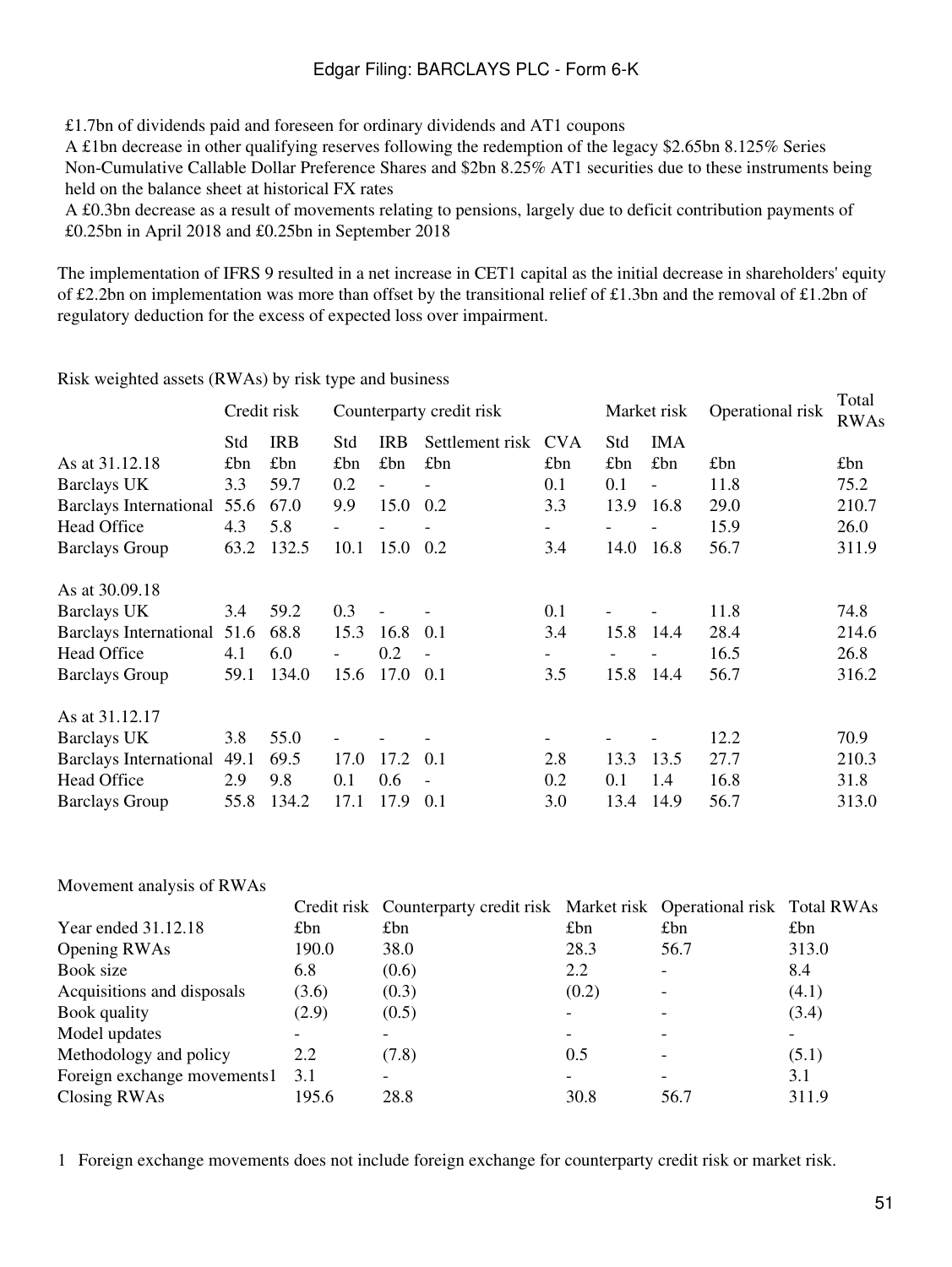RWAs decreased £1.1bn to £311.9bn:

Book size increased RWAs £8.4bn primarily due to increased lending activity within the Investment Banking and Consumer, Cards & Payments businesses

Acquisitions and disposals decreased RWAs £4.1bn primarily due to the regulatory deconsolidation of BAGL Book quality decreased RWAs £3.4bn primarily due to changes in the risk profile in Barclays International Methodology and policy decreased RWAs £5.1bn primarily due to an extended regulatory permission to use the modelled exposure measurement approach

Foreign exchange movements increased RWAs £3.1bn primarily due to appreciation of period end USD against GBP

Leverage ratio and exposures

Barclays is subject to a leverage ratio requirement that is implemented on a phased basis, with a transitional requirement of 3.8% as at 31 December 2018; this comprised the 3.25% minimum requirement, a transitional G-SII additional leverage ratio buffer (G-SII ALRB) of 0.39% and a countercyclical leverage ratio buffer (CCLB) of 0.2%. Although the leverage ratio is expressed in terms of T1 capital, 75% of the minimum requirement, equating to 2.4375%, needs to be met with CET1 capital. In addition, the G-SII ALRB and CCLB must be covered solely with CET1 capital. The CET1 capital held against the 0.39% transitional G-SII ALRB was £4.4bn and the 0.2% CCLB was £2.2bn. The fully loaded UK leverage requirement is expected to be 4.0%.

From 1 January 2018, following the end of the transitional period Barclays is required to disclose an average UK leverage ratio which is based on capital on the last day of each month in the quarter and an exposure measure for each day in the quarter. During the transitional period, the exposure measure was based on the last day of each month in the quarter. Barclays is also required to disclose a UK leverage ratio based on capital and exposure on the last day of the quarter. Both approaches exclude qualifying claims on central banks from the leverage exposures.

|                                           | As at 31.12.18 | As at 30.09.18 | As at 31.12.17 |
|-------------------------------------------|----------------|----------------|----------------|
| Leverage ratios $1,2$                     | £bn            | £bn            | £bn            |
| UK leverage ratio                         | 5.1%           | $4.9\%$        | $5.1\%$        |
|                                           |                |                |                |
| CET1 capital                              | 41.1           | 41.7           | 41.6           |
| AT1 capital                               | 9.5            | 10.7           | 8.8            |
| T1 capital3                               | 50.6           | 52.5           | 50.4           |
| UK leverage exposure                      | 999            | 1,063          | 985            |
| Average UK leverage ratio                 | $4.5\%$        | $4.6\%$        | 4.9%           |
| Average T1 capital3                       | 50.5           | 51.8           | 51.2           |
| Average UK leverage exposure4             | 1,110          | 1,119          | 1,045          |
| UK leverage exposure<br>Accounting assets |                |                |                |
| Derivative financial instruments          | 223            | 215            | 238            |
| Derivative cash collateral                | 48             | 47             | 53             |
| Securities financing transactions (SFTs)  | 121            | 129            | 113            |
| Loans and advances and other assets       | 741            | 780            | 729            |
| <b>Total IFRS</b> assets                  | 1,133          | 1,171          | 1,133          |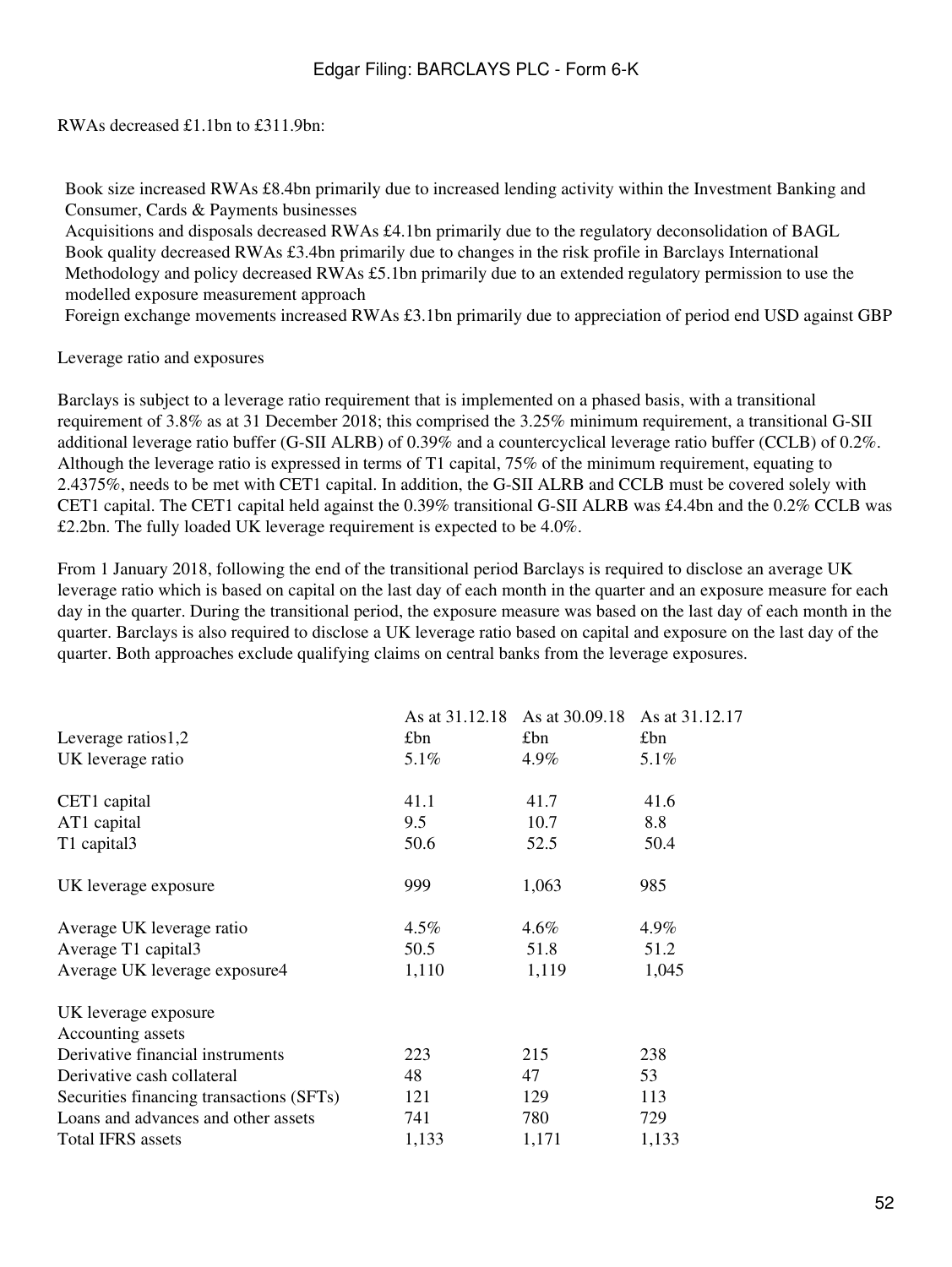| Regulatory consolidation adjustments           | (2)   | (1)   | 8     |
|------------------------------------------------|-------|-------|-------|
|                                                |       |       |       |
| Derivatives adjustments                        |       |       |       |
| Derivatives netting                            | (202) | (194) | (217) |
| Adjustments to cash collateral                 | (42)  | (40)  | (42)  |
| Net written credit protection                  | 19    | 16    | 14    |
| Potential future exposure (PFE) on derivatives | 123   | 133   | 120   |
| Total derivatives adjustments                  | (102) | (85)  | (125) |
| SFTs adjustments                               | 17    | 17    | 19    |
| Regulatory deductions and other adjustments    | (11)  | (11)  | (13)  |
| Weighted off-balance sheet commitments         | 108   | 101   | 103   |
| Qualifying central bank claims                 | (144) | (129) | (140) |
| UK leverage exposure2                          | 999   | 1,063 | 985   |

1 The fully loaded UK leverage ratio was 4.9%, with £49.3bn of T1 capital and £997bn of leverage exposure calculated without applying the transitional arrangements of the CRR.

Edgar Filing: BARCLAYS PLC - Form 6-K

2 Capital and leverage measures are calculated applying the transitional arrangements of the CRR.

3 The T1 capital is calculated in line with the PRA Handbook, which excludes grandfathered AT1 instruments allowed under the CRR.

4 The average UK leverage exposure as at 31 December 2017 was calculated based on the last day of each month in the quarter.

The UK leverage ratio remained flat at 5.1% (December 2017: 5.1%). The leverage exposure increased marginally to £999bn (December 2017: £985bn), the leverage exposure movements included:

Loans and advances and other assets increased £12bn to £741bn primarily driven by growth in the UK mortgage portfolio

SFTs increased £8bn to £121bn primarily driven by the CIB utilising leverage balance sheet more efficiently within high returning financing businesses

Regulatory consolidation adjustments decreased £10bn primarily driven by the regulatory deconsolidation of BAGL

The average UK leverage ratio decreased to 4.5% (December 2017: 4.9%) partially driven by the change to the daily exposure measure. Average UK leverage exposures increased due to higher trading activity in SFTs and trading portfolio assets, as well as a decrease in average Tier 1 capital.

The difference between the average UK leverage ratio and the UK leverage ratio was primarily driven by lower trading portfolio assets, settlement exposures and SFT exposures at quarter end.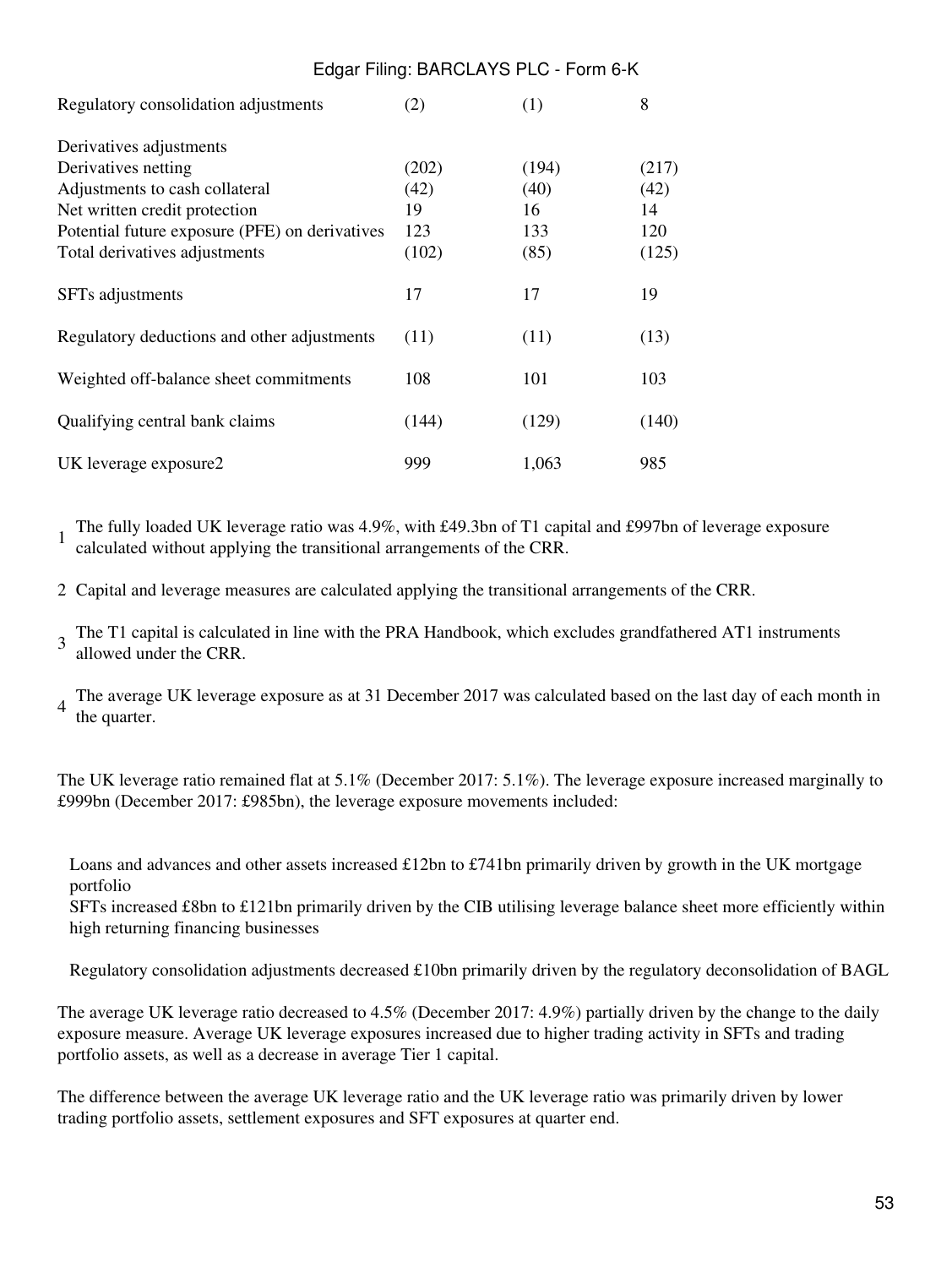Barclays is required to disclose a CRR leverage ratio. This is included in the additional Barclays regulatory disclosures, prepared in accordance with European Banking Authority (EBA) guidelines on disclosure requirements under Part Eight of Regulation (EU) No 575/2013 (see Barclays PLC Pillar 3 Report 2018 (unaudited)), due to be published by 21 February 2019, available at home.barclays/investor-relations/reports-and-events/annual-reports.

Minimum requirement for own funds and eligible liabilities (MREL)

Under the Bank of England's statement of policy on MREL, the Bank of England will set MREL for UK Global Systemically Important Banks (G-SIBs) as necessary to implement the total loss-absorbing capacity (TLAC) standard. Institution or group-specific MREL requirements will depend on the preferred resolution strategy for that institution or group.

The MREL requirements will be phased in from 1 January 2019 and will be fully implemented by 1 January 2022, at which time G-SIBs with resolution entities incorporated in the UK, including Barclays, will be required to meet an MREL equivalent to the higher of either: (i) two times the sum of its Pillar 1 and Pillar 2A requirements or; (ii) the higher of two times its leverage ratio requirement or 6.75% of leverage exposures. However, the PRA will review the MREL calibration by the end of 2020, including assessing the proposal for Pillar 2A recapitalisation which may drive a different 1 January 2022 MREL requirement than currently proposed. In addition, it is proposed that CET1 capital cannot be counted towards both MREL and the combined buffer requirement (CBR), meaning that the CBR will effectively be applied above both the Pillar 1 and Pillar 2A requirements relating to own funds and MREL.

Barclays' indicative MREL requirement is currently expected to be 30.0% of RWAs from 1 January 2022 consisting of the following components:

Loss absorption and recapitalisation amounts consisting of 8% Pillar 1 and 4.7% Pillar 2A buffers respectively Regulatory buffers including a 1.5% G-SII buffer, 2.5% CCB and 0.5% from the planned introduction of a 1% CCyB for the UK1

### MREL ratios and position

| <b>MREL</b> ratios                                                               |         | As at 31.12.18 As at 30.09.18 As at 31.12.17 |         |
|----------------------------------------------------------------------------------|---------|----------------------------------------------|---------|
| CET1 capital2                                                                    | 13.2%   | 13.2%                                        | 13.3%   |
| Additional tier 1 (AT1) capital instruments and related share premium            | 3.1%    | 3.4%                                         | 2.9%    |
| accounts                                                                         |         |                                              |         |
| Tier 2 (T2) capital instruments and related share premium accounts               | $2.1\%$ | $2.1\%$                                      | $2.1\%$ |
| Term senior unsecured funding                                                    | $9.7\%$ | $9.4\%$                                      | $6.8\%$ |
| Total Barclays PLC (the Parent company) MREL ratio                               | 28.1%   | 28.1%                                        | 25.0%   |
| Qualifying AT1 capital (including minority interests) issued by<br>subsidiaries3 | $0.7\%$ | $0.8\%$                                      | $1.1\%$ |
| Qualifying T2 capital (including minority interests) issued by<br>subsidiaries3  | 1.6%    | $1.7\%$                                      | $2.2\%$ |
| Total MREL ratio, including eligible Barclays Bank PLC instruments               | 30.5%   | 30.7%                                        | 28.2%   |
| <b>MREL</b> position                                                             | £bn     | £bn                                          | £bn     |
| CET1 capital2                                                                    | 41.1    | 41.7                                         | 41.6    |
| AT1 capital instruments and related share premium accounts                       | 9.6     | 10.8                                         | 8.9     |
| T2 capital instruments and related share premium accounts                        | 6.6     | 6.6                                          | 6.5     |
| Term senior unsecured funding                                                    | 30.4    | 29.8                                         | 21.2    |
| Total Barclays PLC (the Parent company) MREL position                            | 87.7    | 89.0                                         | 78.2    |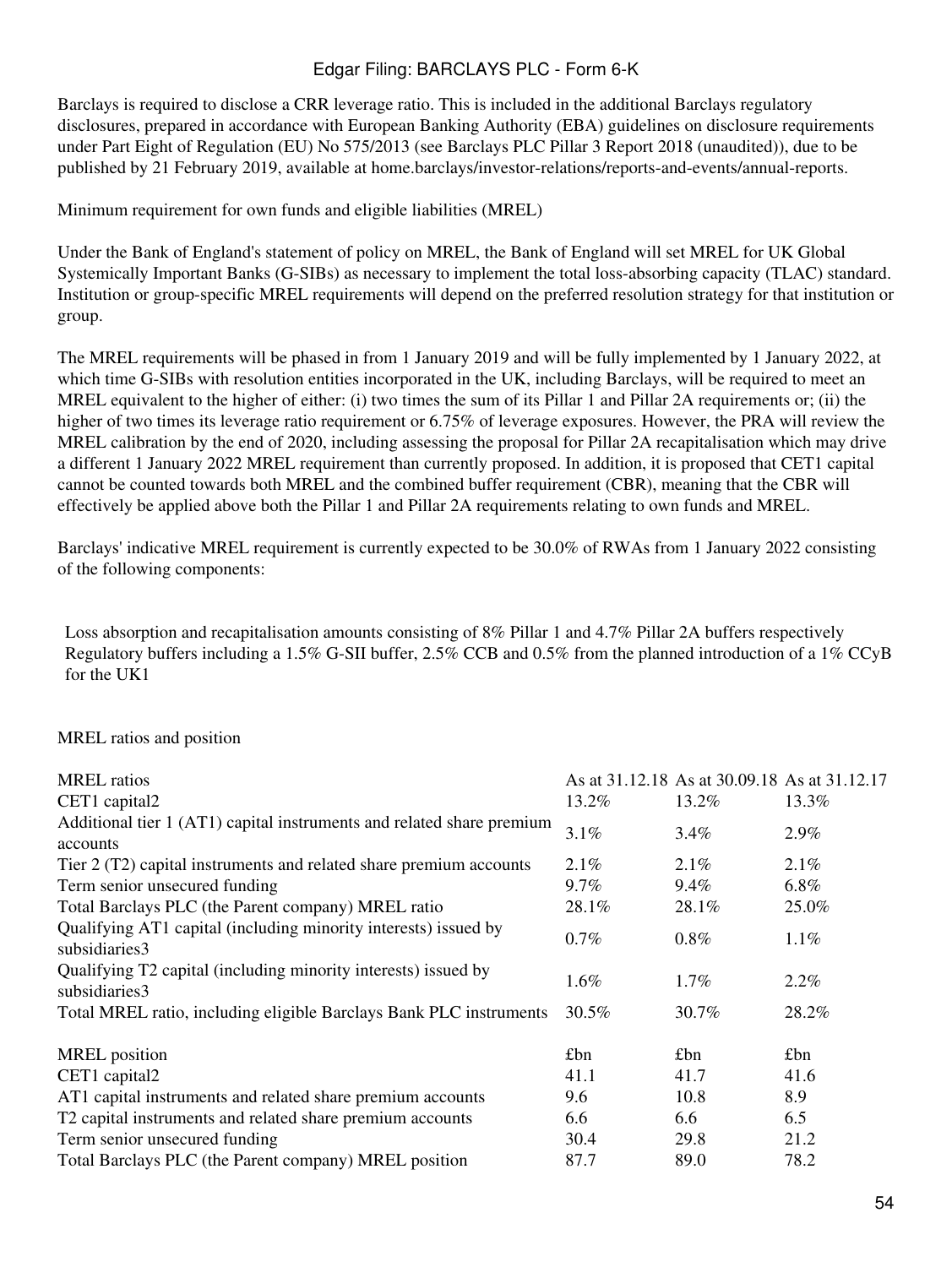| Qualifying AT1 capital (including minority interests) issued by<br>subsidiaries3 | 2.3  | 2.6   | 3.4   |
|----------------------------------------------------------------------------------|------|-------|-------|
| Qualifying T2 capital (including minority interests) issued by<br>subsidiaries3  | 5.1  | 5.4   | 6.8   |
| Total MREL position, including eligible Barclays Bank PLC<br>instruments         | 95.1 | 97.0  | 88.4  |
| Total RWAs2                                                                      | 3119 | 316.2 | 313.0 |

1 2022 requirements subject to Bank of England review by the end of 2020.

2 CET1 capital and RWAs are calculated applying the transitional arrangements of the CRR. This includes IFRS 9 transitional arrangements and the grandfathering of CRR non-compliant capital instruments.

3 Includes other AT1 capital regulatory adjustments and deductions of £0.1bn (December 2017: £0.1bn), and other T2 credit risk adjustments and deductions of £0.3bn (December 2017: £0.3bn).

Statement of Directors' Responsibilities

Each of the Directors (the names of whom are set out below) confirm that:

to the best of their knowledge, the condensed consolidated financial statements (set out on pages 53 to 57), which have been prepared in accordance with the IFRSs as adopted by the European Union, give a true and fair view of the assets, liabilities, financial position and profit or loss of the Company and the undertakings included in the consolidation taken as a whole. The condensed consolidated financial statements should be read in conjunction with the annual financial statements as included in the Annual Report for the year ended 31 December 2018; and

to the best of their knowledge, the management information (set out on pages 1 to 51) includes a fair review of the development and performance of the business and the position of the Company and the undertakings included in the consolidation taken as a whole, together with a description of the principal risks and uncertainties that they face. This management information should be read in conjunction with the principal risks and uncertainties included in the Annual Report for the year ended 31 December 2018.

Signed on behalf of the Board by

James E Staley Tushar Morzaria Group Chief Executive Group Finance Director

Barclays PLC Board of Directors: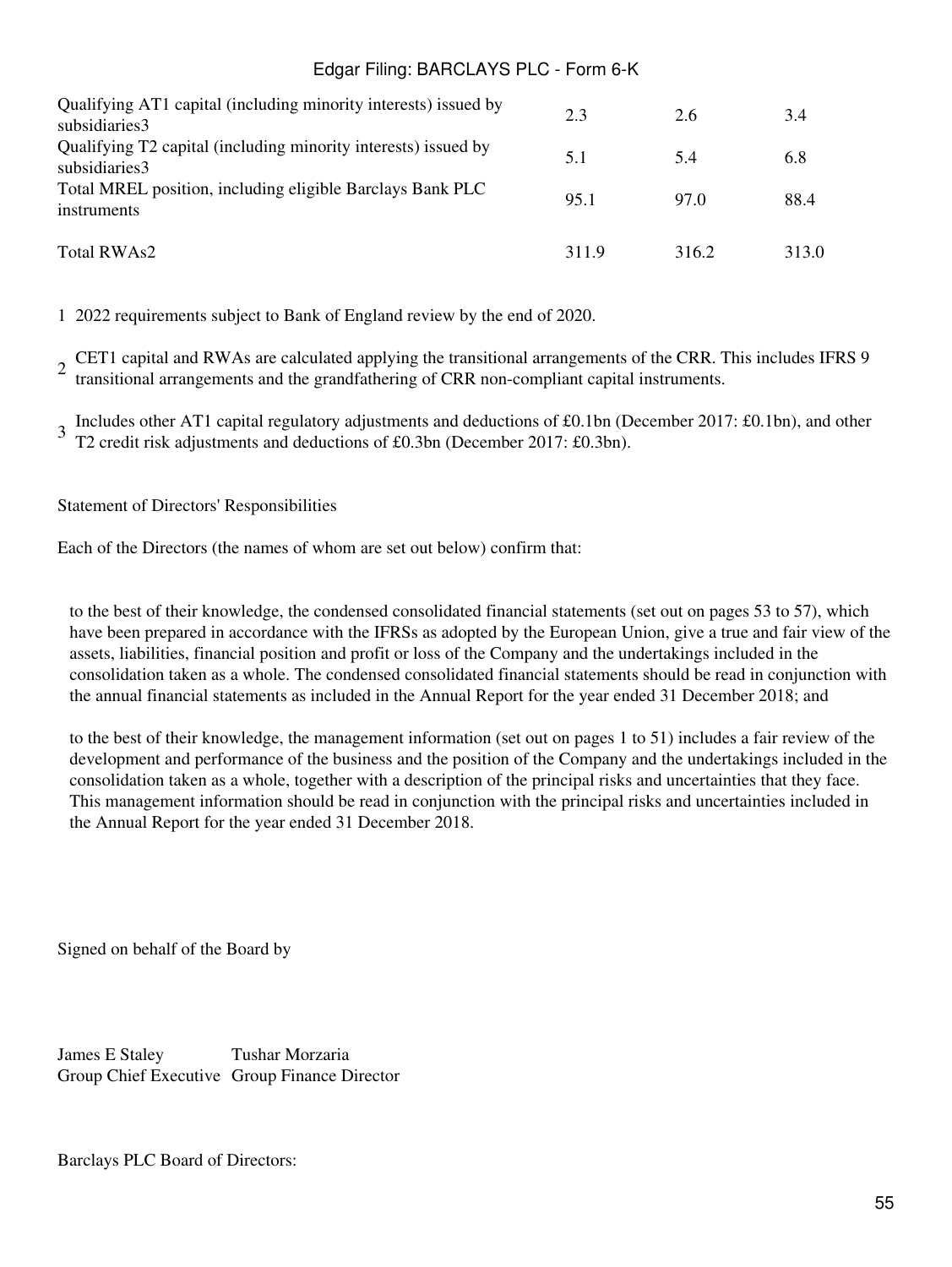|          |                                                                                | Non-executive Directors          |  |
|----------|--------------------------------------------------------------------------------|----------------------------------|--|
| Chairman | <b>Executive Directors</b><br>James E Staley<br>John McFarlane Tushar Morzaria | Mike Ashley                      |  |
|          |                                                                                | Tim Breedon CBE                  |  |
|          |                                                                                | Sir Ian Cheshire                 |  |
|          |                                                                                | Mary Anne Citrino                |  |
|          |                                                                                | Mary Francis CBE                 |  |
|          |                                                                                | Crawford Gillies                 |  |
|          |                                                                                | Sir Gerry Grimstone              |  |
|          |                                                                                | Reuben Jeffery III               |  |
|          |                                                                                | <b>Matthew Lester</b>            |  |
|          |                                                                                | Dambisa Moyo<br>Diane Schueneman |  |
|          |                                                                                |                                  |  |

Condensed Consolidated Financial Statements

Condensed consolidated income statement

|                                                                                 |                |             | Year ended Year ended |
|---------------------------------------------------------------------------------|----------------|-------------|-----------------------|
|                                                                                 |                | 31.12.18    | 31.12.17              |
| Continuing operations                                                           | Notes1         | $\pounds$ m | $\pounds$ m           |
| Net interest income                                                             |                | 9,062       | 9,845                 |
| Net fee and commission income                                                   |                | 6,809       | 6,814                 |
| Net trading income                                                              |                | 4,566       | 3,500                 |
| Net investment income                                                           |                | 585         | 861                   |
| Other income                                                                    |                | 114         | 56                    |
| Total income                                                                    |                | 21,136      | 21,076                |
| Credit impairment charges and other provisions                                  |                | (1, 468)    | (2,336)               |
| Net operating income                                                            |                | 19,668      | 18,740                |
| Staff costs                                                                     |                | (8,629)     | (8,560)               |
| Administration and general expenses                                             |                | (7,614)     | (6,896)               |
| Operating expenses                                                              |                | (16,243)    | (15, 456)             |
| Profit on disposal of undertakings and share of results of associates and joint |                | 69          | 257                   |
| ventures                                                                        |                |             |                       |
| Profit before tax                                                               |                | 3,494       | 3,541                 |
| Tax charge                                                                      | 1              | (1,122)     | (2,240)               |
| Profit after tax in respect of continuing operations                            |                | 2,372       | 1,301                 |
| Loss after tax in respect of discontinued operation                             |                |             | (2,195)               |
| Profit/(loss) after tax                                                         |                | 2,372       | (894)                 |
| Attributable to:                                                                |                |             |                       |
| Equity holders of the parent                                                    |                | 1,394       | (1,922)               |
| Other equity instrument holders                                                 |                | 752         | 639                   |
| Total equity holders of the parent                                              |                | 2,146       | (1,283)               |
| Non-controlling interests in respect of continuing operations                   | $\overline{c}$ | 226         | 249                   |
| Non-controlling interests in respect of discontinued operation                  | $\overline{2}$ |             | 140                   |
| Profit/(loss) after tax                                                         |                | 2,372       | (894)                 |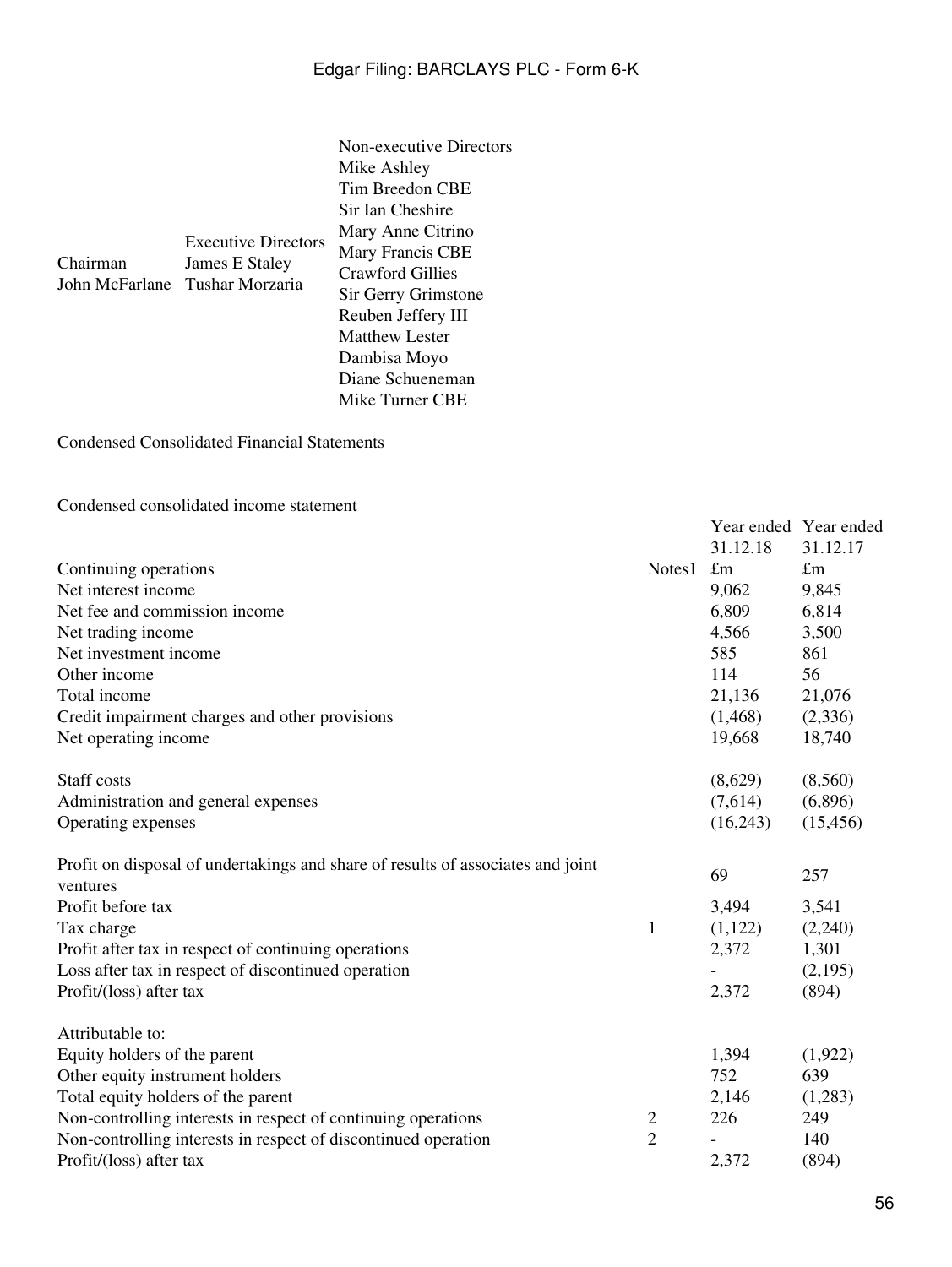| 9.4 | (10.3) |
|-----|--------|
| 9.4 | 3.5    |
|     | (13.8) |
| 92  | (10.1) |
| 9.2 | 3.4    |
|     | (13.5) |
|     |        |

1 For notes to the Financial Statements see pages 58 to 63.

Condensed consolidated statement of comprehensive income

|                                                                                                        |        | Year ended  | Year<br>ended |
|--------------------------------------------------------------------------------------------------------|--------|-------------|---------------|
|                                                                                                        |        | 31.12.18    | 31.12.17      |
|                                                                                                        | Notes1 | $\pounds$ m | $\pounds$ m   |
| Profit/(loss) after tax                                                                                |        | 2,372       | (894)         |
| Profit after tax in respect of continuing operations                                                   |        | 2,372       | 1,301         |
| Loss after tax in respect of discontinued operation                                                    |        |             | (2,195)       |
| Other comprehensive income/(loss) that may be recycled to profit or loss from continuing operations:2  |        |             |               |
| Currency translation reserve                                                                           | 11     | 834         | (1, 337)      |
| Available for sale reserve3                                                                            | 11     |             | 449           |
| Fair value through other comprehensive income reserve3                                                 | 11     | (226)       |               |
| Cash flow hedging reserve                                                                              | 11     | (501)       | (948)         |
| Other                                                                                                  | 11     | 30          | (5)           |
| Other comprehensive income/(loss) that may be recycled to profit or loss from<br>continuing operations |        | 137         | (1,841)       |
| Other comprehensive income/(loss) not recycled to profit or loss from continuing operations:2          |        |             |               |
| Retirement benefit remeasurements                                                                      | 8      | 313         | 53            |
| Fair value through other comprehensive income reserve3                                                 | 11     | (260)       |               |
| Own credit                                                                                             | 11     | 58          | (11)          |
| Other comprehensive income not recycled to profit or loss from continuing<br>operations                |        | 111         | 42            |
| Other comprehensive income/(loss) from continuing operations                                           |        | 248         | (1,799)       |
| Other comprehensive income from discontinued operation                                                 |        |             | 1,301         |
| Total comprehensive income/(loss):                                                                     |        |             |               |
| Total comprehensive income/(loss) for the period, net of tax from continuing<br>operations             |        | 2,620       | (498)         |
| Total comprehensive loss for the period, net of tax from discontinued operation                        |        |             | (894)         |
| Total comprehensive income/(loss)                                                                      |        | 2,620       | (1,392)       |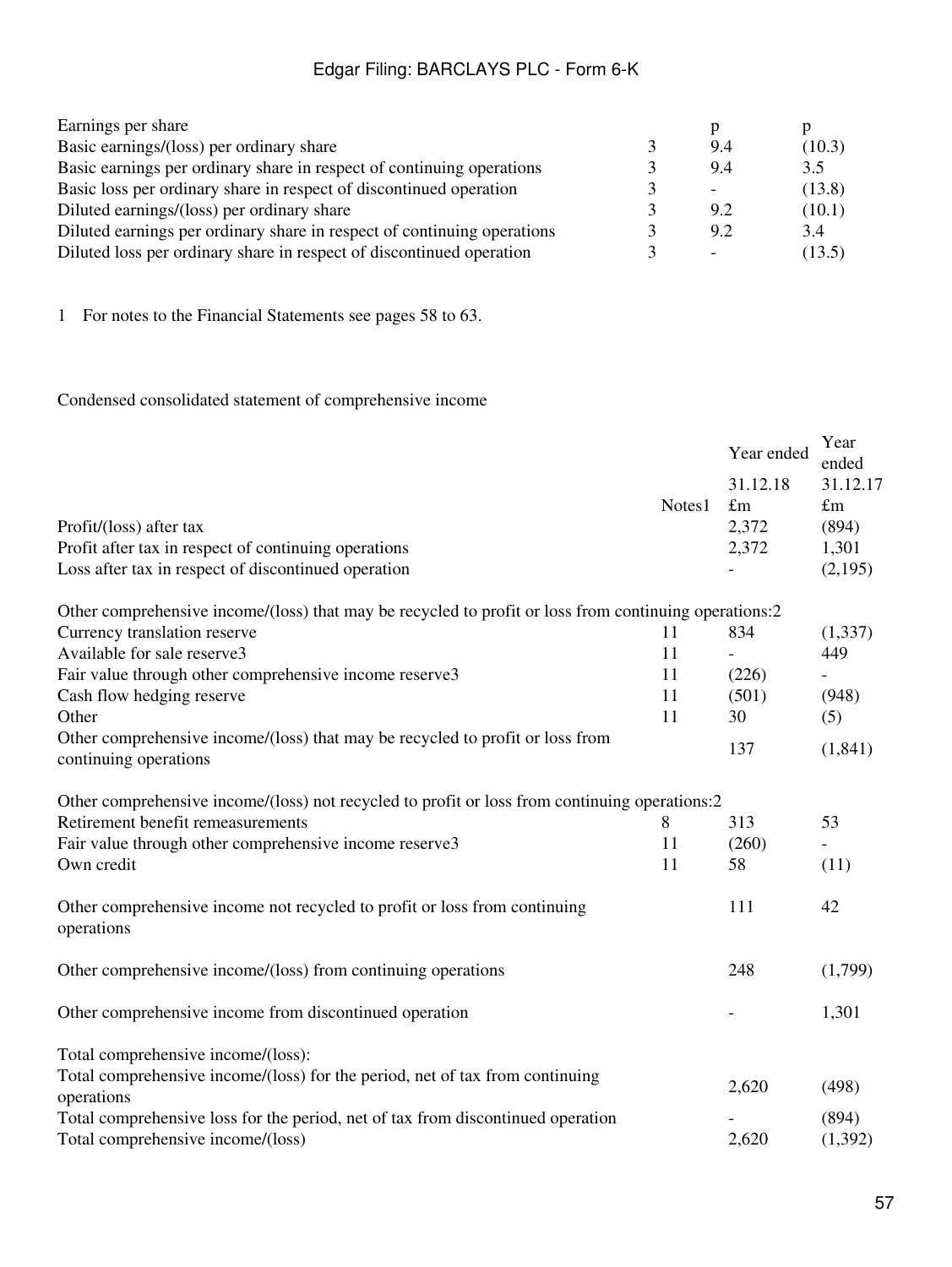| Attributable to:                               |       |         |
|------------------------------------------------|-------|---------|
| Equity holders of the parent                   | 2,394 | (1.749) |
| Non-controlling interests                      | 226   | 357     |
| Total comprehensive income/(loss) for the year | 2.620 | (1.392) |

1 For notes to the Financial Statements see pages 58 to 63.

2 Reported net of tax.

3 Following the adoption of IFRS 9, Financial Instruments on 1 January 2018, the fair value through other comprehensive income reserve was introduced replacing the available for sale reserve.

Condensed consolidated balance sheet

|                                                                   |              |                          | As at 31.12.18 As at 31.12.172 |
|-------------------------------------------------------------------|--------------|--------------------------|--------------------------------|
| Assets                                                            | Notes1       | $\pounds$ m              | $\pounds$ m                    |
| Cash and balances at central banks                                |              | 177,069                  | 171,082                        |
| Cash collateral and settlement balances                           |              | 77,222                   | 77,168                         |
| Loans and advances at amortised cost                              |              | 326,406                  | 324,048                        |
| Reverse repurchase agreements and other similar secured lending   |              | 2,308                    | 12,546                         |
| Trading portfolio assets                                          |              | 104,187                  | 113,760                        |
| Financial assets at fair value through the income statement       |              | 149,648                  | 116,281                        |
| Derivative financial instruments                                  |              | 222,538                  | 237,669                        |
| <b>Financial investments</b>                                      |              | $\overline{\phantom{0}}$ | 58,915                         |
| Financial assets at fair value through other comprehensive income |              | 52,816                   |                                |
| Investments in associates and joint ventures                      |              | 762                      | 718                            |
| Goodwill and intangible assets                                    |              | 7,973                    | 7,849                          |
| Property, plant and equipment                                     |              | 2,535                    | 2,572                          |
| Current tax assets                                                | $\mathbf{1}$ | 798                      | 482                            |
| Deferred tax assets                                               | $\mathbf{1}$ | 3,828                    | 3,457                          |
| Retirement benefit assets                                         | 8            | 1,768                    | 966                            |
| Other assets                                                      |              | 3,425                    | 4,542                          |
| Assets included in disposal groups classified as held for sale    |              |                          | 1,193                          |
| <b>Total assets</b>                                               |              | 1,133,283                | 1,133,248                      |
| Liabilities                                                       |              |                          |                                |
| Deposits at amortised cost                                        |              | 394,838                  | 398,701                        |
| Cash collateral and settlement balances                           |              | 67,522                   | 68,143                         |
| Repurchase agreements and other similar secured borrowing         |              | 18,578                   | 40,338                         |
| Debt securities in issue                                          |              | 82,286                   | 73,314                         |
| Subordinated liabilities                                          | 6            | 20,559                   | 23,826                         |
| Trading portfolio liabilities                                     |              | 37,882                   | 37,351                         |
| Financial liabilities designated at fair value                    |              | 216,834                  | 173,718                        |
| Derivative financial instruments                                  |              | 219,643                  | 238,345                        |
| Current tax liabilities                                           | $\mathbf{1}$ | 628                      | 586                            |
| Deferred tax liabilities                                          | $\mathbf{1}$ | 51                       | 44                             |
| Retirement benefit liabilities                                    | 8            | 315                      | 312                            |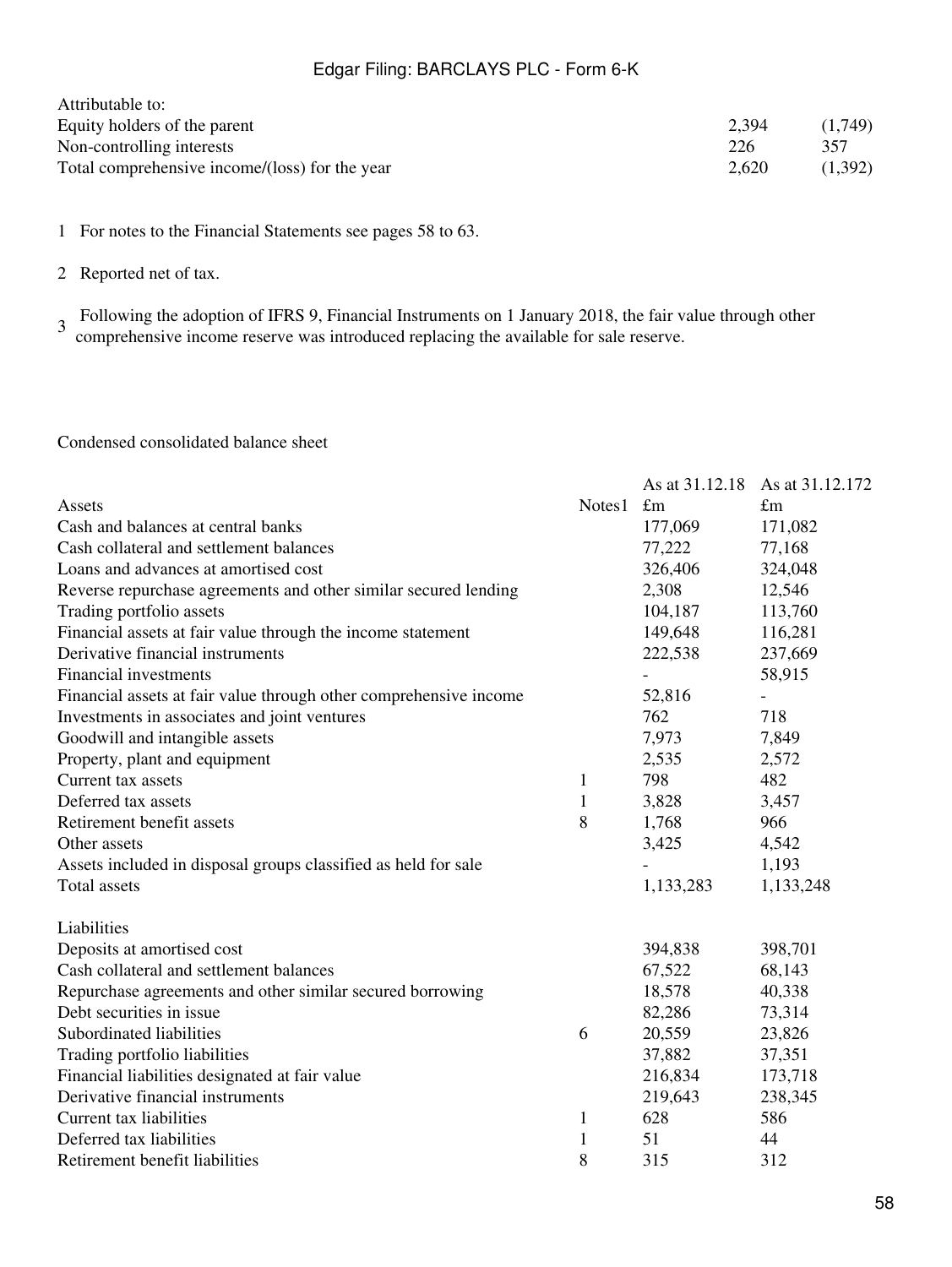| Other liabilities<br>Provisions<br><b>Total liabilities</b>              | 7              | 7,716<br>2,652<br>1,069,504 | 9,011<br>3,543<br>1,067,232 |
|--------------------------------------------------------------------------|----------------|-----------------------------|-----------------------------|
| Equity                                                                   |                |                             |                             |
| Called up share capital and share premium                                | 9              | 4,311                       | 22,045                      |
| Other reserves                                                           | 11             | 5,153                       | 5,383                       |
| Retained earnings                                                        |                | 43,460                      | 27,536                      |
| Shareholders' equity attributable to ordinary shareholders of the parent |                | 52,924                      | 54,964                      |
| Other equity instruments                                                 | 10             | 9,632                       | 8,941                       |
| Total equity excluding non-controlling interests                         |                | 62,556                      | 63,905                      |
| Non-controlling interests                                                | $\overline{2}$ | 1,223                       | 2,111                       |
| Total equity                                                             |                | 63,779                      | 66,016                      |
| Total liabilities and equity                                             |                | 1,133,283                   | 1,133,248                   |

1 For notes to the Financial Statements see pages 58 to 63.

2 Barclays introduced changes to the balance sheet presentation as at 31 December 2017 as a result of the adoption of new accounting policies on 1 January 2018. Further detail on the adoption of new accounting policies can be found in Note 8, Transition disclosures on pages 347 to 354 of the 2018 Annual Report and the Credit risk disclosures on

pages 149 to 175.

|                                                                  | Called up share<br>capital and share.<br>premium1 | Other equity<br>instruments1 | Other<br>reserves1 | Retained<br>earnings | Total        | Non-controlling<br>interests2 | Total<br>equity          |
|------------------------------------------------------------------|---------------------------------------------------|------------------------------|--------------------|----------------------|--------------|-------------------------------|--------------------------|
| Year ended 31.12.18                                              | $\pounds$ m                                       | $\pounds$ m                  | $\pounds$ m        | $\pounds$ m          | $\pounds$ m  | $\pounds$ m                   | $\pounds$ m              |
| Balance as at 31<br>December 2017                                | 22,045                                            | 8,941                        | 5,383              | 27,536               | 63,905 2,111 |                               | 66,016                   |
| Effects of changes in<br>accounting policies                     |                                                   |                              | (136)              | (2,014)              | $(2,150)$ -  |                               | (2,150)                  |
| Balance as at 1 January<br>2018                                  | 22,045                                            | 8,941                        | 5,247              | 25,522               | 61,755 2,111 |                               | 63,866                   |
| Continuing operations<br>Profit after tax<br>Other comprehensive |                                                   | 752                          |                    | 1,394                | 2,146        | 226                           | 2,372                    |
| profit after tax for the<br>period                               |                                                   |                              | (95)               | 343                  | 248          |                               | 248                      |
| Total comprehensive<br>income for the year                       |                                                   | 752                          | (95)               | 1,737                | 2,394        | 226                           | 2,620                    |
| Issue of new ordinary<br>shares                                  | 88                                                |                              |                    |                      | 88           |                               | 88                       |
| Issue of shares under<br>employee share schemes                  | 51                                                |                              |                    | 449                  | 500          |                               | 500                      |
| Capital reorganisation3                                          | (17, 873)                                         |                              |                    | 17,873               |              |                               | $\overline{\phantom{a}}$ |
| Issue and exchange of<br>other equity instruments                |                                                   | 692                          |                    | (308)                | 384          |                               | 384                      |

Condensed consolidated statement of changes in equity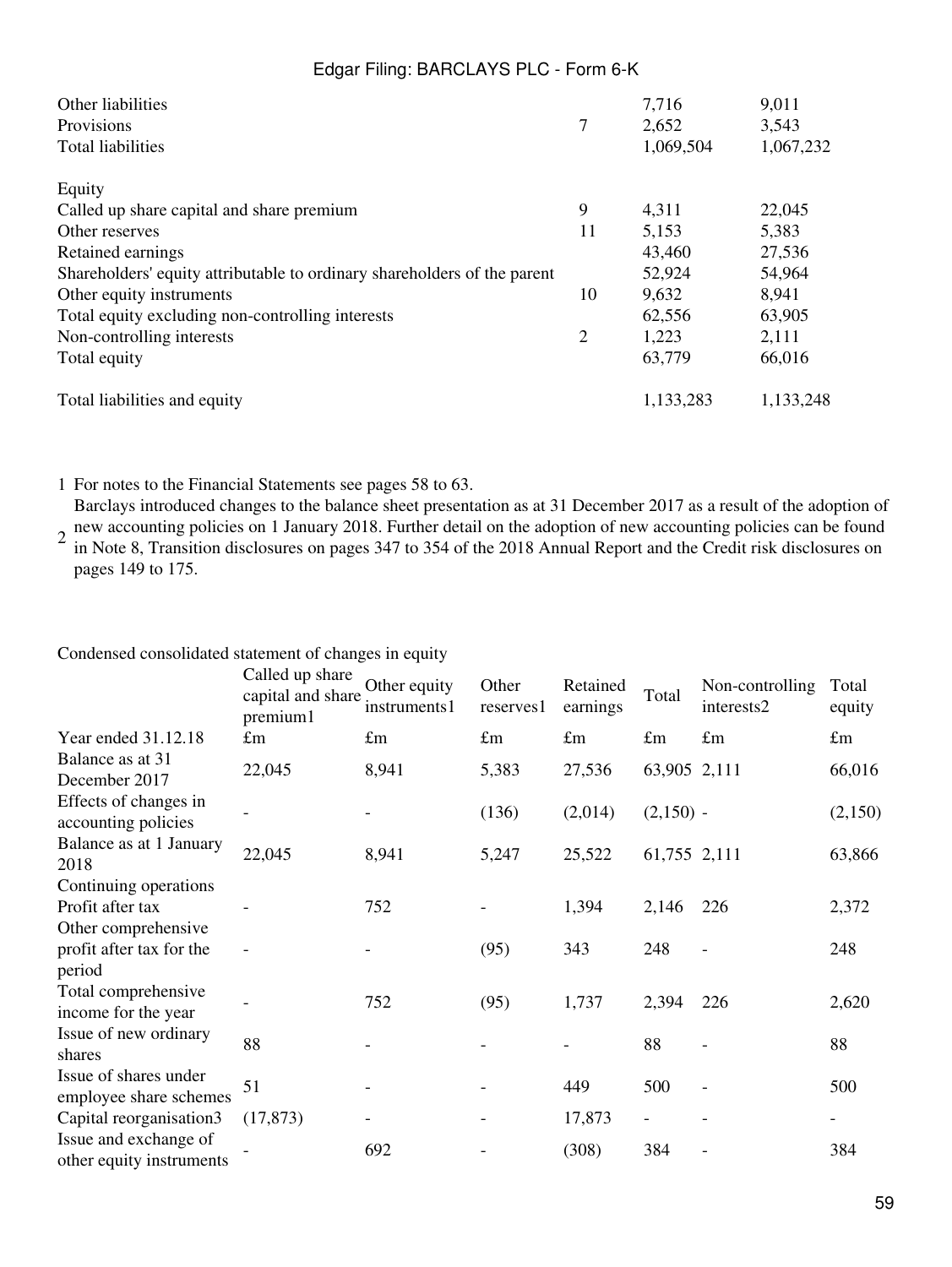| Other equity instruments |                   |              |          | 203     | (549)         |                | (549)   |
|--------------------------|-------------------|--------------|----------|---------|---------------|----------------|---------|
| coupons paid             |                   | (752)        |          |         |               |                |         |
| Redemption of preference |                   |              |          |         |               |                |         |
| shares                   |                   |              |          | (732)   | (732)         | (1,309)        | (2,041) |
| Debt to equity           |                   |              |          |         |               |                |         |
| reclassification4        |                   |              |          |         |               | 419            | 419     |
| Treasury shares          |                   |              | 1        | (499)   | (498)         |                | (498)   |
| Dividends paid           |                   |              |          | (768)   | (768)         | (226)          | (994)   |
| Other movements          |                   | (1)          |          | (17)    | (18)          | $\overline{2}$ | (16)    |
| Balance as at 31         |                   |              |          |         |               |                |         |
| December 2018            | 4,311             | 9,632        | 5,153    | 43,460  | 62,556 1,223  |                | 63,779  |
|                          |                   |              |          |         |               |                |         |
| Year ended 31.12.17      |                   |              |          |         |               |                |         |
| Balance as at 31         | 21,842            | 6,449        | 6,051    | 30,531  | 64,873 6,492  |                | 71,365  |
| December 2016            |                   |              |          |         |               |                |         |
| Effects of changes in    |                   |              | (175)    | 175     |               |                |         |
| accounting policies      |                   |              |          |         |               |                |         |
| Balance as at 1 January  | 21,842            | 6,449        | 5,876    | 30,706  |               |                |         |
| 2017                     |                   |              |          |         | 64,873 6,492  |                | 71,365  |
| Profit after tax         |                   | 639          |          | 413     | 1,052         | 249            | 1,301   |
| Other comprehensive      |                   |              |          |         |               |                |         |
| profit after tax for the |                   |              | (1, 846) | 48      | $(1,798)$ (1) |                | (1,799) |
| period                   |                   |              |          |         |               |                |         |
| Total comprehensive      |                   |              |          |         |               |                |         |
| income net of tax from   | $\qquad \qquad -$ | 639          | (1, 846) | 461     | (746)         | 248            | (498)   |
| continuing operations    |                   |              |          |         |               |                |         |
| Total comprehensive      |                   |              |          |         |               |                |         |
| income net of tax from   |                   |              | 1,332    | (2,335) | $(1,003)$ 109 |                | (894)   |
| discontinued operation   |                   |              |          |         |               |                |         |
| Total comprehensive      |                   |              |          |         |               |                |         |
| income for the year      |                   | 639          | (514)    | (1,874) | $(1,749)$ 357 |                | (1,392) |
| Issue of new ordinary    |                   |              |          |         |               |                |         |
| shares                   | 117               |              |          |         | 117           |                | 117     |
| Issue of shares under    |                   |              |          |         |               |                |         |
| employee share schemes   | 86                |              |          | 505     | 591           |                | 591     |
| Issue and exchange of    |                   |              |          |         |               |                |         |
| other equity instruments |                   | 2,490        |          |         | 2,490         |                | 2,490   |
| Other equity instruments |                   |              |          |         |               |                |         |
| coupons paid             |                   | (639)        |          | 174     | (465)         |                | (465)   |
| Redemption of preference |                   |              |          |         |               |                |         |
| shares                   |                   |              |          | (479)   | (479)         | (860)          | (1,339) |
|                          |                   |              | 14       |         |               |                |         |
| Treasury shares          |                   |              |          | (636)   | (622)         |                | (622)   |
| Dividends paid           |                   |              |          | (509)   | (509)         | (415)          | (924)   |
| Net equity impact of     |                   |              |          | (359)   | (359)         | (3,462)        | (3,821) |
| partial BAGL disposal    |                   |              |          |         |               |                |         |
| Other movements          |                   | $\mathbf{2}$ | 7        | 8       | 17            | (1)            | 16      |
| Balance as at 31         | 22,045            | 8,941        | 5,383    | 27,536  | 63,905 2,111  |                | 66,016  |
| December 2017            |                   |              |          |         |               |                |         |

1 Details of share capital, other equity instruments and other reserves are shown on pages 62 to 63.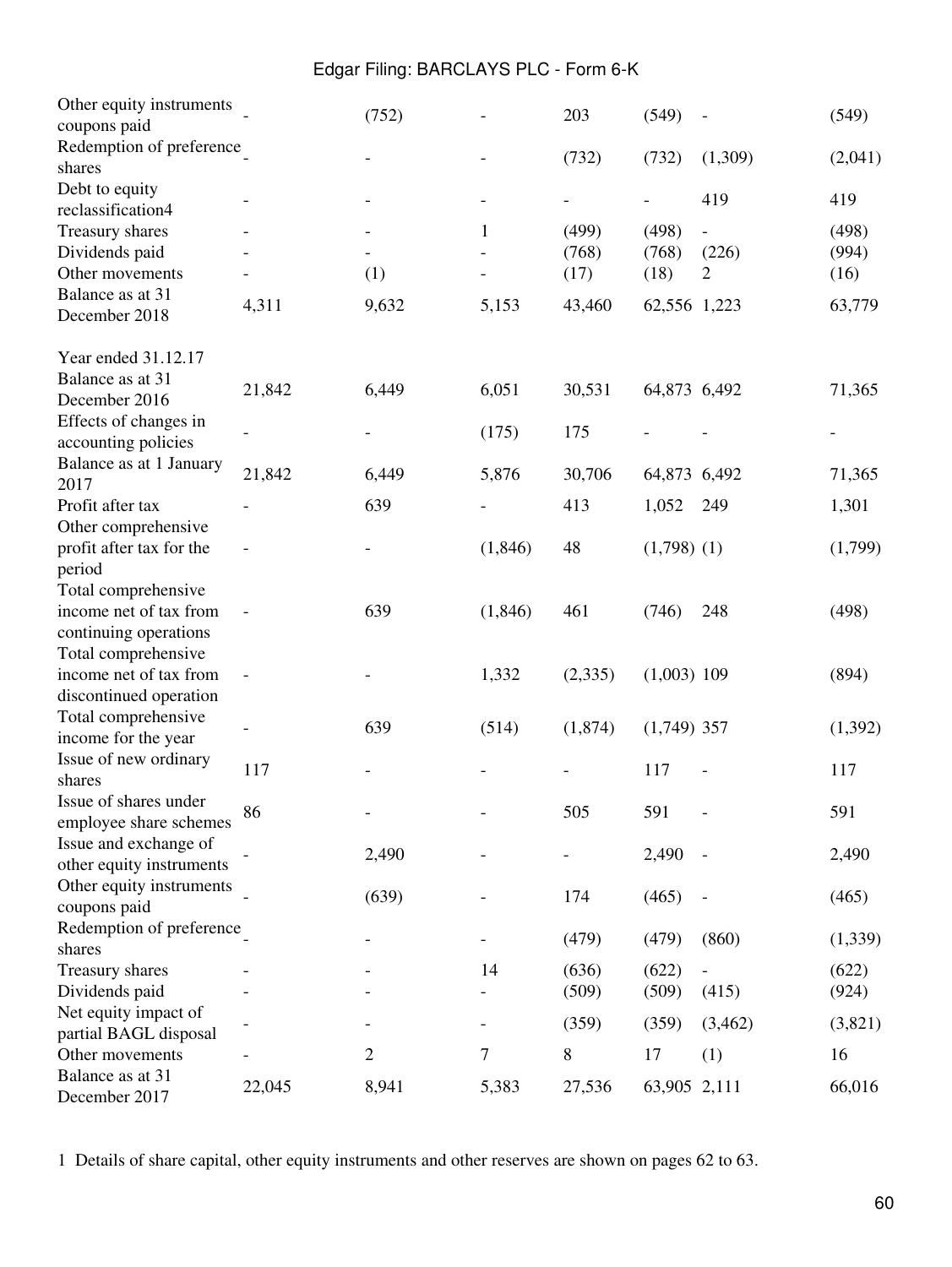- 2 Details of non-controlling interests are shown on page 58.
- 3 Details of the capital reorganisation are shown on page 62.
- 4 Following a review of subordinated liabilities issued by Barclays Bank PLC, certain instruments have been deemed<br>4 to have abereateristics that would qualify them as south and have urbesquartly hear realessified. to have characteristics that would qualify them as equity and have subsequently been reclassified.

Year ended Year ended

Condensed consolidated cash flow statement

|                                                                      | 31.12.18 | 31.12.17    |
|----------------------------------------------------------------------|----------|-------------|
| Continuing operations                                                | £m       | $\pounds$ m |
| Profit before tax                                                    | 3,494    | 3,541       |
| Adjustment for non-cash items                                        | 985      | 6,023       |
| Changes in operating assets and liabilities                          | 4,573    | 51,855      |
| Corporate income tax paid                                            | (548)    | (708)       |
| Net cash from operating activities                                   | 8,504    | 60,711      |
| Net cash from investing activities                                   | 678      | 3,502       |
| Net cash from financing activities                                   | (6,788)  | 961         |
| Effect of exchange rates on cash and cash equivalents                | 4,160    | (4,773)     |
| Net increase in cash and cash equivalents from continuing operations | 6,554    | 60,401      |
| Net cash from discontinued operation                                 |          | 101         |
| Net increase in cash and cash equivalents                            | 6,554    | 60,502      |
| Cash and cash equivalents at beginning of the period                 | 204,612  | 144,110     |
| Cash and cash equivalents at end of the period                       | 211,166  | 204,612     |

#### Financial Statement Notes

#### 1. Tax

The tax charge for 2018 was £1,122m (2017: £2,240m), representing an effective tax rate of 32.1% (2017: 63.3%). Excluding litigation and conduct and a one-off net charge in 2017 due to the re-measurement of DTAs as a result of the reduction in the US federal corporate income tax rate under the US Tax Cuts and Jobs Act, the underlying effective tax rate reduced to 20.9% (2017: 29.4%), primarily due to the reduction in the US tax rate and the beneficial impact of adjustments to prior periods that have been recognised in 2018.

|                                                 | Assets      |                                                             | Liabilities |       |
|-------------------------------------------------|-------------|-------------------------------------------------------------|-------------|-------|
|                                                 |             | As at 31.12.18 As at 31.12.17 As at 31.12.18 As at 31.12.17 |             |       |
| Current and deferred tax assets and liabilities | $\pounds$ m | £m                                                          | £m          | £m    |
| Current tax                                     | 798         | 482                                                         | (628)       | (586) |
| Deferred tax                                    | 3,828       | 3.457                                                       | (51)        | (44)  |
| Total                                           | 4.626       | 3,939                                                       | (679)       | (630) |

|                                                   | As at 31.12.18 As at 31.12.17 |       |
|---------------------------------------------------|-------------------------------|-------|
| Deferred tax assets and liabilities               | £m                            | £m    |
| Intermediate Holding Company (IHC) - US tax group | 1.454                         | 1.413 |
| Barclays Bank PLC (US branch) - US tax group      | 1.087                         | 1.234 |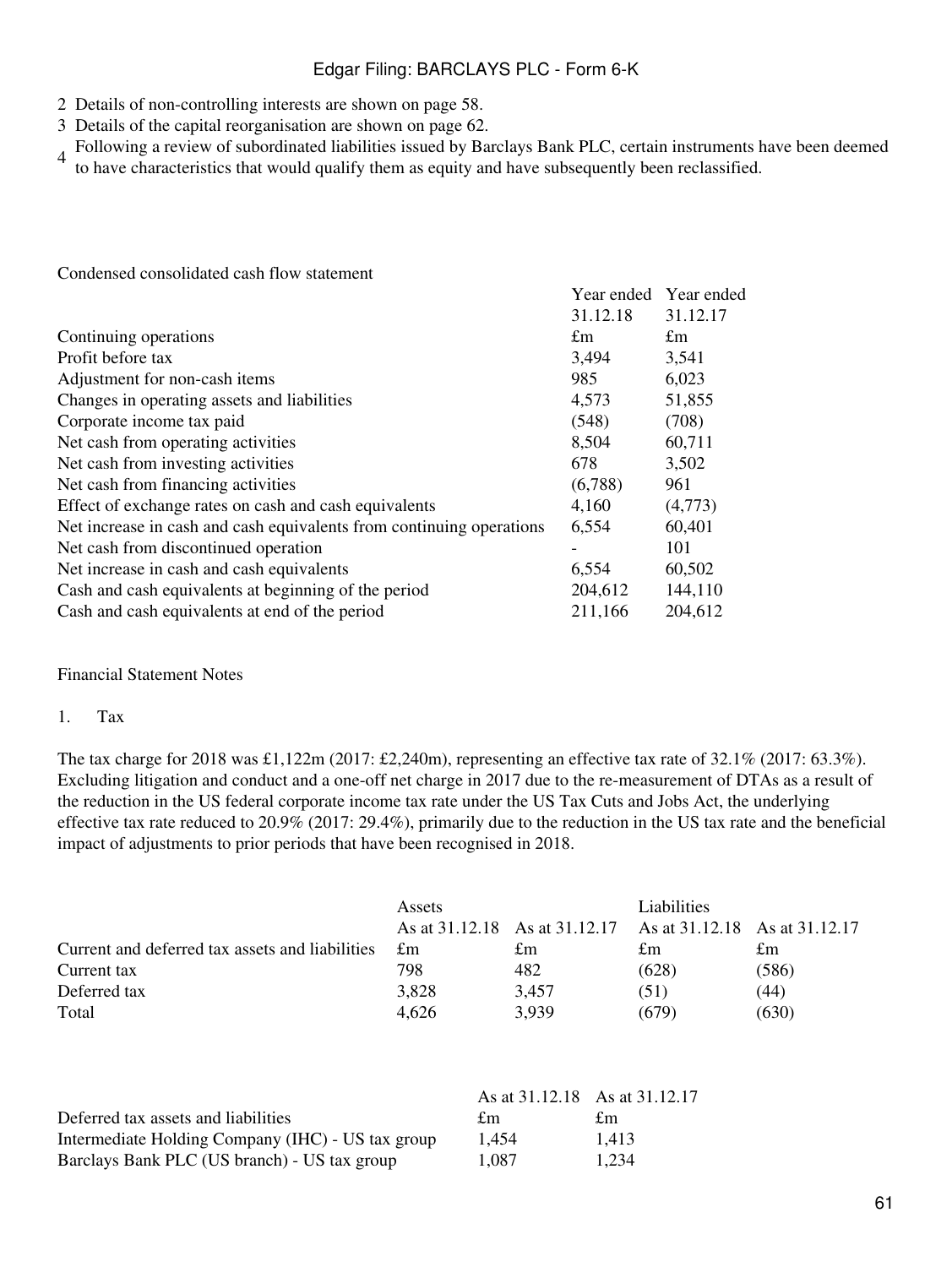| Barclays PLC - UK tax group  | 861   | 492   |
|------------------------------|-------|-------|
| Other                        | 426   | 318   |
| Deferred tax assets          | 3,828 | 3,457 |
| Deferred tax liabilities     | (51)  | (44)  |
| Net deferred tax             | 3,777 | 3,413 |
| Analysis of net deferred tax |       |       |
| Temporary differences        | 3,248 | 2,817 |
| Tax losses                   | 529   | 596   |
| Net deferred tax             | 3,777 | 3,413 |

#### 2. Non-controlling interests

| Profit attributable to<br>non-controlling interests |             | Equity attributable to<br>non-controlling interests |             |
|-----------------------------------------------------|-------------|-----------------------------------------------------|-------------|
| Year ended Year ended                               |             |                                                     |             |
| 31.12.18                                            | 31.12.17    | As at 31.12.18 As at 31.12.17                       |             |
| £m                                                  | $\pounds$ m | $\pounds$ m                                         | $\pounds$ m |
|                                                     |             |                                                     |             |
| 204                                                 | 242         | 529                                                 | 1,838       |
| 22                                                  | 3           | 691                                                 | 272         |
| <b>Barclays Africa Group Limited</b>                | 140         |                                                     |             |
| $\sim$                                              | 4           | 3                                                   |             |
| 226                                                 | 389         | 1.223                                               | 2.111       |
|                                                     |             |                                                     |             |

In December, Barclays Bank PLC redeemed its 8.125% USD Preference Shares in full. Following a review of the subordinated liabilities issued by Barclays Bank PLC, certain instruments have been deemed to have characteristics that would qualify them as equity and have subsequently been reclassified. These are accounted for as non-controlling interest.

#### 3. Earnings per share

|                                                                                                                                                                                                                                                  | Year ended<br>31.12.18<br>$\pounds$ m | Year<br>ended<br>31.12.17<br>$\pounds$ m |
|--------------------------------------------------------------------------------------------------------------------------------------------------------------------------------------------------------------------------------------------------|---------------------------------------|------------------------------------------|
| Profit/(loss) attributable to ordinary equity holders of the parent from continuing and<br>discontinued operations                                                                                                                               | 1,394                                 | (1,922)                                  |
| Tax credit on profit after tax attributable to other equity holders                                                                                                                                                                              | 203                                   | 174                                      |
| Total profit/(loss) attributable to ordinary equity holders of the parent from continuing and<br>discontinued operations                                                                                                                         | 1,597                                 | (1,748)                                  |
| Continuing operations                                                                                                                                                                                                                            |                                       |                                          |
| Profit attributable to ordinary equity holders of the parent from continuing operations<br>Tax credit on profit after tax attributable to other equity holders<br>Profit attributable to equity holders of the parent from continuing operations | 1,394<br>203<br>1,597                 | 413<br>174<br>587                        |

#### Discontinued operation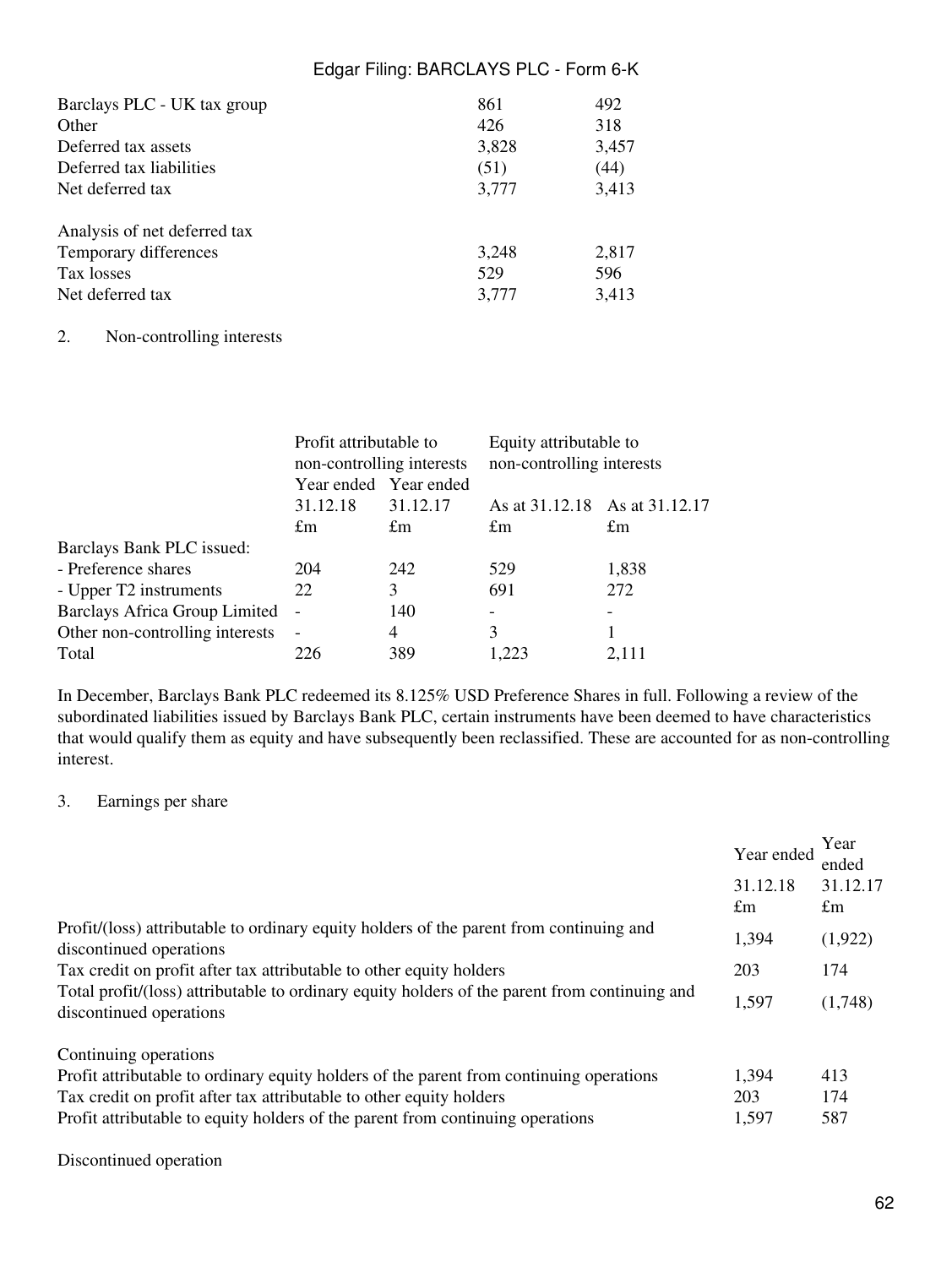|        | (2,335) |
|--------|---------|
| 1,597  | (1,748) |
| m      | m       |
| 17,075 | 16,996  |
| 308    | 288     |
| 17,383 | 17,284  |
|        | p       |
| 9.4    | (10.3)  |
| 9.4    | 3.5     |
|        | (13.8)  |
| 9.2    | (10.1)  |
| 9.2    | 3.4     |
|        | (13.5)  |
|        | p       |

#### 4. Dividends on ordinary shares

It is Barclays' policy to declare and pay dividends on a semi-annual basis. The remaining dividend for 2018 of 4.0p per ordinary share will be paid on 5 April 2019 to shareholders on the Share Registrar on 1 March 2019 following the 2.5p half year dividend paid in September and accounted for as a distribution of retained earnings in the year ended 31 December 2019. The financial statements for 2018 include the following dividends paid during the year:

|                                      | Year ended |     | Year ended                |       |
|--------------------------------------|------------|-----|---------------------------|-------|
|                                      | 31.12.18   |     | 31.12.17                  |       |
|                                      |            |     | Per share Total Per share | Total |
| Dividends paid during the year       | р          | £m  | D                         | £m    |
| Final year dividend paid during year | 2.0        | 341 | 2.0                       | 339   |
| Half year dividend paid during year  | 2.5        | 427 | 10                        | 170   |
| <b>Total Dividend</b>                | 45         | 768 | 3 O                       | 509   |

### 5. Fair value of financial instruments

The following table shows the Barclays Group's assets and liabilities that are held at fair value disaggregated by valuation technique (fair value hierarchy) and balance sheet classification:

|                                                                      | Valuation technique using |                      |                                    |             |  |
|----------------------------------------------------------------------|---------------------------|----------------------|------------------------------------|-------------|--|
|                                                                      | Quoted market<br>prices   | Observable<br>inputs | Significant unobservable<br>inputs |             |  |
|                                                                      | (Level 1)                 | (Level 2)            | (Level 3)                          | Total       |  |
| As at 31.12.18                                                       | $\pounds$ m               | $\pounds$ m          | £m                                 | $\pounds$ m |  |
| Trading portfolio assets                                             | 51,029                    | 49.545               | 3,613                              | 104,187     |  |
| Financial assets at fair value through the<br>income statement       | 8,918                     | 131,348              | 9,382                              | 149,648     |  |
| Derivative financial instruments                                     | 6,813                     | 210,510              | 5,215                              | 222,538     |  |
| Financial assets at fair value through other<br>comprehensive income | 19,764                    | 32,697               | 355                                | 52,816      |  |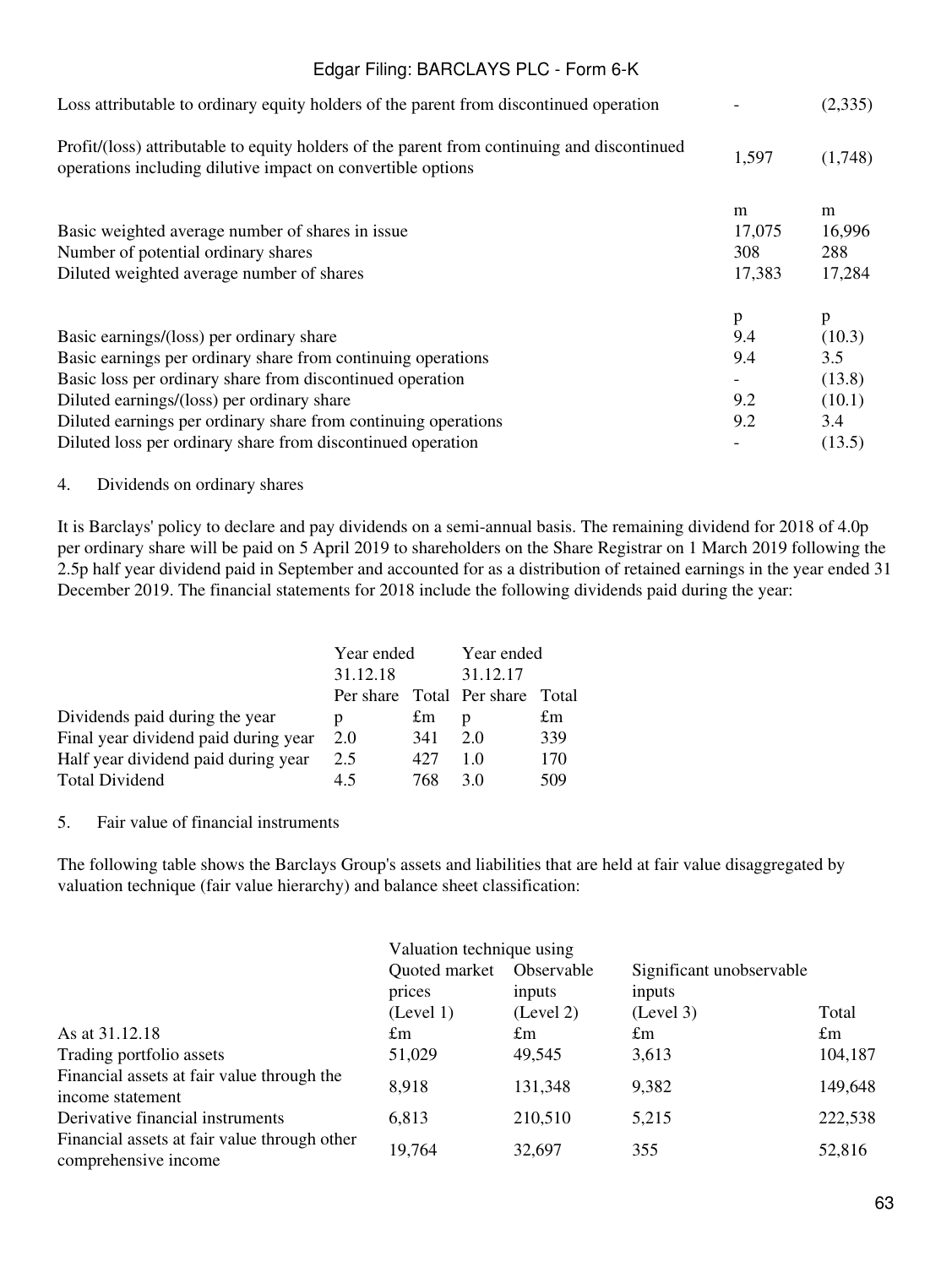| Investment property                                               |           |            | 9       | 9          |
|-------------------------------------------------------------------|-----------|------------|---------|------------|
| Total assets                                                      | 86,524    | 424,100    | 18,574  | 529,198    |
| Trading portfolio liabilities                                     | (20,654)  | (17,225)   | (3)     | (37, 882)  |
| Financial liabilities designated at fair value                    | (76)      | (216, 478) | (280)   | (216, 834) |
| Derivative financial instruments                                  | (6,152)   | (208, 748) | (4,743) | (219, 643) |
| <b>Total liabilities</b>                                          | (26, 882) | (442, 451) | (5,026) | (474, 359) |
| As at 31.12.17                                                    |           |            |         |            |
| Trading portfolio assets                                          | 63,925    | 47,858     | 1,977   | 113,760    |
| Financial assets at fair value through the<br>income statement    | 4,347     | 104,187    | 7,747   | 116,281    |
| Derivative financial assets                                       | 3,786     | 228,549    | 5,334   | 237,669    |
| Available for sale investments                                    | 22,841    | 30,571     | 395     | 53,807     |
| Investment property                                               |           |            | 116     | 116        |
| Assets included in disposal groups classified<br>as held for sale |           |            | 29      | 29         |
| Total assets                                                      | 94,899    | 411,165    | 15,598  | 521,662    |
| Trading portfolio liabilities                                     | (20,905)  | (16, 442)  | (4)     | (37,351)   |
| Financial liabilities designated at fair value                    |           | (173, 238) | (480)   | (173, 718) |
| Derivative financial liabilities                                  | (3,631)   | (229,517)  | (5,197) | (238, 345) |
| <b>Total liabilities</b>                                          | (24, 536) | (419, 197) | (5,681) | (449, 414) |

#### 6. Subordinated liabilities

|                                 |          | Year ended Year ended |
|---------------------------------|----------|-----------------------|
|                                 | 31.12.18 | 31.12.17              |
|                                 | £m       | £m                    |
| Opening balance as at 1 January | 23,826   | 23,383                |
| <i><u><b>Issuances</b></u></i>  | 221      | 3,041                 |
| Redemptions                     | (3,246)  | (1,378)               |
| Other                           | (242)    | (1,220)               |
| Closing balance                 | 20,559   | 23,826                |

Issuances of USD floating rate notes totalling £221m.

Redemptions totalling £3,246m include £500m Fixed/Floating Rate Subordinated Callable Notes, €1,750m 6% Fixed Rate Subordinated Notes (£1,532m), \$1,000m 7.75% Contingent Capital Notes (£713m), \$99m 7.7% Undated Subordinated Notes (£72m), €40m Floating Rate Subordinated Notes 2018 (£35m), €235m CMS Linked Subordinated Notes (£206m), £140m 8.25% Undated Subordinated Notes and a number of small redemptions by Barclays Securities Japan Limited totalling £48m.

Other movements include £514m due to the appreciation of USD and JPY against GBP offset by the reclassification of subordinated liabilities to non-controlling interests of £470m.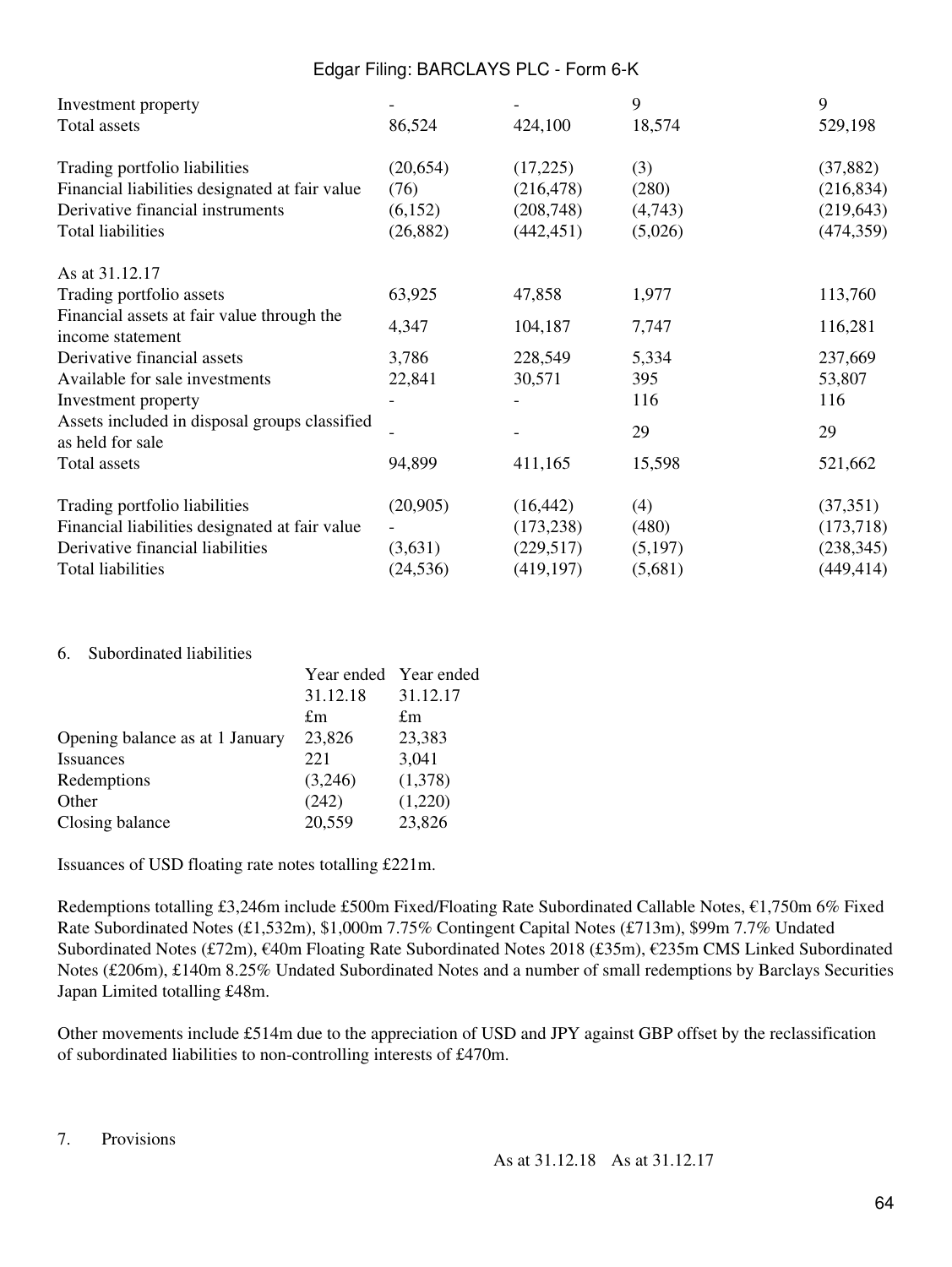|                                                           | £m    | £m    |
|-----------------------------------------------------------|-------|-------|
| <b>Payment Protection Insurance redress</b>               | 888   | 1,606 |
| Other customer redress                                    | 444   | 639   |
| Legal, competition and regulatory matters                 | 414   | 435   |
| Redundancy and restructuring                              | 169   | 159   |
| Undrawn contractually committed facilities and guarantees | 271   | 79    |
| Onerous contracts                                         | 139   | 225   |
| Sundry provisions                                         | 327   | 400   |
| Total                                                     | 2,652 | 3,543 |

### Payment Protection Insurance (PPI) redress

As at 31 December 2018, Barclays Group had recognised cumulative provisions totalling £9.6bn (2017: £9.2bn), of which £0.4bn was recognised in Q118, against the cost of Payment Protection Insurance (PPI) redress and associated processing costs. Utilisation of the cumulative provisions to date is £8.7bn (2017: £7.6bn), leaving a residual provision of £0.9bn (2017: £1.6bn).

Through to 31 December 2018, 2.4m (2017: 2.1m) customer initiated claims1 had been received and processed.

The current provision reflects the estimated costs of PPI redress primarily relating to customer initiated complaints and ongoing remediation programmes, based on information at year end. This also includes liabilities managed by third parties arising from portfolios previously sold where Barclays Group remains liable.

As at 31 December 2018, the provision of £0.9bn represents Barclays Group's best estimate of expected PPI redress reflecting the complaints deadline implemented by the Financial Conduct Authority (FCA) of 29 August 2019. However, it is possible the eventual outcome may differ from the current estimate. Barclays Group will continue to review the adequacy of provision level in respect of the future impacts.

The PPI provision is calculated using a number of key assumptions which continue to involve significant modelling and management judgement:

Customer initiated claim volumes - claims received but not yet processed plus an estimate of future claims initiated by customers, where the volume is anticipated to cease after the PPI deadline Average claim redress - the expected average payment to customers for upheld claims based on the type and age of the policy/policies

Processing cost per claim - the cost to Barclays Group of assessing and processing each valid claim

These assumptions remain subjective, mainly due to the uncertainty associated with future claims levels, which include complaints driven by claims management company (CMC) activity and the FCA advertising campaign.

The following table outlines key forecast assumptions used in the provision calculation as at 31 December 2018 and a sensitivity analysis illustrating the impact on the provision if the future expected assumptions prove too high or too low.

Assumption Cumulative Cumulative actual to 31.12.18 claims Future expected policy

Sensitivity analysis in provision increase/decrease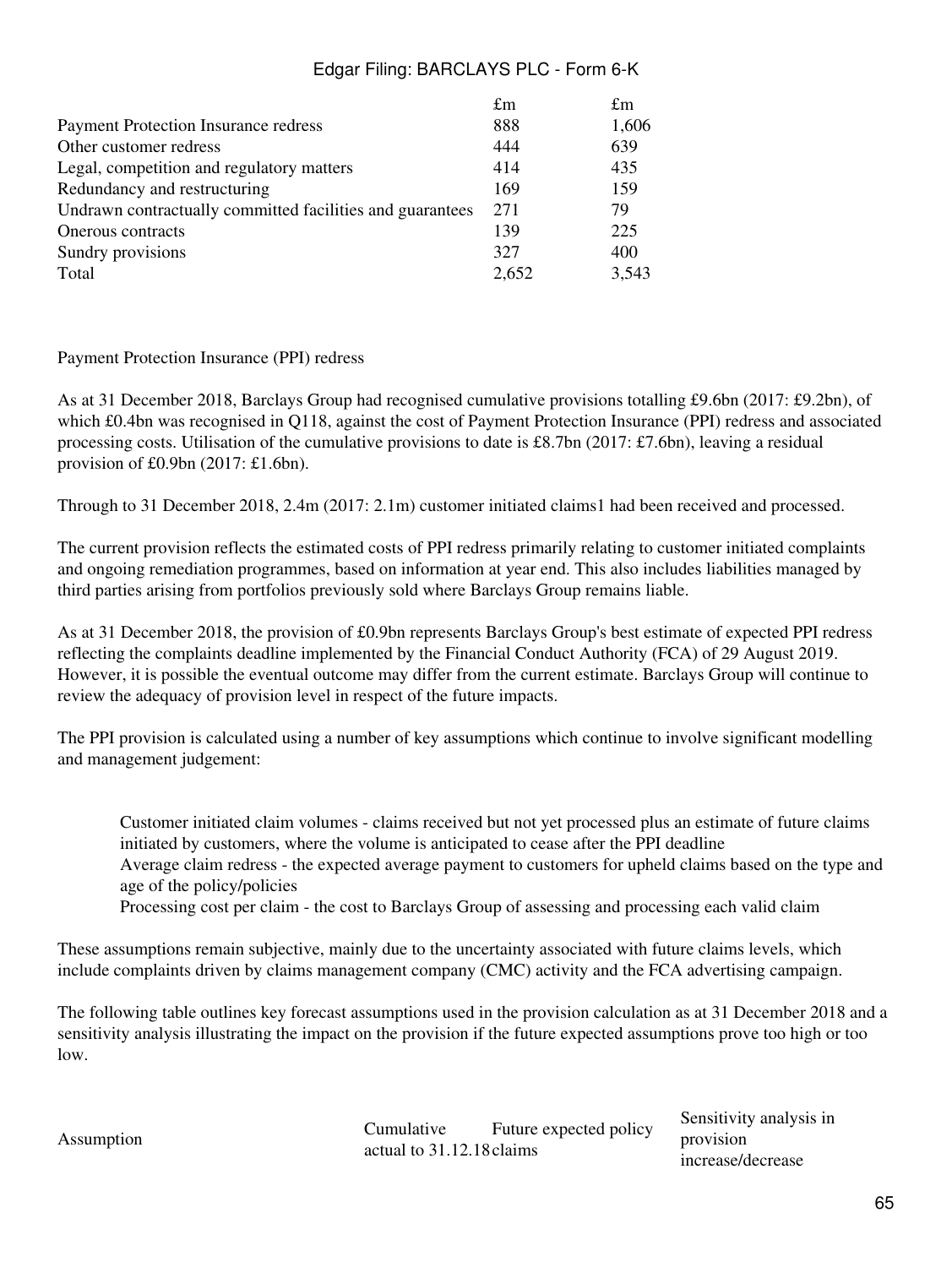| Customer initiated claims received and<br>processed | 2,400 | 290   | $50k = £117m$ |
|-----------------------------------------------------|-------|-------|---------------|
| Average uphold rate per claim $2 \ (\%)$            | 89    | 91    | $1\% = f6m$   |
| Average redress per valid claim $3(f)$              | 2.136 | 2,233 | £100=£26m     |

1 those for which no PPI policy exists and excluding responses to proactive mailing. The sensitivity analysis has been Total mis-selling claims received directly by Barclays Group, including those received via CMCs but excluding calculated to show the impact of a 50,000 increase or decrease in the number of customer initiated mis-selling policy claims would have on the provision level inclusive of operational processing costs.

2 mailings, excluding those for which no PPI policy exists. The sensitivity analysis has been calculated to show the Average uphold rate per customer initiated mis-selling claims received directly by Barclays Group and proactive impact a 1% change in the average uphold rate per claim would have on the provision level.

3 Barclays Group. The sensitivity analysis has been calculated to show the impact a £100 increase or decrease in the Average redress stated on a per policy basis for future customer initiated mis-selling complaints received directly by average redress per claim would have on the provision level.

### 8. Retirement benefits

As at 31 December 2018, the Barclays Group's IAS 19 pension surplus across all schemes was £1.5bn (December 2017: £0.7bn). The UKRF, which is the Barclays Group's main scheme, had an IAS 19 pension surplus of £1.7bn (December 2017: £1.0bn). The movement for the UKRF was driven by an increase in the discount rate, payment of deficit contributions and lower expected future price inflation, offset by lower than assumed asset returns and new early retirement and cash commutation factors. The Group has considered all of the implications of the High Court ruling in the Lloyds Banking Group Pension Trustees case on the requirement to equalise pensions in respect of GMP. This resulted in a £140m increase in pension obligation which has been recognised as a Past service cost. Any future clarifications to GMP equalisation leading to a change in financial assumptions are expected to be recognised in equity.

### UKRF funding valuations

The scheme actuary prepares an annual update of the UKRF funding position in addition to the full triennial actuarial valuation. The latest annual update was carried out as at 30 September 2018 and showed a deficit of £4.1bn and a funding level of 88.3%.

The last triennial actuarial valuation of the UKRF had an effective date of 30 September 2016 and was completed in July 2017. This valuation showed a funding deficit of £7.9bn and a funding level of 81.5%.

The improvement in funding position between 30 September 2016 and 30 September 2018 was largely due to payment of deficit contributions, higher than assumed asset returns, higher government bond yields and transfers out of the scheme.

The recovery plan agreed as part of the 2016 triennial actuarial valuation requires Barclays Bank PLC to pay deficit contributions of £0.5bn per annum between 2018 and 2020, followed by £1.0bn per annum between 2021 and 2026. The deficit reduction contributions are in addition to the regular contributions to meet the Barclays Group's share of the cost of benefits accruing over each year. The agreement with the UKRF Trustee also takes into account the changes to the Barclays Group structure that were implemented as a result of ring-fencing. Barclays Bank PLC remains as the principal employer of the UKRF. Additional support measures agreed include a collateral arrangement, joint participation of Barclays Bank UK PLC until 2025, and support from Barclays PLC should Barclays Bank PLC not pay the deficit contributions to the UKRF.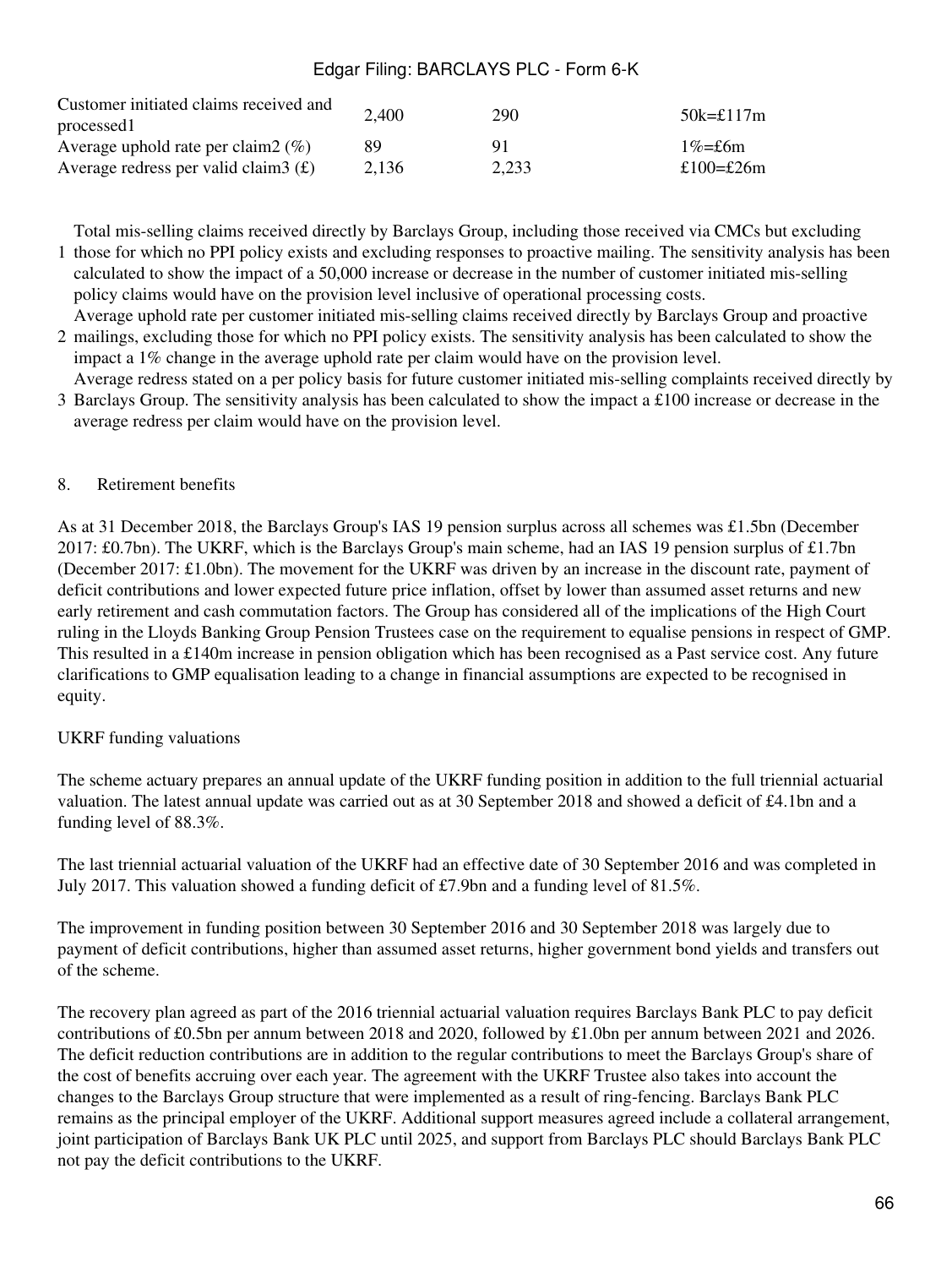The next triennial actuarial valuation of the UKRF is due to be completed in 2020 with an effective date of 30 September 2019.

### 9. Called up share capital

Called up share capital comprised 17,133m (December 2017: 17,060m) ordinary shares of 25p each. The increase was due to the issuance of shares under employee share schemes and the Barclays PLC Scrip Dividend Programme.

On 11 September 2018, the High Court of Justice in England and Wales confirmed the cancellation of the share premium account of Barclays PLC, with the balance of £17,873m credited to retained earnings.

| Year ended 31.12.18 | Ordinary share capital Share premium<br>£m | £m       | Total share capital and<br>share premium<br>$\pounds$ m |
|---------------------|--------------------------------------------|----------|---------------------------------------------------------|
| Opening balance     | 4.265                                      | 17.780   | 22,045                                                  |
| Movement            |                                            | (17,752) | (17, 734)                                               |
| Closing balance     | 4,283                                      | 28       | 4.311                                                   |

#### 10. Other equity instruments

Other equity instruments of £9,632m (December 2017: £8,941m) include AT1 securities issued by Barclays PLC. The increase is primarily due to the issuance of one USD AT1 security (December 2017: two issuances of GBP AT1 securities) with a principal amount of \$2.5bn (December 2017: £2.5bn) and a redemption of one USD AT1 security (December 2017: none) with a principal amount of \$2.0bn.

The AT1 securities are perpetual securities with no fixed maturity and are structured to qualify as AT1 instruments under CRD IV. AT1 securities are undated and are redeemable, at the option of Barclays PLC, in whole but not in part at the initial call date, or on any fifth anniversary after the initial call date. In addition, the AT1 securities are redeemable, at the option of Barclays PLC, in whole in the event of certain changes in the tax or regulatory treatment of the securities. Any redemptions require the prior consent of the PRA.

#### 11 Other reserves

|                                                       |       | As at 31.12.18 As at 31.12.17 |
|-------------------------------------------------------|-------|-------------------------------|
|                                                       | £m    | $\pounds$ m                   |
| Currency translation reserve                          | 3,888 | 3,054                         |
| Available for sale reserve                            |       | 364                           |
| Fair value through other comprehensive income reserve | (258) |                               |
| Cash flow hedging reserve                             | 660   | 1,161                         |
| Own credit reserve                                    | (121) | (179)                         |
| Other reserves and treasury shares                    | 984   | 983                           |
| Total                                                 | 5,153 | 5,383                         |
|                                                       |       |                               |

#### Currency translation reserve

The currency translation reserve represents the cumulative gains and losses on the retranslation of the Barclays Group's net investment in foreign operations, net of the effects of hedging.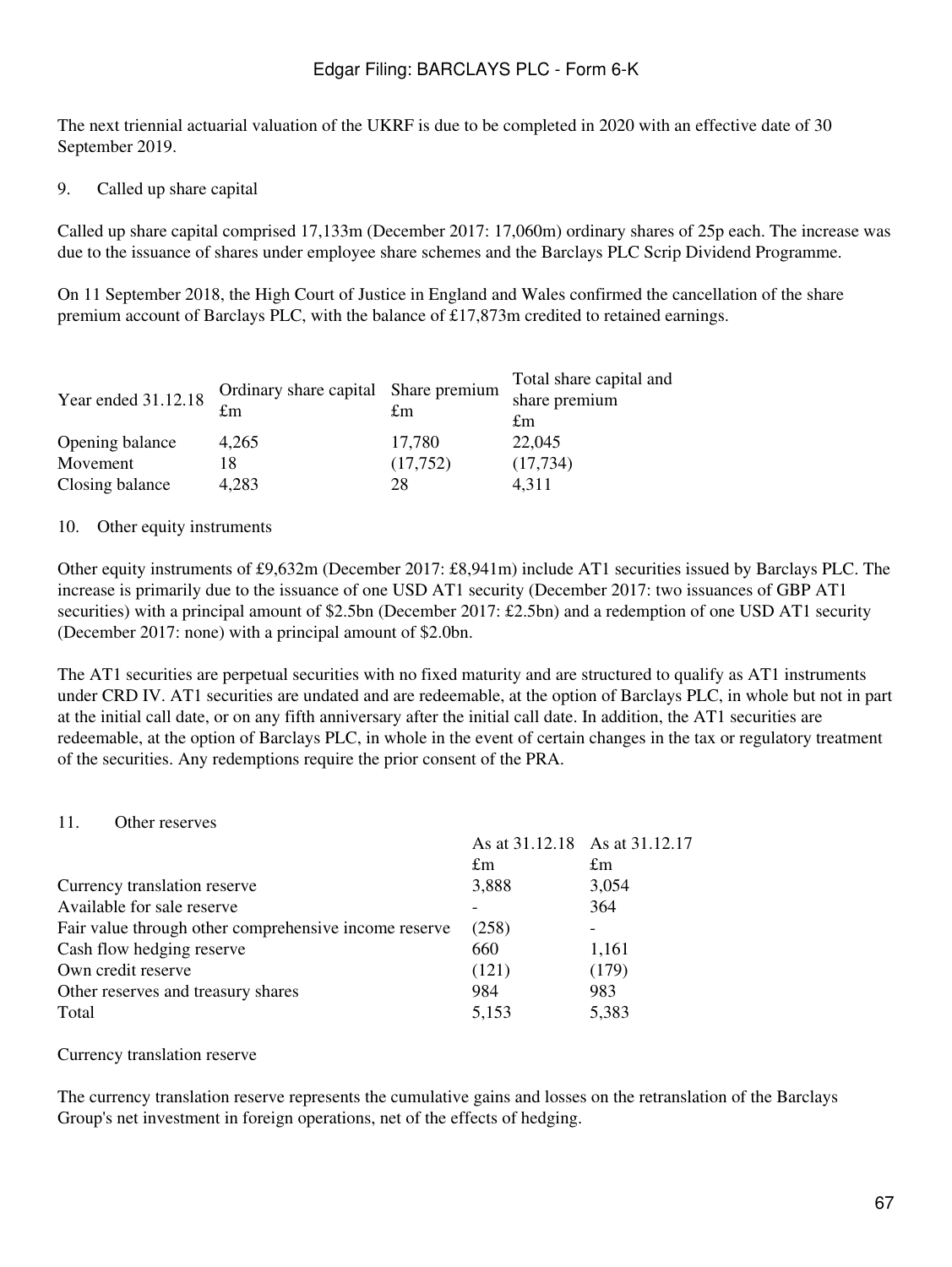As at 31 December 2018, there was a credit balance of £3,888m (December 2017: £3,054m credit) in the currency translation reserve. The £834m credit movement principally reflected the strengthening of period end USD against GBP.

Fair value through other comprehensive income reserve

The fair value through other comprehensive income reserve represents the unrealised change in the fair value through other comprehensive income investments since initial recognition. Following the adoption of IFRS 9, accumulated fair value changes of £228m previously recognised in the available for sale reserve are now recorded in fair value through other comprehensive income.

As at 31 December 2018, there was a debit balance of £258m in the fair value through other comprehensive income reserve (December 2017: £364m credit in the available for sale reserve). The decrease of £622m was driven by a transfer of £136m to retained earnings on IFRS 9 transition and a reduction of £584m primarily due to changes in fair value of bonds and decrease in BAGL share price. There was also £48m of net losses transferred to net profit and a tax credit of £65m with the remaining balance related to exchange and other movements.

### Cash flow hedging reserve

The cash flow hedging reserve represents the cumulative gains and losses on effective cash flow hedging instruments that will be recycled to the income statement when the hedged transactions affect profit or loss.

As at 31 December 2018, there was a credit balance of £660m (December 2017: £1,161m credit) in the cash flow hedging reserve. The decrease of £501m (December 2017: £944m decrease) principally reflected a £336m decrease in the fair value of interest rate swaps held for hedging purposes as major interest rate forward curves increased and £332m of gains transferred to net profit, partially offset by a tax credit of £175m with remaining balance related to exchange movements.

### Own credit reserve

The own credit reserve reflects the cumulative own credit gains and losses on financial liabilities at fair value. Amounts in the own credit reserve are not recycled to profit or loss in future periods.

As at 31 December 2018, the amount of own credit recognised in the Barclays Group's other comprehensive income was a debit balance of £121m (December 2017: £179m debit). The movement of £58m is mainly attributable to the tightening of Barclays' funding spreads of £73m offset by tax of £19m.

#### Other reserves and treasury shares

As at 31 December 2018, there was a credit balance of £984m (December 2017: £983m credit) in other reserves relating to redeemed ordinary and preference shares issued by the Barclays Group.

This included a debit balance of £27m (December 2017: £28m debit) in other reserves relating to treasury shares. During the year, £267m (December 2017: £315m) net purchases of treasury shares were made, principally reflecting the increase in shares held for the purposes of employee share schemes, and £268m (December 2017: £329m) was transferred to retained earnings reflecting the vesting of deferred share-based payments.

#### Appendix: Non-IFRS Performance Measures

Barclays' management believes that the non-IFRS performance measures included in this document provide valuable information to the readers of the financial statements as they enable the reader to identify a more consistent basis for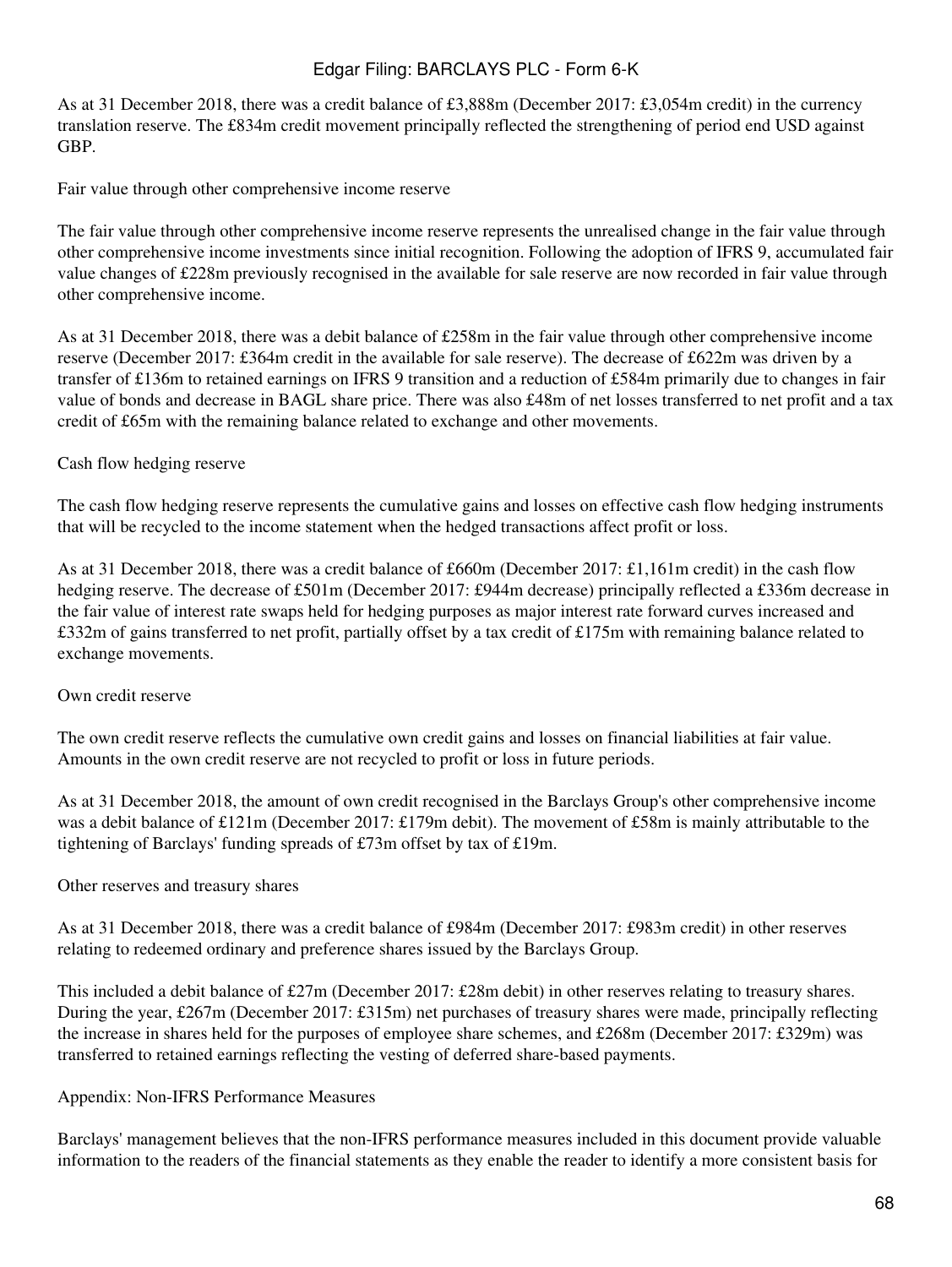comparing the businesses' performance between financial periods, and provide more detail concerning the elements of performance which the managers of these businesses are most directly able to influence or are relevant for an assessment of the Barclays Group. They also reflect an important aspect of the way in which operating targets are defined and performance is monitored by Barclays' management.

However, any non-IFRS performance measures in this document are not a substitute for IFRS measures and readers should consider the IFRS measures as well.

Non-IFRS performance measures glossary

| Measure                                                     | Definition                                                                                                                                                                                                                                                                                                                                                                                                                                   |
|-------------------------------------------------------------|----------------------------------------------------------------------------------------------------------------------------------------------------------------------------------------------------------------------------------------------------------------------------------------------------------------------------------------------------------------------------------------------------------------------------------------------|
| Loan: deposit ratio                                         | Loans and advances at amortised cost divided by deposits at amortised cost. The<br>components of the calculation have been included on page 43.                                                                                                                                                                                                                                                                                              |
| Period end allocated tangible<br>equity                     | Allocated tangible equity is calculated as 13.0% (2017: 12.0%) of RWAs for each<br>business, adjusted for capital deductions, excluding goodwill and intangible assets,<br>reflecting the assumptions the Barclays Group uses for capital planning purposes. Head<br>Office allocated tangible equity represents the difference between the Barclays Group's<br>tangible shareholders' equity and the amounts allocated to businesses.       |
| Average tangible<br>shareholders' equity                    | Calculated as the average of the previous month's period end tangible equity and the<br>current month's period end tangible equity. The average tangible shareholders' equity<br>for the period is the average of the monthly averages within that period.                                                                                                                                                                                   |
| Average allocated tangible<br>equity                        | Calculated as the average of the previous month's period end allocated tangible equity<br>and the current month's period end allocated tangible equity. The average allocated<br>tangible equity for the period is the average of the monthly averages within that period.                                                                                                                                                                   |
| Return on average tangible<br>shareholders' equity          | Statutory profit after tax attributable to ordinary equity holders of the parent, including<br>an adjustment for the tax credit in reserves in respect of other equity instruments, as a<br>proportion of average shareholders' equity excluding non-controlling interests and other<br>equity instruments adjusted for the deduction of intangible assets and goodwill. The<br>components of the calculation have been included on page 65. |
| Return on average allocated<br>tangible equity              | Statutory profit after tax attributable to ordinary equity holders of the parent, including<br>an adjustment for the tax credit in reserves in respect of other equity instruments, as a<br>proportion of average allocated tangible equity. The components of the calculation have<br>been included on page 65.                                                                                                                             |
| Cost: income ratio                                          | Total operating expenses divided by total income.                                                                                                                                                                                                                                                                                                                                                                                            |
| Loan loss rate                                              | Quoted in basis points and represents total impairment charges divided by gross loans<br>and advances held at amortised cost at the balance sheet date. The components of the<br>calculation have been included on page 29.                                                                                                                                                                                                                  |
| Net interest margin                                         | Net interest income divided by the sum of average customer assets. The components of<br>the calculation have been included on page 25.                                                                                                                                                                                                                                                                                                       |
| Tangible net asset value per<br>share                       | Calculated by dividing shareholders' equity, excluding non-controlling interests and<br>other equity instruments, less goodwill and intangible assets, by the number of issued<br>ordinary shares. The components of the calculation have been included on page 72.                                                                                                                                                                          |
| Performance measures<br>excluding litigation and<br>conduct | Calculated by excluding litigation and conduct charges from performance measures.<br>The components of the calculations have been included on pages 66 to 72.                                                                                                                                                                                                                                                                                |

#### Returns

Return on average tangible equity is calculated as profit after tax attributable to ordinary equity holders of the parent, including an adjustment for the tax credit in reserves in respect of other equity instruments, as a proportion of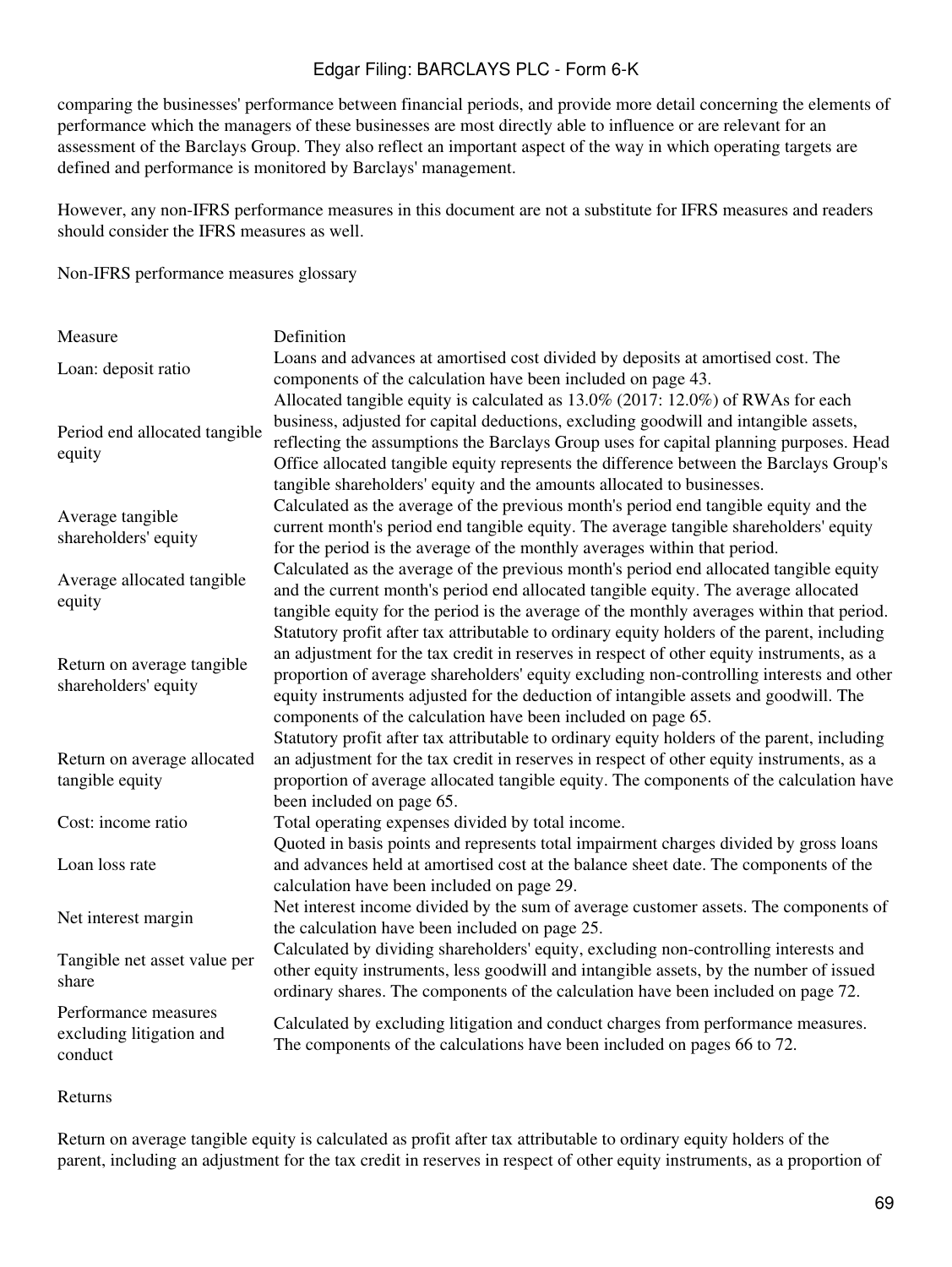average tangible equity, excluding non-controlling and other equity interests for businesses. Allocated tangible equity has been calculated as 13.0% (2017: 12.0%) of RWAs for each business, adjusted for capital deductions, excluding goodwill and intangible assets, reflecting the assumptions the Barclays Group uses for capital planning purposes. Head Office average allocated tangible equity represents the difference between the Barclays Group's average tangible shareholders' equity and the amounts allocated to businesses.

|                                                  | Attributable<br>$profit/(\text{loss})$ | Tax credit in respect of<br>interest payments on other to ordinary equity<br>equity instruments | Profit/(loss) attributable<br>holders of the parent | Average<br>tangible<br>equity | Return on<br>average<br>tangible equity |
|--------------------------------------------------|----------------------------------------|-------------------------------------------------------------------------------------------------|-----------------------------------------------------|-------------------------------|-----------------------------------------|
| For the year ended<br>31.12.18                   | $\pounds$ m                            | $\pounds$ m                                                                                     | $\pounds$ m                                         | £bn                           | $\%$                                    |
| <b>Barclays UK</b>                               | 1,158                                  | 40                                                                                              | 1,198                                               | 10.0                          | 11.9                                    |
| Corporate and<br><b>Investment Bank</b>          | 1,641                                  | 140                                                                                             | 1,781                                               | 26.0                          | 6.9                                     |
| Consumer, Cards<br>and Payments                  | 800                                    | 18                                                                                              | 818                                                 | 5.0                           | 16.5                                    |
| <b>Barclays</b><br>International                 | 2,441                                  | 158                                                                                             | 2,599                                               | 31.0                          | 8.4                                     |
| Head Office                                      | (2,205)                                | 5                                                                                               | (2,200)                                             | 3.1                           | n/m                                     |
| <b>Barclays Group</b>                            | 1,394                                  | 203                                                                                             | 1,597                                               | 44.1                          | 3.6                                     |
| For the year ended<br>31.12.17                   |                                        |                                                                                                 |                                                     |                               |                                         |
| <b>Barclays UK</b>                               | 853                                    | 40                                                                                              | 893                                                 | 9.1                           | 9.8                                     |
| Corporate and<br><b>Investment Bank</b>          | 167                                    | 102                                                                                             | 269                                                 | 24.0                          | 1.1                                     |
| Consumer, Cards<br>and Payments                  | 680                                    | 18                                                                                              | 698                                                 | 4.2                           | 16.7                                    |
| <b>Barclays</b><br>International                 | 847                                    | 120                                                                                             | 967                                                 | 28.1                          | 3.4                                     |
| Head Office1                                     | (868)                                  | $\overline{4}$                                                                                  | (864)                                               | 9.3                           | n/m                                     |
| Barclays Non-Core (419)<br><b>Africa Banking</b> |                                        | 10                                                                                              | (409)                                               | 2.4                           | n/m                                     |
| discontinued<br>operation1                       | (2,335)                                | $\overline{\phantom{a}}$                                                                        | (2, 335)                                            | n/m                           | n/m                                     |
| <b>Barclays Group</b>                            | (1,922)                                | 174                                                                                             | (1,748)                                             | 48.9                          | (3.6)                                   |

1 Average allocated tangible equity for Africa Banking is included within Head Office.

Performance measures excluding litigation and conduct

|                                  | Year ended 31.12.18 |                                                                                                        |         |         |         |                 |  |
|----------------------------------|---------------------|--------------------------------------------------------------------------------------------------------|---------|---------|---------|-----------------|--|
|                                  |                     | Barclays Corporate and Consumer, CardsBarclays<br><b>Investment Bank and Payments</b><br>International |         |         | Head    | <b>Barclays</b> |  |
|                                  | UK.                 |                                                                                                        |         |         | Office  | Group           |  |
| Cost: income ratio               | £m                  | £m                                                                                                     | £m      | £m      | £m      | £m              |  |
| Total operating expenses         | (4,604)             | (7,349)                                                                                                | (2,312) | (9,661) | (1,978) | (16,243)        |  |
| Impact of litigation and conduct | 483                 | 68                                                                                                     | 59      | 127     | 1,597   | 2,207           |  |
| Operating expenses               | (4,121)             | (7.281)                                                                                                | (2,253) | (9,534) | (381)   | (14,036)        |  |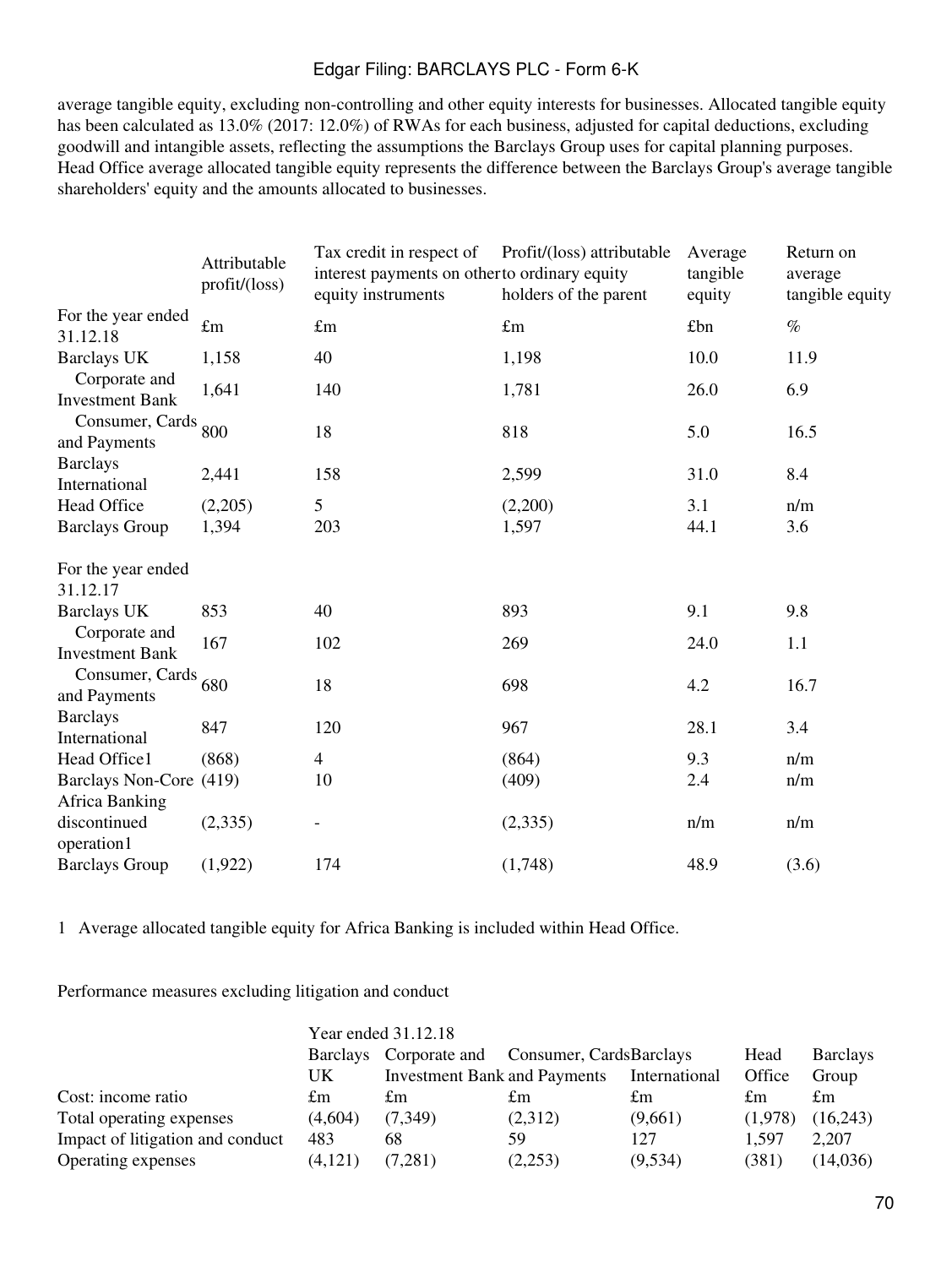| Total income                                                                                                                                                                                  | 7,383                        | 9,765                        | 4,261                      | 14,026                       | (273)                      | 21,136                       |
|-----------------------------------------------------------------------------------------------------------------------------------------------------------------------------------------------|------------------------------|------------------------------|----------------------------|------------------------------|----------------------------|------------------------------|
| Cost: income ratio excluding<br>litigation and conduct                                                                                                                                        | 56%                          | 75%                          | 53%                        | 68%                          | n/m                        | 66%                          |
| Profit before tax<br>Profit/(loss) before tax<br>Impact of litigation and conduct<br>Profit/(loss) before tax excluding<br>litigation and conduct                                             | 1,956<br>483<br>2,439        | 2,593<br>68<br>2,661         | 1,182<br>59<br>1,241       | 3,775<br>127<br>3,902        | (2,237)<br>1,597<br>(640)  | 3,494<br>2,207<br>5,701      |
| Profit attributable to ordinary<br>equity holders of the parent                                                                                                                               |                              |                              |                            |                              |                            |                              |
| Attributable profit/(loss)<br>Post-tax impact of litigation and<br>conduct                                                                                                                    | 1,158<br>472                 | 1,641<br>62                  | 800<br>44                  | 2,441<br>106                 | (2,205)<br>1,558           | 1,394<br>2,136               |
| Attributable profit/(loss) excluding<br>litigation and conduct                                                                                                                                | 1,630                        | 1,703                        | 844                        | 2,547                        | (647)                      | 3,530                        |
| Tax credit in respect of interest<br>payments on other equity<br>instruments<br>Profit/(loss) attributable to<br>ordinary equity holders of the<br>parent excluding litigation and<br>conduct | 40                           | 140                          | 18                         | 158                          | $\mathfrak{S}$             | 203                          |
|                                                                                                                                                                                               | 1,670                        | 1,843                        | 862                        | 2,705                        | (642)                      | 3,733                        |
| Return on average tangible<br>shareholders' equity<br>Average shareholders' equity<br>Goodwill and intangibles<br>Average tangible shareholders'<br>equity                                    | £bn<br>13.6<br>(3.6)<br>10.0 | £bn<br>26.2<br>(0.2)<br>26.0 | £bn<br>6.1<br>(1.1)<br>5.0 | £bn<br>32.3<br>(1.3)<br>31.0 | £bn<br>6.2<br>(3.1)<br>3.1 | £bn<br>52.1<br>(8.0)<br>44.1 |
| Return on average tangible<br>shareholders' equity excluding<br>litigation and conduct                                                                                                        | 16.7%                        | 7.1%                         | 17.3%                      | 8.7%                         | n/m                        | 8.5%                         |
| Basic earnings per ordinary share<br>Basic weighted average number of<br>shares (m)                                                                                                           |                              |                              |                            |                              |                            | 17,075                       |
| Basic earnings per ordinary share<br>excluding litigation and conduct                                                                                                                         |                              |                              |                            |                              |                            | 21.9p                        |

Year ended 31.12.17 Barclays Corporate and Consumer, UK Investment Bank Cards and Barclays International Head Office1 Barclays Group2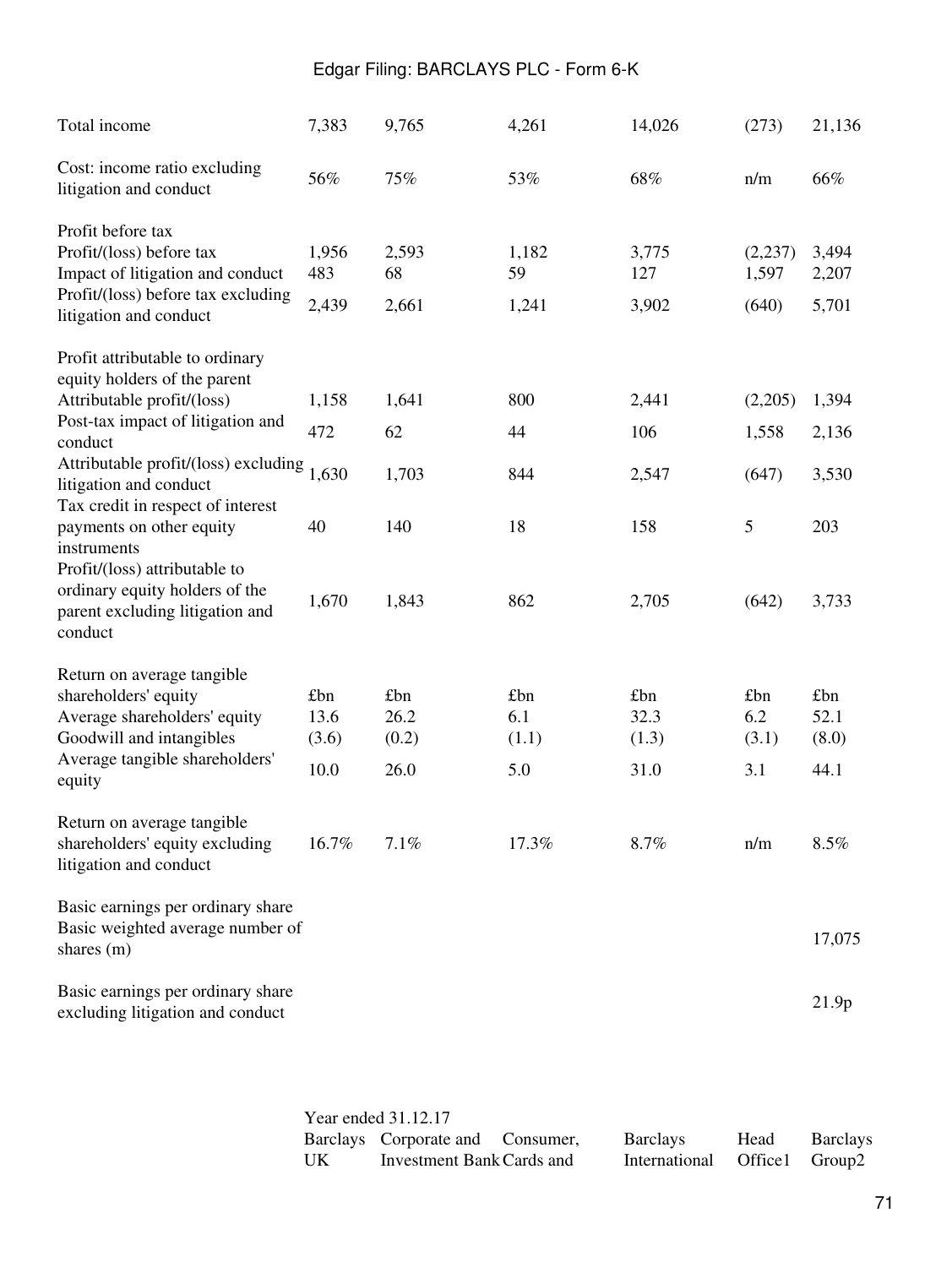| Cost: income ratio<br>Total operating expenses<br>Impact of litigation and conduct<br>Operating expenses                                          | $\pounds$ m<br>(4, 848)<br>759<br>(4,089) | $\pounds$ m<br>(7, 742)<br>267<br>(7, 475) | Payments<br>$\pounds$ m<br>(2,113)<br>2<br>(2,111) | $\pounds$ m<br>(9, 855)<br>269<br>(9,586) | $\pounds$ m<br>(469)<br>151<br>(318) | $\pounds$ m<br>(15, 456)<br>1,207<br>(14,249) |
|---------------------------------------------------------------------------------------------------------------------------------------------------|-------------------------------------------|--------------------------------------------|----------------------------------------------------|-------------------------------------------|--------------------------------------|-----------------------------------------------|
| Total income                                                                                                                                      | 7,383                                     | 9,878                                      | 4,504                                              | 14,382                                    | (159)                                | 21,076                                        |
| Cost: income ratio excluding<br>litigation and conduct                                                                                            | 55%                                       | 76%                                        | 47%                                                | 67%                                       | n/m                                  | 68%                                           |
| Profit before tax<br>Profit/(loss) before tax<br>Impact of litigation and conduct<br>Profit/(loss) before tax excluding<br>litigation and conduct | 1,747<br>759<br>2,506                     | 2,056<br>267<br>2,323                      | 1,219<br>2<br>1,221                                | 3,275<br>269<br>3,544                     | (834)<br>151<br>(683)                | 3,541<br>1,207<br>4,748                       |
| Profit attributable to ordinary<br>equity holders of the parent<br>Attributable profit/(loss)                                                     | 853                                       | 167                                        | 680                                                | 847                                       | (868)                                | (1,922)                                       |
| Post-tax impact of litigation and<br>conduct                                                                                                      | 733                                       | 259                                        | $\mathbf{1}$                                       | 260                                       | 137                                  | 1,150                                         |
| Attributable profit/(loss) excluding $1,586$<br>litigation and conduct                                                                            |                                           | 426                                        | 681                                                | 1,107                                     | (731)                                | (772)                                         |
| Tax credit in respect of interest<br>payments on other equity<br>instruments                                                                      | 40                                        | 102                                        | 18                                                 | 120                                       | $\overline{4}$                       | 174                                           |
| Profit/(loss) attributable to<br>ordinary equity holders of the<br>parent excluding litigation and<br>conduct                                     | 1,626                                     | 528                                        | 699                                                | 1,227                                     | (727)                                | (598)                                         |
| Return on average tangible<br>shareholders' equity<br>Average shareholders' equity<br>Goodwill and intangibles                                    | £bn<br>13.6<br>(4.4)                      | £bn<br>24.9<br>(1.0)                       | £bn<br>5.6<br>(1.4)                                | £bn<br>30.5<br>(2.4)                      | £bn<br>10.6<br>(1.4)                 | £bn<br>57.1<br>(8.2)                          |
| Average tangible shareholders'<br>equity                                                                                                          | 9.1                                       | 24.0                                       | 4.2                                                | 28.1                                      | 9.3                                  | 48.9                                          |
| Return on average tangible<br>shareholders' equity excluding<br>litigation and conduct                                                            | 17.8%                                     | 2.2%                                       | 16.8%                                              | 4.4%                                      | n/m                                  | $(1.2\%)$                                     |
| Basic earnings per ordinary share<br>Basic weighted average number of<br>shares (m)                                                               |                                           |                                            |                                                    |                                           |                                      | 16,996                                        |
| Basic loss per ordinary share<br>excluding litigation and conduct                                                                                 |                                           |                                            |                                                    |                                           |                                      | (3.5p)                                        |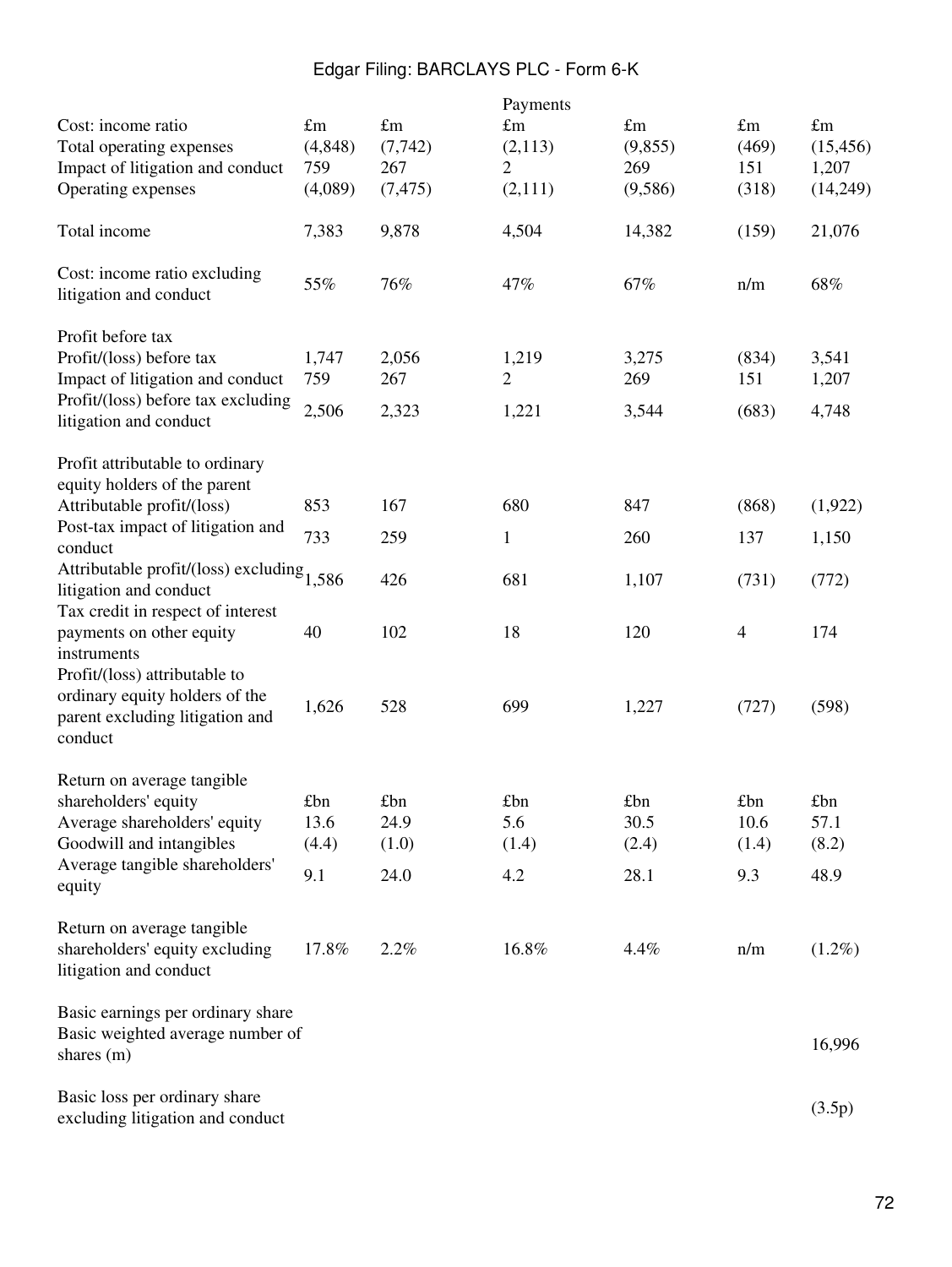1 Average tangible shareholders' equity for Africa is included within Head Office.

2 Barclays Group results also included Barclays Non-Core and the Africa Banking discontinued operation for the full year 2017.

| <b>Barclays Group</b>                                                                                      |                             |                                                                         |                                      |                                         |                                       |                             |                                                                                  |                                      |
|------------------------------------------------------------------------------------------------------------|-----------------------------|-------------------------------------------------------------------------|--------------------------------------|-----------------------------------------|---------------------------------------|-----------------------------|----------------------------------------------------------------------------------|--------------------------------------|
| Cost: income ratio<br>Total operating expenses<br>Impact of litigation and conduct<br>Operating expenses   | Q418<br>£m<br>(4,093)<br>60 | Q318<br>£m<br>(3,434)<br>105<br>$(4,033)$ $(3,329)$ $(3,310)$ $(3,364)$ | Q218<br>$\pounds$ m<br>(3,391)<br>81 | Q118<br>$\pounds$ m<br>(5,325)<br>1,961 | Q417<br>$\pounds$ m<br>(4,369)<br>383 | Q317<br>£m<br>(3,355)<br>81 | Q217<br>$\pounds$ m<br>(4,113)<br>715<br>$(3,986)$ $(3,274)$ $(3,398)$ $(3,591)$ | Q117<br>$\pounds$ m<br>(3,619)<br>28 |
| Total income                                                                                               | 5,073                       | 5,129                                                                   | 5,576                                | 5,358                                   | 5,022                                 | 5,173                       | 5,058                                                                            | 5,823                                |
| Cost: income ratio excluding litigation and<br>conduct                                                     | 79%                         | 65%                                                                     | 59%                                  | 63%                                     | 79%                                   | 63%                         | 67%                                                                              | 62%                                  |
| Profit before tax<br>Profit/(loss) before tax                                                              | 374                         | 1,461                                                                   | 1,895                                | (236)                                   | 93                                    | 1,107                       | 659                                                                              | 1,682                                |
| Impact of litigation and conduct<br>Profit before tax excluding litigation and conduct 434                 | 60                          | 105<br>1,566                                                            | 81<br>1,976                          | 1,961<br>1,725                          | 383<br>476                            | 81<br>1,188                 | 715<br>1,374                                                                     | 28<br>1,710                          |
| Profit attributable to ordinary equity holders of<br>the parent                                            |                             |                                                                         |                                      |                                         |                                       |                             |                                                                                  |                                      |
| Attributable (loss)/profit<br>Post-tax impact of litigation and conduct                                    | (76)<br>62                  | 1,002<br>85                                                             | 1,232<br>59                          | (764)<br>1,930                          | $(1,294)$ 583<br>351                  | 77                          | (1,401)<br>703                                                                   | 190<br>19                            |
| Attributable (loss)/profit excluding litigation and<br>conduct                                             | (14)                        | 1,087                                                                   | 1,291                                | 1,166                                   | (943)                                 | 660                         | (698)                                                                            | 209                                  |
| Tax credit in respect of interest payments on<br>other equity instruments                                  | 62                          | 48                                                                      | 47                                   | 46                                      | 49                                    | 43                          | 44                                                                               | 38                                   |
| Profit/(loss) attributable to ordinary equity<br>holders of the parent excluding litigation and<br>conduct | 48                          | 1,135                                                                   | 1,338                                | 1,212                                   | (894)                                 | 703                         | (654)                                                                            | 247                                  |
| Return on average tangible shareholders' equity                                                            | £bn                         | £bn                                                                     | £bn                                  | £bn                                     | £bn                                   | £bn                         | £bn                                                                              | £bn                                  |
| Average shareholders' equity<br>Goodwill and intangibles<br>Average tangible shareholders' equity          | 52.2<br>(7.9)<br>44.3       | 52.5<br>(7.9)<br>44.6                                                   | 51.3<br>(7.8)<br>43.5                | 52.0<br>(7.8)<br>44.2                   | 55.9<br>(7.8)<br>48.1                 | 56.6<br>(7.8)<br>48.9       | 57.5<br>(8.2)<br>49.3                                                            | 58.5<br>(9.1)<br>49.4                |
| Return on average tangible shareholders' equity<br>excluding litigation and conduct                        | 0.4%                        |                                                                         | 10.2% 12.3% 11.0%                    |                                         | $(7.4\%)$ 5.7\%                       |                             | $(5.3\%)$ 2.0%                                                                   |                                      |
| Basic earnings per ordinary share<br>Basic weighted average number of shares (m)                           |                             | 17,075 17,074 17,067 17,037                                             |                                      |                                         |                                       |                             | 16,996 16,994 16,989 16,924                                                      |                                      |
| Basic earnings/(loss) per ordinary share<br>excluding litigation and conduct                               | 0.3p                        | 6.6p                                                                    | 7.8p                                 | 7.1p                                    | (5.3p)                                | 4.1p                        | (3.8p)                                                                           | 1.5p                                 |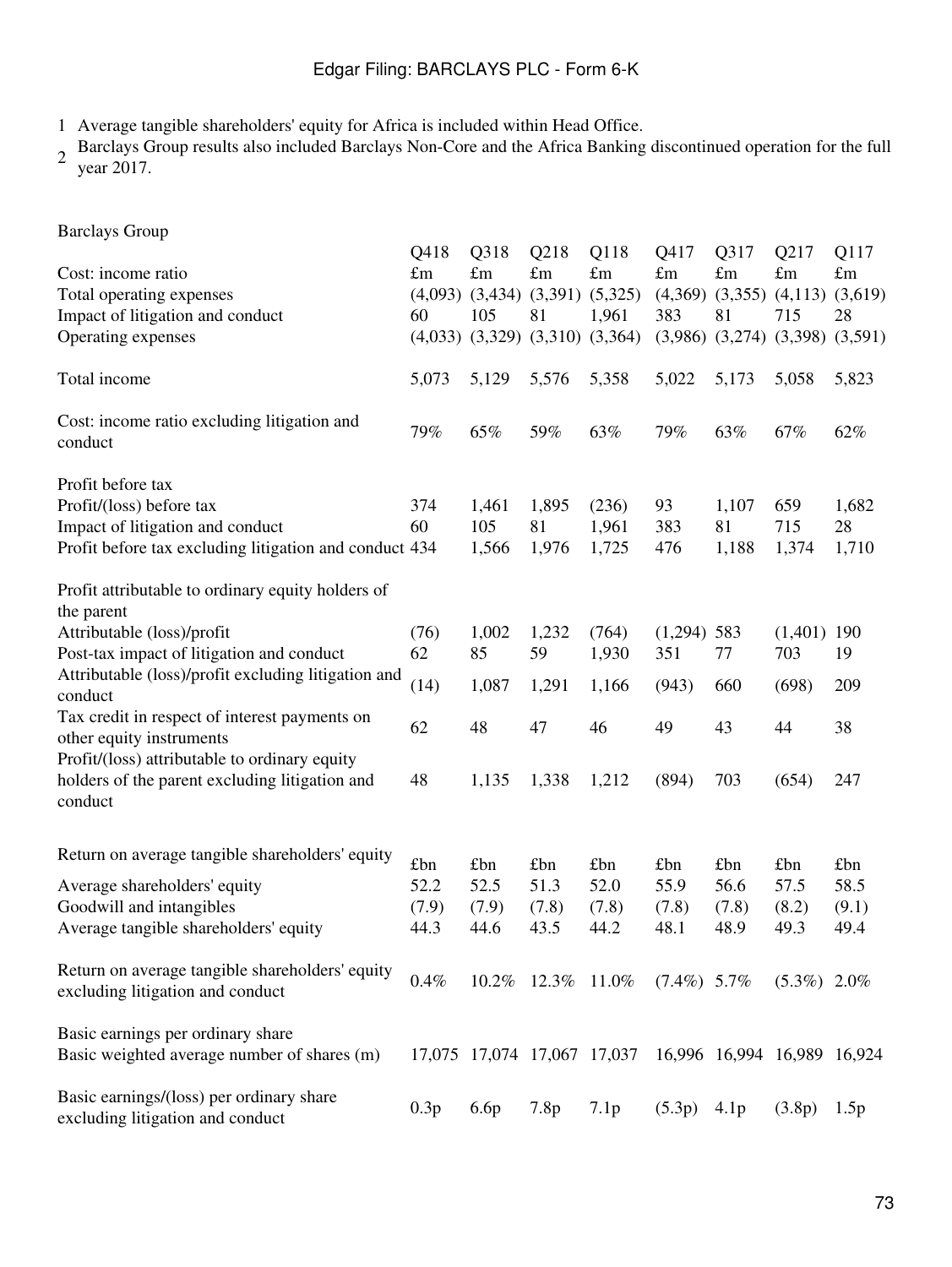| <b>Barclays UK</b>                                                              |                |                                         |             |             |                     |             |             |                               |             |
|---------------------------------------------------------------------------------|----------------|-----------------------------------------|-------------|-------------|---------------------|-------------|-------------|-------------------------------|-------------|
|                                                                                 | Q418           | Q318                                    |             | Q218        | Q118                | Q417        | Q317        | Q217                          | Q117        |
| Cost: income ratio                                                              | $\pounds$ m    | $\pounds$ m                             |             | $\pounds$ m | $\pounds$ m         | $\pounds$ m | $\pounds$ m | $\pounds$ m                   | $\pounds$ m |
| Total operating expenses                                                        | (1,175)        | (1,042)                                 |             | (971)       | (1,416)             | (1,229)     | (991)       | (1,673)                       | (955)       |
| Impact of litigation and conduct                                                | 15             | 54                                      | 3           |             | 411                 | 53          | 11          | 699                           | (4)         |
| Operating expenses                                                              | (1,160)        | (988)                                   |             | (968)       | (1,005)             | (1,176)     | (980)       | (974)                         | (959)       |
| Total income                                                                    | 1,863          | 1,896                                   |             | 1,836       | 1,788               | 1,870       | 1,852       | 1,820                         | 1,841       |
| Cost: income ratio excluding litigation and conduct 62%                         |                | 52%                                     |             | 53%         | 56%                 | 63%         | 53%         | 54%                           | 52%         |
| Profit before tax                                                               |                |                                         |             |             |                     |             |             |                               |             |
| Profit/(loss) before tax                                                        | 390            | 740                                     |             | 656         | 170                 | 452         | 661         | (74)                          | 708         |
| Impact of litigation and conduct                                                | 15             | 54                                      | 3           |             | 411                 | 53          | 11          | 699                           | (4)         |
| Profit before tax excluding litigation and conduct                              | 405            | 794                                     |             | 659         | 581                 | 505         | 672         | 625                           | 704         |
| Profit attributable to ordinary equity holders of the<br>parent                 |                |                                         |             |             |                     |             |             |                               |             |
| Attributable profit/(loss)                                                      | 232            | 500                                     |             | 464         | (38)                | 245         | 423         | (285)                         | 470         |
| Post-tax impact of litigation and conduct                                       | 12             | 48                                      | 1           |             | 411                 | 37          | 8           | 691                           | (3)         |
| Attributable profit excluding litigation and conduct 244                        |                | 548                                     |             | 465         | 373                 | 282         | 431         | 406                           | 467         |
| Tax credit in respect of interest payments on other                             |                |                                         |             |             |                     |             |             |                               |             |
| equity instruments                                                              | $\overline{9}$ | 10                                      | 9           |             | 12                  | 13          | 9           | 9                             | 9           |
| Profit attributable to ordinary equity holders of the                           |                |                                         |             |             |                     |             |             |                               |             |
| parent excluding litigation and conduct                                         | 253            | 558                                     |             | 474         | 385                 | 295         | 440         | 415                           | 476         |
| Return on average allocated tangible equity                                     | £bn            | £bn                                     |             | £bn         | £bn                 | £bn         | £bn         | £bn                           | £bn         |
| Average allocated equity                                                        | 13.6           | 13.7                                    |             | 13.6        | 13.4                | 13.1        | 14.0        | 13.5                          | 13.6        |
| Goodwill and intangibles                                                        | (3.5)          | (3.6)                                   |             | (3.5)       | (3.5)               | (3.5)       | (4.6)       | (4.8)                         | (4.7)       |
| Average allocated tangible equity                                               | 10.1           | 10.1                                    |             | 10.1        | 9.8                 | 9.6         | 9.4         | 8.7                           | 8.9         |
| Return on average allocated tangible equity<br>excluding litigation and conduct | 10.1%          | 22.0%                                   |             |             | 18.8% 15.7%         | 12.3%       |             | 18.7% 19.1%                   | 21.5%       |
| <b>Barclays International</b>                                                   |                |                                         |             |             |                     |             |             |                               |             |
|                                                                                 | Q418           | Q318                                    | Q218        |             | Q118                | Q417        | Q317        | Q217                          | Q117        |
| Cost: income ratio                                                              | $\pounds$ m    | $\pounds$ m                             | $\pounds$ m |             | $\pounds$ m         | $\pounds$ m | $\pounds$ m | $\pounds$ m                   | $\pounds$ m |
| Total operating expenses                                                        | (2,684)        | (2,309)                                 |             |             | $(2,353)$ $(2,315)$ | (2,948)     | (2,187)     | $(2,272)$ $(2,448)$           |             |
| Impact of litigation and conduct                                                | 33             | 32                                      | 47          |             | 15                  | 255         | 5           | (4)                           | 13          |
| Operating expenses                                                              |                | $(2,651)$ $(2,277)$ $(2,306)$ $(2,300)$ |             |             |                     | (2,693)     |             | $(2,182)$ $(2,276)$ $(2,435)$ |             |
| Total income                                                                    | 3,221          | 3,290                                   | 3,707       |             | 3,808               | 3,319       | 3,315       | 3,610                         | 4,138       |
| Cost: income ratio excluding litigation and<br>conduct                          | 82%            | 69%                                     | 62%         |             | 60%                 | 81%         | 66%         | 63%                           | 59%         |
| Profit before tax                                                               |                |                                         |             |             |                     |             |             |                               |             |
| Profit before tax                                                               | 215            | 850                                     | 1,297       |             | 1,413               | 6           | 652         | 1,261                         | 1,356       |
| Impact of litigation and conduct                                                | 33             | 32                                      | 47          |             | 15                  | 255         | 5           | (4)                           | 13          |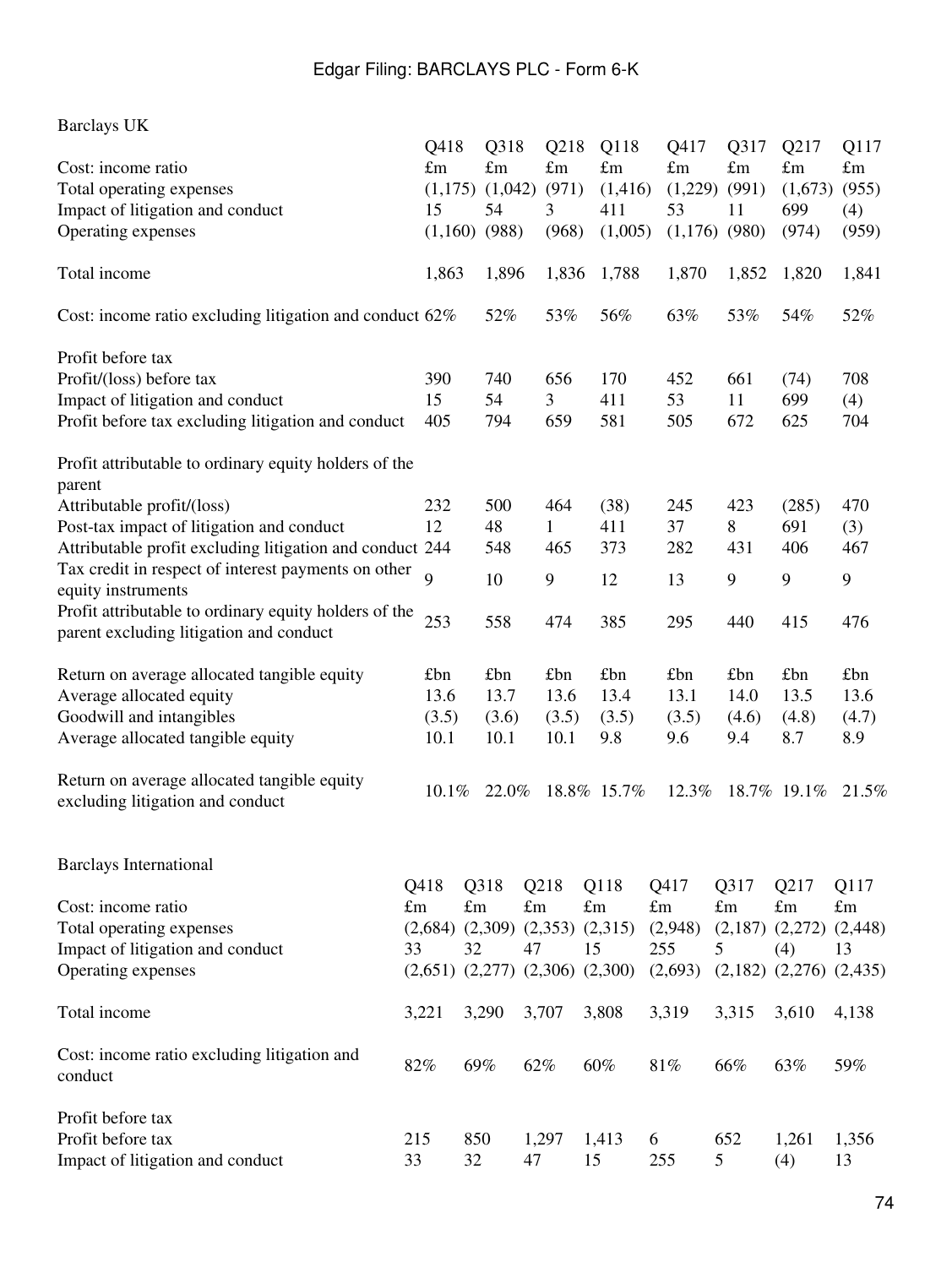| Profit before tax excluding litigation and<br>conduct                                                          | 248   | 882                       | 1,344         | 1,428                    |                     | 261                 | 657            |                     | 1,257               | 1,369                      |
|----------------------------------------------------------------------------------------------------------------|-------|---------------------------|---------------|--------------------------|---------------------|---------------------|----------------|---------------------|---------------------|----------------------------|
| Profit attributable to ordinary equity holders of<br>the parent                                                |       |                           |               |                          |                     |                     |                |                     |                     |                            |
| Attributable (loss)/profit                                                                                     | (72)  | 650                       | 890           | 973                      |                     | (1, 168)            | 359            |                     | 819                 | 837                        |
| Post-tax impact of litigation and conduct<br>Attributable (loss)/profit excluding litigation and               | 34    | 26                        | 34            | 12                       |                     | 250                 | $\overline{4}$ |                     | (3)                 | 9                          |
| conduct                                                                                                        | (38)  | 676                       | 924           | 985                      |                     | (918)               | 363            |                     | 816                 | 846                        |
| Tax credit in respect of interest payments on                                                                  | 51    | 37                        | 36            | 34                       |                     | 34                  | 32             | 27                  |                     | 27                         |
| other equity instruments<br>Profit/(loss) attributable to ordinary equity                                      |       |                           |               |                          |                     |                     |                |                     |                     |                            |
| holders of the parent excluding litigation and<br>conduct                                                      | 13    | 713                       | 960           | 1,019                    |                     | (884)               | 395            |                     | 843                 | 873                        |
| Return on average allocated tangible equity                                                                    | £bn   | £bn                       | £bn           | £bn                      |                     | £bn                 | £bn            |                     | £bn                 | £bn                        |
| Average allocated equity                                                                                       | 32.4  | 32.5                      | 32.8          | 31.4                     |                     | 29.9                | 31.5           |                     | 30.1                | 30.5                       |
| Goodwill and intangibles                                                                                       | (1.1) | (1.3)                     | (1.4)         | (1.4)                    |                     | (1.4)               | (2.6)          |                     | (2.8)               | (2.8)                      |
| Average allocated tangible equity                                                                              | 31.3  | 31.1                      | 31.4          | 30.1                     |                     | 28.5                | 28.9           |                     | 27.4                | 27.7                       |
| Return on average allocated tangible equity<br>excluding litigation and conduct                                | 0.2%  | 9.2%                      | 12.2%         | 13.6%                    |                     | $(12.4\%)$ 5.5%     |                |                     | 12.3%               | 12.6%                      |
| Corporate and Investment Bank                                                                                  |       |                           |               |                          |                     |                     |                |                     |                     |                            |
| Profit before tax                                                                                              |       | Q418<br>$\pounds$ m       | $\pounds$ m   | Q318 Q218<br>$\pounds$ m | Q118<br>$\pounds$ m | Q417<br>$\pounds$ m |                | Q317<br>$\pounds$ m | Q217<br>$\pounds$ m | Q117<br>$\pounds$ m        |
| Profit/(loss) before tax                                                                                       |       | 85                        | 498           | 835                      | 1,175               | (252)               |                | 593                 | 925                 | 790                        |
| Impact of litigation and conduct                                                                               |       | 23                        | 32            | $\overline{\phantom{0}}$ | 13                  | 255                 |                | 5                   | (4)                 | 11                         |
| Profit before tax excluding litigation and conduct                                                             |       | 108                       | 530           | 835                      | 1,188               | 3                   |                | 598                 | 921                 | 801                        |
| Profit attributable to ordinary equity holders of the parent                                                   |       |                           |               |                          |                     |                     |                |                     |                     |                            |
| Attributable (loss)/profit                                                                                     |       | (128)                     | 397           | 567                      | 805                 | (1,256)             |                | 340                 | 623                 | 460                        |
| Post-tax impact of litigation and conduct                                                                      |       | 27                        | 25            | $\overline{\phantom{0}}$ | 10                  | 250                 |                | $\overline{4}$      | (3)                 | 8                          |
| Attributable (loss)/profit excluding litigation and conduct(101)                                               |       |                           | 422           | 567                      | 815                 | (1,006)             |                | 344                 | 620                 | 468                        |
| Tax credit in respect of interest payments on other equity $_{44}$<br>instruments                              |       |                           | 34            | 33                       | 29                  | 29                  |                | 28                  | 22                  | 23                         |
| (Loss)/profit attributable to ordinary equity holders of the $(57)$<br>parent excluding litigation and conduct |       |                           | 456           | 600                      | 844                 | (977)               |                | 372                 | 642                 | 491                        |
| Return on average allocated tangible equity                                                                    |       | £bn                       | £bn           | £bn                      | £bn                 | £bn                 |                | £bn                 | £bn                 | £bn                        |
| Average allocated equity                                                                                       |       | 26.0                      | 26.2          | 26.7                     | 25.9                | 24.7                |                | 25.8                | 24.4                | 24.8                       |
| Goodwill and intangibles<br>Average allocated tangible equity                                                  |       | 26.0                      | (0.2)<br>25.9 | (0.3)<br>26.4            | (0.3)<br>25.6       | (0.4)<br>24.3       |                | (1.1)<br>24.8       | (1.2)<br>23.3       | (1.3)<br>23.5              |
| Return on average allocated tangible equity excluding<br>litigation and conduct                                |       | $(0.9\%)$ 7.0% 9.1% 13.2% |               |                          |                     |                     |                |                     |                     | $(16.1\%)$ 6.0% 11.1% 8.3% |

Consumer, Cards and Payments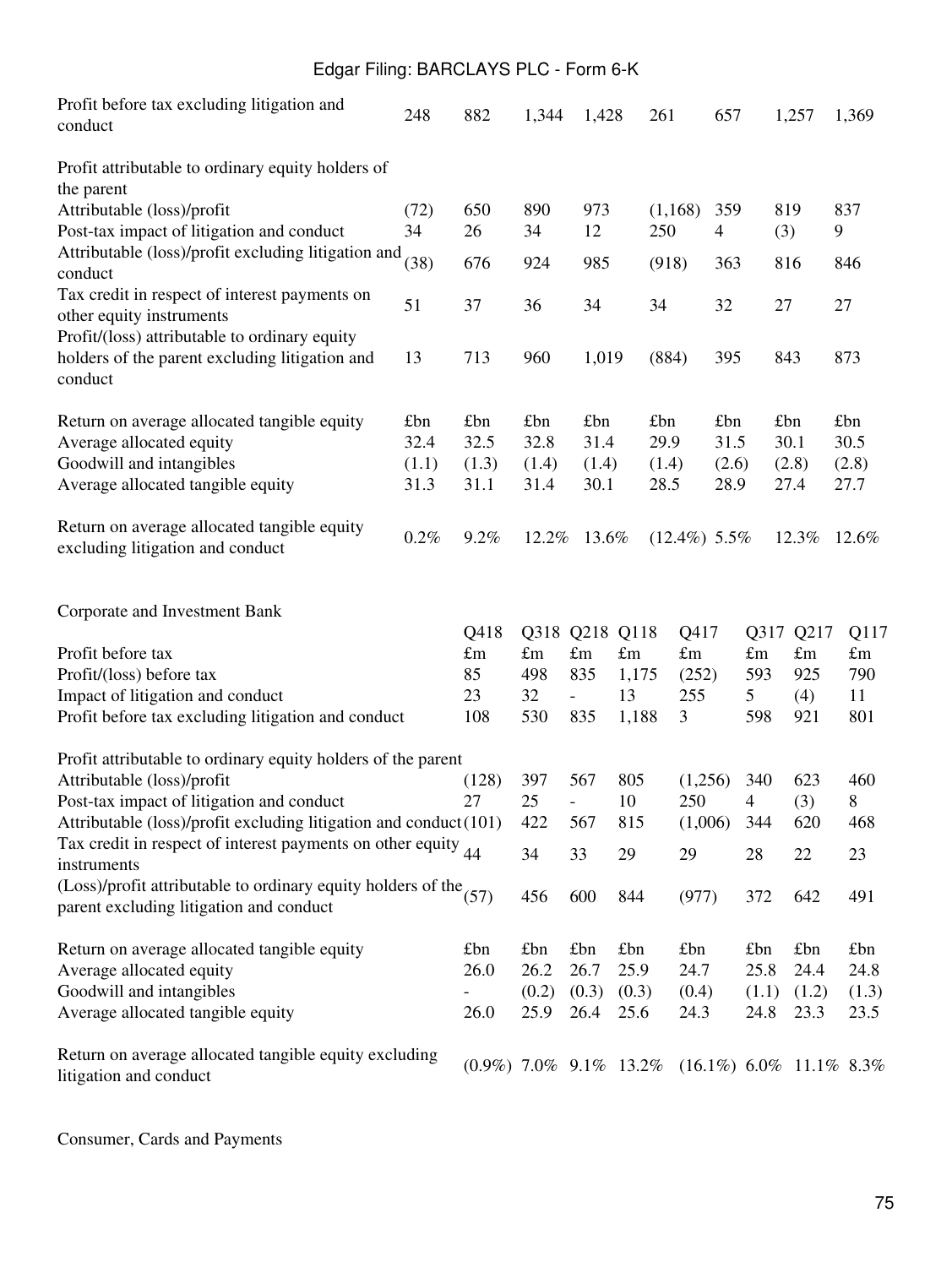| Profit before tax                                                                                             | $\pounds$ m    | $\pounds$ m              | $\pounds$ m | $\pounds$ m            | $\pounds$ m              | $\pounds$ m              | $\pounds$ m           | $\pounds$ m    |
|---------------------------------------------------------------------------------------------------------------|----------------|--------------------------|-------------|------------------------|--------------------------|--------------------------|-----------------------|----------------|
| Profit before tax                                                                                             | 130            | 352                      | 462         | 238                    | 258                      | 59                       | 336                   | 566            |
| Impact of litigation and conduct                                                                              | 10             | $\overline{\phantom{a}}$ | 47          | $\overline{2}$         |                          |                          |                       | $\overline{2}$ |
| Profit before tax excluding litigation and conduct                                                            | 140            | 352                      | 509         | 240                    | 258                      | 59                       | 336                   | 568            |
| Profit attributable to ordinary equity holders of the parent                                                  |                |                          |             |                        |                          |                          |                       |                |
| Attributable profit                                                                                           | 56             | 253                      | 323         | 168                    | 88                       | 19                       | 196                   | 377            |
| Post-tax impact of litigation and conduct                                                                     | $\tau$         | $\mathbf{1}$             | 34          | $\overline{2}$         | $\overline{\phantom{0}}$ | $\overline{\phantom{0}}$ |                       | $\mathbf{1}$   |
| Attributable profit excluding litigation and conduct                                                          | 63             | 254                      | 357         | 170                    | 88                       | 19                       | 196                   | 378            |
| Tax credit in respect of interest payments on other equity<br>instruments                                     | $\overline{7}$ | 3                        | 3           | 5                      | 5                        | $\overline{4}$           | 5                     | $\overline{4}$ |
| Profit attributable to ordinary equity holders of the parent<br>excluding litigation and conduct              | 70             | 257                      | 360         | 175                    | 93                       | 23                       | 201                   | 382            |
| Return on average allocated tangible equity                                                                   | £bn            | £bn                      | £bn         | £bn                    | £bn                      | £bn                      | £bn                   | £bn            |
| Average allocated equity                                                                                      | 6.4            | 6.3                      | 6.0         | 5.5                    | 5.3                      | 5.7                      | 5.7                   | 5.7            |
| Goodwill and intangibles                                                                                      | (1.1)          | (1.1)                    | (1.1)       | (1.0)                  | (1.1)                    | (1.5)                    | (1.6)                 | (1.5)          |
| Average allocated tangible equity                                                                             | 5.3            | 5.2                      | 5.0         | 4.5                    | 4.2                      | 4.2                      | 4.1                   | 4.2            |
| Return on average allocated tangible equity excluding<br>litigation and conduct                               |                |                          |             | 5.4% 19.9% 28.9% 15.7% |                          |                          | 9.0% 2.2% 19.4% 36.5% |                |
| Head Office                                                                                                   | Q418           | Q318                     | Q218        | Q118                   | Q417                     | Q317                     | Q217                  | Q117           |
| Profit before tax                                                                                             | $\pounds$ m    | $\pounds$ m              | $\pounds$ m | $\pounds$ m            | $\pounds$ m              | $\pounds$ m              | $\pounds$ m           | $\pounds$ m    |
| Loss before tax                                                                                               | (231)          | (129)                    | (58)        | (1, 819)               | (365)                    | (206)                    | (122)                 | (141)          |
| Impact of litigation and conduct                                                                              | 12             | 19                       | 31          | 1,535                  | 75                       | 65                       | 1                     | 10             |
| Loss before tax excluding litigation and conduct                                                              | (219)          | (110)                    | (27)        | (284)                  | (290)                    |                          | $(141)$ $(121)$       | (131)          |
| Profit attributable to ordinary equity holders of the parent                                                  |                |                          |             |                        |                          |                          |                       |                |
| Attributable loss                                                                                             | (236)          | (148)                    | (122)       | (1,699)                | (371)                    | (199)                    | (175)                 | (123)          |
| Post-tax impact of litigation and conduct                                                                     | 16             | 11                       | 24          | 1,507                  | 64                       | 65                       | 1                     | 7              |
| Attributable loss excluding litigation and conduct                                                            | (220)          | (137)                    | (98)        | (192)                  | (307)                    | (134)                    | (174)                 | (116)          |
| Tangible net asset value                                                                                      |                |                          |             |                        |                          |                          |                       |                |
|                                                                                                               |                |                          |             |                        | As at 31.12.18           |                          | As at 31.12.17        |                |
|                                                                                                               |                |                          |             | $\pounds$ m            |                          | $\pounds$ m              |                       |                |
| Total equity excluding non-controlling interests                                                              |                |                          |             | 62,556                 |                          |                          | 63,905                |                |
| Other equity instruments                                                                                      |                |                          |             | (9,632)                |                          |                          | (8,941)               |                |
| Goodwill and intangibles<br>Tangible shareholders' equity attributable to ordinary shareholders of the parent |                |                          |             | (7, 973)<br>44,951     |                          |                          | (7, 849)<br>47,115    |                |
| Shares in issue                                                                                               |                |                          |             | m<br>17,133            |                          | m                        | 17,060                |                |
|                                                                                                               |                |                          |             |                        |                          |                          |                       |                |
| Tangible net asset value per share                                                                            |                |                          |             | p<br>262               |                          | p<br>276                 |                       |                |

Shareholder Information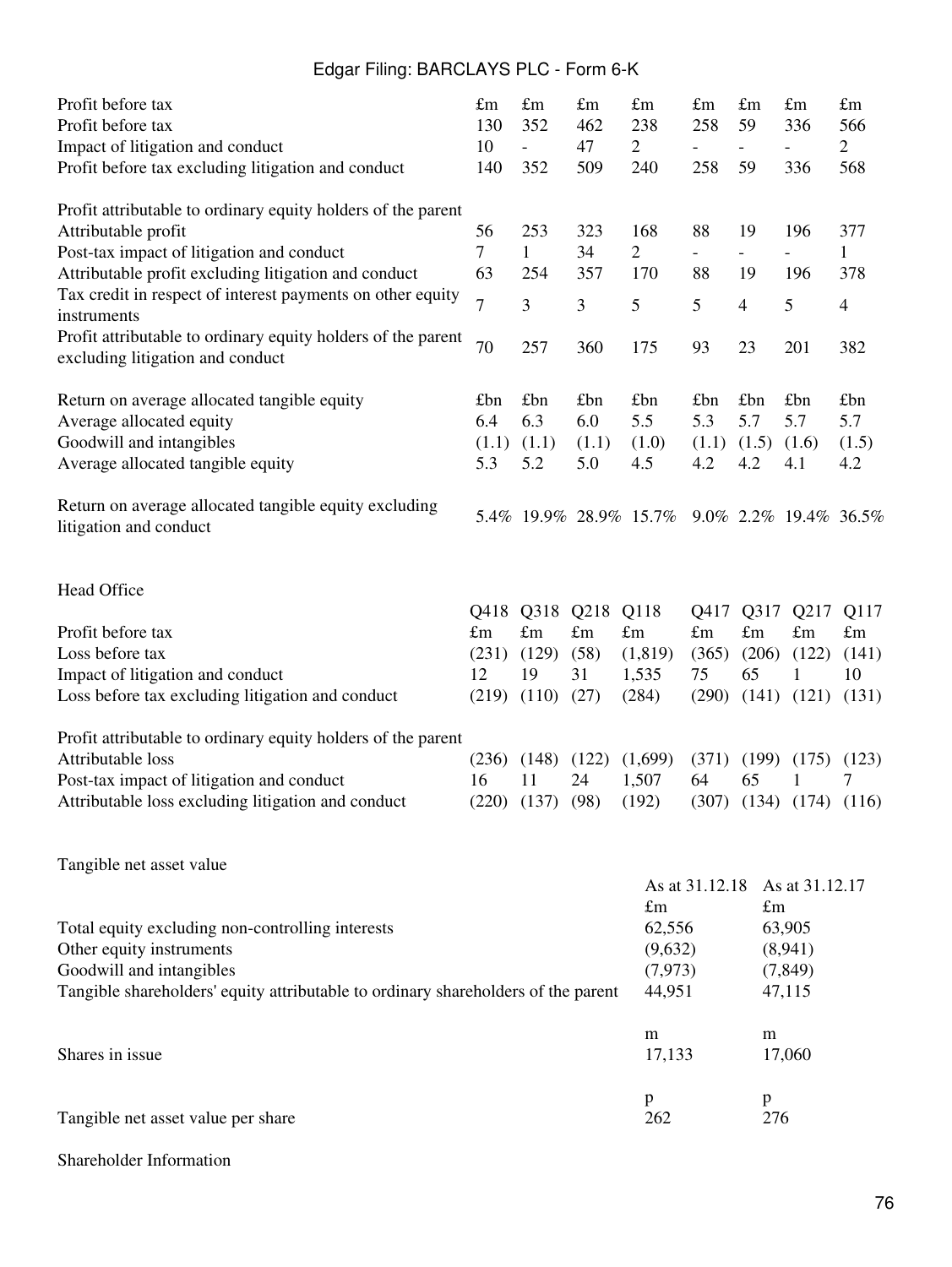| Results timetable1                                                                                        | Date             |
|-----------------------------------------------------------------------------------------------------------|------------------|
| Ex-dividend date                                                                                          | 28 February 2019 |
| Dividend record date                                                                                      | 1 March 2019     |
| Scrip reference share price set and made available to shareholders                                        | 7 March 2019     |
| Cut off time of 4.30 pm (UK time) for the receipt of Mandate Forms or<br>Revocation Forms (as applicable) | 15 March 2019    |
| Dividend payment date/first day of dealing in new shares                                                  | 5 April 2019     |
| Q1 2019 Results Announcement                                                                              | 25 April<br>2019 |

For qualifying US and Canadian resident ADR holders, the 2018 full year of 4.0p per ordinary share becomes 16.0p per ADS (representing four shares). The ex-dividend, dividend record and dividend payment dates for ADR holders are as shown above.

|                                   |          | Year ended Year ended |                          |  |
|-----------------------------------|----------|-----------------------|--------------------------|--|
| Exchange rates2                   | 31.12.18 | 31.12.17              | $%$ Change 3             |  |
| Period end - USD/GBP              | 1.28     | 1.35                  | (5%)                     |  |
| Average - USD/GBP                 | 1.33     | 1.29                  | $3\%$                    |  |
| 3 month average - USD/GBP         | 1.29     | 1.33                  | (3%)                     |  |
| Period end - EUR/GBP              | 1.12     | 1.13                  | (1%)                     |  |
| Average - EUR/GBP                 | 1.13     | 1.14                  | (1%)                     |  |
| 3 month average - EUR/GBP         | 1.13     | 1.13                  | $\overline{\phantom{a}}$ |  |
| Share price data                  |          |                       |                          |  |
| Barclays PLC $(p)$                | 150.52   | 203.10                |                          |  |
| Barclays PLC number of shares (m) | 17,133   | 17,060                |                          |  |

For further information please contact

| Investor relations                | Media relations                    |
|-----------------------------------|------------------------------------|
| Lisa Bartrip +44 (0) 20 7773 0708 | Thomas Hoskin +44 (0) 20 7116 4755 |

More information on Barclays can be found on our website: home.barclays.

Registered office 1 Churchill Place, London, E14 5HP, United Kingdom. Tel: +44 (0) 20 7116 1000. Company number: 48839.

#### Registrar

Equiniti, Aspect House, Spencer Road, Lancing, West Sussex, BN99 6DA, United Kingdom. Tel: 0371 384 20554 from the UK or +44 121 415 7004 from overseas.

- 1 Note that these dates are provisional and subject to change. Any changes to the Scrip Dividend Programme dates
- will be made available at home.barclays/dividends.
- 2 The average rates shown above are derived from daily spot rates during the year.
- 3 The change is the impact to GBP reported information.